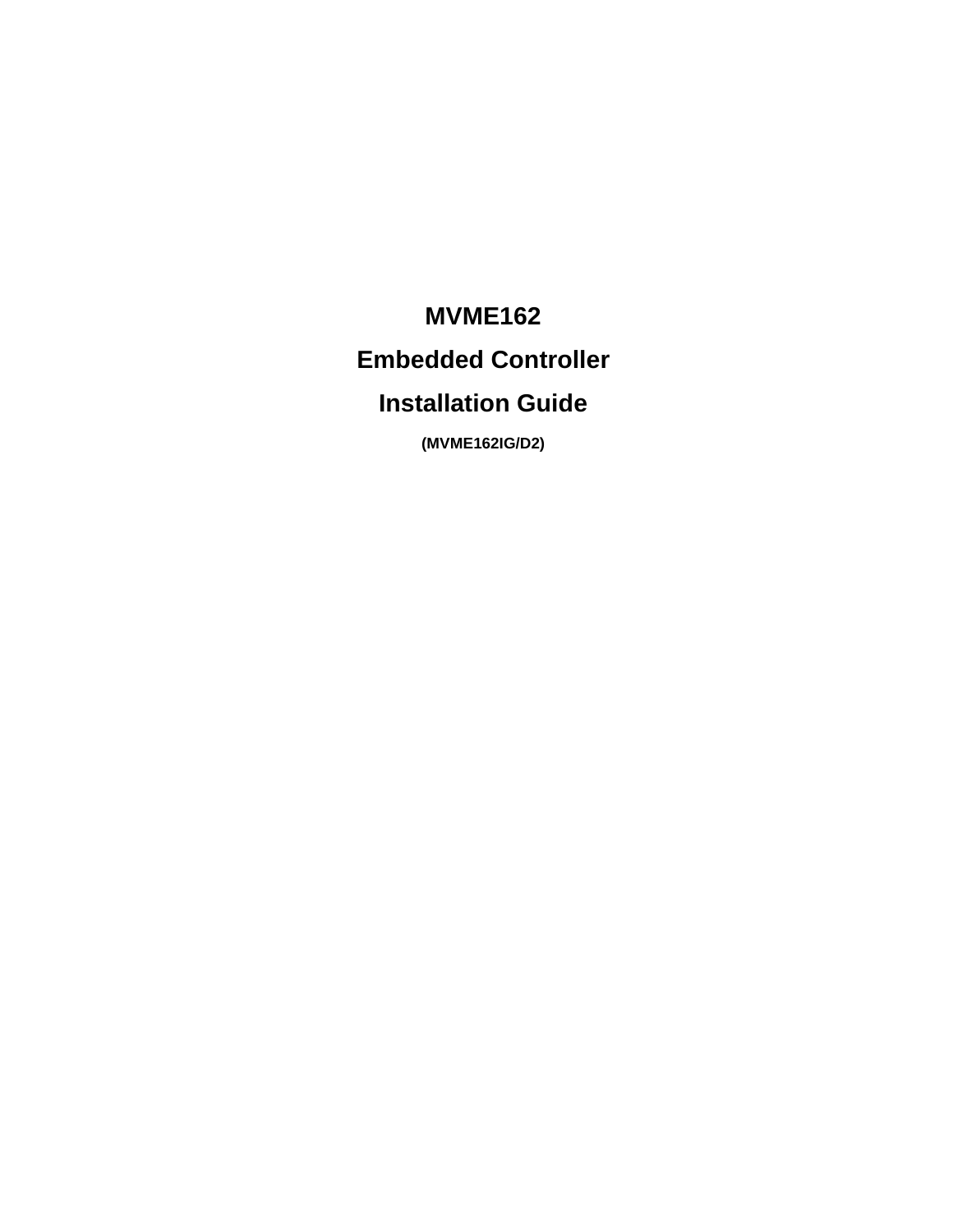#### **Notice**

While reasonable efforts have been made to assure the accuracy of this document, Motorola, Inc. assumes no liability resulting from any omissions in this document, or from the use of the information obtained therein. Motorola reserves the right to revise this document and to make changes from time to time in the content hereof without obligation of Motorola to notify any person of such revision or changes.

No part of this material may be reproduced or copied in any tangible medium, or stored in a retrieval system, or transmitted in any form, or by any means, radio, electronic, mechanical, photocopying, recording or facsimile, or otherwise, without the prior written permission of Motorola, Inc.

It is possible that this publication may contain reference to, or information about Motorola products (machines and programs), programming, or services that are not announced in your country. Such references or information must not be construed to mean that Motorola intends to announce such Motorola products, programming, or services in your country.

### **Restricted Rights Legend**

If the documentation contained herein is supplied, directly or indirectly, to the U.S. Government, the following notice shall apply unless otherwise agreed to in writing by Motorola, Inc.

Use, duplication, or disclosure by the Government is subject to restrictions as set forth in subparagraph  $(c)(1)(ii)$  of the Rights in Technical Data and Computer Software clause at DFARS 252.227-7013.

> Motorola, Inc. Computer Group 2900 South Diablo Way Tempe, Arizona 85282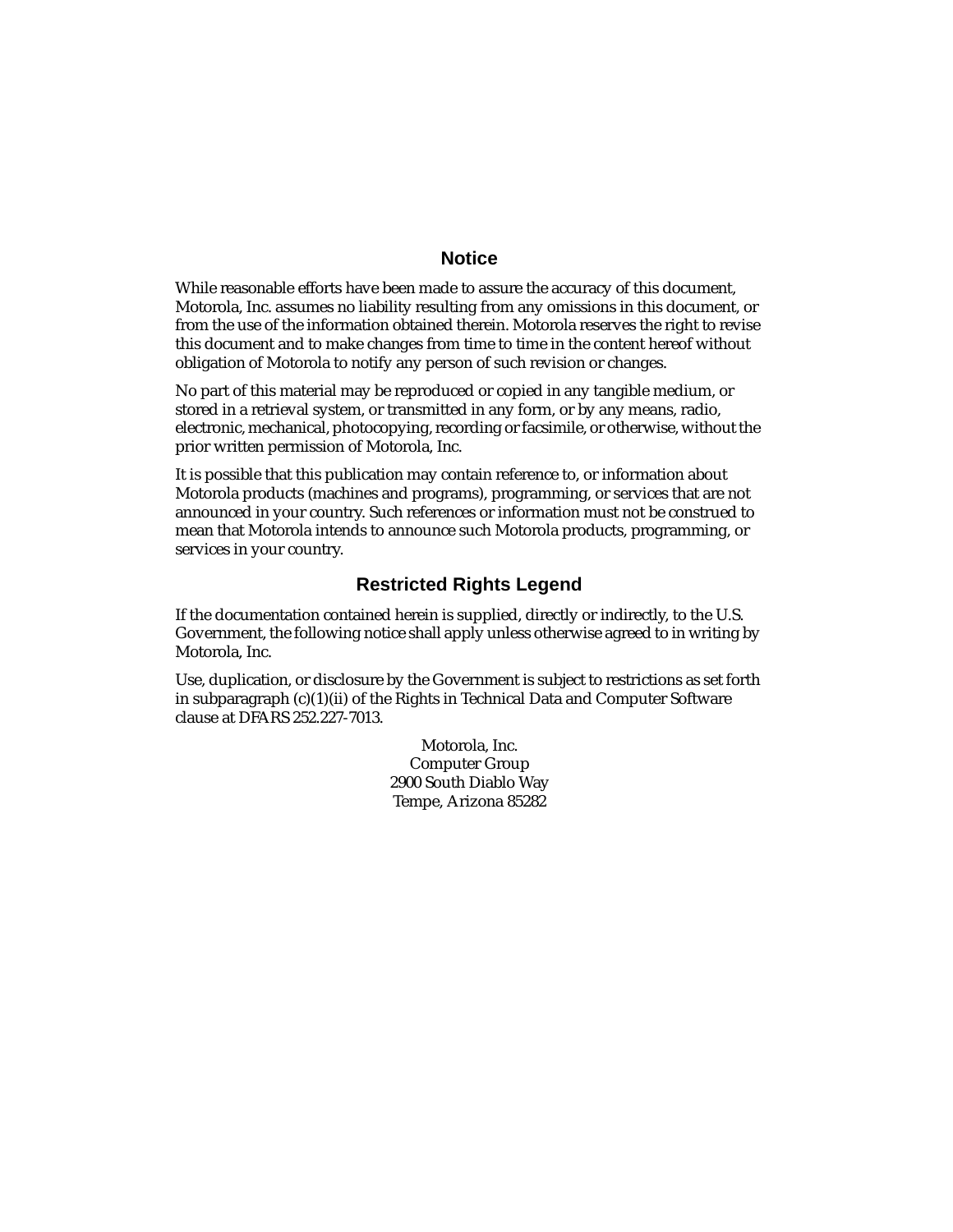#### **Preface**

This manual provides a general board level hardware description, hardware preparation and installation instructions, debugger general information, and using the debugger in the MVME162 Embedded Controller. The information contained in this manual applies to the following MVME162 models:

| <b>MVME162-001</b> | <b>MVME162-010</b> | <b>MVME162-020</b> | <b>MVME162-030</b> | <b>MVME162-040</b> |
|--------------------|--------------------|--------------------|--------------------|--------------------|
| <b>MVME162-002</b> | <b>MVME162-011</b> | <b>MVME162-021</b> | <b>MVME162-031</b> | <b>MVME162-041</b> |
| <b>MVME162-003</b> | <b>MVME162-012</b> | <b>MVME162-022</b> | <b>MVME162-032</b> | <b>MVME162-042</b> |
|                    | <b>MVME162-013</b> | <b>MVME162-023</b> | <b>MVME162-033</b> | <b>MVME162-043</b> |
|                    | <b>MVME162-014</b> | <b>MVME162-026</b> |                    |                    |

This manual is intended for anyone who wants to provide OEM systems, supply additional capability to an existing compatible system, or work in a lab environment for experimental purposes.

A basic knowledge of computers and digital logic is assumed.

After using this manual, you may wish to become familiar with the publications listed in the *Related Documentation* section in Chapter 1 of this manual. This installation guide is based on these other documents.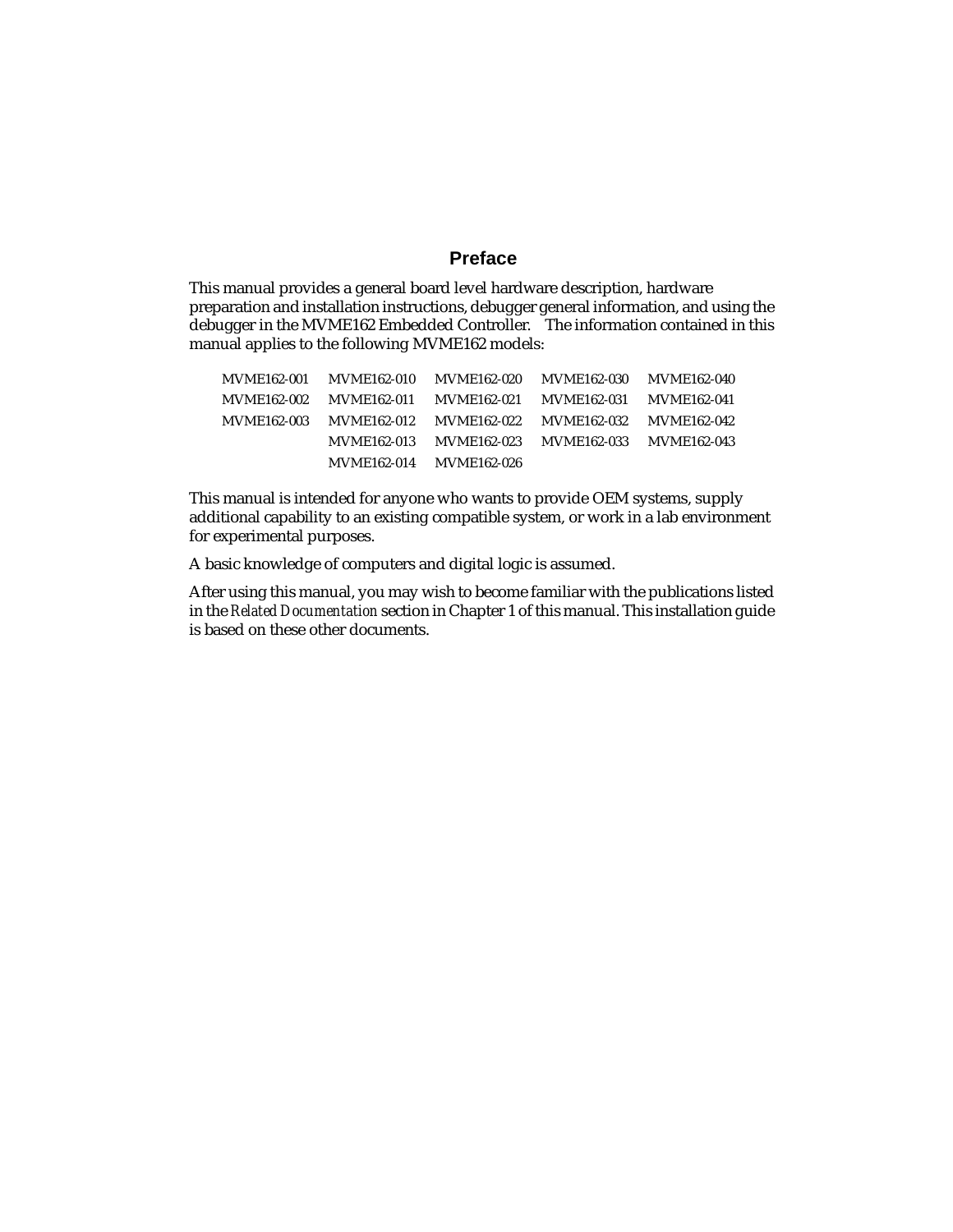The computer programs stored in the Read Only Memory of this device contain material copyrighted by Motorola Inc., first published 1990, and may be used only under a license such as the License for Computer Programs (Article 14) contained in Motorola's Terms and Conditions of Sale, Rev. 1/79.



**This equipment generates, uses, and can radiate radio frequency energy and if not installed and used in accordance with the documentation for this product, may cause interference to radio communications. It has been tested and found to comply with the limits for a Class A Computing Device pursuant to Subpart J of Part 15 of FCC rules, which are designed to provide reasonable protection against such interference when operated in a commercial environment. Operation of this equipment in a residential area is likely to cause interference in which case the user, at the user's own expense, will be required to take whatever measures necessary to correct the interference.**

Motorola and the Motorola symbol are registered trademarks of Motorola, Inc.

Delta Series, MC68040, MC68LC040, VMEexec, VMEmodule, and VMEsystem are trademarks of Motorola, Inc.

IndustryPack and IP are trademarks of GreenSpring Computers, Inc.

Timekeeper and Zeropower are trademarks of Thompson Components.

All other products mentioned in this document are trademarks or registered trademarks of their respective holders

©Copyright Motorola 1993, 1994

All Rights Reserved

Printed in the United States of America

August 1994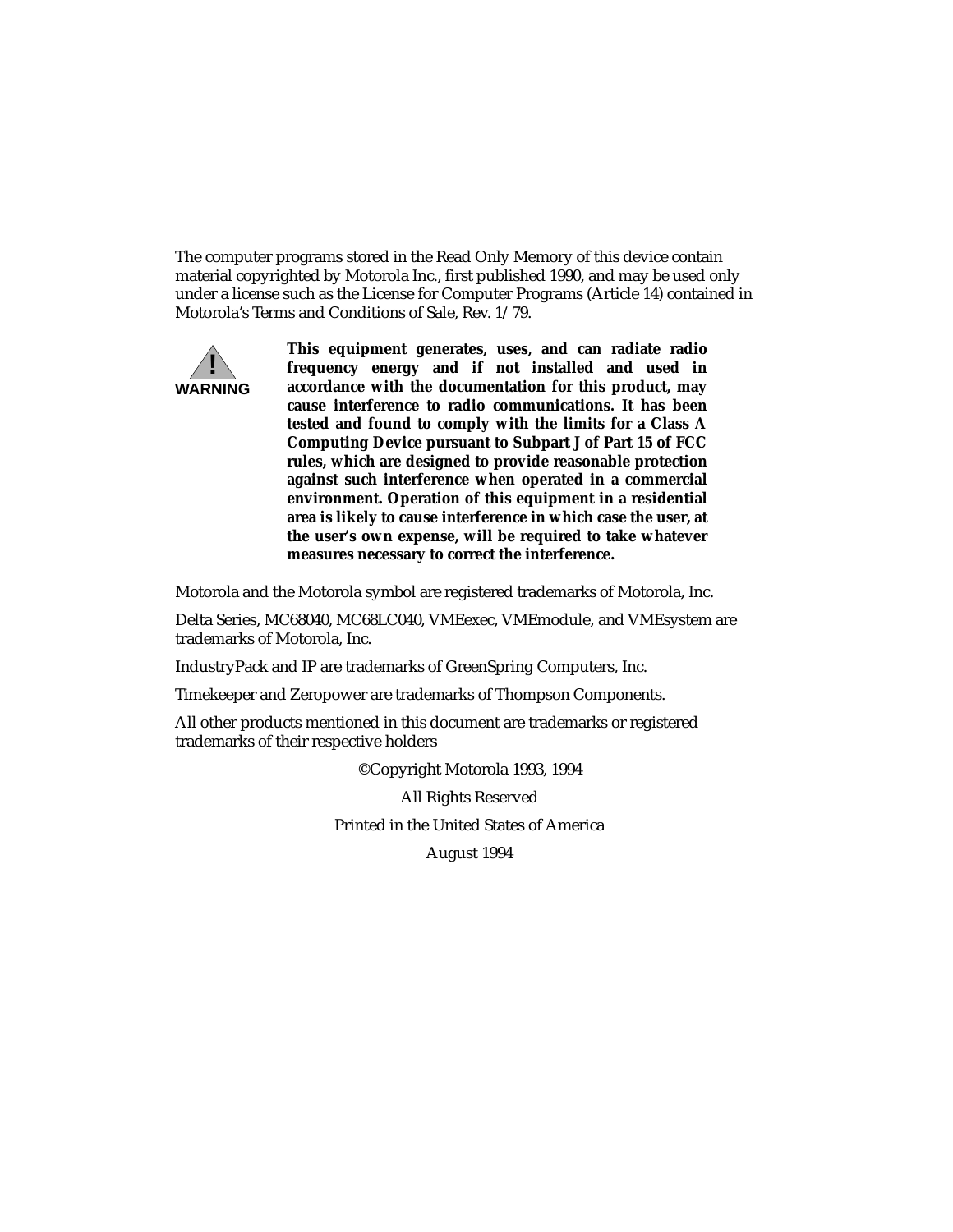### **Safety Summary Safety Depends On You**

The following general safety precautions must be observed during all phases of operation, service, and repair of this equipment. Failure to comply with these precautions or with specific warnings elsewhere in this manual violates safety standards of design, manufacture, and intended use of the equipment. Motorola, Inc. assumes no liability for the customer's failure to comply with these requirements.

The safety precautions listed below represent warnings of certain dangers of which Motorola is aware. You, as the user of the product, should follow these warnings and all other safety precautions necessary for the safe operation of the equipment in your operating environment.

#### **Ground the Instrument.**

To minimize shock hazard, the equipment chassis and enclosure must be connected to an electrical ground. The equipment is supplied with a three-conductor AC power cable. The power cable must either be plugged into an approved three-contact electrical outlet or used with a three-contact to two-contact adapter, with the grounding wire (green) firmly connected to an electrical ground (safety ground) at the power outlet. The power jack and mating plug of the power cable meet International Electrotechnical Commission (IEC) safety standards.

#### **Do Not Operate in an Explosive Atmosphere.**

Do not operate the equipment in the presence of flammable gases or fumes. Operation of any electrical equipment in such an environment constitutes a definite safety hazard.

#### **Keep Away From Live Circuits.**

Operating personnel must not remove equipment covers. Only Factory Authorized Service Personnel or other qualified maintenance personnel may remove equipment covers for internal subassembly or component replacement or any internal adjustment. Do not replace components with power cable connected. Under certain conditions, dangerous voltages may exist even with the power cable removed. To avoid injuries, always disconnect power and discharge circuits before touching them.

#### **Do Not Service or Adjust Alone.**

Do not attempt internal service or adjustment unless another person, capable of rendering first aid and resuscitation, is present.

#### **Use Caution When Exposing or Handling the CRT.**

Breakage of the Cathode-Ray Tube (CRT) causes a high-velocity scattering of glass fragments (implosion). To prevent CRT implosion, avoid rough handling or jarring of the equipment. Handling of the CRT should be done only by qualified maintenance personnel using approved safety mask and gloves.

#### **Do Not Substitute Parts or Modify Equipment.**

Because of the danger of introducing additional hazards, do not install substitute parts or perform any unauthorized modification of the equipment. Contact your local Motorola representative for service and repair to ensure that safety features are maintained.

#### **Dangerous Procedure Warnings.**

Warnings, such as the example below, precede potentially dangerous procedures throughout this manual. Instructions contained in the warnings must be followed. You should also employ all other safety precautions which you deem necessary for the operation of the equipment in your operating environment.

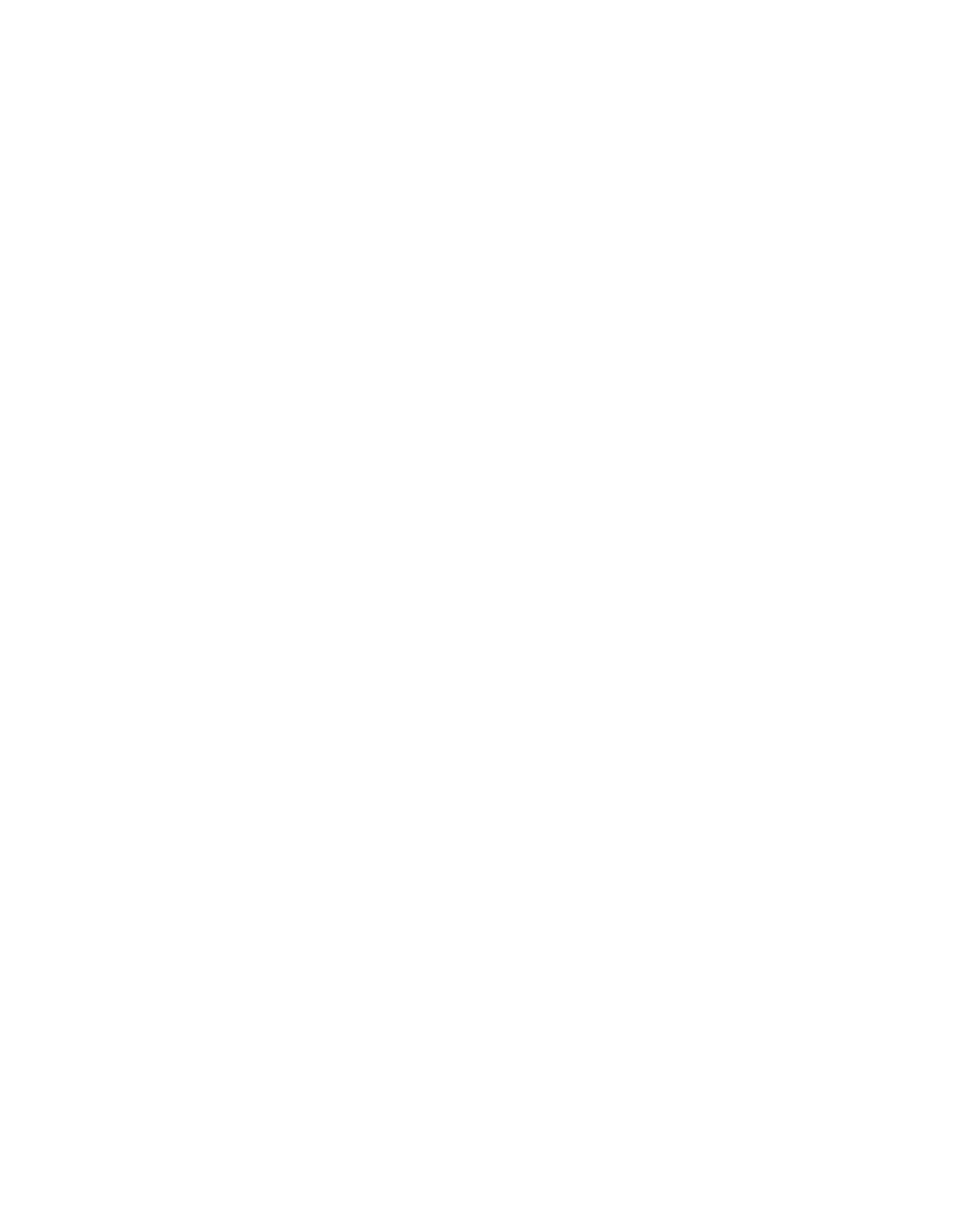# **1 BOARD LEVEL HARDWARE DESCRIPTION**

## **Introduction**

This chapter describes the board level hardware features of the MVME162 Embedded Controller. The chapter is organized with a board level overview and features list in this introduction, followed by a more detailed hardware functional description. Front panel switches and indicators are included in the detailed hardware functional description. The chapter closes with some general memory maps.

All programmable registers in the MVME162 that reside in ASICs are covered in the *MVME162 Embedded Controller Programmer's Reference Guide*.

### **Overview**

The MVME162 is based on the MC68040 or MC68LC040 microprocessor. Various versions of the MVME162 have 1 MB, 4 MB, or 8 MB of parityprotected DRAM, 8 KB of SRAM (with battery backup), time of day clock (with battery backup), Ethernet transceiver interface, two serial ports with EIA-232- D or EIA-530 interface, six tick timers, watchdog timer, a PROM socket, 1 MB Flash memory (one or four Flash devices), four IndustryPack (IP) interfaces, SCSI bus interface with DMA, VMEbus controller, and 512 KB of SRAM with battery backup.

The I/O on the MVME162 is connected to the VMEbus P2 connector. The main board is connected through a P2 transition board and cables to the transition boards. The MVME162 supports the transition boards MVME712-12, MVME712-13, MVME712M, MVME712A, MVME712AM, and MVME712B (referred to in this manual as MVME712X, unless separately specified). The MVME712X transition boards provide configuration headers and provide industry standard connectors for the I/O devices.

The I/O connection for the serial ports on the MVME162 is also provided by two DB-25 front panel I/O connectors. The MVME712 series transition boards were designed to support the MVME167 boards, but can be used on the MVME162 by following some special precautions. (Refer to the section on the Serial Communications Interface, later in this chapter, for more information.) These transition boards provide configuration headers, serial port drivers and industry standard connectors for the I/O devices.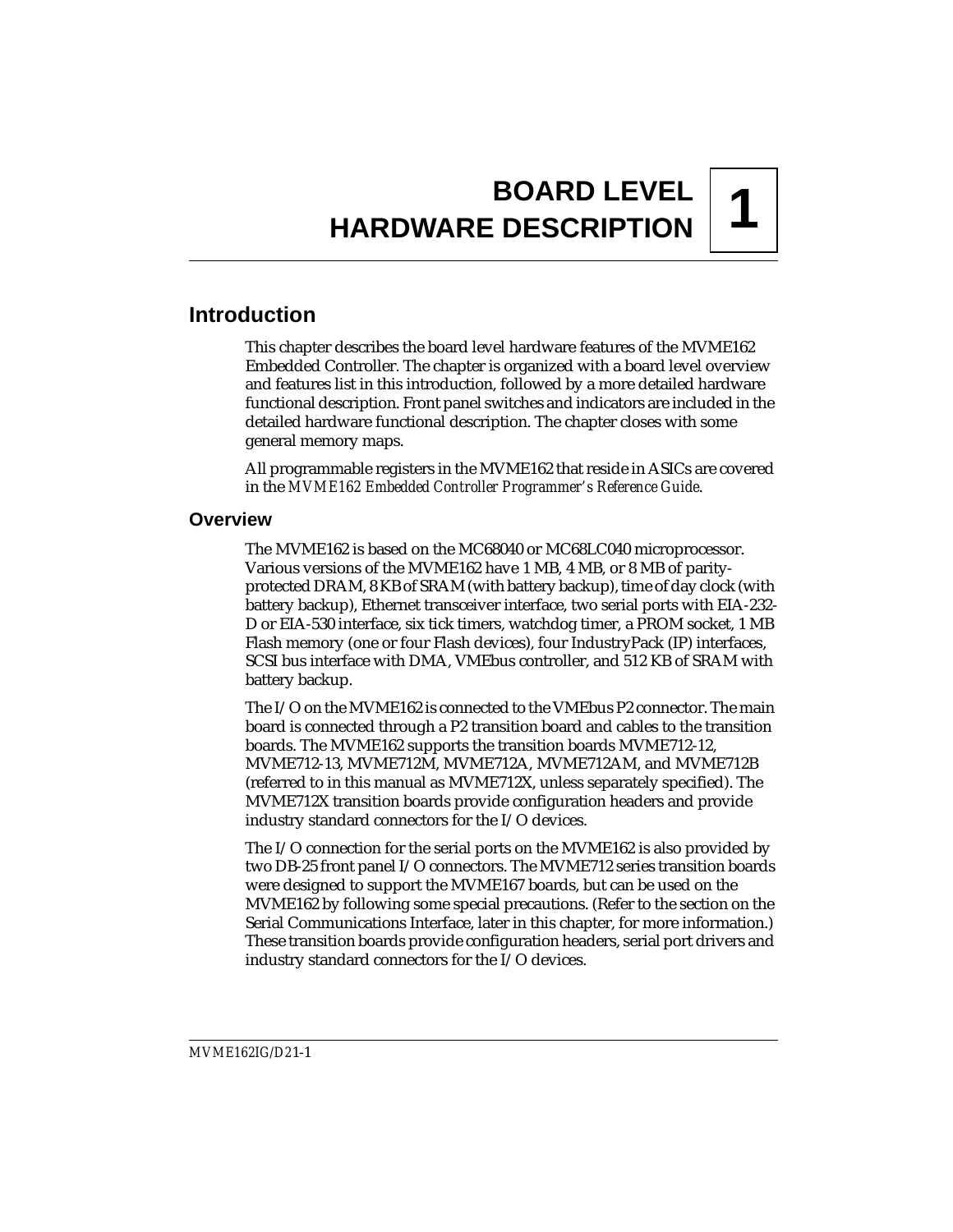The VMEbus interface is provided by an ASIC called the VMEchip2. The VMEchip2 includes two tick timers, a watchdog timer, programmable map decoders for the master and slave interfaces, and a VMEbus to/from local bus DMA controller, a VMEbus to/from local bus non-DMA programmed access interface, a VMEbus interrupter, a VMEbus system controller, a VMEbus interrupt handler, and a VMEbus requester.

Processor-to-VMEbus transfers can be D8, D16, or D32. VMEchip2 DMA transfers to the VMEbus, however, can be D16, D32, D16/BLT, D32/BLT, or D64/MBLT.

The MCchip ASIC provides four tick timers, the interface to the LAN chip, SCSI chip, serial port chip, BBRAM, and the programmable interface for the parity-protected DRAM and/or SRAM mezzanine board.

The IndustryPack Interface Controller (IPIC) ASIC provides control and status information for up to four single size IndustryPacks (IPs) or up to two double size IPs that can be plugged into the MVME162 main module.

#### **Related Documentation**

The MVME162 does not ship with all of the documentation that is available for the product. The MVME162 instead ships with a start-up installation guide (the document you are presently reading) that includes all the information necessary to begin working with these products: installation instructions, jumper configuration information, memory maps, debugger/monitor commands, and any other information needed for start-up of the board. The installation guide is MVME162IG/D for the MVME162.

The following publications are applicable to the MVME162 and may provide additional helpful information. They may be purchased by contacting your local Motorola sales office. Non-Motorola documents may be purchased from the sources listed.

| <b>Document Title</b>                                         | Motorola<br><b>Publication Number</b> |
|---------------------------------------------------------------|---------------------------------------|
| MVME162 Embedded Controller User's Manual                     | MVME <sub>162</sub>                   |
| MVME162 Embedded Controller Support Information               | SIMVME <sub>162</sub>                 |
| MVME162Bug Debugging Package User's Manual                    | MVME162BUG                            |
| Debugging Package for Motorola 68K CISC CPUs User's<br>Manual | 68KBUG                                |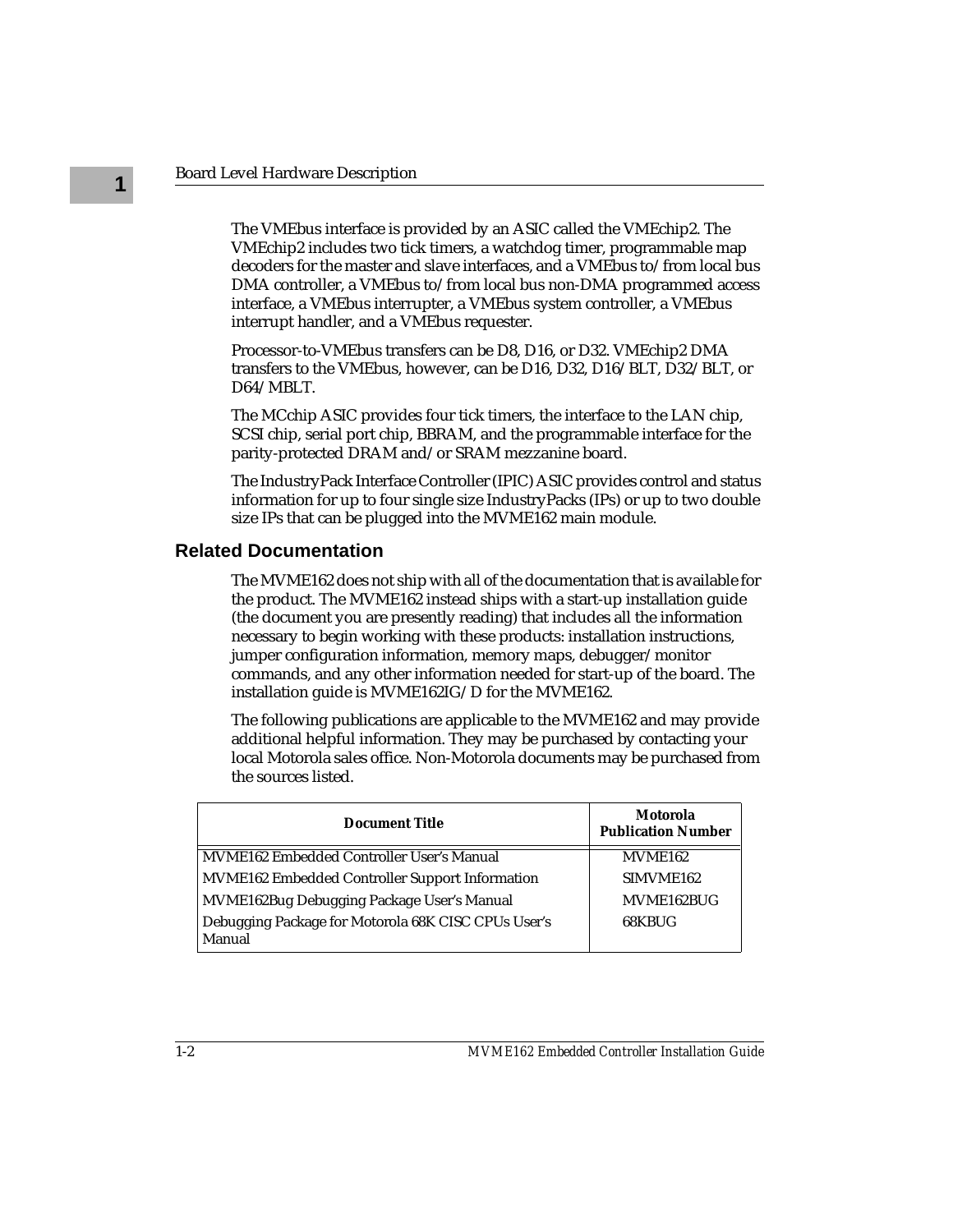| Document Title                                                                                                                 | Motorola<br><b>Publication Number</b> |
|--------------------------------------------------------------------------------------------------------------------------------|---------------------------------------|
| Single Board Computers SCSI Software User's Manual                                                                             | <b>SBCSCSI</b>                        |
| MVME162 Embedded Controller Programmer's Reference<br>Guide                                                                    | MVME162PG                             |
| MVME712M Transition Module and P2 Adapter Board User's<br>Manual                                                               | MVME712M                              |
| MVME712-12, MVME712-13, MVME712A, MVME712AM,<br>and MVME712B Transition Modules and LCP2 Adapter<br><b>Board User's Manual</b> | MVME712A                              |
| M68040 Microprocessors User's Manual                                                                                           | <b>M68040UM</b>                       |

**Notes The SIMVME162 manual contains the connector interconnect signal information, parts lists, and schematics for the MVME162.**

> **Although not shown in the above list, each Motorola Computer Group manual publication number is suffixed with characters which represent the revision level of the document, such as "/D2" (the second revision of a manual); a supplement bears the same number as a manual but has a suffix such as "/D2A1" (the first supplement to the second edition of the manual).**

These manuals may also be ordered in documentation sets as follows:

**68-MVME162SET** for use with the MVME162.

MVME162/D MVME162BUG/D 68KBUG/D SBCSCSI/D MVME162PG/D SIMVME162/D

To further assist your development effort, Motorola has collected user's manuals for each of the peripheral controllers used on the MVME162 and other boards from the suppliers. This bundle includes manuals and data sheets, including the following: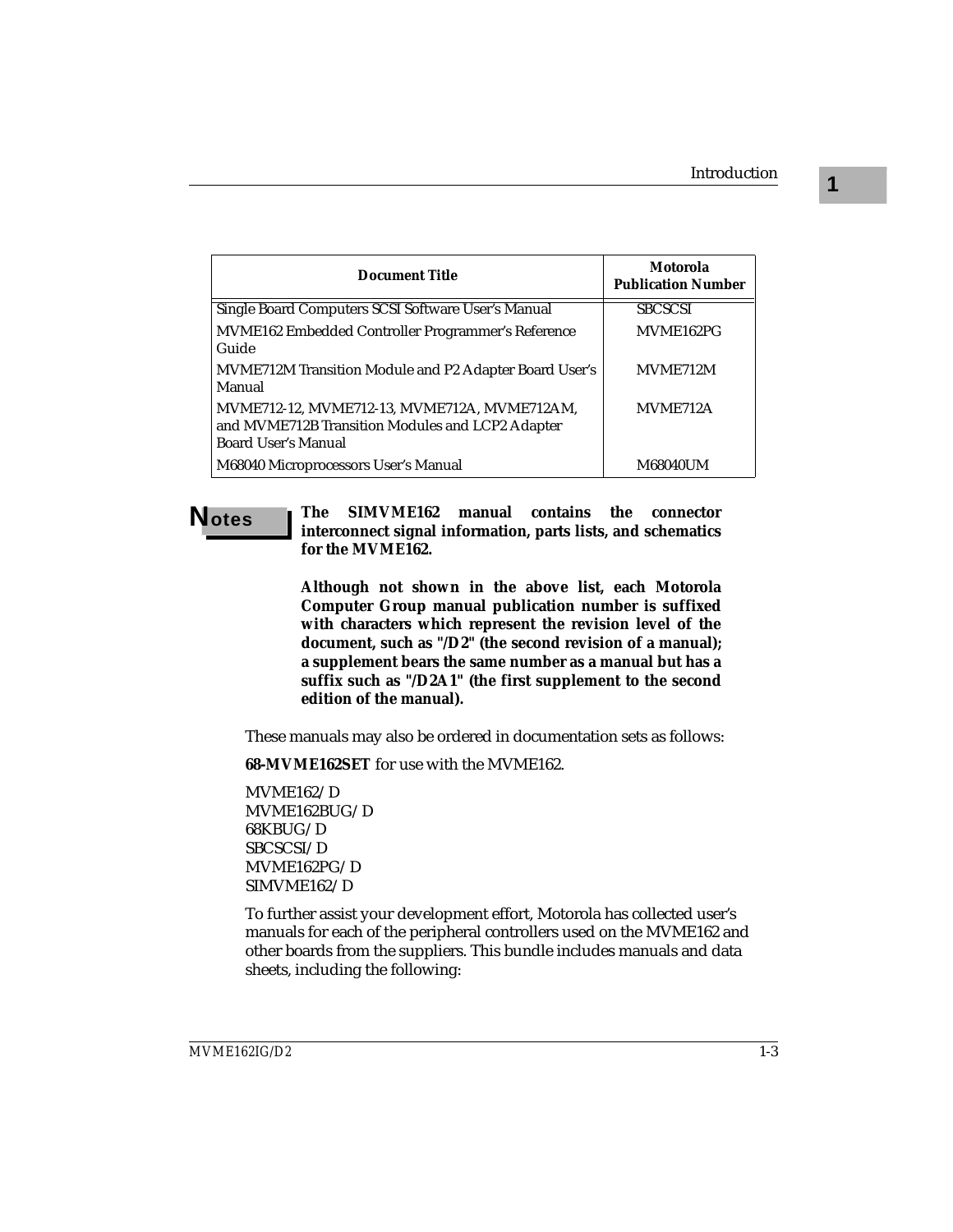**68-1X7DS** for use with the MVME162 and 167.

NCR 53C710 SCSI Controller Data Manual and Programmer's Guide Intel i82596 Ethernet Controller User's Manual Cirrus Logic CD2401 Serial Controller User's Manual SGS-Thompson MK48T08 NVRAM/TOD Clock Data Sheet

The following publications are also available from the sources indicated.

*Versatile Backplane Bus: VMEbus, ANSI/IEEE Std 1014-1987*, The Institute of Electrical and Electronics Engineers, Inc., 345 East 47th Street, New York, NY 10017 (VMEbus Specification). This is also available as *Microprocessor system bus for 1 to 4 byte data, IEC 821 BUS*, Bureau Central de la Commission Electrotechnique Internationale; 3, rue de Varembé, Geneva, Switzerland.

*ANSI Small Computer System Interface-2 (SCSI-2),* Draft Document X3.131-198X, Revision 10c; Global Engineering Documents, P.O. Box 19539, Irvine, CA 92714.

*IndustryPack Logic Interface Specification*, Revision 1.0; GreenSpring Computers, Inc., 1204 O'Brien Drive, Menlo Park, CA 94025.

*Z85230 Serial Communications Controller data sheet*; Zilog, Inc., 210 Hacienda Ave., Campbell, California 95008-6609.

8*2596CA Local Area Network Coprocessor Data Sheet*, order number 290218; and *82596 User's Manual*, order number 296853; Intel Corporation, Literature Sales, P.O. Box 58130, Santa Clara, CA 95052-8130.

*NCR 53C710 SCSI I/O Processor Data Manual*, order number NCR53C710DM; and *NCR 53C710 SCSI I/O Processor Programmer's Guide*, order number NCR53C710PG; NCR Corporation, Microelectronics Products Division, Colorado Springs, CO.

*MK48T08(B) Timekeepe*r TM *and 8Kx8 Zeropower* TM *RAM* data sheet in *Static RAMs Databook*, order number DBSRAM71; SGS-THOMPSON Microelectronics Group; North & South American Marketing Headquarters, 1000 East Bell Road, Phoenix, AZ 85022-2699.

*28F008SA Flash Memory Data Sheet*, order number 2904351; Intel Literature Sales, P.O. Box 7641, Mt. Prospect, IL 60056-7641.

*i28F020 Flash Memory Data Sheet*, order number 290245; Intel Literature Sales, P.O. Box 7641, Mt. Prospect, IL 60056-7641.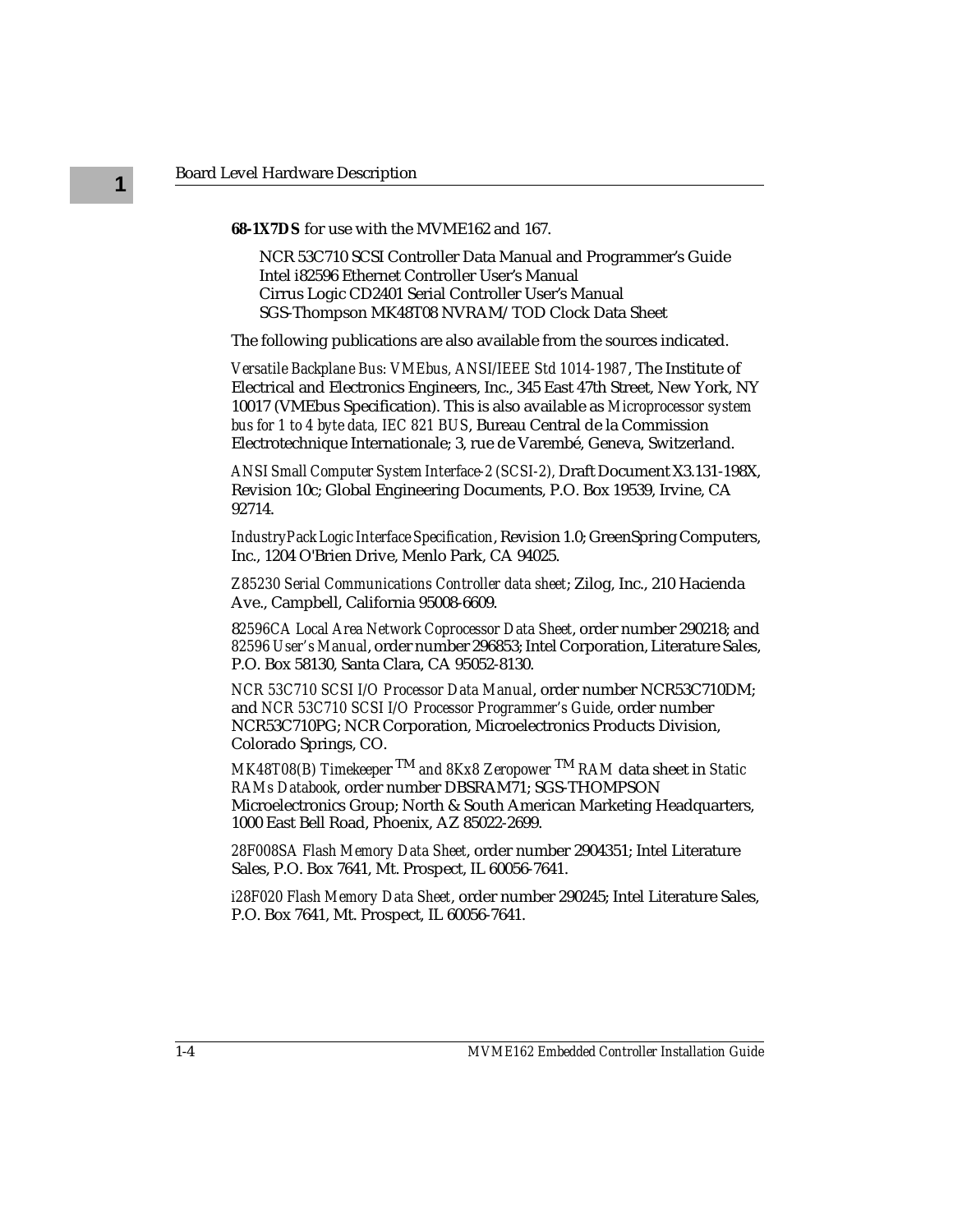### **Requirements**

These boards are designed to conform to the requirements of the following documents:

- ❏ VMEbus Specification (IEEE 1014-87)
- ❏ EIA-232-D Serial Interface Specification, EIA
- ❏ SCSI Specification, ANSI
- ❏ IndustryPack Specification, GreenSpring

#### **Features**

- ❏ 25MHz 32-bit MC68040 or MC68LC040 Microprocessor
- ❏ 1 MB, 4 MB, or 8 MB of shared DRAM with parity protection
- ❏ 512 KB of SRAM with battery backup
- ❏ One JEDEC standard 32-pin PLCC EPROM socket (EPROMs may be shipped separately from the MVME162)
- ❏ One Intel 28F008SA 1M x 8 Flash memory device or four Intel 28F020 256K x 8 Flash memory devices (1 MB Flash memory total)
- ❏ 8K by 8 Non-Volatile RAM and time of day clock with battery backup
- ❏ Four 32-bit Tick Timers (in the MCchip ASIC) for periodic interrupts
- ❏ Two 32-bit Tick Timers (in the VMEchip2 ASIC) for periodic interrupts
- ❏ Watchdog timer
- ❏ Eight software interrupts (for MVME162 versions that have the VMEchip2)
- $\Box$  I/O
	- Two serial ports (one EIA-232-D DCE; one EIA-232-D or EIA-530 DCE/DTE)
	- Serial port controller (Zilog Z85230)
	- Optional Small Computer Systems Interface (SCSI) bus interface with 32-bit local bus burst Direct Memory Access (DMA) (NCR 53C710 controller)
	- Optional LAN Ethernet transceiver interface with 32-bit local bus DMA (Intel 82596CA controller)
	- Four MVIP IndustryPack interfaces
- ❏ VMEbus interface
	- VMEbus system controller functions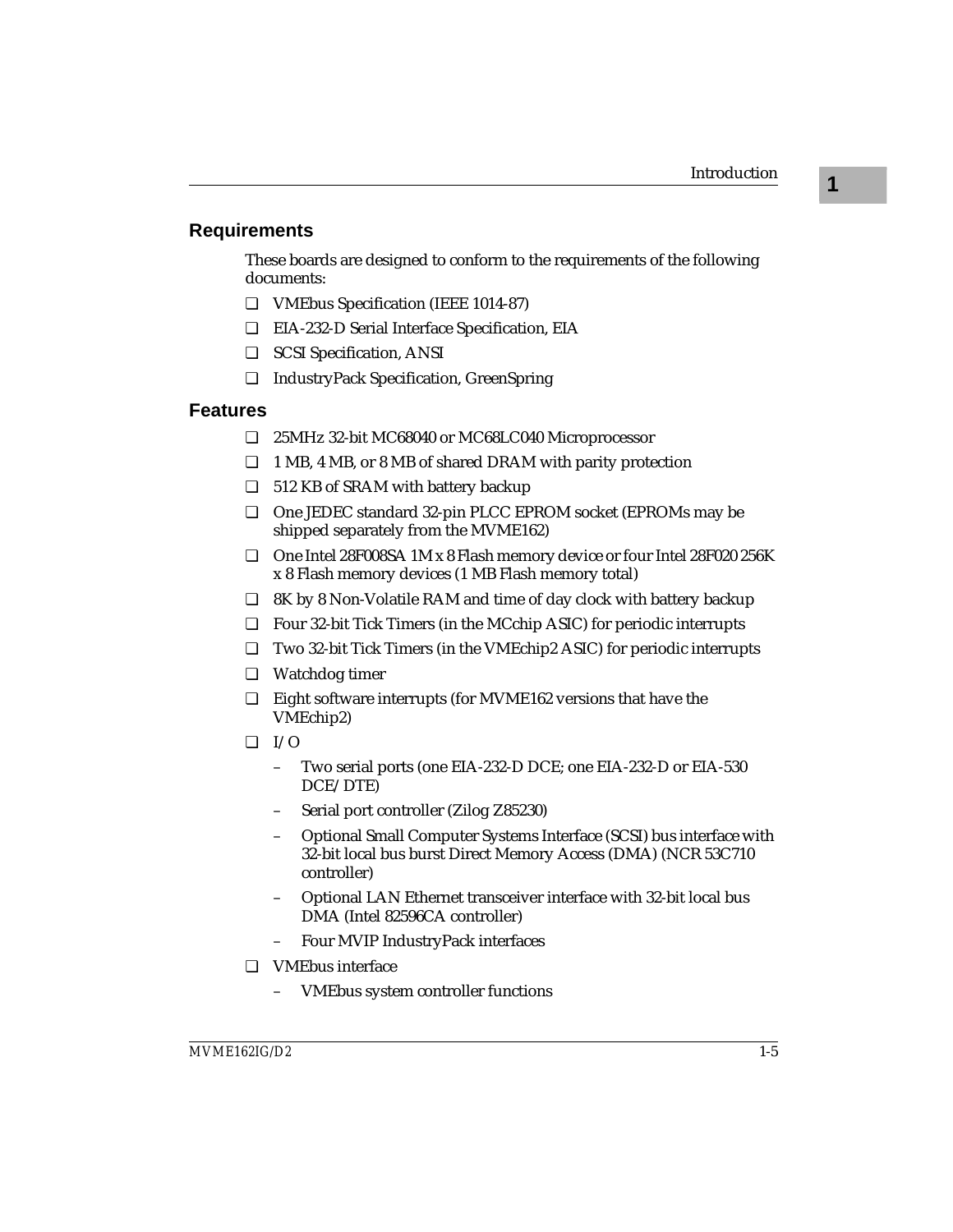- VMEbus interface to local bus (A24/A32, D8/D16/D32 (D8/D16/D32/D64 BLT) (BLT = Block Transfer)
- Local bus to VMEbus interface (A16/A24/A32, D8/D16/D32)
- VMEbus interrupter
- VMEbus interrupt handler
- Global CSR for interprocessor communications
- DMA for fast local memory VMEbus transfers (A16/A24/A32, D16/D32 (D16/D32/D64 BLT)
- ❏ Switches and Light-Emitting Diodes (LEDs)
	- Two pushbutton switches (ABORT and RESET)
	- Eight LEDs (FAIL, STAT, RUN, SCON, LAN, FUSE, SCSI, and VME)

### **Specifications**

General specifications for the MVME162 are listed in Table 1-1.

| <b>Characteristics</b>       | <b>Specifications</b>                                                      |  |  |
|------------------------------|----------------------------------------------------------------------------|--|--|
| Power requirements           | +5V ( $\pm$ 5%), 3.5 A typical, 4.5 A max.                                 |  |  |
| (with PROM; without IPs)     | $+12$ Vdc ( $\pm$ 5%), 100 mA (max.)                                       |  |  |
|                              | $-12$ Vdc ( $\pm$ 5%), 100 mA (max.)                                       |  |  |
| <b>Operating temperature</b> | $0^{\circ}$ to 70 $^{\circ}$ C exit air with forced air cooling (see NOTE) |  |  |
| Storage temperature          | -40 $^{\circ}$ to +85 $^{\circ}$ C                                         |  |  |
| Relative humidity            | 5% to 90% (noncondensing)                                                  |  |  |
| Physical dimensions          | Double-high VMEboard                                                       |  |  |
| PC board with mezzanine      |                                                                            |  |  |
| module only                  |                                                                            |  |  |
| Height                       | 9.187 inches (233.35 mm)                                                   |  |  |
| Depth                        | 6.299 inches (160.00 mm)                                                   |  |  |
| <b>Thickness</b>             | 0.662 inch (16.77 mm)                                                      |  |  |
| PC board with connectors     |                                                                            |  |  |
| and front panel              |                                                                            |  |  |
| Height                       | 10.309 inches (261.85 mm)                                                  |  |  |
| Depth                        | 7.4 inches (188 mm)                                                        |  |  |
| <b>Thickness</b>             | $0.80$ inch $(20.32$ mm)                                                   |  |  |

**Table 1-1. MVME162 Specifications**

**NOTE**: Refer to the following section on "Special Considerations for Elevated Temperature Operation," and to "Cooling Requirements" in the *MVME162 Embedded Controller User's Manual*.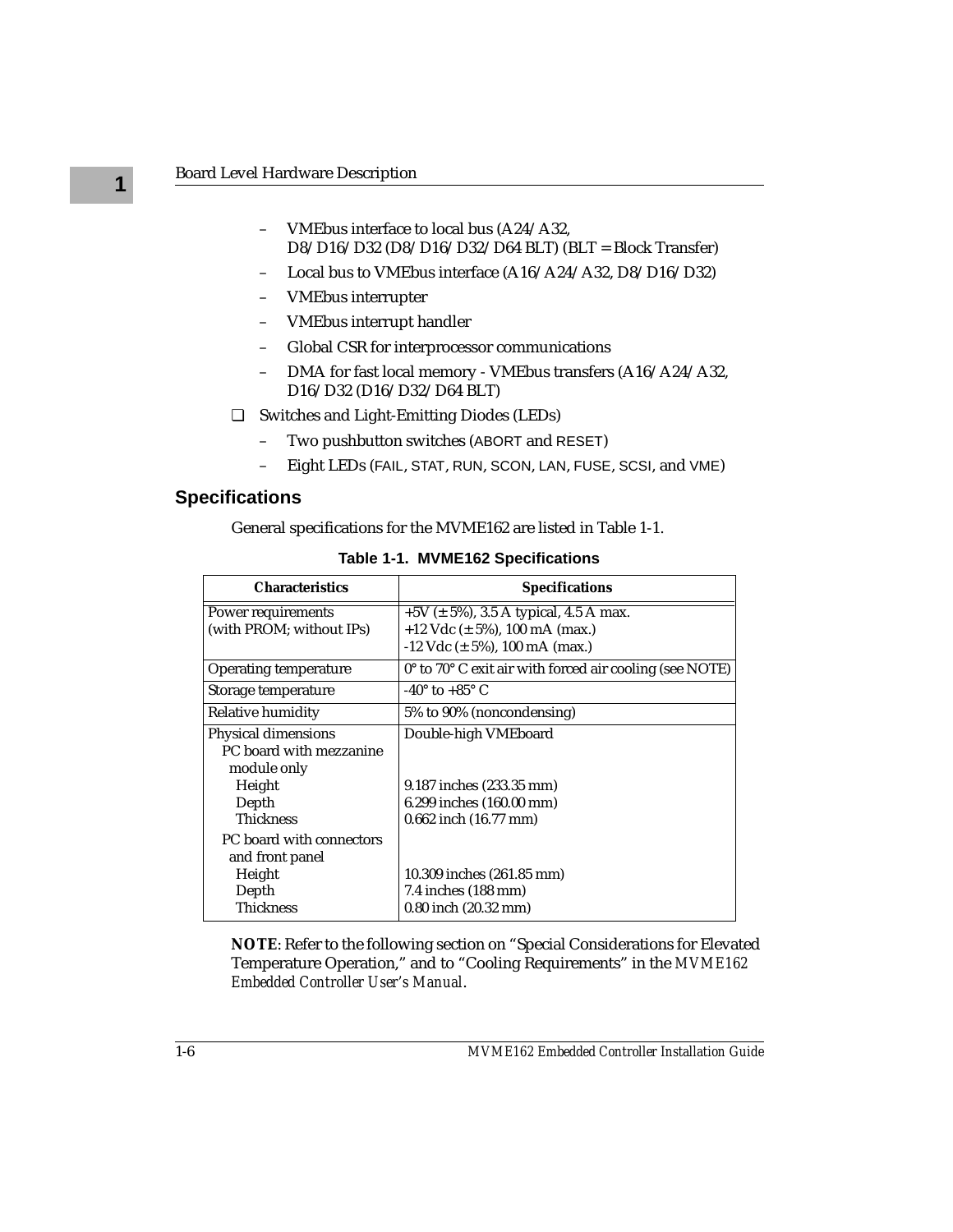**1**

### **Special Considerations for Elevated Temperature Operation**

The following information is for the user who has an application for the MVME162 which will subject it to high temperature.

The MVME162 uses commercial grade devices. Therefore, it can operate in an environment with ambient air temperature from 0° C to 70° C. There are many factors that affect the ambient temperature seen by components on the MVME162: inlet air temperature; air flow characteristics; number, types, and locations of IndustryPack (IP) modules; power dissipation of adjacent boards in the system; etc.

A temperature profile was performed for the MVME162-23 in an MVME945 12-slot VME chassis. This board was loaded with one GreenSpring IP-Dual P/T module (position a) and three GreenSpring IP-488 modules (positions b, c, and d). One twenty-five watt load board was installed adjacent to each side of the board under test. The exit air velocity was approximately 200 LFM between the MVME162 and the IP-Dual P/T module. Under these circumstances, a 10° C rise between the inlet and exit air was observed. At 70° C exit air temperature (60° C inlet air), the junction temperatures of devices on the MVME162 were calculated (from the measured case temperatures) and do not exceed 100° C.

#### **C** aution **For elevated temperature operation, the user must perform similar measurements and calculations to determine what operating margin exists for any specific environment.**

The following are some steps that the user can take to help make elevated temperature operation possible:

- 1. Position the MVME162 board in the chassis for maximum airflow over the component side of the board.
- 2. Avoid placing boards with high power dissipation adjacent to the MVME162.
- 3. Use low power IP modules only. The preferred locations for IP modules are position a (J2 and J3) and position d (J18 and J19).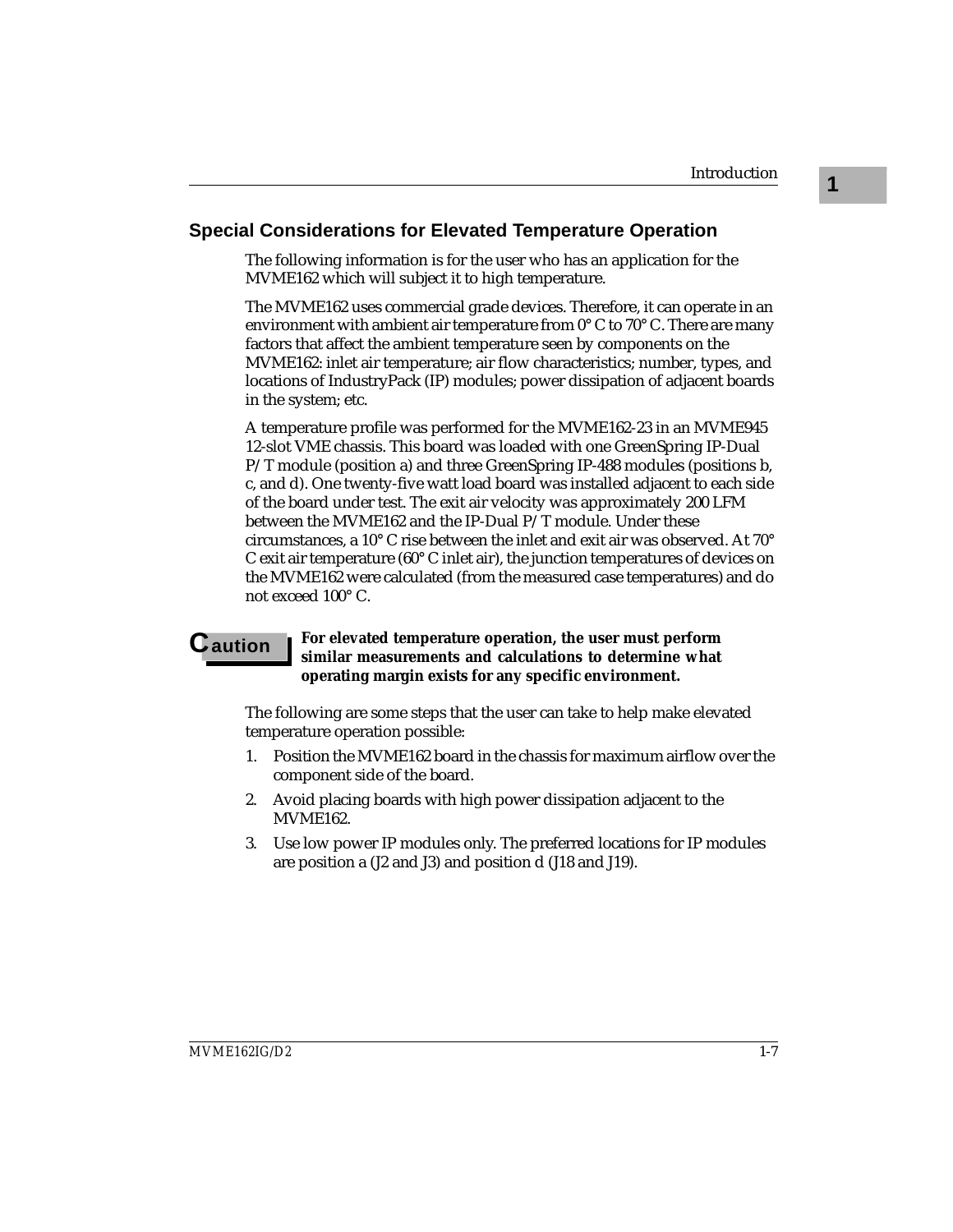#### **Manual Terminology**

Throughout this manual, a convention is used which precedes data and address parameters by a character identifying the numeric format as follows:

|      | dollar    | specifies a hexadecimal character |
|------|-----------|-----------------------------------|
| $\%$ | percent   | specifies a binary number         |
| &    | ampersand | specifies a decimal number        |

For example, "12" is the decimal number twelve, and "\$12" is the decimal number eighteen.

Unless otherwise specified, all address references are in hexadecimal.

An asterisk (\*) following the signal name for signals which are *level significant*  denotes that the signal is true or valid when the signal is low.

An asterisk (\*) following the signal name for signals which are *edge significant*  denotes that the actions initiated by that signal occur on high to low transition.

In this manual, *assertion* and *negation* are used to specify forcing a signal to a particular state. In particular, assertion and assert refer to a signal that is active or *true*; negation and negate indicate a signal that is inactive or *false*. These terms are used independently of the voltage level (high or low) that they represent.

Data and address sizes are defined as follows:

- ❏ A *byte* is eight bits, numbered 0 through 7, with bit 0 being the least significant.
- ❏ A *two-byte* is 16 bits, numbered 0 through 15, with bit 0 being the least significant. For the MVME162 and other CISC modules, this is called a *word*.
- ❏ A *four-byte* is 32 bits, numbered 0 through 31, with bit 0 being the least significant. For the MVME162 and other CISC modules, this is called a *longword*.

The terms *control bit* and *status bit* are used extensively in this document. The term control bit is used to describe a bit in a register that can be set and cleared under software control. The term true is used to indicate that a bit is in the state that enables the function it controls. The term false is used to indicate that the bit is in the state that disables the function it controls. In all tables, the terms 0 and 1 are used to describe the actual value that should be written to the bit, or the value that it yields when read. The term status bit is used to describe a bit in a register that reflects a specific condition. The status bit can be read by software to determine operational or exception conditions.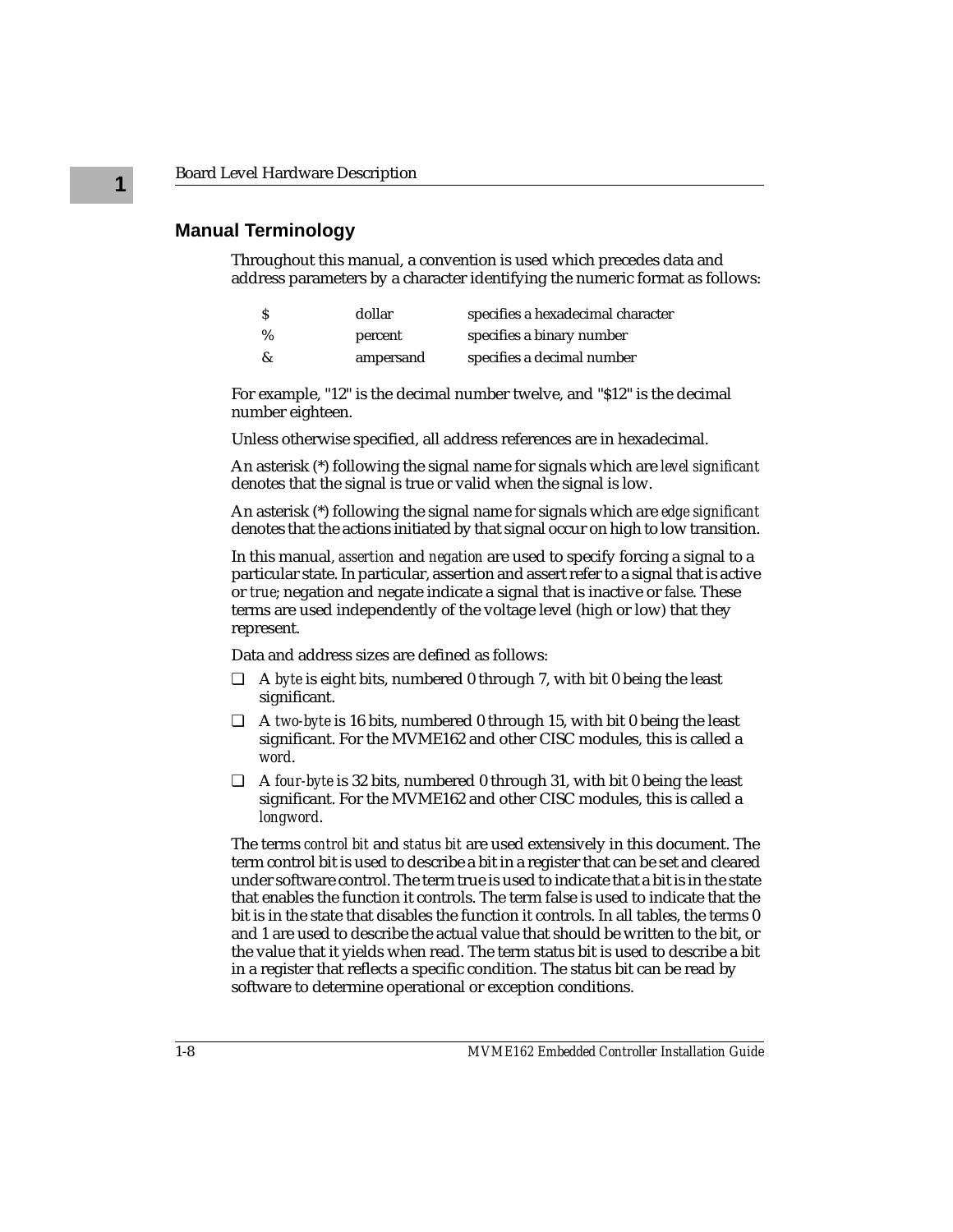**1**

### **Block Diagram**

Figure 1-1 is a general block diagram of the MVME162.



bd072 9212

**Figure 1-1. MVME162 Block Diagram**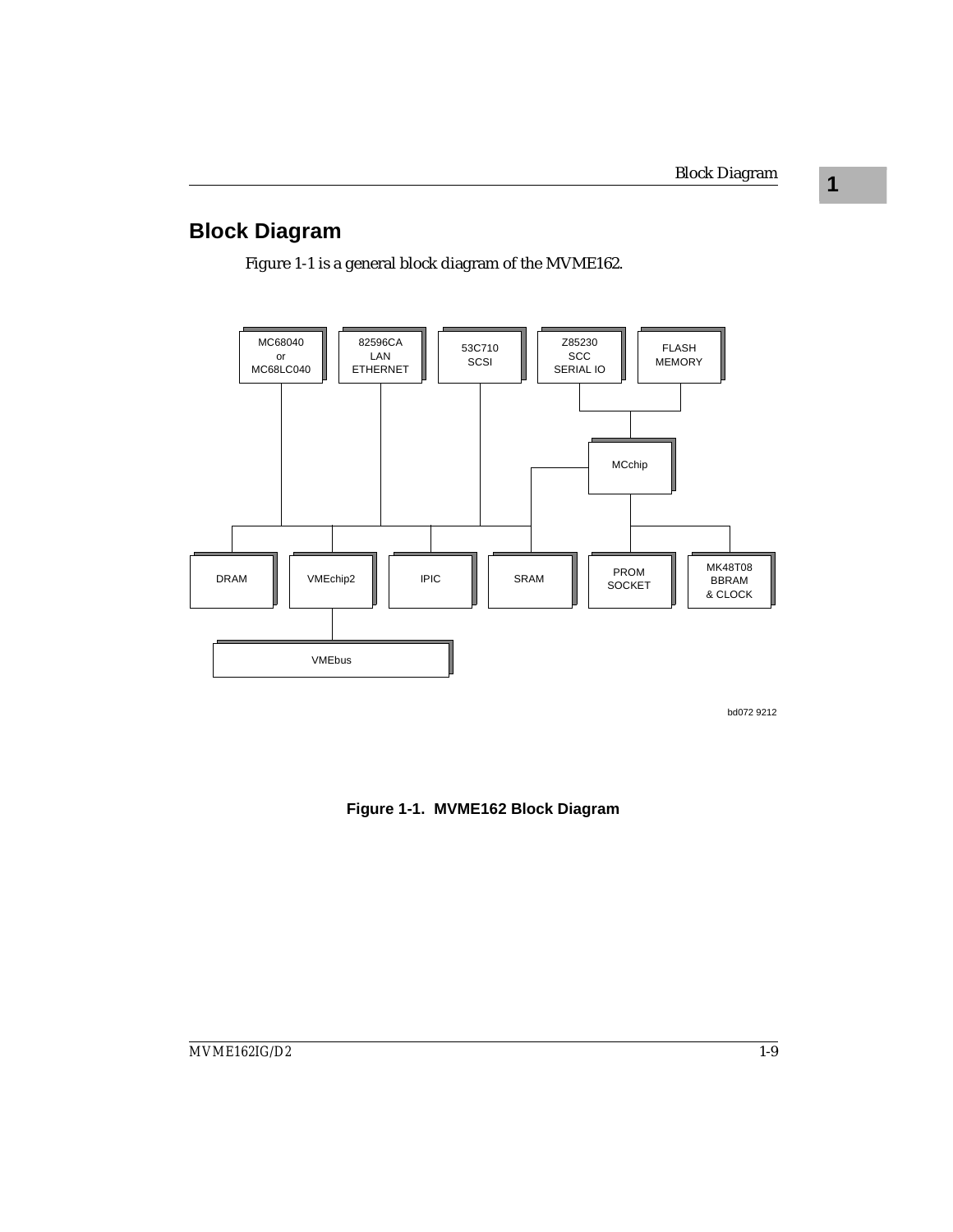**1**

### **Functional Description**

This section contains a functional description of the major blocks on the MVME162 Embedded Controller.

#### **Front Panel Switches and Indicators**

There are switches and LEDs on the front panel of the MVME162. The switches are RESET and ABORT. The RESET switch resets all onboard devices and drives SYSRESET\* if the board is system controller. The RESET switch may be disabled by software.

When enabled by software, the ABORT switch generates an interrupt at a userprogrammable level. It is normally used to abort program execution and return to the debugger.

There are eight LEDs on the MVME162 front panel: FAIL, STAT, RUN, SCON, LAN, FUSE (LAN power), SCSI, and VME.

The red FAIL LED (part of DS1) lights when the BRDFAIL signal line is active.

The MC68040 status lines are decoded, on the MVME162, to drive the yellow STAT (status) LED (part of DS1). In this case, a halt condition from the processor lights the LED.

The green RUN LED (part of DS2) lights when the local bus TIP\* signal line is low. This indicates one of the local bus masters is executing a local bus cycle.

The green SCON LED (part of DS2) lights when the VMEchip2 is the VMEbus system controller.

The green LAN LED (part of DS3) lights when the LAN chip is local bus master.

The MVME162 supplies +12Vdc power to the Ethernet transceiver interface through a fuse. The green FUSE (LAN power) LED (part of DS3) lights when power is available to the transceiver interface.

The green SCSI LED (part of DS4) lights when the SCSI chip is local bus master.

The green VME LED (part of DS4) lights when the board is using the VMEbus (VMEbus AS\* is asserted by the VMEchip2) or when the board is accessed by the VMEbus (VMEchip2 is the local bus master).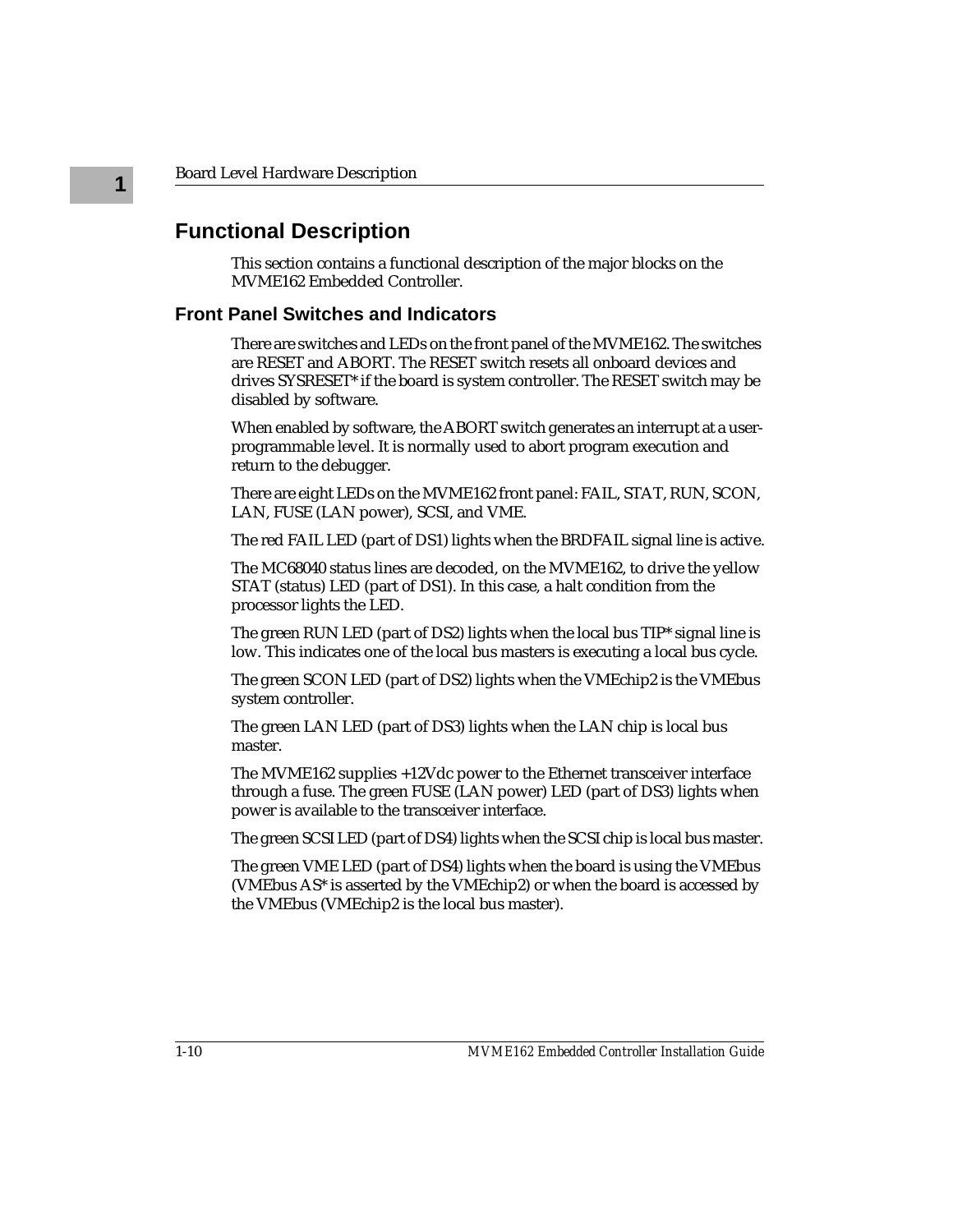### **Data Bus Structure**

The local data bus on the MVME162 is a 32-bit synchronous bus that is based on the MC68040 bus, and which supports burst transfers and snooping. The various local bus master and slave devices use the local bus to communicate. The local bus is arbitrated by priority type arbiter and the priority of the local bus masters from highest to lowest is: 82596CA LAN, 53C710 SCSI, VMEbus, and MPU. Generally speaking, any master can access any slave; however, not all combinations pass the common sense test. Refer to the *MVME162 Embedded Controller Programmer's Reference Guide* and to the user's guide for each device to determine its port size, data bus connection, and any restrictions that apply when accessing the device.

### **MC68040 or MC68LC040 MPU**

The MC68040 or MC68LC040 processor is used on the MVME162. The MC68040 has on-chip instruction and data caches and a floating point processor. The major difference between the two processors is that the MC68040 has a floating point coprocessor. Refer to the *M68040 Microprocessor User's Manual* for more information.

#### **MC68xx040 Cache**

The MVME162 local bus masters (VMEchip2, MC68xx040, 53C710 SCSI controller, and 82596CA Ethernet controller) have programmable control of the snoop/caching mode. The MVME162 local bus slaves which support MC68xx040 bus snooping are defined in the Local Bus Memory Map table later in this chapter.

### **No-VMEbus-Interface Option**

The MVME162 can be operated as an embedded controller without the VMEbus interface. To support this feature, certain logic in the VMEchip2 has been duplicated in the MCchip. This logic is inhibited in the MCchip if the VMEchip2 is present. The enables for these functions are controlled by software and MCchip hardware initialization.

Contact your local Motorola sales office for ordering information.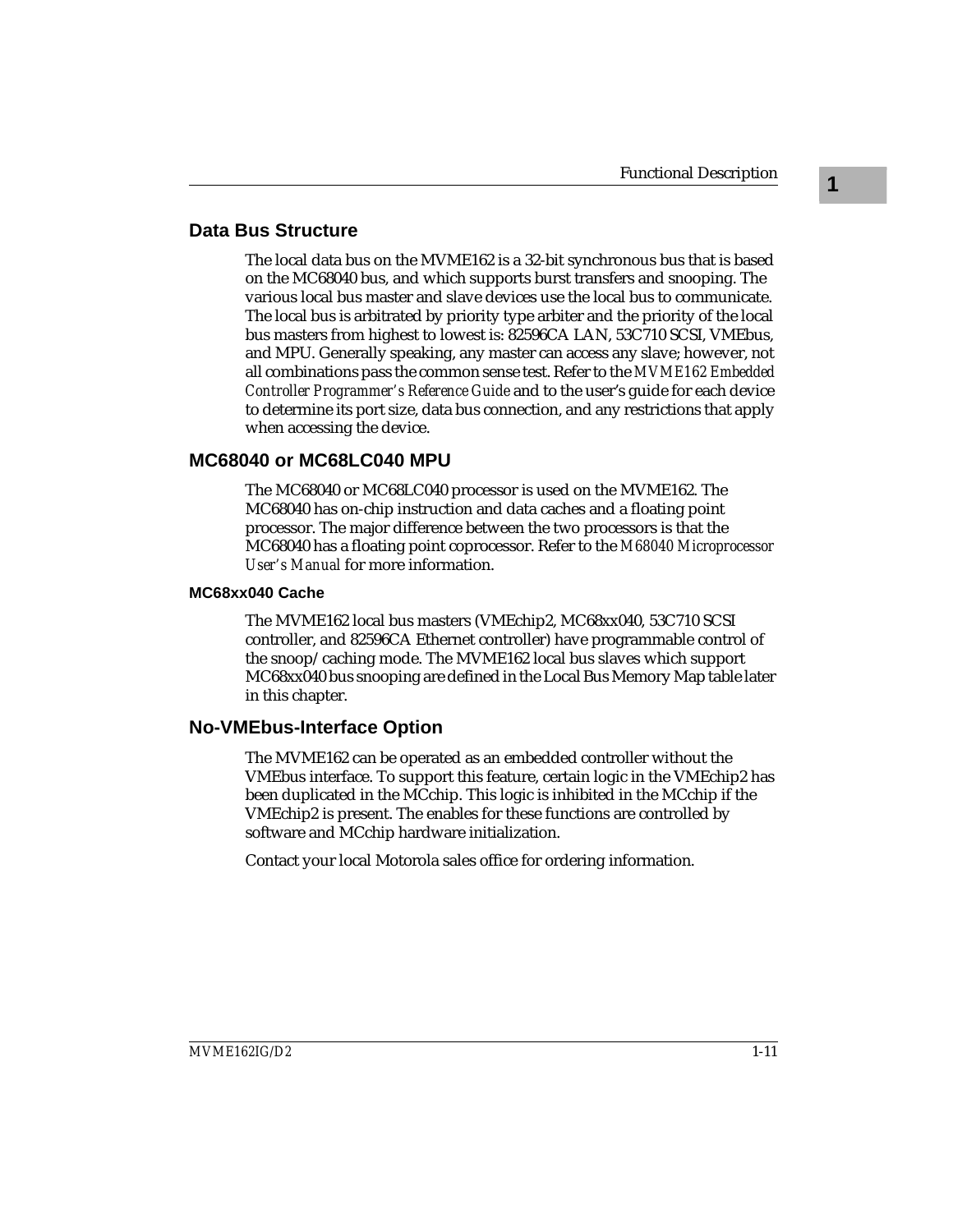### **Memory Options**

The following memory options are used on the different versions of MVME162 boards.

#### **DRAM Options**

The MVME162 implementation includes a 1 MB, 4 MB, or 8 MB DRAM option. The DRAM architecture is non-interleaved for 1 MB and 8 MB; while the 4 MB architecture is interleaved. Parity protection can be enabled with interrupts or bus exception when a parity error is detected. DRAM performance is specified in the section on the DRAM Memory Controller in the MCchip Programming Model in the *MVME162 Embedded Controller Programmer's Reference Guide*.

#### **SRAM Options**

The MVME162 implementation includes a 512 KB SRAM option. SRAM architecture is single non-interleaved. SRAM performance is specified in the section on the SRAM Memory Controller in the MCchip Programming Model in the *MVME162 Embedded Controller Programmer's Reference Guide*. A battery supplies VCC to the SRAMs when main power is removed. The worst case elapsed time for battery protection is 200 days.

The SRAM arrays are not parity protected.

The MVME162 SRAM battery backup function is provided by a Dallas DS1210S. The DS1210S supports primary and secondary power sources. When the main board power fails, the DS1210S selects the source with the highest voltage. If one source should fail, the DS1210S switches to the redundant source. Each time the board is powered, the DS1210S checks power sources and if the voltage of the backup sources is less than two volts, the second memory cycle is blocked. This allows software to provide an early warning to avoid data loss. Because the DS1210S may block the second access, the software should do at least two accesses before relying on the data.

The MVME162 provides jumpers (on J20) that allow either power source of the DS1210S to be connected to the VMEbus +5 V STDBY pin or to one cell of the onboard battery. For example, the primary system backup source may be a battery connected to the VMEbus +5 V STDBY pin and the secondary source may be the onboard battery. If the system source should fail or the board is removed from the chassis, the onboard battery takes over. Refer to Chapter 2 for the jumper configurations.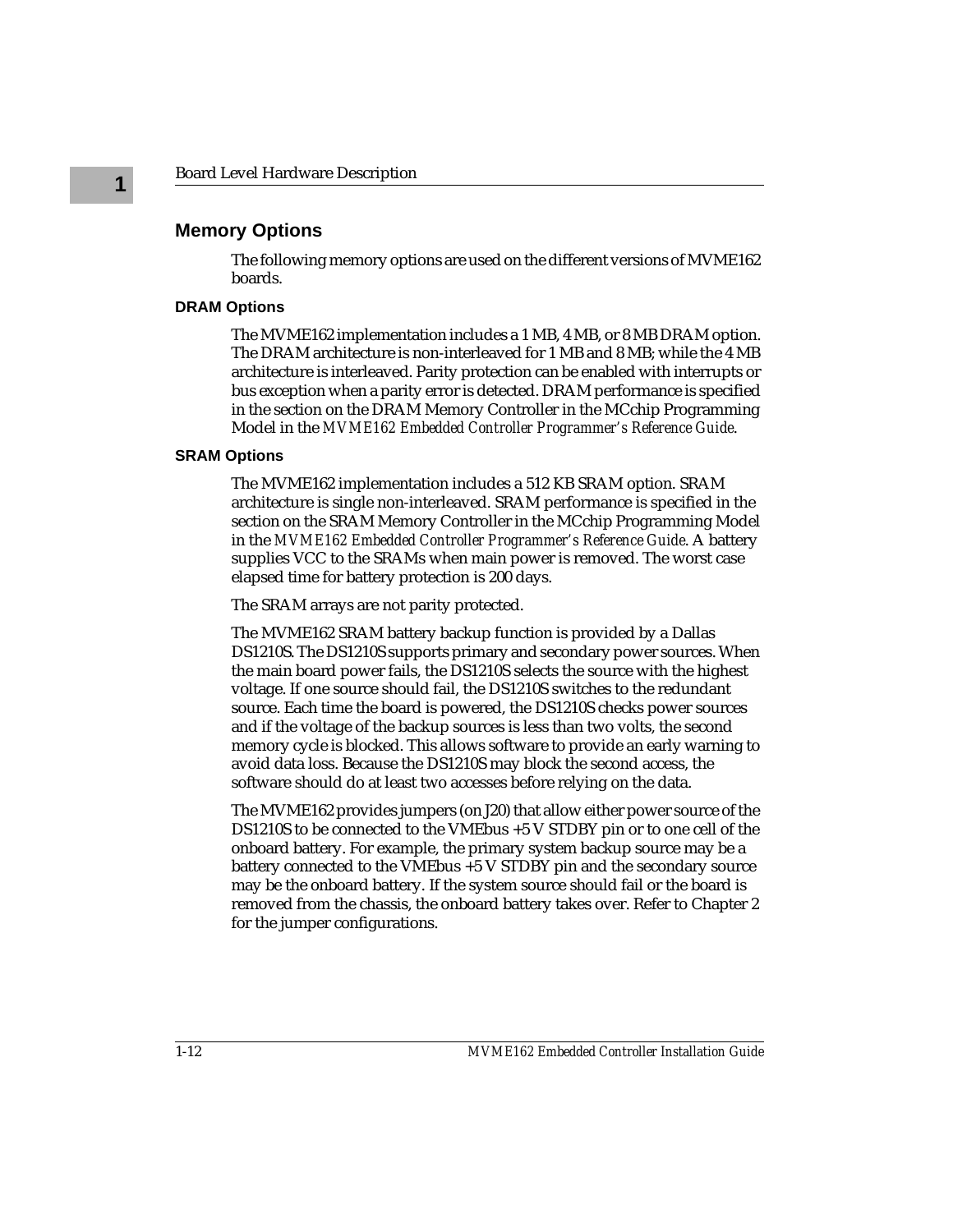#### **Caution For proper operation of the SRAM, some jumper combination must be installed on the Backup Power Source Select Header (J20). If one of the jumpers is used to select the battery, the battery must be installed on the MVME162. The SRAM may malfunction if inputs to the DS1210S are left unconnected.**

The SRAM is controlled by the MCchip, and the access time is programmable. Refer to the MCchip description in the *MVME162 Embedded Controller Programmer's Reference Guide* for more detail.

#### **About the Battery**

The power source for the onboard SRAM is a RAYOVAC FB1225 battery with two BR1225 type lithium cells which is socketed for easy removal and replacement. A small capacitor is provided to allow the battery to be quickly replaced without data loss.

The lifetime of the battery is very dependent on the ambient temperature of the board and the power-on duty cycle. The lithium battery supplied on the MVME162 should provide at least two years of backup time with the board powered off and with an ambient temperature of 40° C. If the power-on duty cycle is 50% (the board is powered on half of the time), the battery lifetime is four years. At lower ambient temperatures the backup time is greatly extended and may approach the shelf life of the battery.

When a board is stored, the battery should be disconnected to prolong battery life. This is especially important at high ambient temperatures. The MVME162 is shipped with the batteries disconnected (i.e., with VMEbus +5V standby voltage selected as both primary and secondary power source). If you intend to use the battery as a power source, whether primary or secondary, it is necessary to reconfigure the jumpers on J20 before installing the module. Refer to *SRAM Backup Power Source Select Header J20* in Chapter 2 for available jumper configurations.

The power leads from the battery are exposed on the solder side of the board, therefore the board should not be placed on a conductive surface or stored in a conductive bag unless the battery is removed.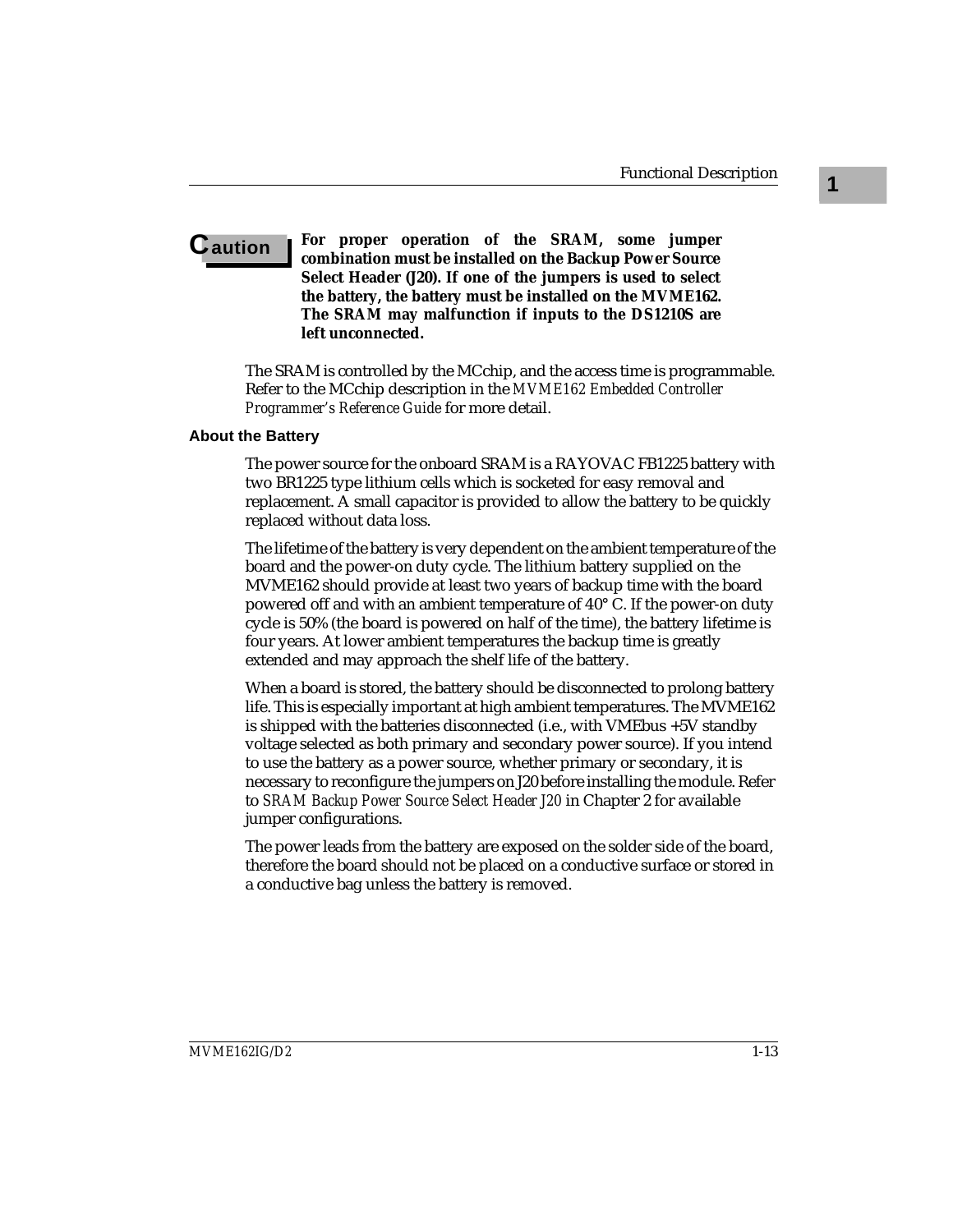

**Lithium batteries incorporate inflammable materials such as lithium and organic solvents. If lithium batteries are mistreated or handled incorrectly, they may burst open and ignite, possible resulting in injury and/or fire. When dealing with lithium batteries, carefully follow the precautions listed below in order to prevent accidents.**

- ❏ Do not short circuit.
- ❏ Do not disassemble, deform, or apply excessive pressure.
- ❏ Do not heat or incinerate.
- ❏ Do not apply solder directly.
- ❏ Do not use different models, or new and old batteries together.
- ❏ Do not charge.
- ❏ Always check proper polarity.

To remove the battery from the module, carefully pull the battery from the socket.

Before installing a new battery, ensure that the battery pins are clean. Note the battery polarity and press the battery into the socket. When the battery is in the socket, no soldering is required.

#### **EPROM and Flash**

The MVME162 implementation includes 1 MB of Flash memory (an 8-Mbit Flash device organized as a 1M X 8, or four 2-Mbit Flash devices organized as 256Kbit x 8). For information on programming Flash, refer to the Intel documents listed in Related Documentation in this chapter. The EPROM location is a standard JEDEC 32-pin PLCC capable of 4 Mbit densities organized as a 512 KB X 8 device. Depending on a jumper setting (GPIO3, pins 9-10 on J22), the MC68xx040 reset code can be fetched from either the Flash (GPIO3 installed) or EPROM (GPIO3 removed).

### **Battery Backed Up RAM and Clock**

The MK48T08 RAM and clock chip is used on the MVME162. This chip provides a time of day clock, oscillator, crystal, power failure detection, memory write protection, 8KB of RAM, and a battery in one 28-pin package. The clock provides seconds, minutes, hours, day, date, month, and year in BCD 24-hour format. Corrections for 28- day, 29-day (leap year), and 30-day months are automatically made. No interrupts are generated by the clock. The MK48T08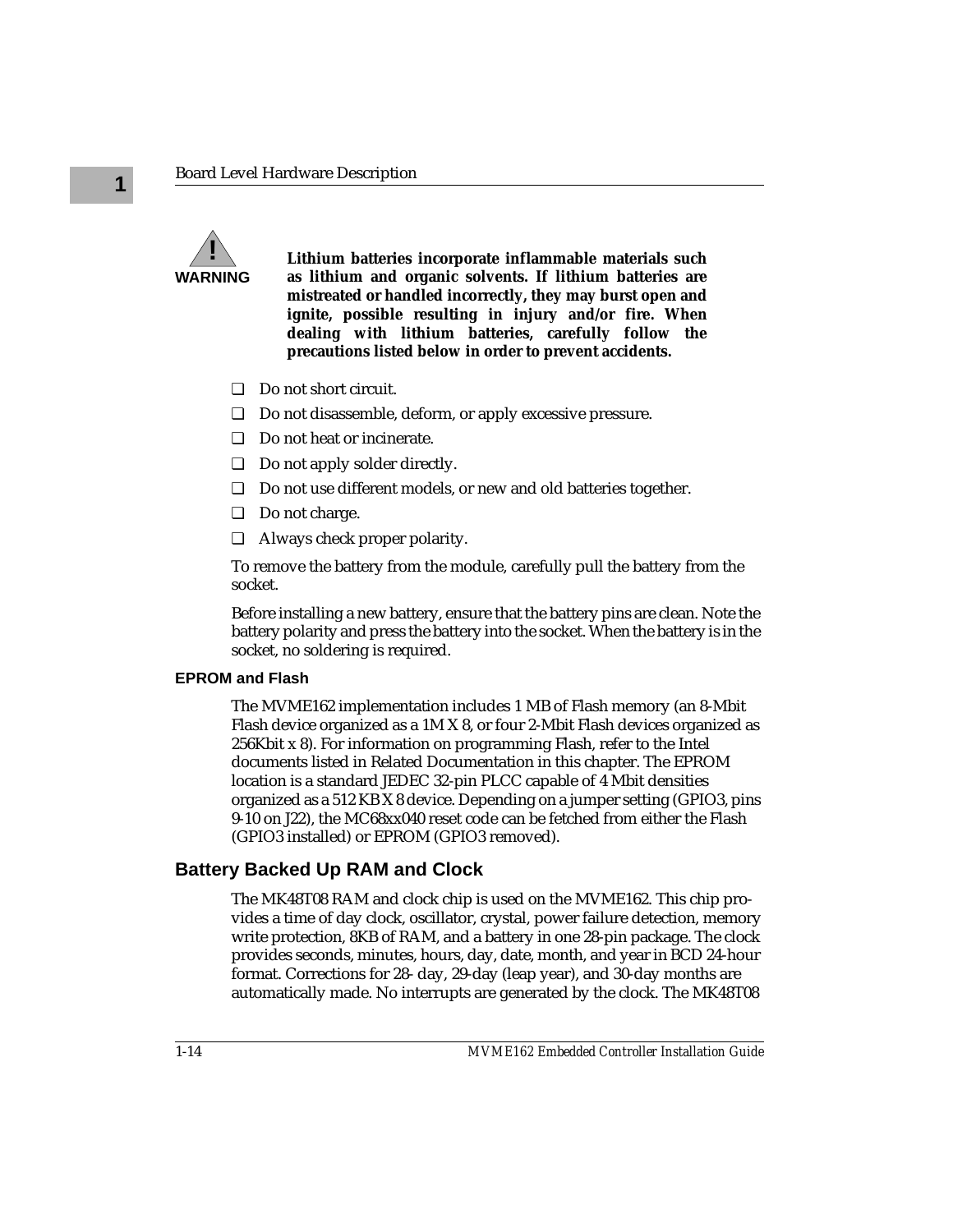is an 8 bit device; however, the interface provided by the MCchip supports 8 bit, 16-bit, and 32-bit accesses to the MK48T08. Refer to the MCchip description in the *MVME162 Embedded Controller Programmer's Reference Guide* and to the MK48T08 data sheet for detailed programming and battery life information.

#### **VMEbus Interface and VMEchip2**

The local bus to VMEbus interface and the VMEbus to local bus interface are provided by the optional VMEchip2. The VMEchip2 can also provide the VMEbus system controller functions. Refer to the VMEchip2 description in the *MVME162 Embedded Controller Programmer's Reference Guide* for detailed programming information.

Note that the ABORT switch logic in the VMEchip2 is not used. The GPI inputs to the VMEchip2 which are located at \$FFF40088 bits 7-0 are not used. The ABORT switch interrupt is integrated into the MCchip ASIC at location \$FFF42043. The GPI inputs are integrated into the MCchip ASIC at location \$FFF4202C bits 23-16.

#### **I/O Interfaces**

The MVME162 provides onboard I/O for many system applications. The I/O functions include serial ports, IndustryPack (IP) interfaces, optional LAN Ethernet transceiver interface, and optional SCSI mass storage interface.

#### **Serial Communications Interface**

The MVME162 uses a Zilog Z85230 serial communications controller to implement the two serial communications interfaces. Each interface supports CTS, DCD, RTS, and DTR control signals; as well as the TxD and RxD transmit/receive data signals, and TxC/RxC synchronous clock signals.

The Z85230 supports synchronous (SDLC/HDLC) and asynchronous protocols. The MVME162 hardware supports asynchronous serial baud rates of 110b/s to 38.4Kb/s.

The Z85230 supplies an interrupt vector during interrupt acknowledge cycles. The vector is modified based upon the interrupt source within the Z85230. Interrupt request levels are programmed via the MCchip. Refer to the Z85230 data sheet listed in this chapter, and to the MCchip Programming Model in the *MVME162 Embedded Controller Programmer's Reference Guide*, for information.

#### **MVME162 Serial Port 1**

The A port of the Z85230 is interfaced as DCE (data circuit-terminating equipment) with the EIA-232-D interface and is routed to: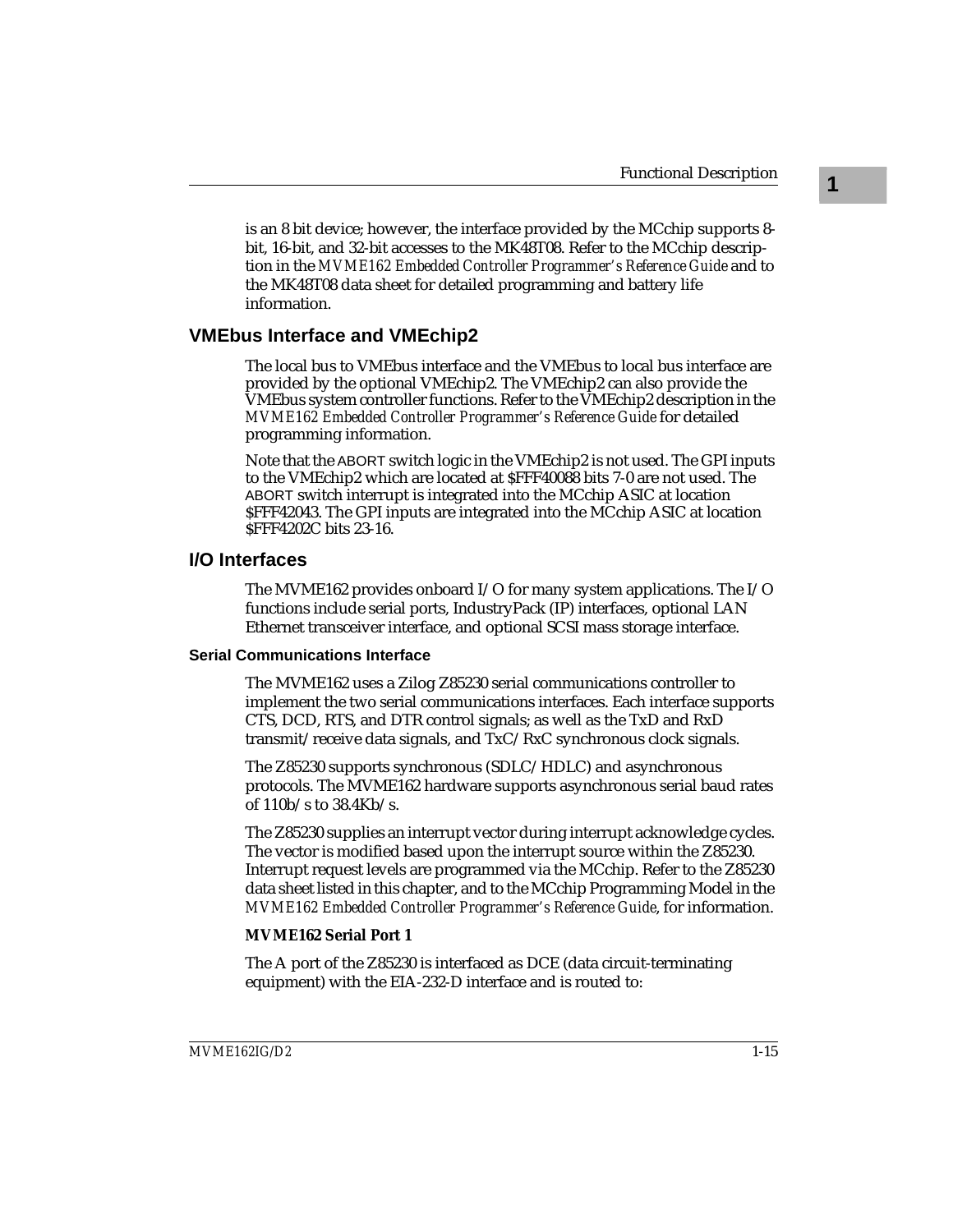❏ The DB-25 connector marked SERIAL PORT 1/CONSOLE on the front panel of the **MVME162**. SERIAL PORT 1/CONSOLE is an EIA-232-D DCE port.

NOTE: This port can be connected to the TX and RX clocks which may be present on the DB-25 connector. These connections are made via jumper header J11 on the MVME162 board. (The TxC and RxC clock lines are not available on the MVME712X transition modules.)

❏ One of the following output connectors on the MVME712X transition module:

**MVME712M**: The DB-25 connector marked SERIAL PORT 2 on the front panel. SERIAL PORT 2 can be configured as an EIA-232-D DTE or DCE port, via jumper headers J16 and J17.

**MVME712A or MVME712-12**: The DB-9 connector marked SERIAL PORT 2 on the front panel. SERIAL PORT 2 is hardwired as an EIA-232-D DTE port.

**MVME712AM or MVME712-13**: The DB-9 connector marked SERIAL PORT 2 *OR* the RJ-11 jack on the front panel. SERIAL PORT 2 is hardwired as EIA-232-D DTE; the RJ-11 jack utilizes the built-in modem. Setting the jumper headers J16 and J17 on the MVME712AM/-13 configures the output as EIA-232-D DTE at SERIAL PORT 2 or as a modem at the RJ-11 jack.

#### **MVME162 Serial Port 2**

The configuration of the B port of the Z85230 is determined via a Serial Interface Module (SIM) which is installed at connector J10 on the MVME162 board. There are four SIMs available:

SIM05 -- DTE with EIA-232-D interface SIM06 -- DCE with EIA-232-D interface SIM07 -- DTE with EIA-530 interface SIM08 -- DCE with EIA-530 interface

Port B is routed, via the SIM, to:

❏ The DB-25 connector marked SERIAL PORT 2 on the front panel of the **MVME162**. SERIAL PORT 2 will be an EIA-232-D DCE or DTE port, or an EIA-530 DCE or DTE port, depending upon which SIM is installed.

NOTE: This port can be connected to the TX and RX clocks which may be present on the DB-25 connector. These connections are made via jumper header J12 on the MVME162 board. (The TxC and RxC clock lines are available at the MVME712M SERIAL PORT 4 via header J15, but are not available on the other MVME712X transition modules.)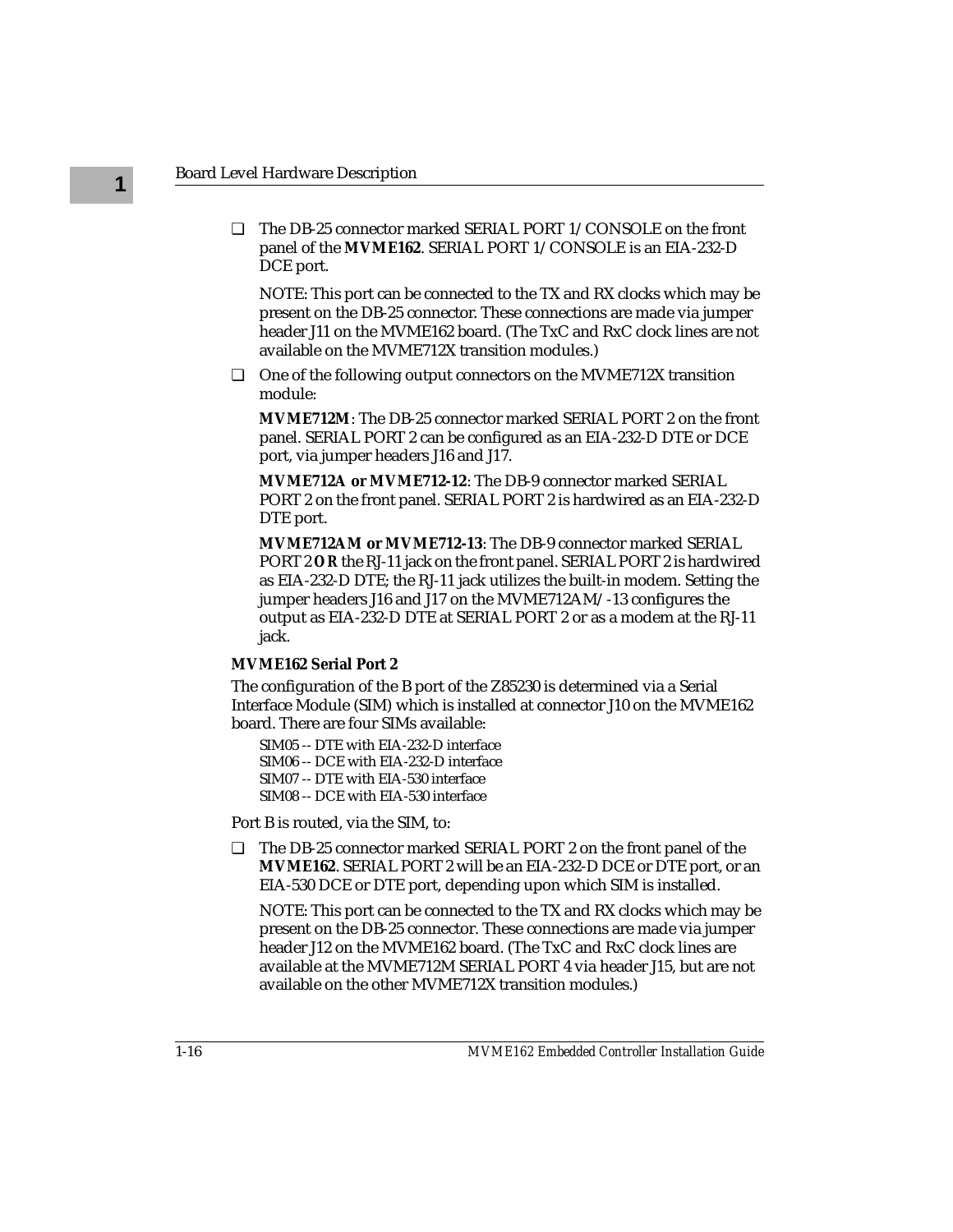❏ One of the following output connectors on the MVME712X transition module:

**MVME712M**: The DB-25 connector marked SERIAL PORT 4 on the front panel. SERIAL PORT 4 can be configured as an EIA-232-D DTE or DCE port, via the jumper headers J18 and J19 on the MVME712M.

**MVME712A, AM, -12, or -13**: The DB-9 connector marked SERIAL PORT 4 on the front panel. SERIAL PORT 4 is hard-wired as an EIA-232-D DTE port.

Figure 2-3 (sheets 1 through 6) in Chapter 2 illustrates the six configurations available for Port B when the MVME162 is used with an MVME712M. Note that the port configurations shown in Figure 2-3 sheets 5 and 6 are not recommended for synchronous applications because of the incorrect clock direction. Figure 2-4 (sheets 1 and 2) shows an MVME162 with the two configurations available with EIA-530 SIMs. Figure 2-5 (sheets 1 through 4) shows the four configurations available for Port B when the MVME162 is used with an MVME712A/AM/-12/-13.

- **Caution Do not simultaneously connect serial data devices to the equivalent ports on the MVME712 series transition module and the MVME162 front panel. This could result in simultaneous transmission of conflicting data.**
- 

**C** aution **i** Do not connect peripheral devices to Port 1, Port 3, or the **Centronics printer port on the MVME712X module.**

**C** aution When using an EIA-530 SIM, do not connect the MVME162 **to an MVME712X board. The EIA-530 signals are not supported by the P2 adapter and the transition boards.**

#### **IndustryPack (IP) Interfaces**

The IPIC ASIC on the MVME162 supports four IndustryPack (IP) interfaces: these are accessible from the front panel. Refer to the IPIC Programming Model in the *MVME162 Embedded Controller Programmer's Reference Guide* for details of the IP interface. Refer to the *MVME162 Embedded Controller Support Information* manual for the pin assignments of the IP connectors.

#### **Optional LAN Ethernet Interface**

The MVME162 uses the 82596CA to implement the Ethernet transceiver interface. The 82596CA accesses local RAM using DMA operations to perform its normal functions. Because the 82596CA has small internal buffers and the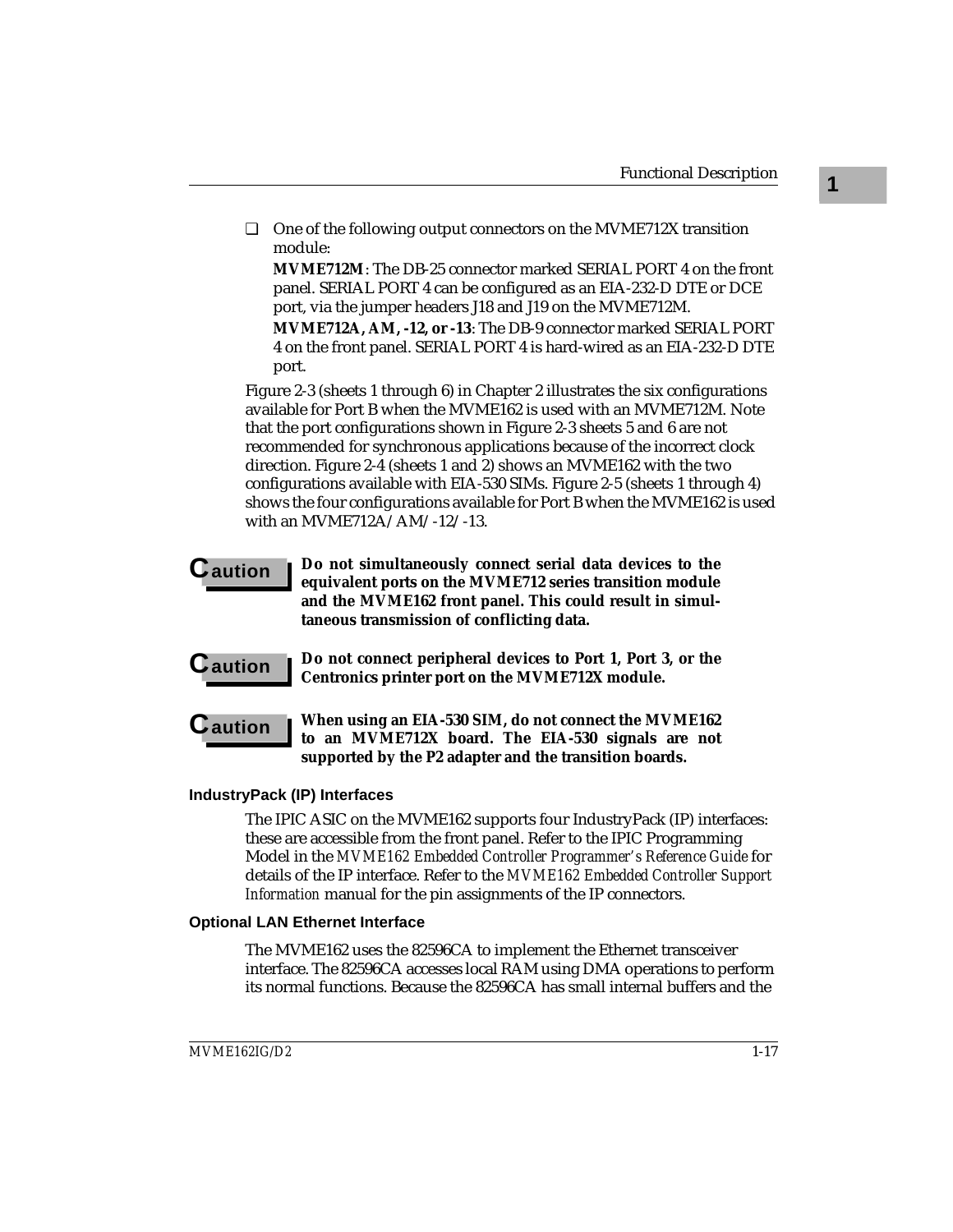VMEbus has an undefined latency period, buffer overrun may occur if the DMA is programmed to access the VMEbus. Therefore, the 82596CA should not be programmed to access the VMEbus.

Every MVME162 that has the Ethernet interface is assigned an Ethernet Station Address. The address is \$08003E2XXXXX where XXXXX is the unique 5-nibble number assigned to the board (i.e., every MVME162 has a different value for XXXXX).

Each board has an Ethernet Station Address displayed on a label attached to the VMEbus P2 connector. In addition, the six bytes including the Ethernet address are stored in the configuration area of the BBRAM. That is, 08003E2XXXXX is stored in the BBRAM. At an address of \$FFFC1F2C, the upper four bytes (08003E2X) can be read. At an address of \$FFFC1F30, the lower two bytes (XXXX) can be read. The MVME162 debugger has the capability to retrieve or set the Ethernet address.

If the data in the BBRAM is lost, the user should use the number on the VMEbus P2 connector label to restore it.

The Ethernet transceiver interface is located on the MVME162 main board, and the industry DB15 standard connector is located on the MVME712X transition board.

Support functions for the 82596CA are provided by the MCchip ASIC. Refer to the 82596CA user's guide for detailed programming information.

#### **Optional SCSI Interface**

The MVME162 may provide for mass storage subsystems through the industry-standard SCSI bus. These subsystems may include hard and floppy disk drives, streaming tape drives, and other mass storage devices. The SCSI interface is implemented using the NCR 53C710 SCSI I/O controller.

Support functions for the 53C710 are provided by the MCchip ASIC. Refer to the 53C710 user's guide for detailed programming information.

#### **SCSI Termination**

The system configurer must ensure that the SCSI bus is properly terminated at both ends. On the MVME162, sockets are provided for the terminators on the P2 adapter board or the LCP2 adapter board. If the SCSI bus ends at the adapter board, then termination resistors must be installed on the adapter board. +5V power to the SCSI bus TERM power line and termination resistors is provided through a fuse located on the adapter board.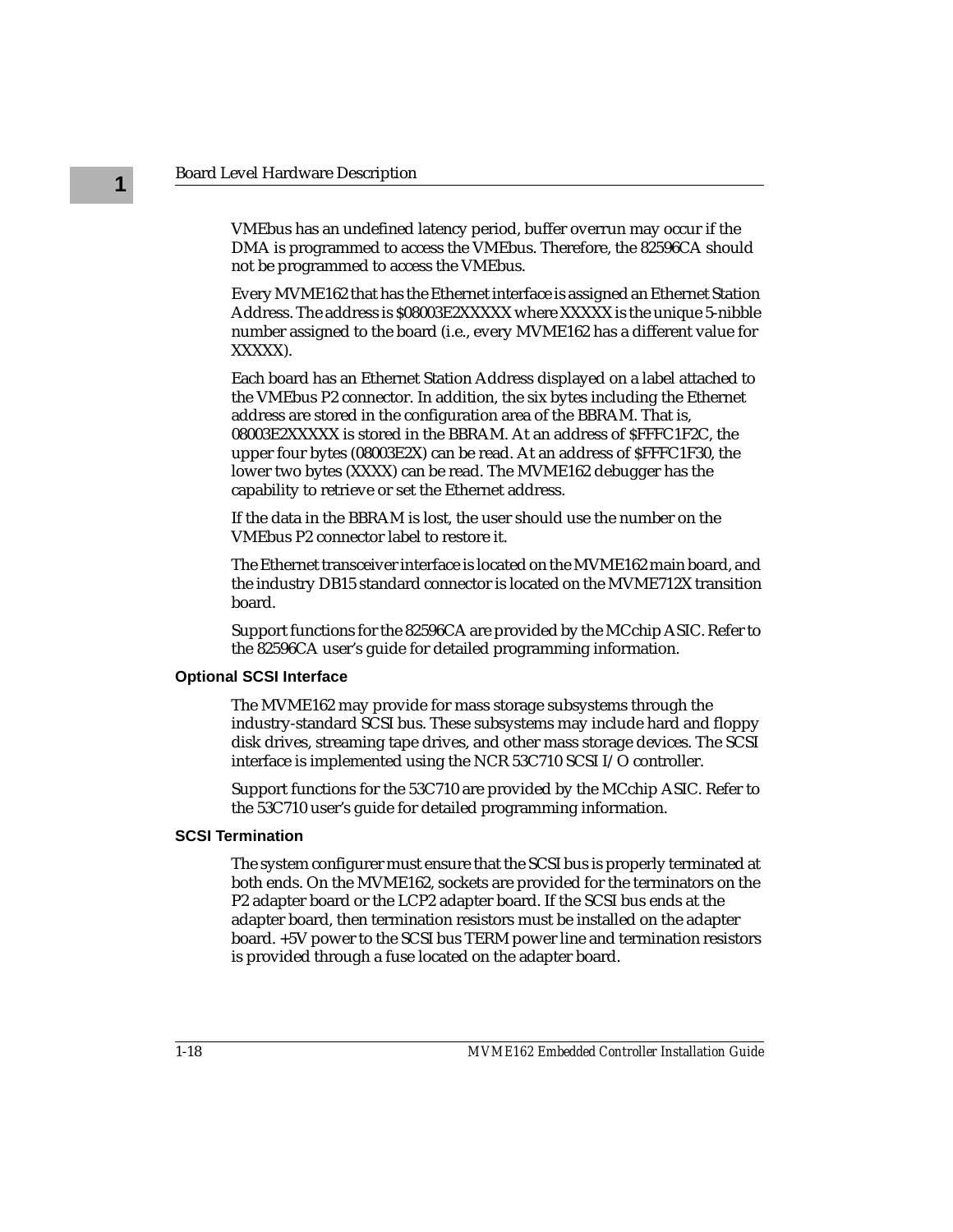#### **Local Resources**

The MVME162 includes many resources for the local processor. These include tick timers, software-programmable hardware interrupts, watchdog timer, and local bus timeout.

#### **Programmable Tick Timers**

Six 32-bit programmable tick timers with 1 µs resolution are provided, two in the VMEchip2 and four in the MCchip. The tick timers can be programmed to generate periodic interrupts to the processor. Refer to the VMEchip2 and MCchip in the *MVME162 Embedded Controller Programmer's Reference Guide* for detailed programming information.

#### **Watchdog Timer**

A watchdog timer function is provided in the VMEchip2 and the MCchip. When the watchdog timer is enabled, it must be reset by software within the programmed time or it times out. The watchdog timer can be programmed to generate a SYSRESET signal, local reset signal, or board fail signal if it times out. Refer to the VMEchip2 and the MCchip in the *MVME162 Embedded Controller Programmer's Reference Guide* for detailed programming information.

The watchdog timer logic is duplicated in the VMEchip2 and MCchip ASICs. Because the watchdog timer function in the VMEchip2 is a superset of that function in the MCchip (system reset function), the timer in the VMEchip2 is used in all cases except for the version of the MVME162 which does not include the VMEbus interface ("No VMEbus Interface" option).

#### **Software-Programmable Hardware Interrupts**

Eight software-programmable hardware interrupts are provided by the VMEchip2. These interrupts allow software to create a hardware interrupt.

#### **Local Bus Timeout**

The MVME162 provides a timeout function in the VMEchip2 and the MCchip for the local bus. When the timer is enabled and a local bus access times out, a Transfer Error Acknowledge (TEA) signal is sent to the local bus master. The timeout value is selectable by software for 8 µsec, 64 µsec, 256 µsec, or infinity. The local bus timer does not operate during VMEbus bound cycles. VMEbus bound cycles are timed by the VMEbus access timer and the VMEbus global timer.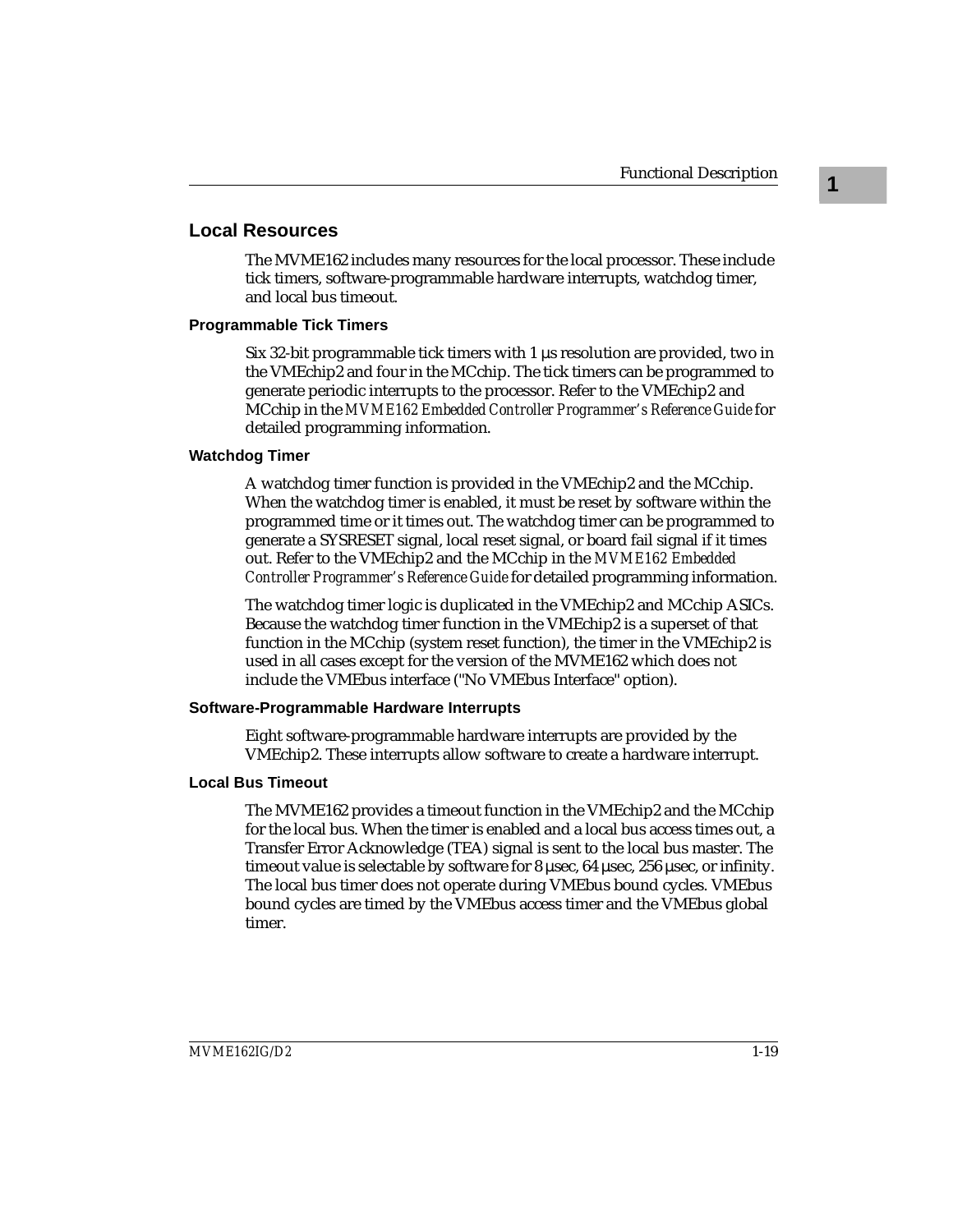The access timer logic is duplicated in the VMEchip2 and MCchip ASICs. Because the local bus timer in the VMEchip2 can detect an offboard access and the MCchip local bus timer cannot, the timer in the VMEchip2 is used in all cases except for the version of the MVME162 which does not include the VMEbus interface ("No-VMEbus-Interface option").

#### **Local Bus Arbiter**

The local bus arbiter implements a fixed priority which is described in the following table.

| <b>Device</b> | <b>Priority</b> | <b>Note</b>        |
|---------------|-----------------|--------------------|
| LAN           |                 | Highest            |
| <b>SCSI</b>   |                 |                    |
| <b>VMEbus</b> |                 | <b>Next Lowest</b> |
| MC68xx040     |                 | Lowest             |

**Table 1-2. Local Bus Arbitration Priority**

#### **Connectors**

The MVME162 has two 96-position DIN connectors: P1 and P2. P1 rows A, B, C, and P2 row B provide the VMEbus interconnection. P2 rows A and C provide the connection to the SCSI bus, serial ports, and Ethernet. The MVME162 has a 20-pin connector J4 mounted behind the front panel. When the MVME162 board is enclosed in a chassis and the front panel is not visible, this connector allows the reset, abort, and LED functions to be extended to the control panel of the system, where they are visible. The serial ports on the MVME162 are also connected to two 25-pin DB-25 female connectors J9 and J15 on the front panel. The four IPs connect to the MVME162 by four pairs of 50-pin connectors. Four 50-pin connectors behind the front panel are for external connections to IP signals. The memory chip mezzanine board is plugged into two 40-pin connectors.

### **Memory Maps**

There are two points of view for memory maps: 1) the mapping of all resources as viewed by local bus masters (local bus memory map), and 2) the mapping of onboard resources as viewed by VMEbus Masters (VMEbus memory map).

The memory and I/O maps which are described in the following tables are correct for all local bus masters. There is some address translation capability in the VMEchip2. This allows multiple MVME162s on the same VMEbus with different virtual local bus maps as viewed by different VMEbus masters.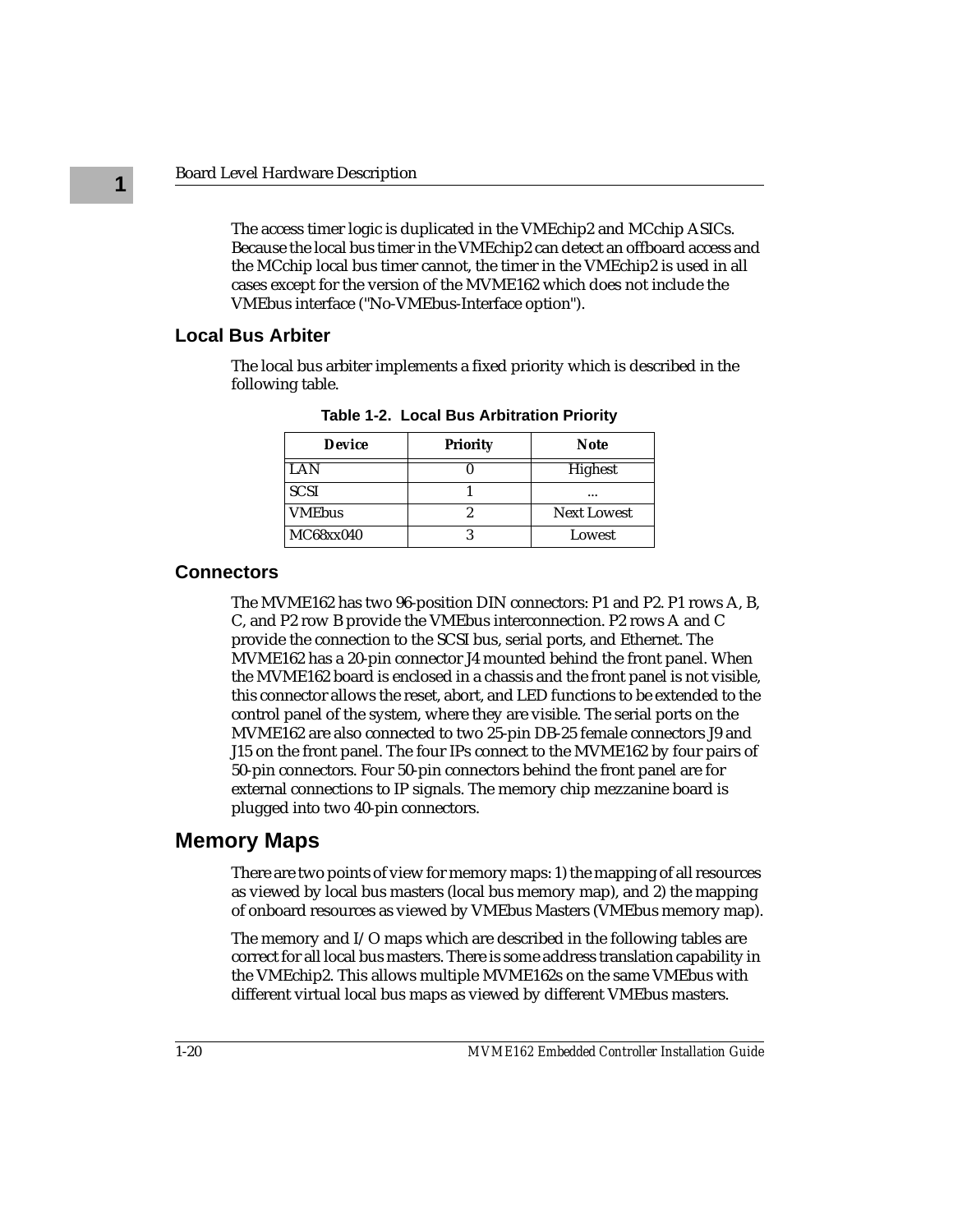### **Local Bus Memory Map**

The local bus memory map is split into different address spaces by the transfer type (TT) signals. The local resources respond to the normal access and interrupt acknowledge codes.

#### **Normal Address Range**

The memory map of devices that respond to the normal address range is shown in the following tables. The normal address range is defined by the Transfer Type (TT) signals on the local bus. On the MVME162, Transfer Types 0, 1, and 2 define the normal address range. Table 1-3 is the entire map from \$00000000 to \$FFFFFFFF. Many areas of the map are user-programmable, and suggested uses are shown in the table. The cache inhibit function is programmable in the MC68xx040 MMU. The onboard I/O space must be marked cache inhibit and serialized in its page table. Table 1-4 further defines the map for the local I/O devices.

| <b>Address Range</b>          | Devices Accessed    | Port Width      | <b>Size</b>   | <b>Software</b><br>Cache<br>Inhibit | Note(s)        |
|-------------------------------|---------------------|-----------------|---------------|-------------------------------------|----------------|
| Programmable                  | DRAM on board       | D32             | $1MB-4MB$     | N                                   | $\overline{2}$ |
| Programmable                  | <b>SRAM</b>         | D32             | 128KB-<br>2MB | N                                   | $\overline{2}$ |
| Programmable                  | VMEbus A32/A24      | D32/D16         | $-$           | $\gamma$                            | $\overline{4}$ |
| Programmable                  | IP a Memory         | $D32-D8$        | 64KB-8MB      | $\gamma$                            | 2, 4           |
| Programmable                  | IP b Memory         | $D32-D8$        | 64KB-8MB      | $\boldsymbol{\mathcal{P}}$          | 2, 4           |
| Programmable                  | IP c Memory         | $D32-D8$        | 64KB-8MB      | ?                                   | 2, 4           |
| Programmable                  | IP d Memory         | $D32-D8$        | 64KB-8MB      | $\gamma$                            | 2, 4           |
| SFF800000 - SFF9FFFFF         | Flash/PROM          | D <sub>32</sub> | 2MR           | N                                   | 1, 5           |
| SFFA00000 - SFFBFFFFF         | PROM/Flash          | D32             | 2MB           | N                                   | 6              |
| <b>SFFC00000 - SFFCFFFFF</b>  | not decoded         | $\sim$          | 1MB           | N                                   | 7              |
| SFFD00000 - SFFDFFFFF         | not decoded         | $-$             | 1MB           | N                                   | 7              |
| SFFE00000 - SFFE7FFFF         | <b>SRAM</b> default | D <sub>32</sub> | 512KB         | N                                   | $\overline{a}$ |
| <b>SFFE80000 - SFFEFFFFFF</b> | not decoded         | $- -$           | 512KB         | N                                   | 7              |
| SFFF00000 - SFFFEFFFF         | Local $I/O$         | $D32-D8$        | <b>878KB</b>  | Y                                   | 3              |
| <b>SFFFF0000 - SFFFFFFFFF</b> | <b>VMEbus A16</b>   | D32/D16         | 64KB          | $\overline{\phantom{a}}$            | 2.4            |

**Table 1-3. Local Bus Memory Map**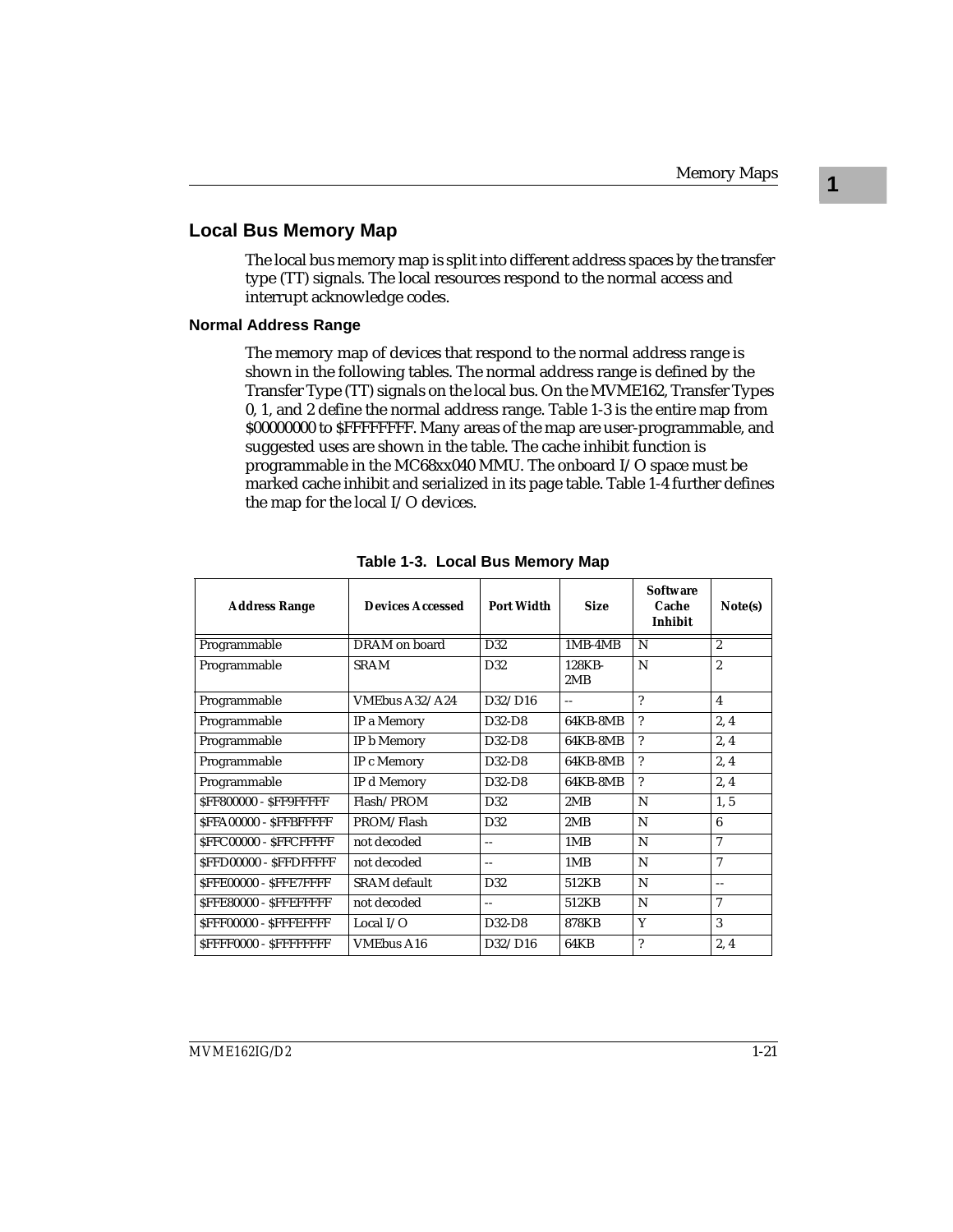#### NOTES:

- 1. Reset enables the decoder for this space of the memory map so that it will decode address spaces \$FF800000 - \$FF9FFFFF and \$00000000 - \$003FFFFF. The decode at 0 must be disabled in the MCchip before DRAM is enabled. DRAM is enabled with the DRAM Control Register at address \$FFF42048, bit 24. PROM/Flash is disabled at the low address space with PROM Control Register at address \$FFF42040, bit 20.
- 2. This area is user-programmable. The DRAM and SRAM decoder is programmed in the MCchip, the local-to-VMEbus decoders are programmed in the VMEchip2, and the IP memory space is programmed in the IPIC.
- 3. Size is approximate.
- 4. Cache inhibit depends on devices in area mapped.
- 5. The PROM and Flash are sized by the MCchip ASIC from an 8-bit private bus to the 32-bit MPU local bus. Because the device size is less than the allocated memory map size for some entries, the device contents repeat for those entries. If jumper GPI3 is installed, the Flash device is accessed. If GPI3 is not installed, the PROM is accessed.
- 6. The Flash and PROM are sized by the MCchip ASIC from an 8-bit private bus to the 32-bit MPU local bus. Because the device size is less than the allocated memory map size for some entries, the device contents repeat for those entries. If jumper GPI3 is installed, the PROM is accessed. If GPI3 is not installed, the Flash device is accessed.
- 7. These areas are not decoded unless one of the programmable decoders are initialized to decode this space. If they are not decoded, an access to this address range will generate a local bus timeout. The local bus timer must be enabled.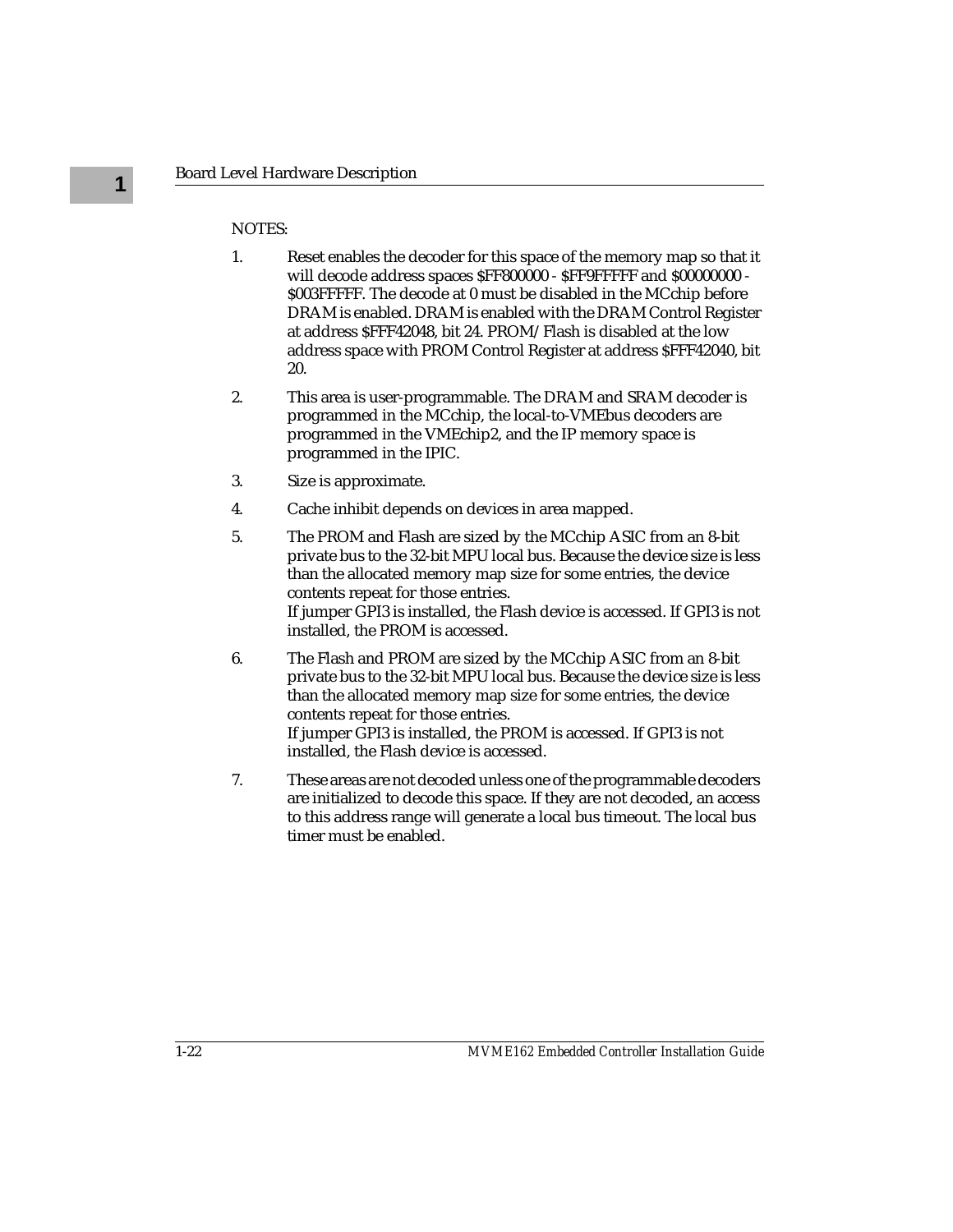The following table focuses on the Local I/O Devices portion of the local bus Main Memory Map.

| <b>Address Range</b>           | <b>Device</b>                    | <b>Port Width</b> | <b>Size</b> | Note(s)                 |
|--------------------------------|----------------------------------|-------------------|-------------|-------------------------|
| <b>SFFF00000 - SFFF3FFFF</b>   | reserved                         |                   | 256KB       | 4                       |
| <b>SFFF40000 - SFFF400FF</b>   | VMEchip2 (LCSR)                  | D32               | 256B        | 1, 3                    |
| <b>SFFF40100 - SFFF401FF</b>   | <b>VMEchip2</b> (GCSR) registers | $D32-D8$          | 256B        | $\overline{1.3}$        |
| <b>SFFF40200 - SFFF40FFF</b>   | reserved                         | uu.               | 3.5KB       | 4, 5                    |
| <b>SFFF41000 - SFFF41FFF</b>   | reserved                         | 44                | 4KB         | $\overline{\mathbf{4}}$ |
| SFFF42000 - SFFF42FFF          | MCchip                           | D32-D8            | 4KB         | $\mathbf{1}$            |
| <b>SFFF44300 - SFFF44FFF</b>   | reserved                         | 4                 | 8KB         | $\overline{4}$          |
| SFFF45000 - SFFF45FFF          | SCC (Z85230)                     | D <sub>8</sub>    | 4KB         | $\overline{1,2}$        |
| <b>SFFF46000 - SFFF46FFF</b>   | LAN (82596CA)                    | D32               | 4KB         | 1,6                     |
| <b>SFFF47000 - SFFF47FFF</b>   | <b>SCSI</b> (53C710)             | D32-D8            | 4KB         | $\mathbf{1}$            |
| <b>SFFF48000 - SFFF57FFF</b>   | reserved                         | LL.               | 64KB        | $\overline{4}$          |
| <b>SFFF58000 - SFFF5807F</b>   | IPIC IP a I/O                    | D16               | 128B        | $\mathbf{1}$            |
| <b>\$FFF58080 - \$FFF580FF</b> | <b>IPIC IP a ID</b>              | D16               | 128B        | $\overline{1}$          |
| <b>SFFF58100 - SFFF5817F</b>   | <b>IPIC IP <math>bI/O</math></b> | $\overline{D16}$  | 128B        | $\mathbf{1}$            |
| <b>\$FFF58180 - \$FFF581FF</b> | <b>IPIC IP b ID Read</b>         | D16               | 128B        | $\mathbf{1}$            |
| <b>SFFF58200 - SFFF5827F</b>   | <b>IPIC IP c</b> $I/O$           | $\overline{D16}$  | 128B        | $\overline{1}$          |
| <b>SFFF58280 - SFFF582FF</b>   | <b>IPIC IP c ID</b>              | D <sub>16</sub>   | 128B        | $\mathbf{1}$            |
| <b>SFFF58300 - SFFF5837F</b>   | <b>IPIC IP d I/O</b>             | D16               | 128B        | $\mathbf{1}$            |
| <b>SFFF58380 - SFFF583FF</b>   | <b>IPIC IP d ID Read</b>         | D16               | 128B        | $\mathbf{1}$            |
| <b>\$FFF58400 - \$FFF584FF</b> | IPIC IP ab I/O                   | D32-D16           | 256B        | $\mathbf{1}$            |
| <b>SFFF58500 - SFFF585FF</b>   | IPIC IP cd I/O                   | D32-D16           | 256B        | $\mathbf{1}$            |
| <b>\$FFF58600 - \$FFF586FF</b> | IPIC IP ab I/O repeated          | D32-D16           | 256B        | $\mathbf{1}$            |
| <b>SFFF58700 - SFFF587FF</b>   | IPIC IP cd I/O repeated          | D32-D16           | 256B        | $\mathbf{1}$            |
| <b>SFFF58800 - SFFF5887F</b>   | reserved                         | 44                | 128B        | $\mathbf{1}$            |
| <b>\$FFF58880 - \$FFF588FF</b> | reserved                         | uu.               | 128B        | $\mathbf{1}$            |
| <b>SFFF58900 - SFFF5897F</b>   | reserved                         | LL.               | 128B        | $\mathbf{1}$            |
| <b>\$FFF58980 - \$FFF589FF</b> | reserved                         | $-$               | 128B        | $\overline{1}$          |
| <b>\$FFF58A00 - \$FFF58A7F</b> | reserved                         | $=$               | 128B        | $\mathbf{1}$            |
| <b>SFFF58A80 - SFFF58AFF</b>   | reserved                         | --                | 128B        | $\mathbf{1}$            |
| SFFF58B00 - SFFF58B7F          | reserved                         | ۵.                | 128B        | $\mathbf{1}$            |
| <b>\$FFF58B80 - \$FFF58BFF</b> | reserved                         |                   | 128B        | $\mathbf{1}$            |
| SFFF58C00 - SFFF58CFF          | reserved                         | LL.               | 256B        | $\mathbf{1}$            |
| <b>\$FFF58D00 - \$FFF58DFF</b> | reserved                         | --                | 256B        | $\mathbf{1}$            |
| SFFF58E00 - SFFF58EFF          | reserved                         | $\overline{a}$    | 256B        | $\mathbf{1}$            |
| <b>SFFF58F00 - SFFF58FFF</b>   | reserved                         |                   | 256B        | $\overline{1}$          |
| <b>\$FFFBC000 - \$FFFBC01F</b> | <b>IPIC</b> registers            | D32-D8            | 2KB         | $\mathbf{1}$            |
| <b>\$FFFBC800 - \$FFFBC81F</b> | reserved                         | 44                | 2KB         | $\mathbf{1}$            |
| <b>SFFFBD000 - SFFFBFFFF</b>   | reserved                         |                   | 12KB        | 4                       |
| <b>SFFFC0000 - SFFFC7FFF</b>   | MK48T08 (BBRAM, TOD clock)       | D32-D8            | 32KB        | $\overline{1}$          |
| <b>SFFFC8000 - SFFFCBFFF</b>   | MK48T08 & disable Flash writes   | D32-D8            | <b>16KB</b> | 1, 7                    |
| <b>SFFFCC000 - SFFFCFFFF</b>   | MK48T08 & enable Flash writes    | D32-D8            | 16KB        | 1, 7                    |
| SFFFD0000 - SFFFEFFFF          | reserved                         | ωü,               | 128KB       | $\overline{4}$          |

**Table 1-4. Local Bus I/O Devices Memory Map**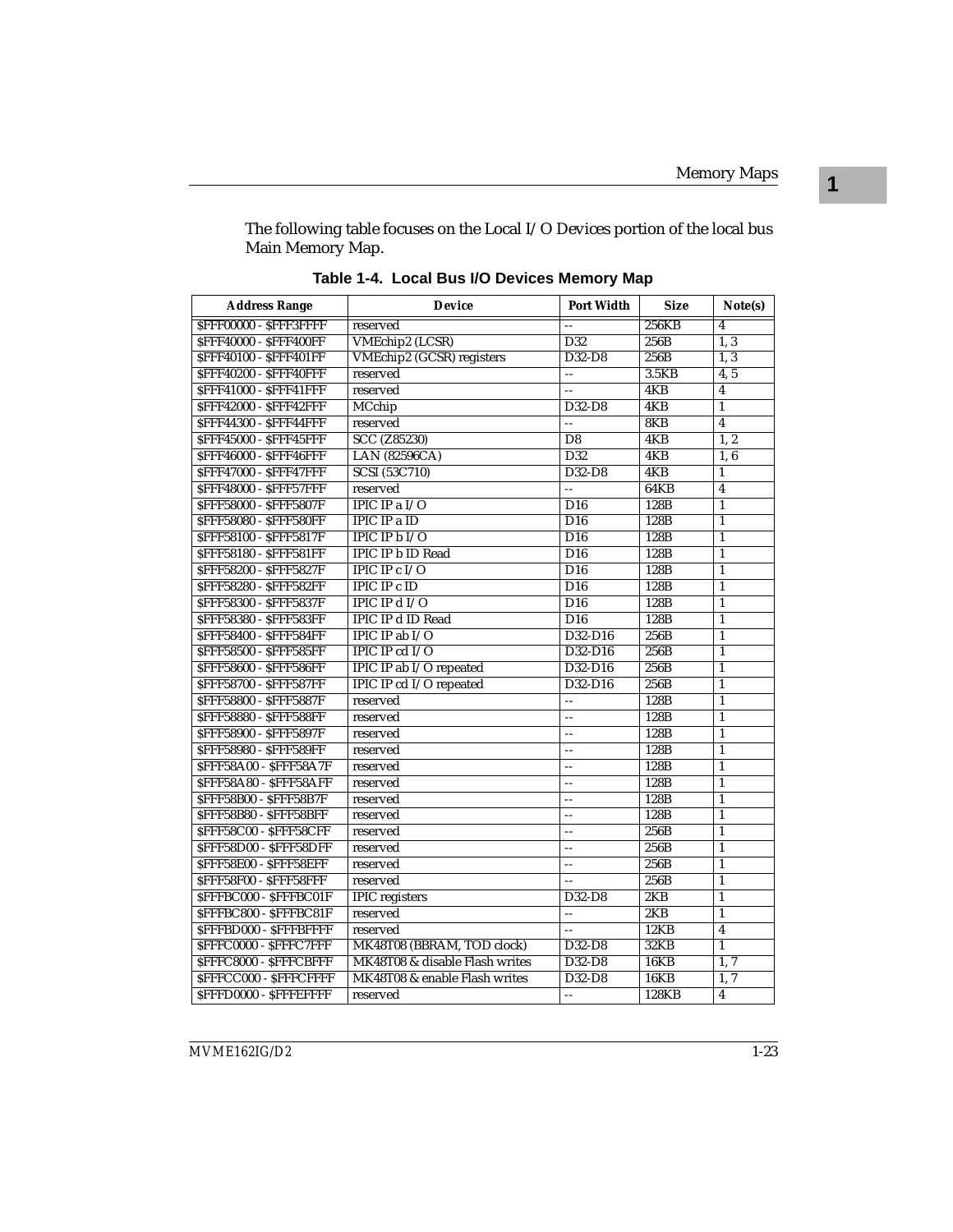#### NOTES:

- 1. For a complete description of the register bits, refer to the *MVME162 Embedded Controller Programmer's Reference Guide* or to the data sheet for the specific chip.
- 2. The SCC is an 8-bit device located on an MCchip private data bus. Byte access is required.
- 3. Writes to the LCSR in the VMEchip2 must be 32 bits. LCSR writes of 8 or 16 bits terminate with a TEA signal. Writes to the GCSR may be 8, 16 or 32 bits. Reads to the LCSR and GCSR may be 8, 16 or 32 bits. Byte reads should be used to read the interrupt vector.
- 4. This area does not return an acknowledge signal. If the local bus timer is enabled, the access times out and is terminated by a TEA signal.
- 5. Size is approximate.
- 6. Port commands to the 82596CA must be written as two 16-bit writes: upper word first and lower word second.
- 7. Refer to the Flash and PROM Interface section in the MCchip description in the *MVME162 Embedded Controller Programmer's Reference Guide*.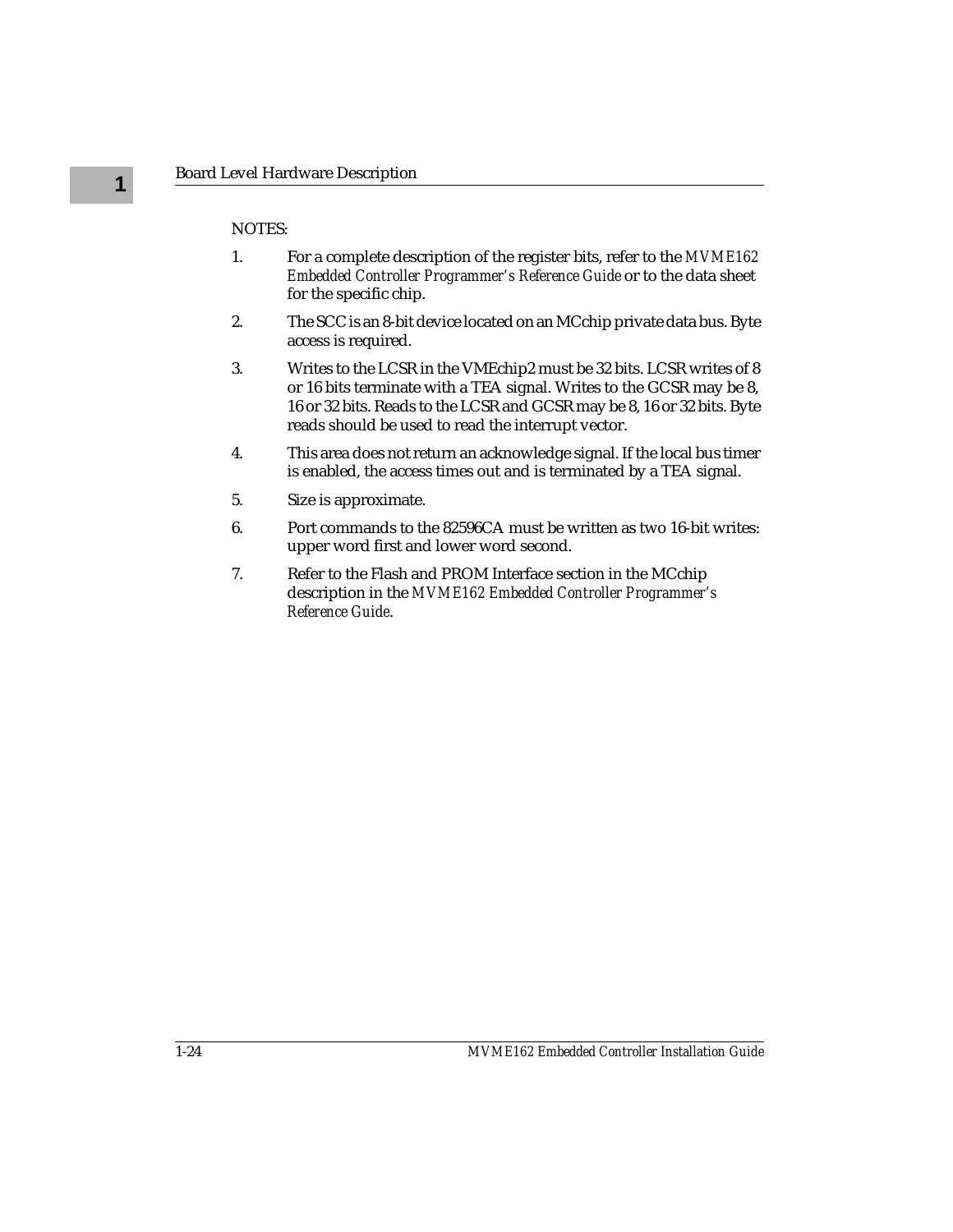**1**

#### **VMEbus Memory Map**

This section describes the mapping of local resources as viewed by VMEbus masters. Default addresses for the slave, master, and GCSR address decoders are provided by the **ENV** command. Refer to Appendix A.

#### **VMEbus Accesses to the Local Bus**

The VMEchip2 includes a user-programmable map decoder for the VMEbus to local bus interface. The map decoder allows you to program the starting and ending address and the modifiers the MVME162 responds to.

#### **VMEbus Short I/O Memory Map**

The VMEchip2 includes a user-programmable map decoder for the GCSR. The GCSR map decoder allows you to program the starting address of the GCSR in the VMEbus short I/O space.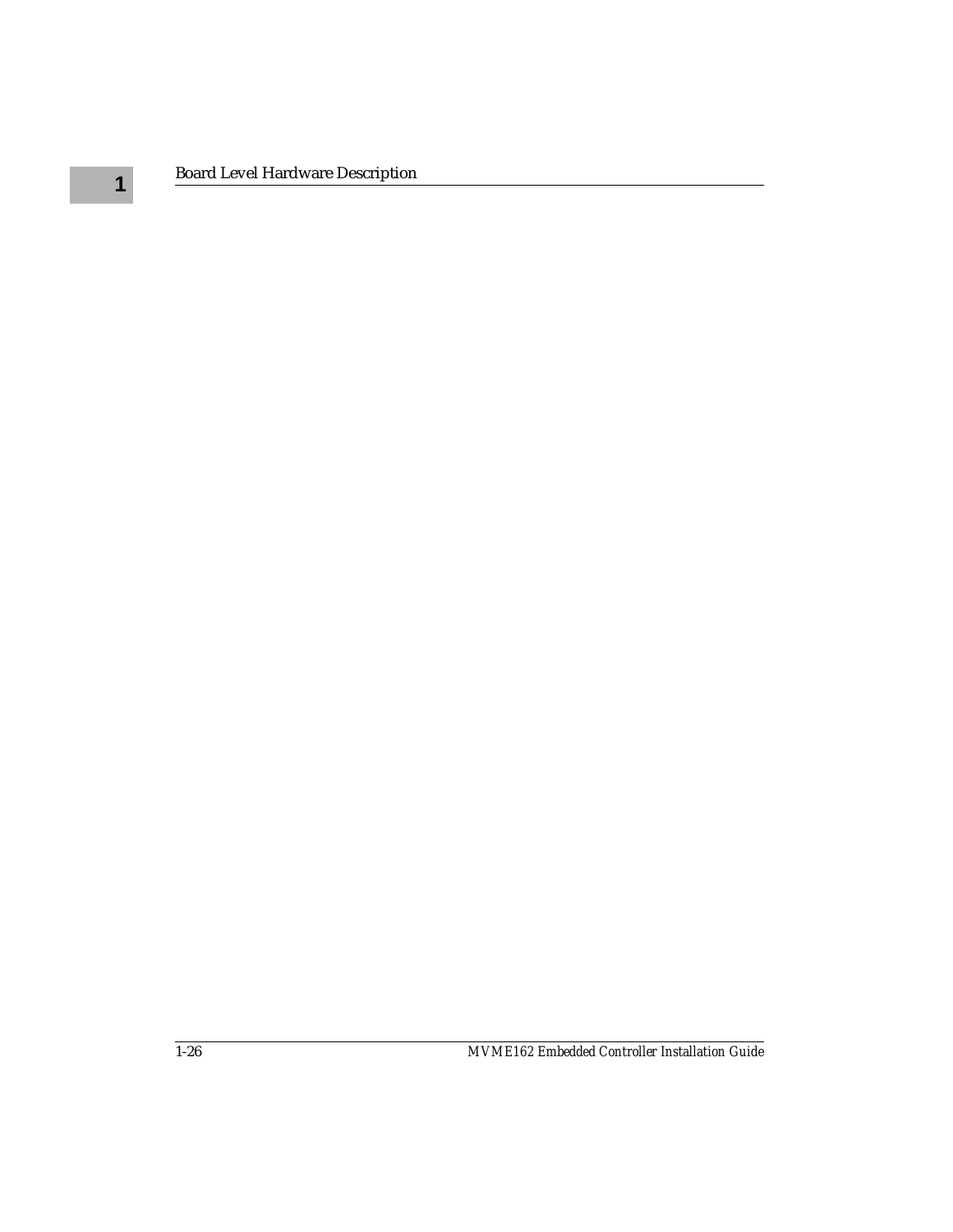# **2 HARDWARE PREPARATION AND INSTALLATION**

## **Introduction**

This chapter provides unpacking instructions, hardware preparation, and installation instructions for the MVME162 Embedded Controller. Hardware preparation for the MVME712 series transition modules is provided in separate manuals. Refer to the *Related Documentation* section in Chapter 1.

## **Unpacking Instructions**

#### **Note I** If the shipping carton is damaged upon receipt, request **carrier's agent be present during unpacking and inspection of equipment.**

Unpack equipment from shipping carton. Refer to packing list and verify that all items are present. Save packing material for storing and reshipping of equipment.

**C** aution **I** Avoid touching areas of integrated circuitry; static discharge **can damage circuits.**

## **Hardware Preparation**

To select the desired configuration and ensure proper operation of MVME162, certain option modifications may be necessary before installation. MVME162 provides software control for most of these options. Some options can not be performed in software, so are performed by installing or removing header jumpers or interface modules. Most other modifications are performed by setting bits in control registers after MVME162 has been installed in a system. (For more information on the MVME162 registers refer to the *MVME162 Embedded Controller Programmer's Reference Guide* listed in *Related Documentation* in Chapter 1.)

The locations of the switches, jumper headers, connectors, and LEDs on the MVME162 are illustrated in Figure 2-1. MVME162 has been factory tested and is shipped with the factory jumper settings described in the following sections.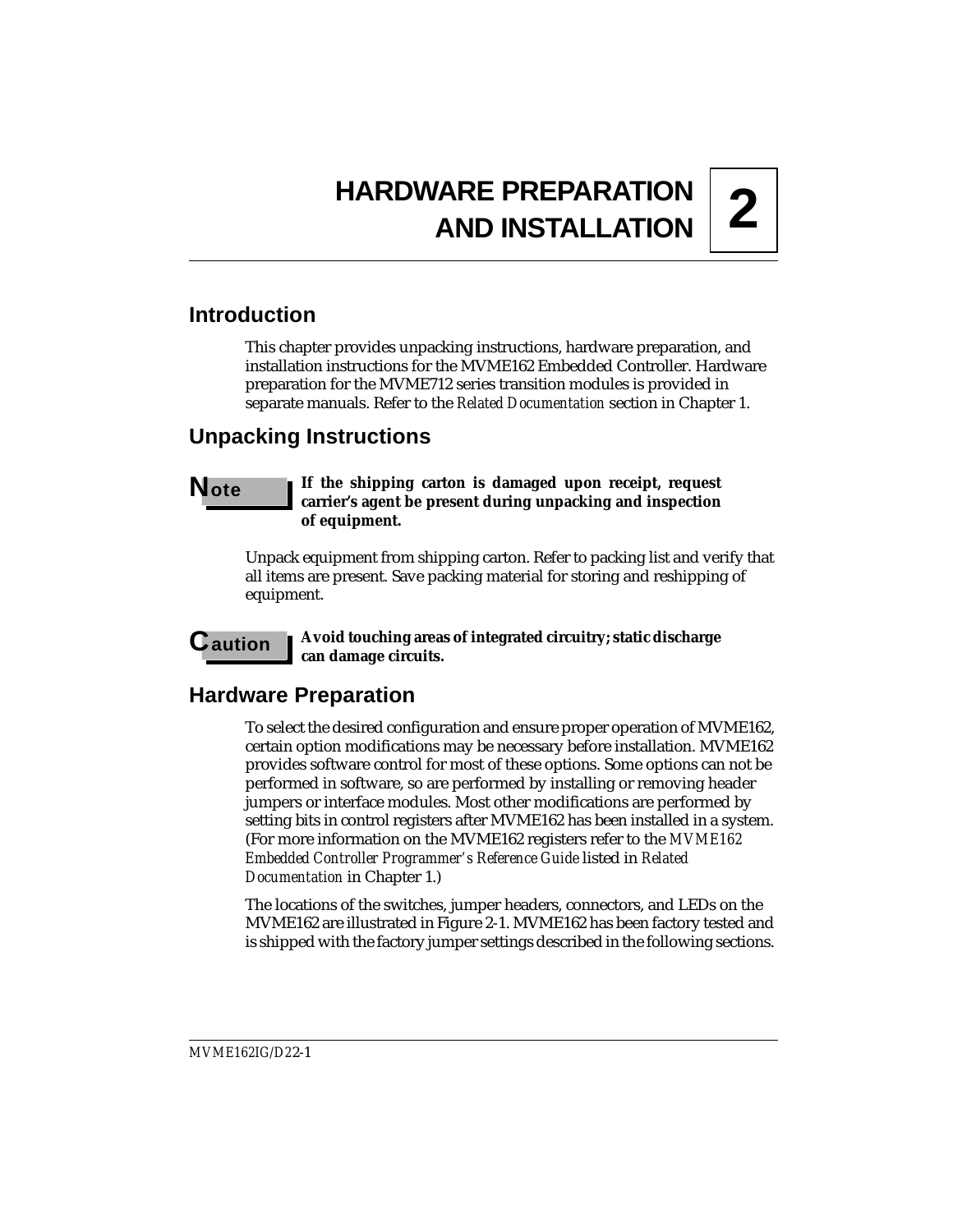**2** MVME162 operates with its required and factory-installed Debug Monitor, MVME162Bug (162Bug), with these factory jumper settings. Manually configurable items include:

- ❏ SIM selection for serial port B configuration (J10)
- ❏ System controller selection (J1)
- ❏ Synchronous clock selection (J11) for Serial Port 1/Console
- ❏ Synchronous clock selection (J12) for Serial Port 2
- ❏ SRAM backup power source selection (J20)
- ❏ EPROM size selection (J21)
- ❏ General-purpose readable register configuration (J22)

#### **SIM Selection**

Port B of the MVME162's Z85230 serial communications controller is configurable via a serial interface module (SIM) which is installed at connector J10 on the MVME162 board. Four serial interface modules are available:

- ❏ EIA-232-D (DCE and DTE)
- ❏ EIA-530 (DCE and DTE)

You can change Port B from an EIA-232-D to an EIA-530 interface (or viceversa) by mounting the appropriate serial interface module. Port B is routed (via the SIM at J10) to the 25-pin DB25 front panel connector marked SERIAL PORT 2.

For the location of SIM connector J10 on the MVME162, refer to Figure 2-1. Figure 2-2 illustrates the secondary side (bottom) of a serial interface module, showing the J1 connector which plugs into SIM connector J10 on the MVME162. Figure 2-3 (sheets 3-6) and Figure 2-4 illustrate the six configurations available for Port B.

For the part numbers of the serial interface modules, refer to Table 2-1. The part numbers are ordinarily printed on the primary side (top) of the SIMs, but may be found on the secondary side in some versions.

If you need to replace an existing serial interface module with a SIM of another type, go to *Removal of Existing SIM* below. If there is no SIM on the main board, skip to *Installation of New SIM*.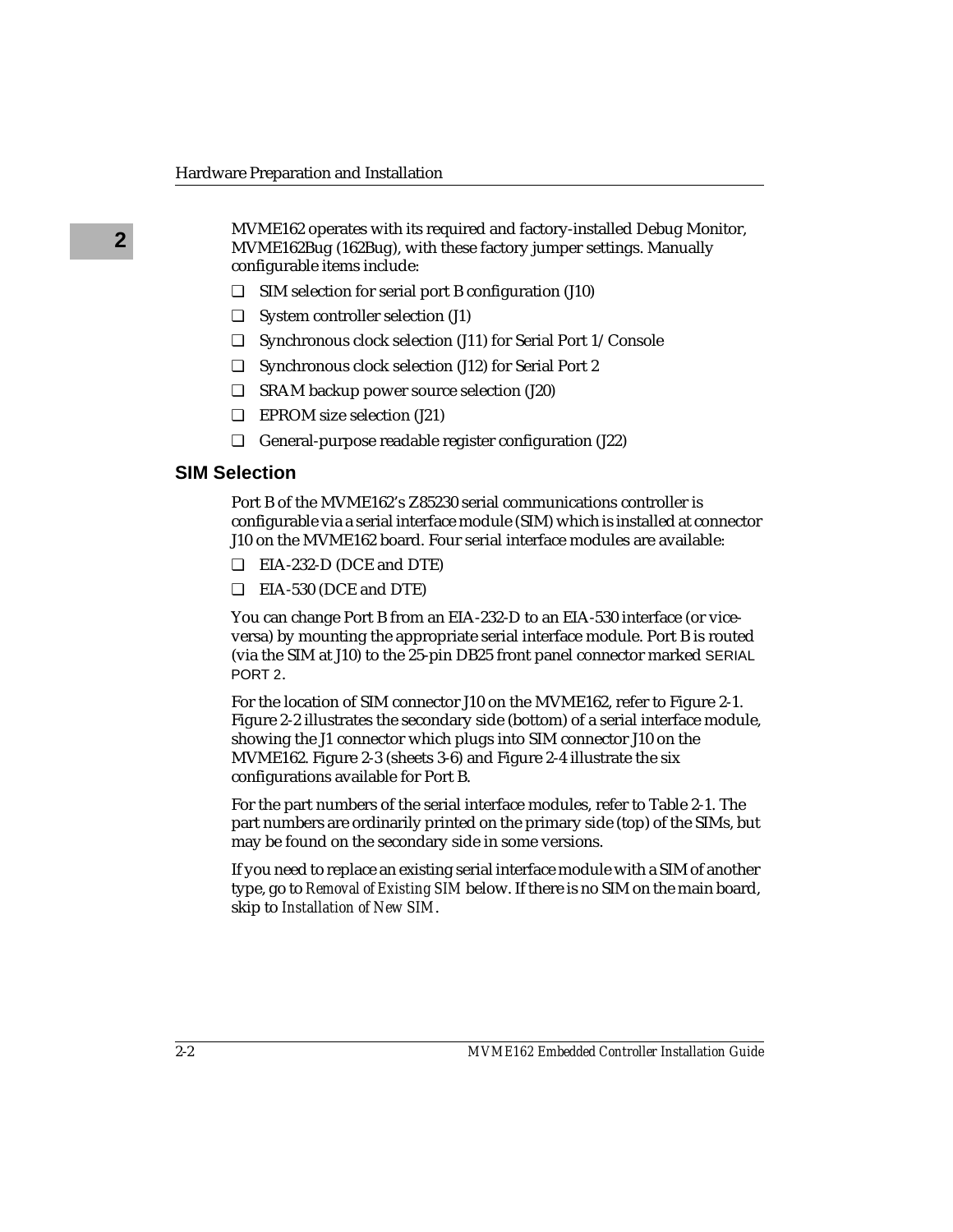

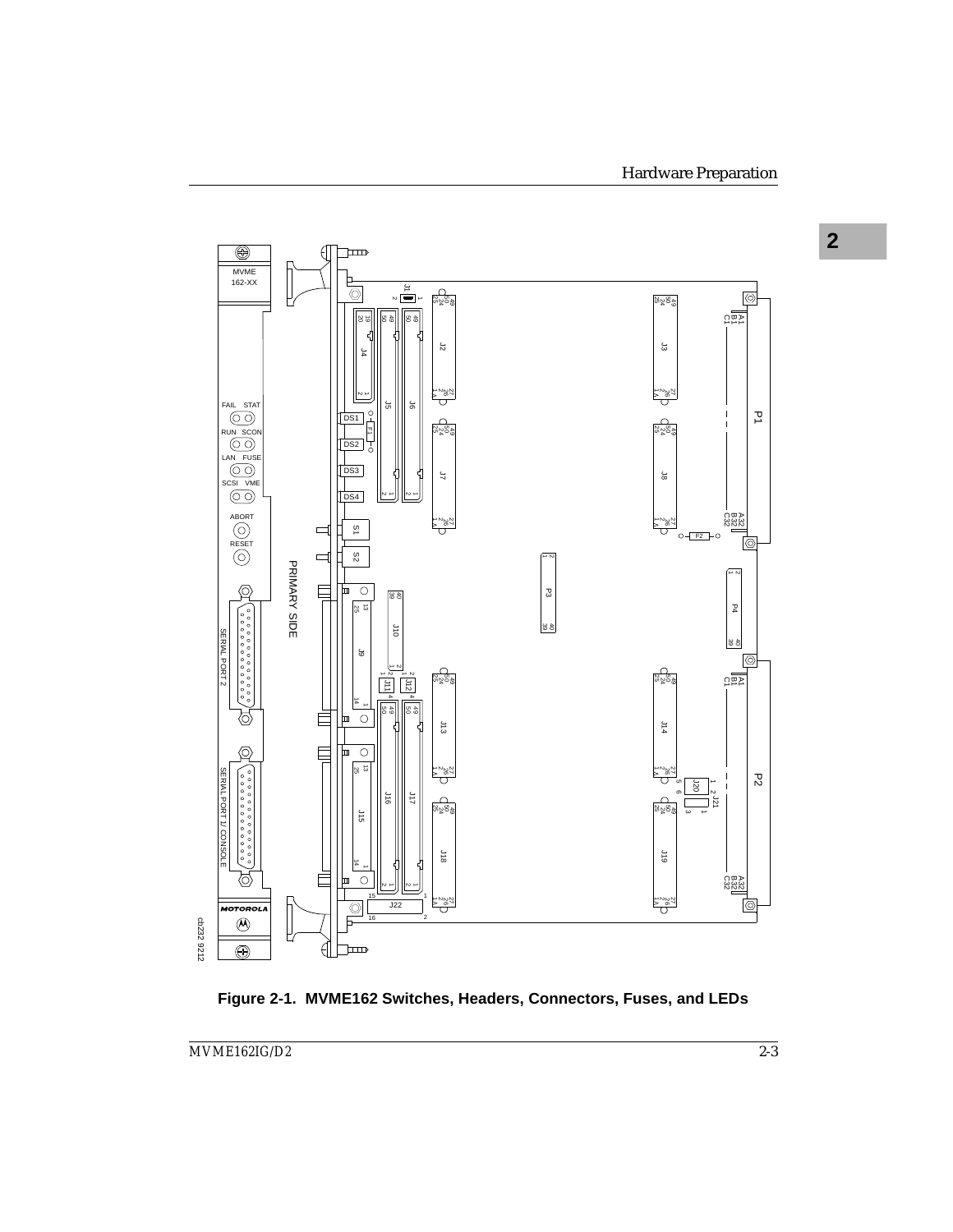| EIA<br><b>Standard</b> | Configuration | <b>Part Number</b> | Model<br><b>Number</b> |
|------------------------|---------------|--------------------|------------------------|
| $EIA-232-D$            | <b>DTE</b>    | 01-W3846B          | SIM <sub>05</sub>      |
|                        | <b>DCE</b>    | 01-W3865B          | SIM <sub>06</sub>      |
| <b>EIA-530</b>         | <b>DTE</b>    | 01-W3868B          | SIM <sub>07</sub>      |
|                        | <b>DCE</b>    | 01-W3867B          | SIM <sub>08</sub>      |

**Table 2-1. Serial Interface Module Part Numbers**



SECONDARY SIDE

10922.00 9403 (2-2)

#### **Figure 2-2. Serial Interface Module, Connector Side**

#### **Removal of Existing SIM**

- 1. Each serial interface module is retained by two 4-40 x 3 /16 " Phillips-head screws in opposite corners. Remove the two screws and store them in a safe place for later use.
- 2. Grasp opposite sides of the SIM and gently lift straight up.

#### **C** aution **A**void lifting the SIM by one side only, as the connector can **be damaged on the SIM or the main board.**

3. Place the SIM in a static-safe container for possible reuse.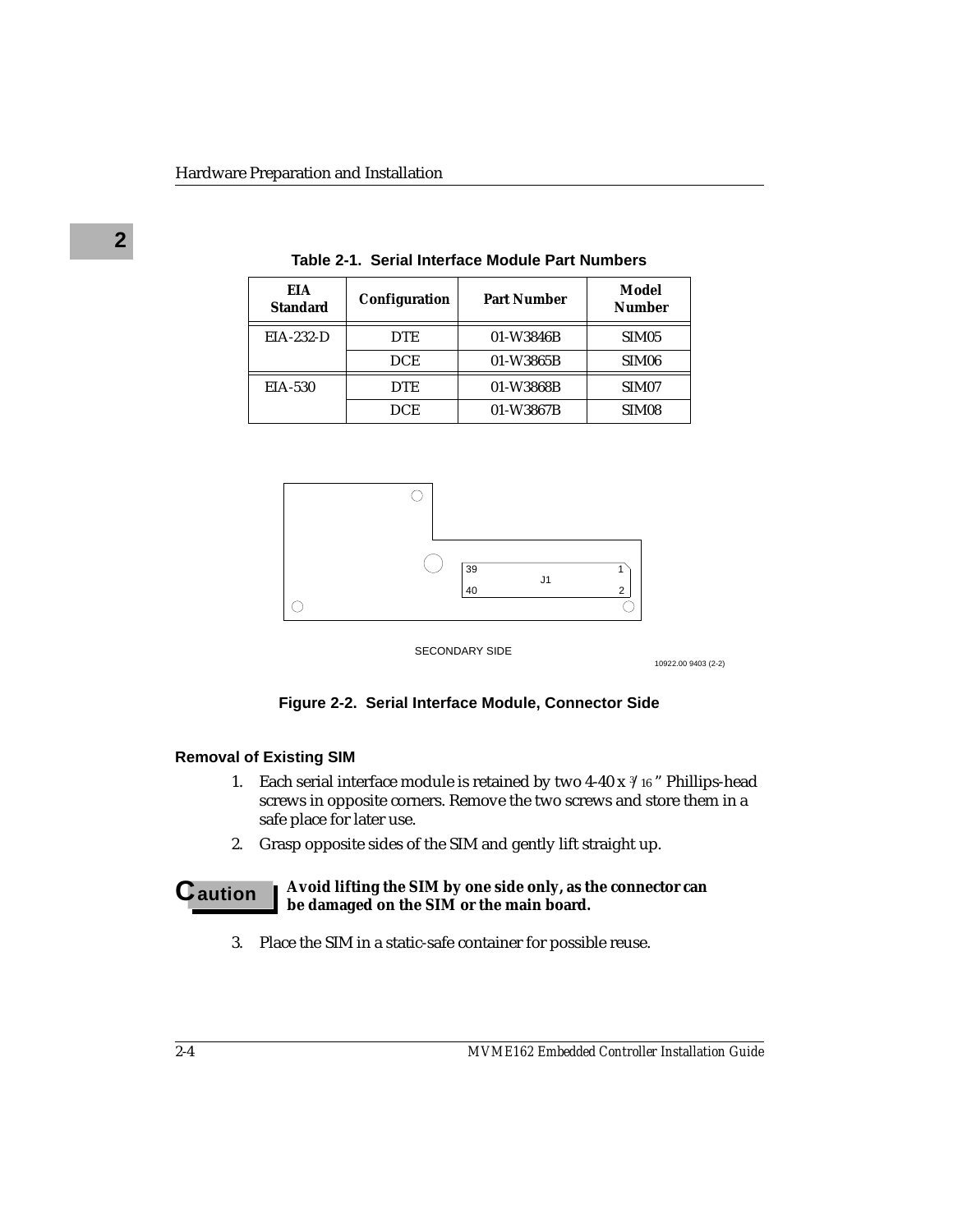- **2 Installation of New SIM** 1. Observe the orientation of the connector keys on SIM connector J1 and MVME162 connector J10. Turn the SIM so that the keys line up and place it gently on connector J10, aligning the mounting holes at the SIM corners with the matching standoffs on the MVME162.
	- 2. Gently press the top of the SIM to seat it on the connector. If the SIM does not seat with gentle pressure, recheck the orientation. If the SIM connector is oriented incorrectly, the mounting holes will not line up with the standoffs.

### **C** aution  $\parallel$  Do not attempt to force the SIM on if it is oriented incor**rectly.**

3. Place the two 4-40 x  $\frac{3}{16}$  Phillips-head screws that you previously removed (or that were supplied with the new SIM) into the two oppositecorner mounting holes. Screw them into the standoffs but do not overtighten them.

The signal relationships and signal connections in the various serial configurations available for ports A and B are illustrated in Figures 2-3 and 2-4.

# **System Controller Select Header (J1)**

The MVME162 is factory-configured as a VMEbus system controller (i.e., a jumper is installed across pins 1 and 2 of header J1). Remove the J1 jumper if the MVME162 is not to be the system controller. Note that when the MVME162 is functioning as system controller, the SCON LED is turned on.

**Note For MVME162s without the optional VMEbus interface (i.e., no VMEchip2), the jumper may be installed or removed without affecting normal operation.**





System Controller (factory configuration) Not System Controller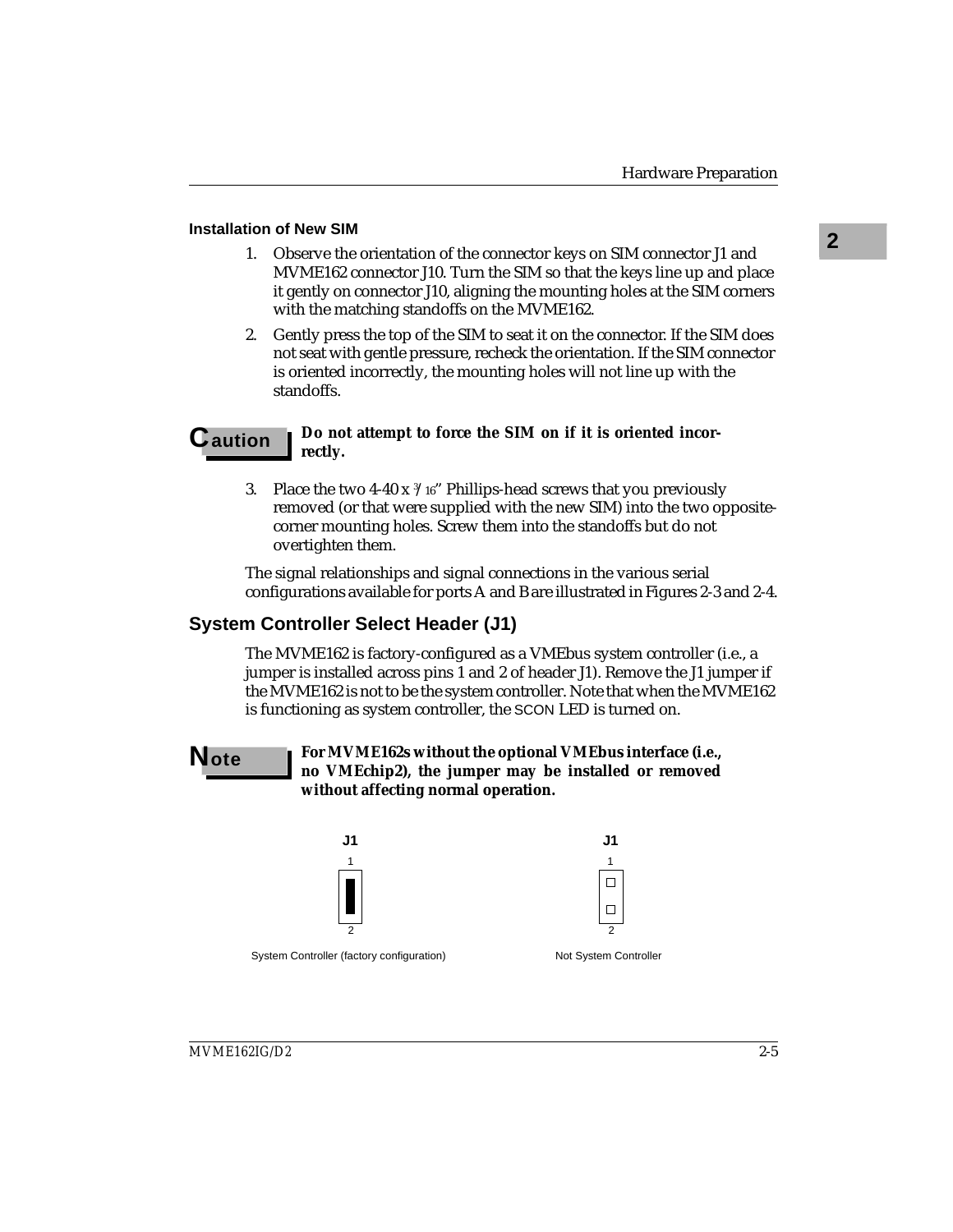# **2 Synchronous Clock Select Header (J11) for Serial Port 1/Console**

The MVME162 is shipped from the factory with the SERIAL PORT 1/CONSOLE header configured for asynchronous communications (i.e., jumpers removed). To select synchronous communications for the SERIAL PORT 1/CONSOLE connection, install jumpers across pins 1 and 2 and pins 3 and 4.



# **Clock Select Header (J12) for Serial Port 2**

The MVME162 is shipped from the factory with the SERIAL PORT 2 header configured for asynchronous communications (i.e., jumpers removed). To select synchronous communications for the SERIAL PORT 2 connection, install jumpers across pins 1 and 2 and pins 3 and 4.



Internal Clock (factory configuration) External Clock

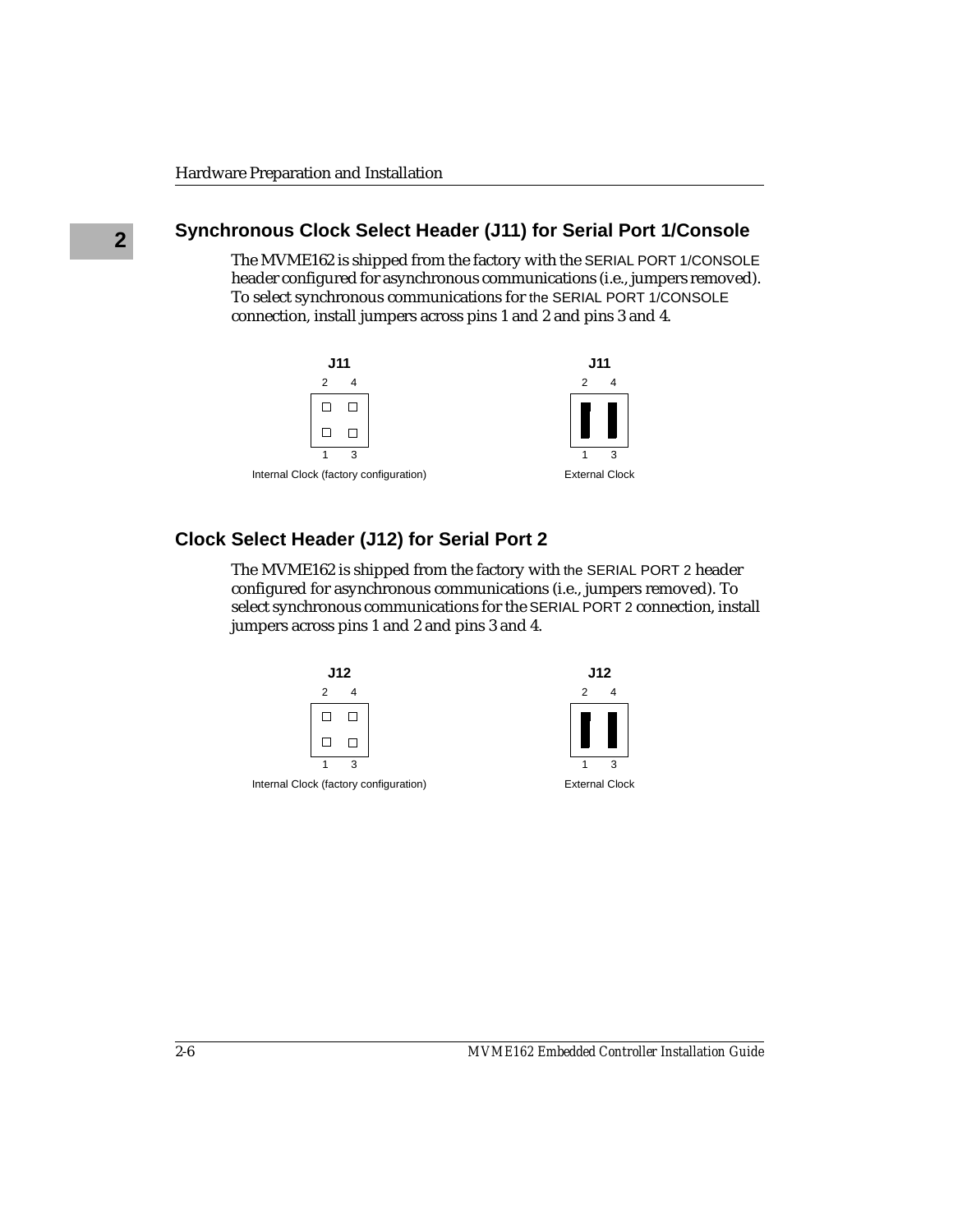# **2 SRAM Battery Backup Source Select Header (J20)**

The MVME162 is factory-configured to use VMEbus +5V Standby power as a backup power source for the SRAM (i.e., jumpers are installed across pins 1 and 3 and 2 and 4). To select the onboard battery as the backup power source, install the jumpers across pins 3 and 5 and 4 and 6.

**Note For MVME162s without optional VMEbus interface (i.e., without VMEchip2 ASIC), you must select the onboard battery for the backup power source.**



**Caution Removing all jumpers may temporarily disable the SRAM. Do not remove all jumpers from J20, except for storage**



# **EPROM Size Select Header (J21)**

The MVME162 is factory-configured for a 4Mbit EPROM (i.e., a jumper is installed across pins 2 and 3). This is the only size currently available; if a larger PROM becomes available, this jumper will allow it to be selected.

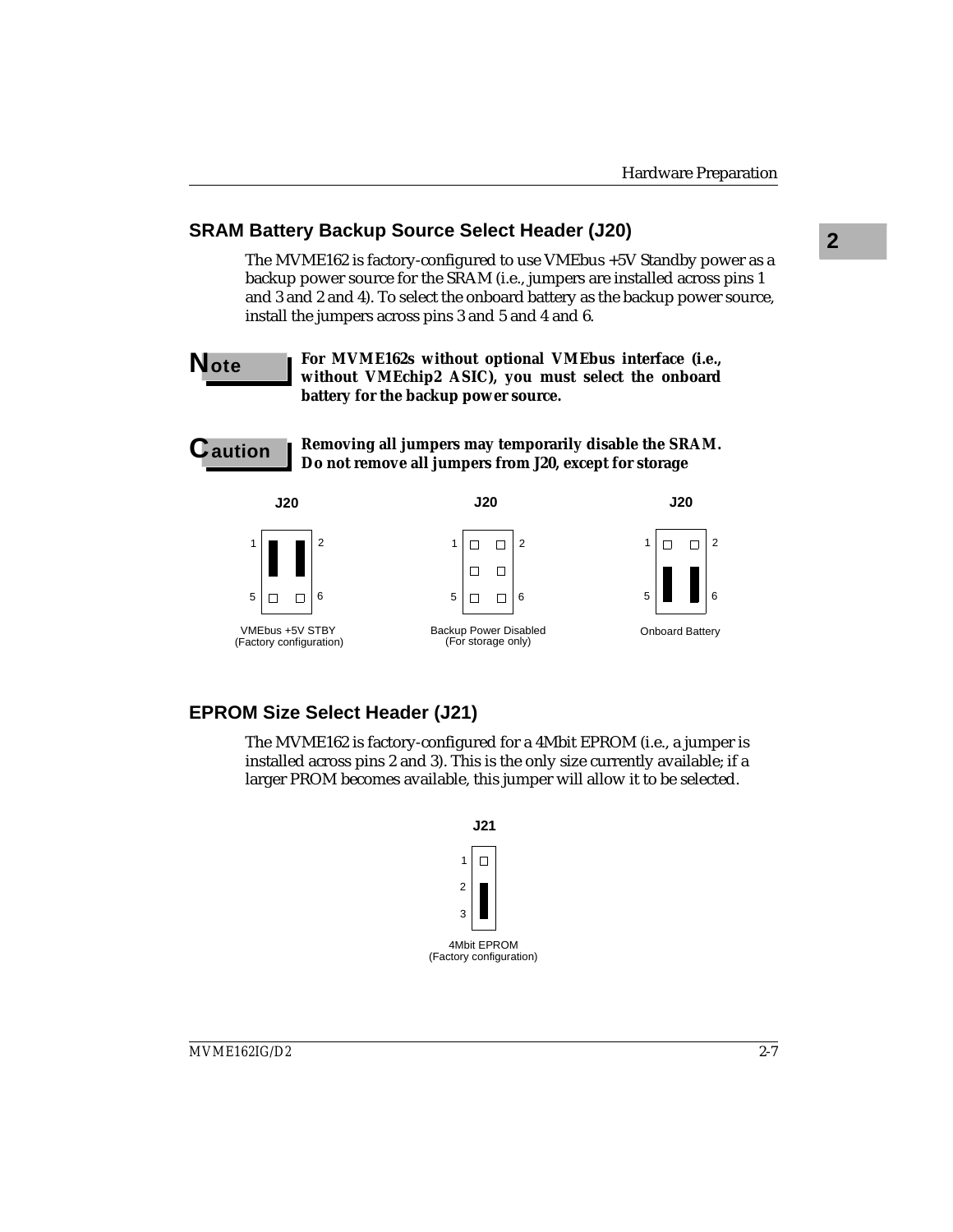# **2 General Purpose Readable Jumpers Header (J22)**

Header J22 provides eight readable jumpers. These jumpers are read as a register (at \$FFF4202D) in the MCchip LCSR (local control/status register). The bit values are read as a zero when the jumper is installed and as a one when the jumper is removed.

If the MVME162BUG firmware is installed, four jumpers are user-definable (pins 1-2, 3-4, 5-6, 7-8). If the MVME162BUG firmware is not installed, seven jumpers are user-definable (pins 1-2, 3- 4, 5-6, 7-8, 11-12, 13-14, 15-16).

### **Note Pins 9-10 (GPIO3)** are reserved to select either the Flash **memory map (jumper installed) or the EPROM memory map (jumper removed). They are not user-definable.**

The MVME162 is shipped from the factory with J22 set to all zeros (jumpers on all pins).

|                   |    | J22 |    | <b>162BUG INSTALLED</b> | <b>USER CODE INSTALLED</b> |
|-------------------|----|-----|----|-------------------------|----------------------------|
| GPIO7             | 1  |     | 2  | USER-DEFINABLE          | USER-DEFINABLE             |
| GPIO6             |    |     |    | USER-DEFINABLE          | USER-DEFINABLE             |
| GPIO <sub>5</sub> |    |     |    | USER-DEFINABLE          | USER-DEFINABLE             |
| GPIO <sub>4</sub> |    |     |    | USER-DEFINABLE          | USER-DEFINABLE             |
| GPIO <sub>3</sub> | 9  |     | 10 | IN=FLASH: OUT=EPROM     | IN=FLASH: OUT=EPROM        |
| GPIO <sub>2</sub> |    |     |    | REFER TO 162BUG MANUAL  | USER-DEFINABLE             |
| GPIO <sub>1</sub> |    |     |    | REFER TO 162BUG MANUAL  | USER-DEFINABLE             |
| GPIO0             | 15 |     | 16 | REFER TO 162BUG MANUAL  | USER-DEFINABLE             |
|                   |    |     |    |                         |                            |

EPROMs Selected (factory configuration)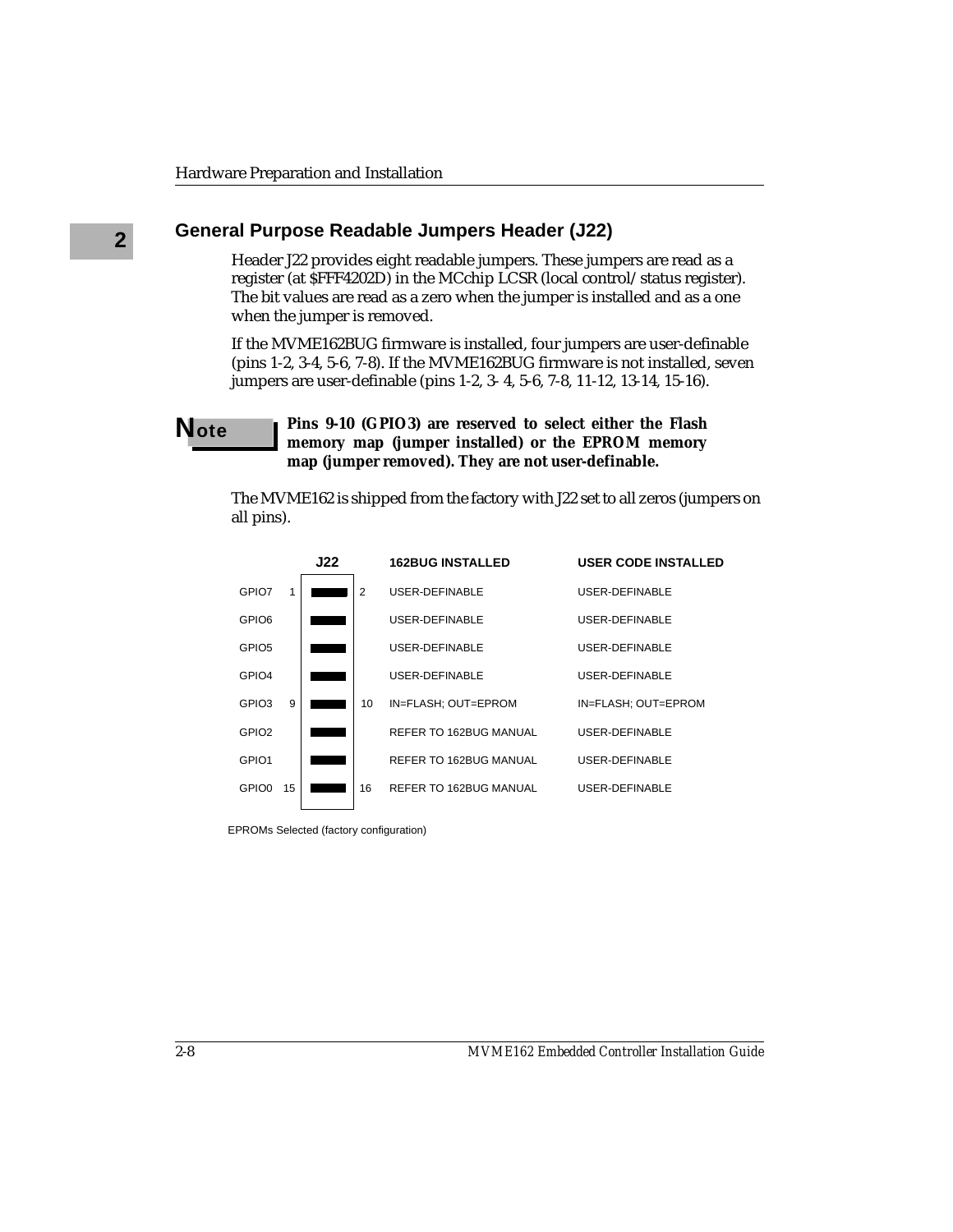# **<sup>2</sup> Installation Instructions**

The following sections discuss the installation of IndustryPacks (IPs) on the MVME162, the installation of the MVME162 into a VME chassis, and the system considerations relevant to the installation. Before installing IndustryPacks, ensure that the serial ports and all header jumpers are configured as desired.

## **IP Installation on the MVME162**

Up to four IndustryPack (IP) modules may be installed on the MVME162. Install the IPs on the MVME162 as follows:

- 1. Each IP has two 50-pin connectors that plug into two corresponding 50 pin connectors on the MVME162: J2/J3, J7/J8, J13/J14, J18/J19. See Figure 2-1 for the MVME162 connector locations.
	- Orient the IP(s) so that the tapered connector shells mate properly. Plug IP\_a into connectors J2 and J3; plug IP\_b into J7 and J8. Plug IP\_c into J13 and J14; plug IP\_d into J18 and J19. If a double-sized IP is used, plug IP\_ab into J2, J3, J7, and J8; plug IP\_cd into J13, J14, J18, and J19.
- 2. Four additional 50-pin connectors (J6, J5, J17, and J16) are provided behind the MVME162 front panel for external cabling connections to the IP modules. There is a one-to-one correspondence between the signals on the cabling connectors and the signals on the associated IP connectors (i.e., J6 has the same IP\_a signals as J2; J5 has the same IP\_b signals as J7; J17 has the same IP  $\,$  c signals as J13; and J16 has the same IP  $\,$  d signals as J18.
	- Connect user-supplied 50-pin cables to J6, J5, J17, and J16 as needed. Because of the varying requirements for each different kind of IP, Motorola does not supply these cables.
	- Bring the IP cables out the narrow slots in the MVME162 front panel and attach them to the appropriate external equipment, depending on the nature of the particular IP(s).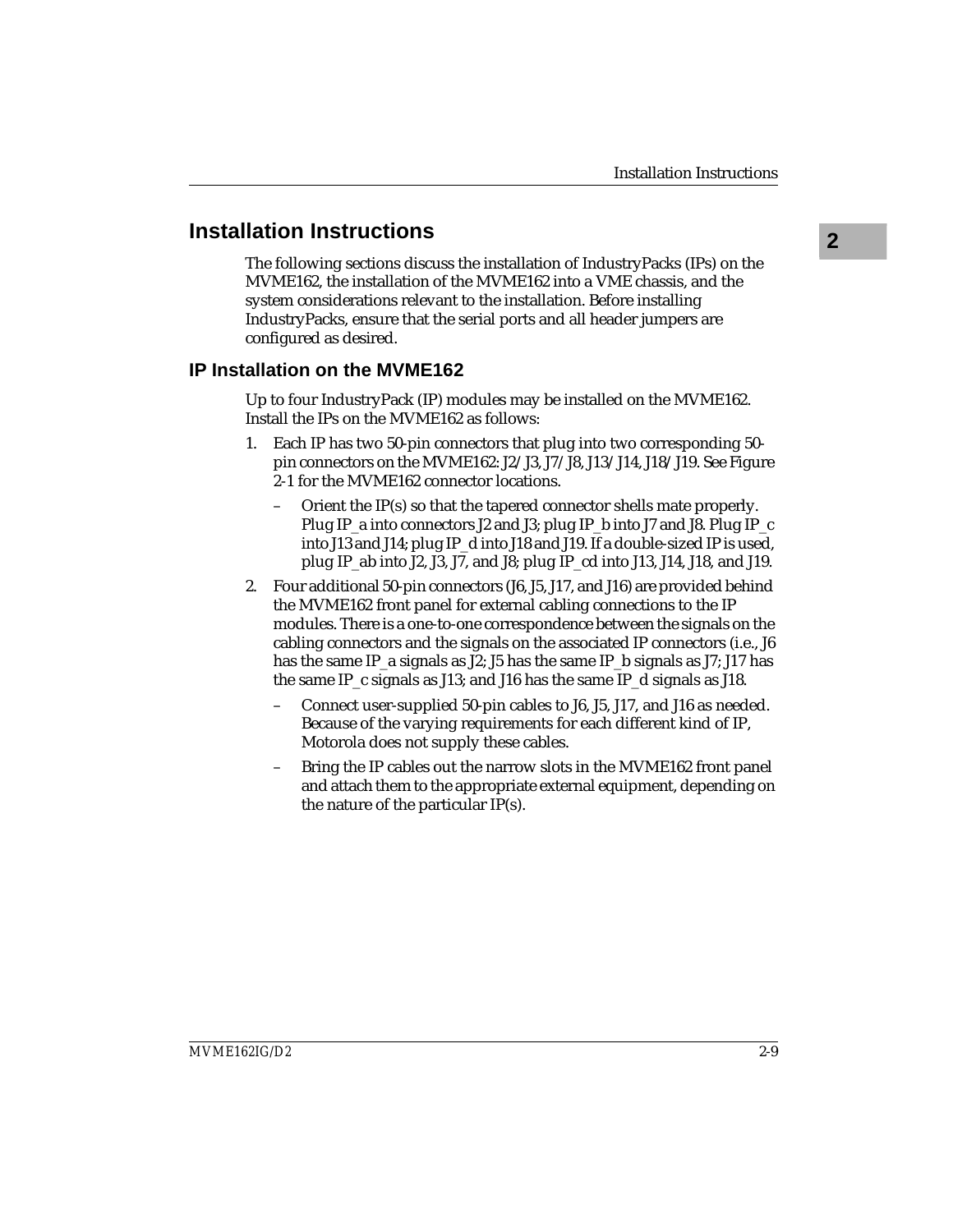# **2 MVME162 Module Installation**

With EPROM, IndustryPack, and SIMs installed and headers properly configured, proceed as follows to install the MVME162 in the VME chassis:

1. Turn all equipment power OFF and disconnect the power cable from the AC power source.

### **C** aution **I** Inserting or removing modules while power is applied **could result in damage to module components.**



**Dangerous voltages, capable of causing death, are present in this equipment. Use extreme caution when handling, testing, and adjusting.**

- 2. Remove the chassis cover as instructed in the user's manual for the equipment.
- 3. Remove the filler panel from the card slot where you are going to install the MVME162.
	- If you intend to use the MVME162 as system controller, it must occupy the leftmost card slot (slot 1). The system controller must be in slot 1 to correctly initiate the bus-grant daisy-chain and to ensure proper operation of the IACK daisy-chain driver.
	- If you do not intend to use the MVME162 as system controller, it can occupy any unused double-height card slot.
- 4. Slide the MVME162 into the selected card slot. Be sure the module is seated properly in the P1 and P2 connectors on the backplane. Do not damage or bend connector pins.
- 5. Secure the MVME162 in the chassis with the screws provided, making good contact with the transverse mounting rails to minimize RF emissions.
- 6. Install the MVME712 series transition module in the front or the rear of the VME chassis. (To install an MVME712M, which has a double-wide front panel, you may need to shift other modules in the chassis.)
- 7. On the chassis backplane, remove the INTERRUPT ACKNOWLEDGE (IACK) and BUS GRANT (BG) jumpers from the header for the card slot occupied by the MVME162.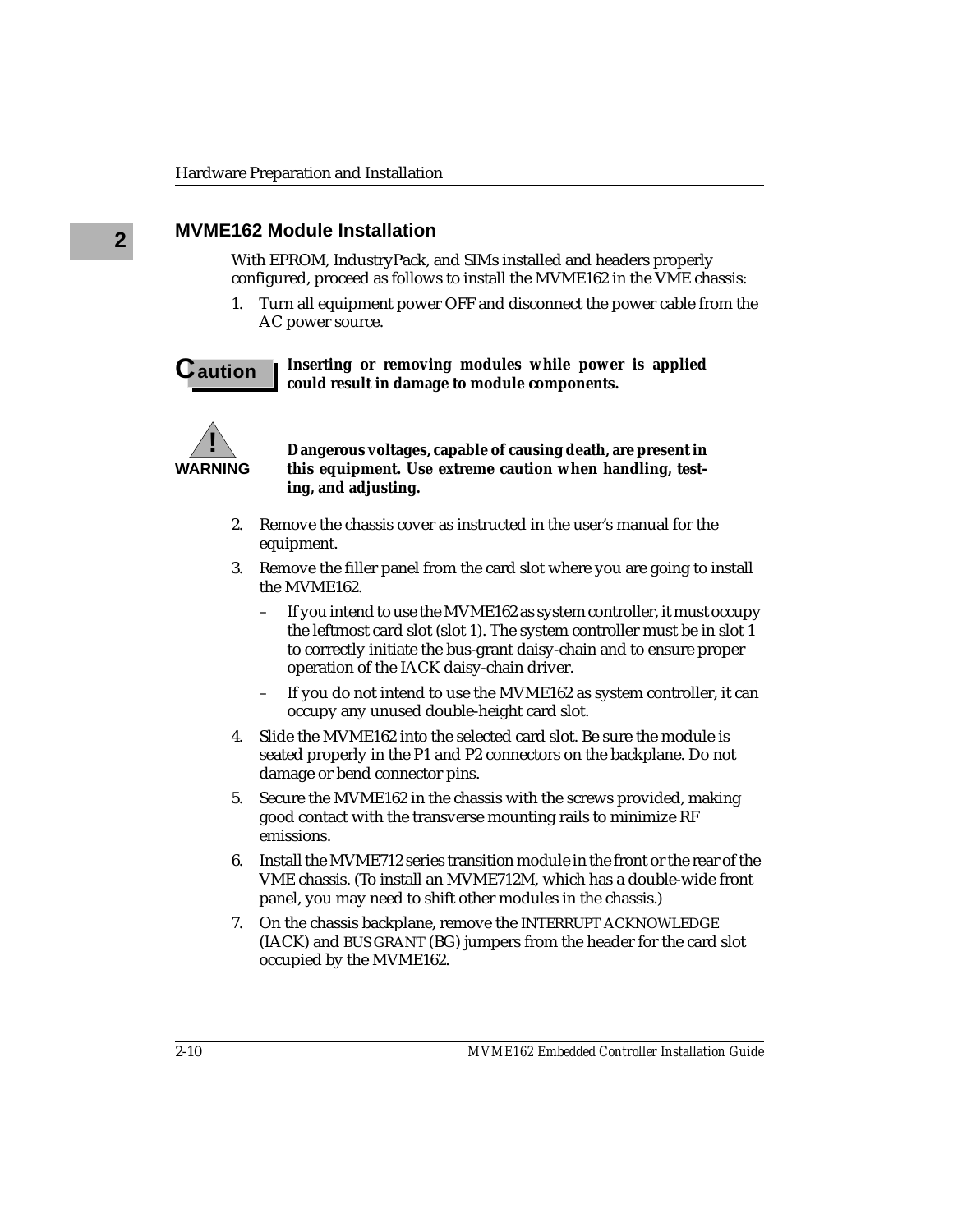**2** 8. Connect the P2 Adapter Board or LCP2 Adapter Board and cable(s) to MVME162 backplane connector P2. This provides a connection point for terminals or other peripherals at the EIA-232-D serial ports, SCSI ports, and LAN Ethernet port.

For information on installing the P2 or LCP2 Adapter Board and the MVME712 series transition module(s), refer to the manuals listed in *Related Documentation* in Chapter 1 (the *MVME162 Embedded Controller Programmer's Reference Guide* provides some connection diagrams.)

- 9. Connect the appropriate cable(s) to the panel connectors for the EIA-232- D serial ports, SCSI port, and LAN Ethernet port.
	- Note that some cables are not provided with the MVME712 series module and must be made or purchased by the user. (Motorola recommends shielded cable for all peripheral connections to minimize radiation.)
- 10. Connect the peripheral(s) to the cable(s). Appendix A supplies detailed information on the EIA-232-D signals supported. Appendix B describes the Ethernet LAN (*Local Area Network*) port connections. Appendix C describes the SCSI (*Small Computer System Interface*) I/O bus connections.
- 11. Install any other required VMEmodules in the system.
- 12. Replace the chassis cover.
- 13. Connect the power cable to the AC power source and turn the equipment power ON.

# **System Considerations**

The MVME162 draws power from VMEbus backplane connectors P1 and P2. P2 is also used for the upper 16 bits of data in 32-bit transfers, and for the upper 8 address lines used in extended addressing mode. The MVME162 may not function properly without its main board connected to VMEbus backplane connectors P1 and P2.

Whether MVME162 operates as VMEbus master or VMEbus slave, it is configured for 32 bits of address and 32 bits of data (A32/D32). However, it handles A16 or A24 devices in the address ranges indicated in Chapter 1. D8 and/or D16 devices in the system must be handled by the MC68040/ MC68LC040 software. Refer to the memory maps in the *MVME162 Embedded Controller Programmer's Reference Guide*.)

The MVME162 contains shared onboard DRAM whose base address is software-selectable. Both the onboard processor and offboard VMEbus devices see this local DRAM at base physical address \$00000000, as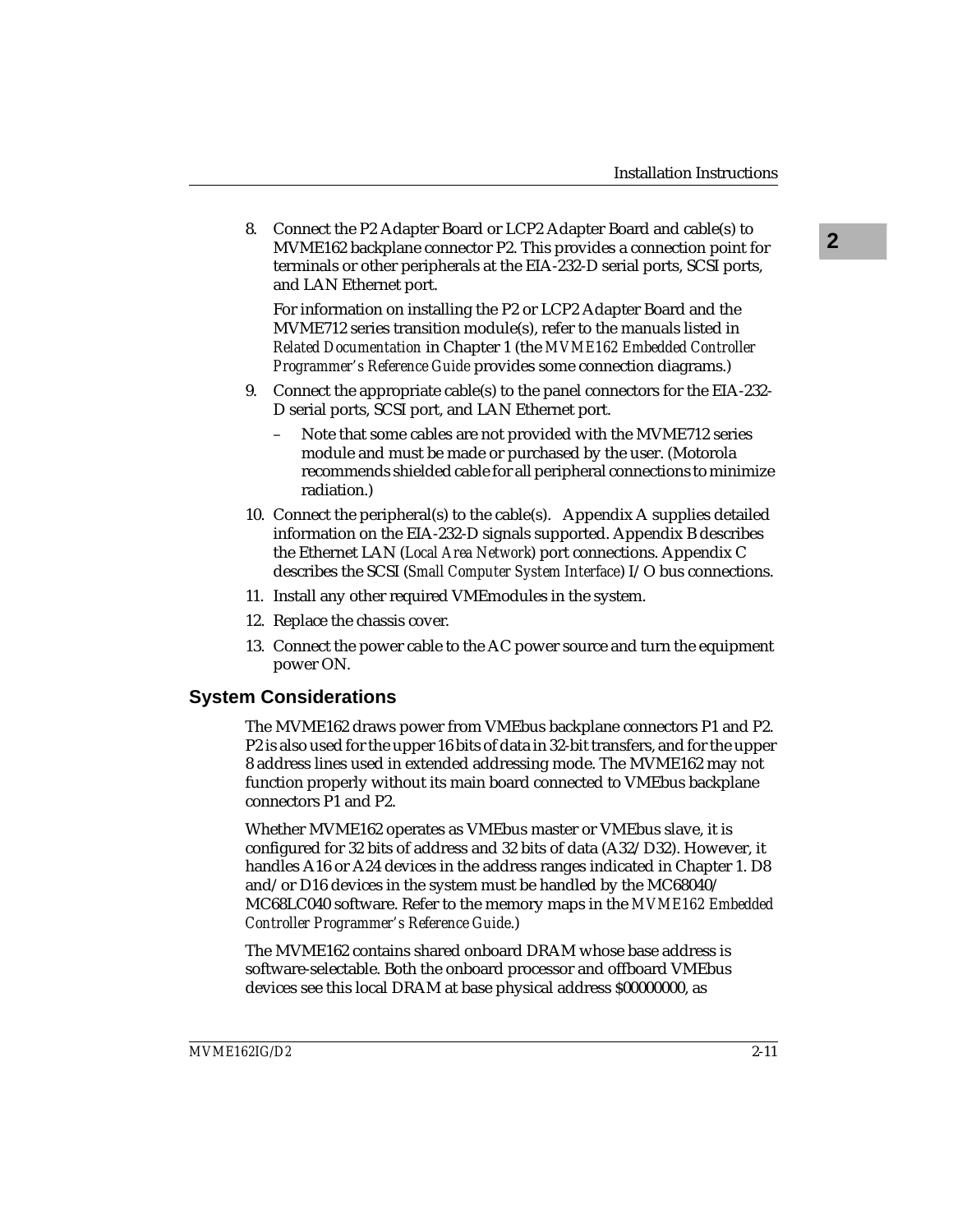**2** programmed by the MVME162Bug firmware. This may be changed via<br> **2** positive to any other base address. Pefer to MVME162 Embedded Centre software to any other base address. Refer to *MVME162 Embedded Controller Programmer's Reference Guide* for more information.

> If the MVME162 tries to access offboard resources in a nonexistent location and is not system controller, and if the system does not have a global bus timeout, the MVME162 waits forever for the VMEbus cycle to complete. This will cause the system to lock up. There is only one situation in which the system might lack this global bus timeout: when the MVME162 is not the system controller and there is no global bus timeout elsewhere in the system.

Multiple MVME162s may be installed in a single VME chassis. In general, hardware multiprocessor features are supported.

### **Note If you are installing multiple MVME162s in an MVME945 chassis, do not install an MVME162 in slot 12. The height of the IP modules may cause clearance difficulties in that slot position.**

Other MPUs on the VMEbus can interrupt, disable, communicate with, and determine the operational status of the processor(s). One register of the GCSR (global control/status register) set includes four bits that function as location monitors to allow one MVME162 processor to broadcast a signal to any other MVME162 processors. All eight registers are accessible from any local processor as well as from the VMEbus.

The MVME162 provides +5 Vdc power to the remote LED/switch connector (J4) through a 1A fuse (F1) located near J4. Connector J4 is the interface for a remote control and indicator panel. If none of the LEDs light and the ABORT and RESET switches do not operate, check fuse F1.

The MVME162 provides +12 Vdc power to the Ethernet transceiver interface through a 1A fuse (F2) located near diode CR1. The FUSE LED lights to indicate that +12 Vdc is available. When the MVME712M module is used, the yellow DS1 LED on the MVME712M illuminates when LAN power is available, which indicates that the fuse is good. If the Ethernet transceiver fails to operate, check fuse F2.

The MVME162 provides SCSI terminator power through a 1A fuse (F1) located on the P2 Adapter Board or LCP2 Adapter Board. If the fuse is blown, the SCSI device(s) may function erratically or not at all. When the P2 Adapter Board is used with an MVME712M and the SCSI bus is connected to the MVME712M, the green DS2 LED on the MVME712M front panel illuminates when SCSI terminator power is available. If the green DS2 LED flickers during SCSI bus operation, check P2 Adapter Board fuse F1.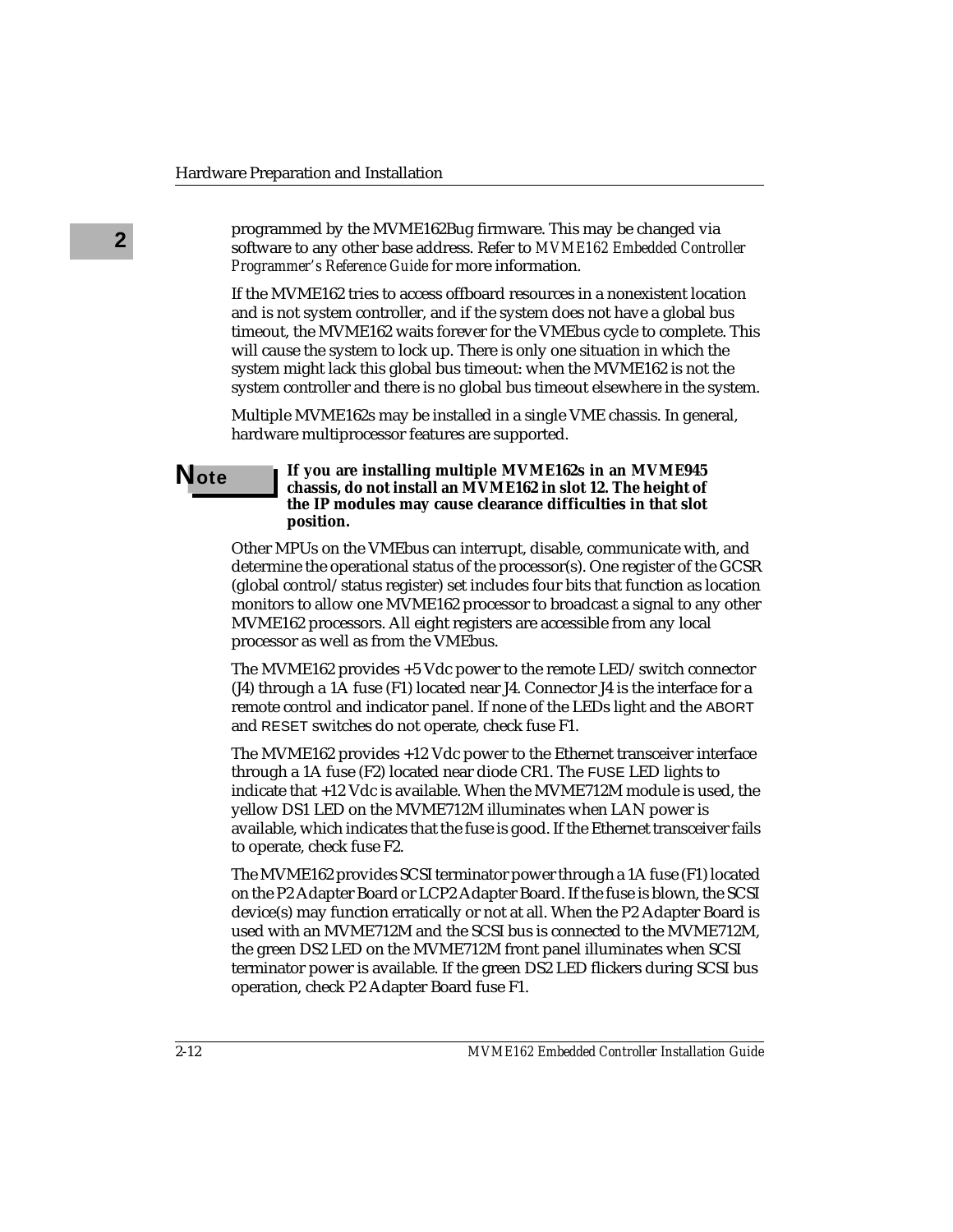



**2**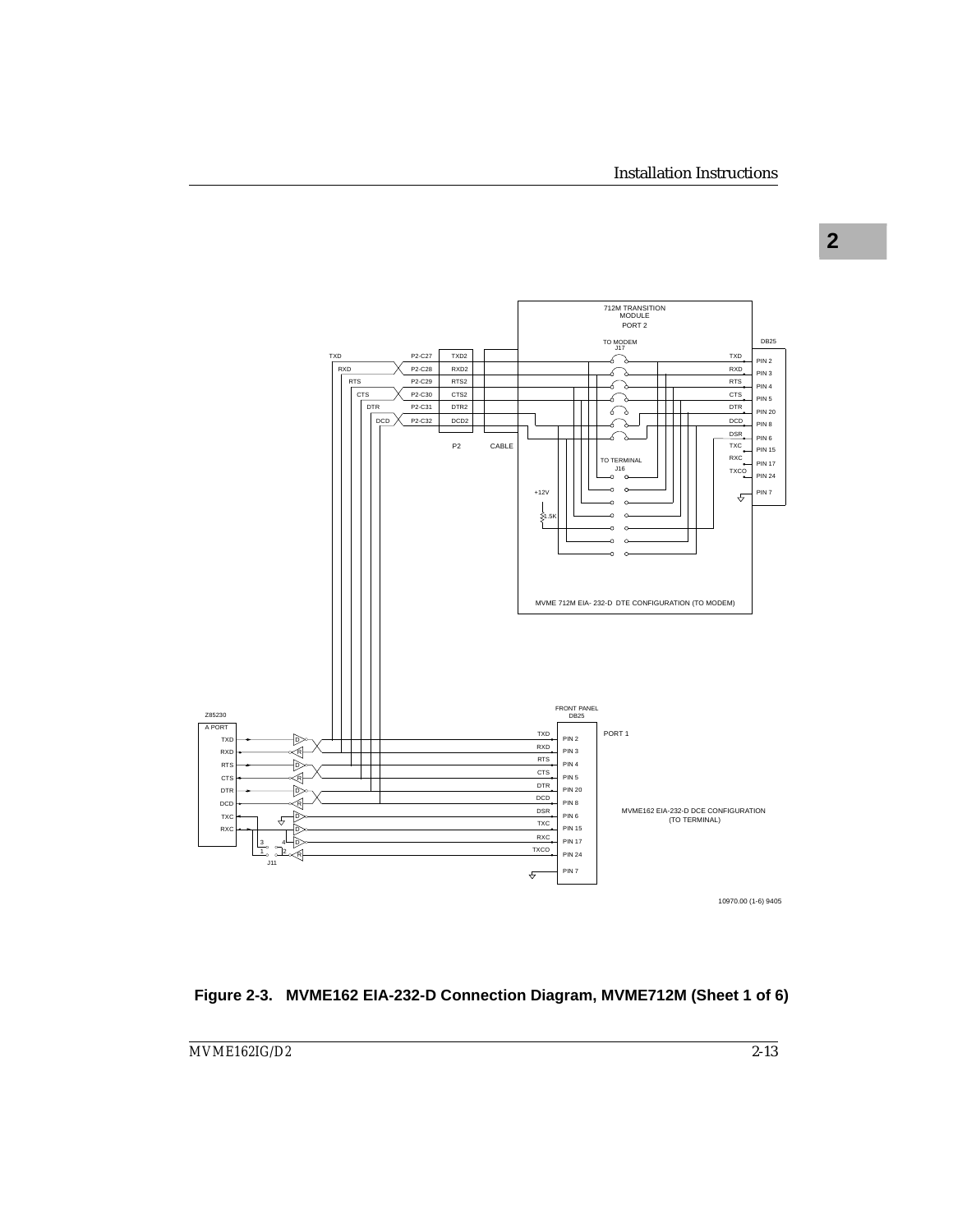

**Figure 2-3. MVME162 EIA-232-D Connection Diagram, MVME712M (Sheet 2 of 6)**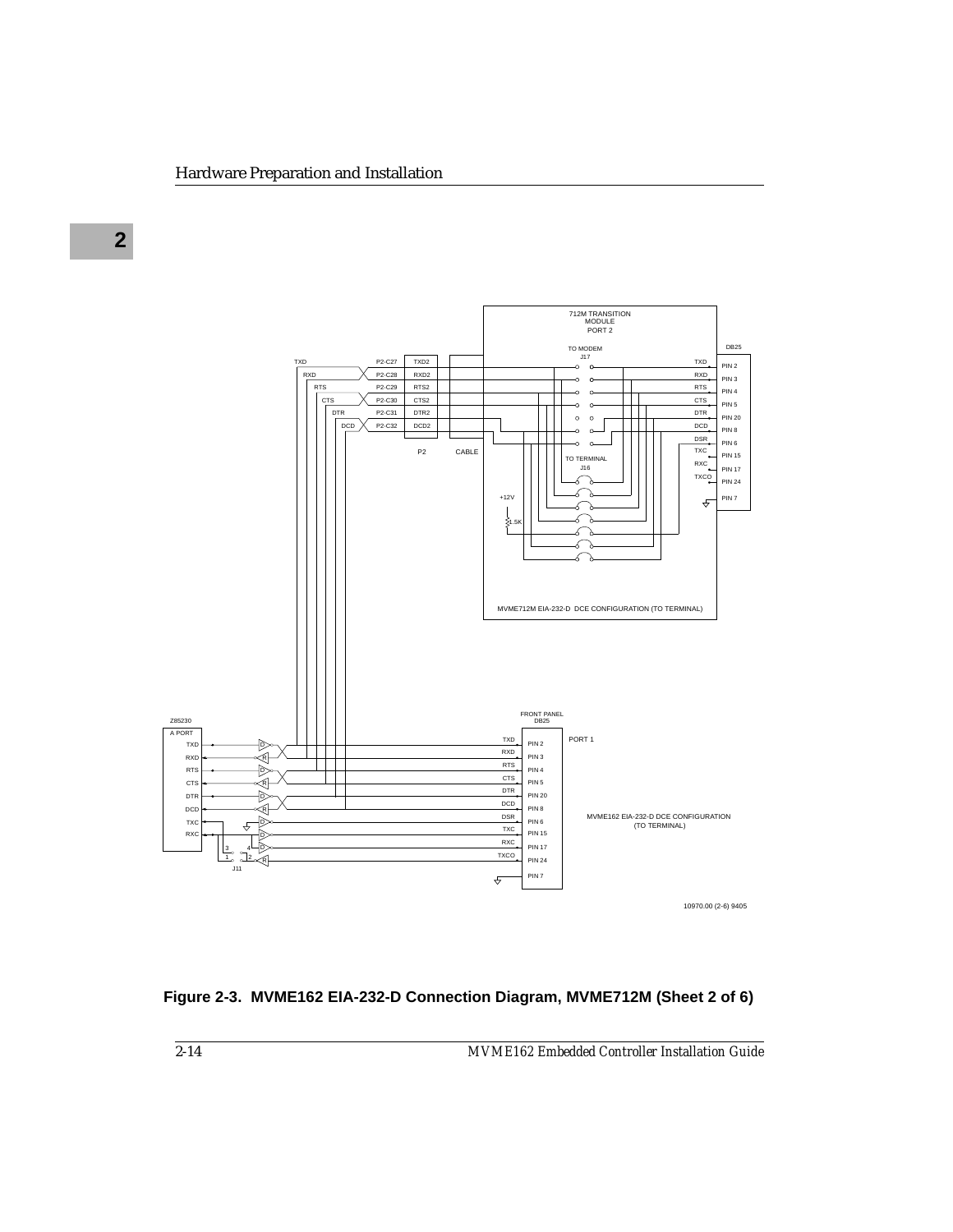

### **Figure 2-3. MVME162 EIA-232-D Connection Diagram, MVME712M (Sheet 3 of 6)**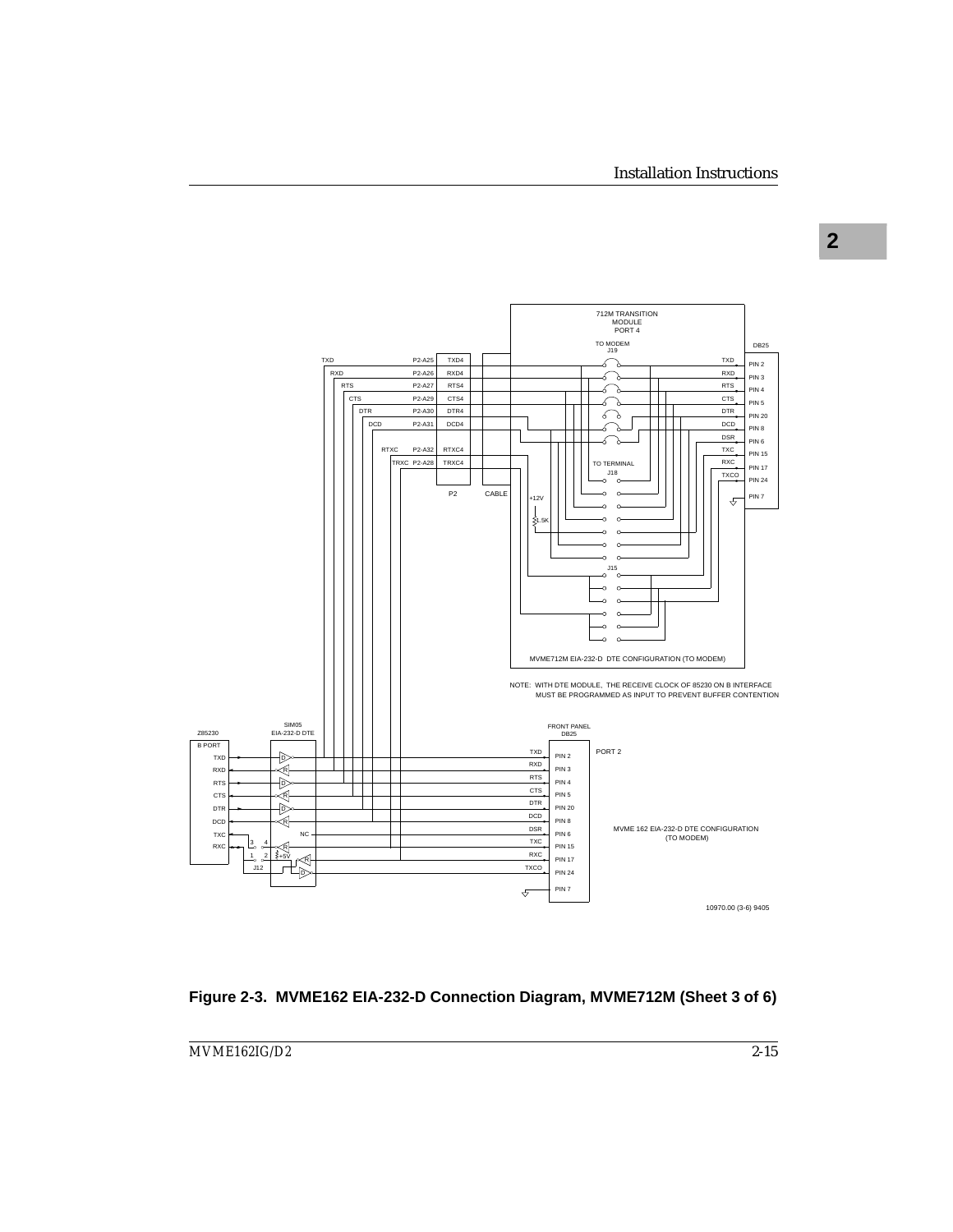

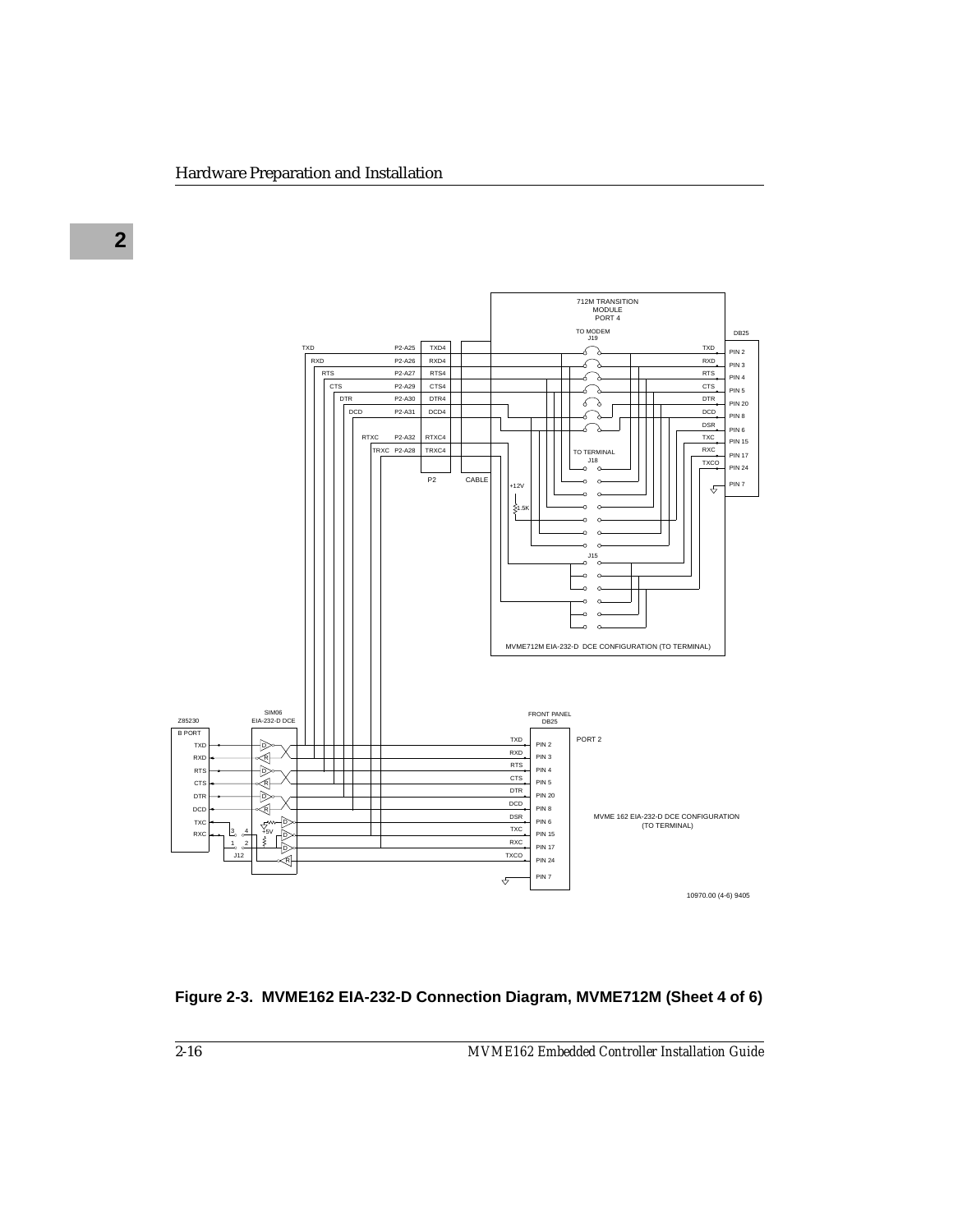

**Figure 2-3. MVME162 EIA-232-D Connection Diagram, MVME712M (Sheet 5 of 6)**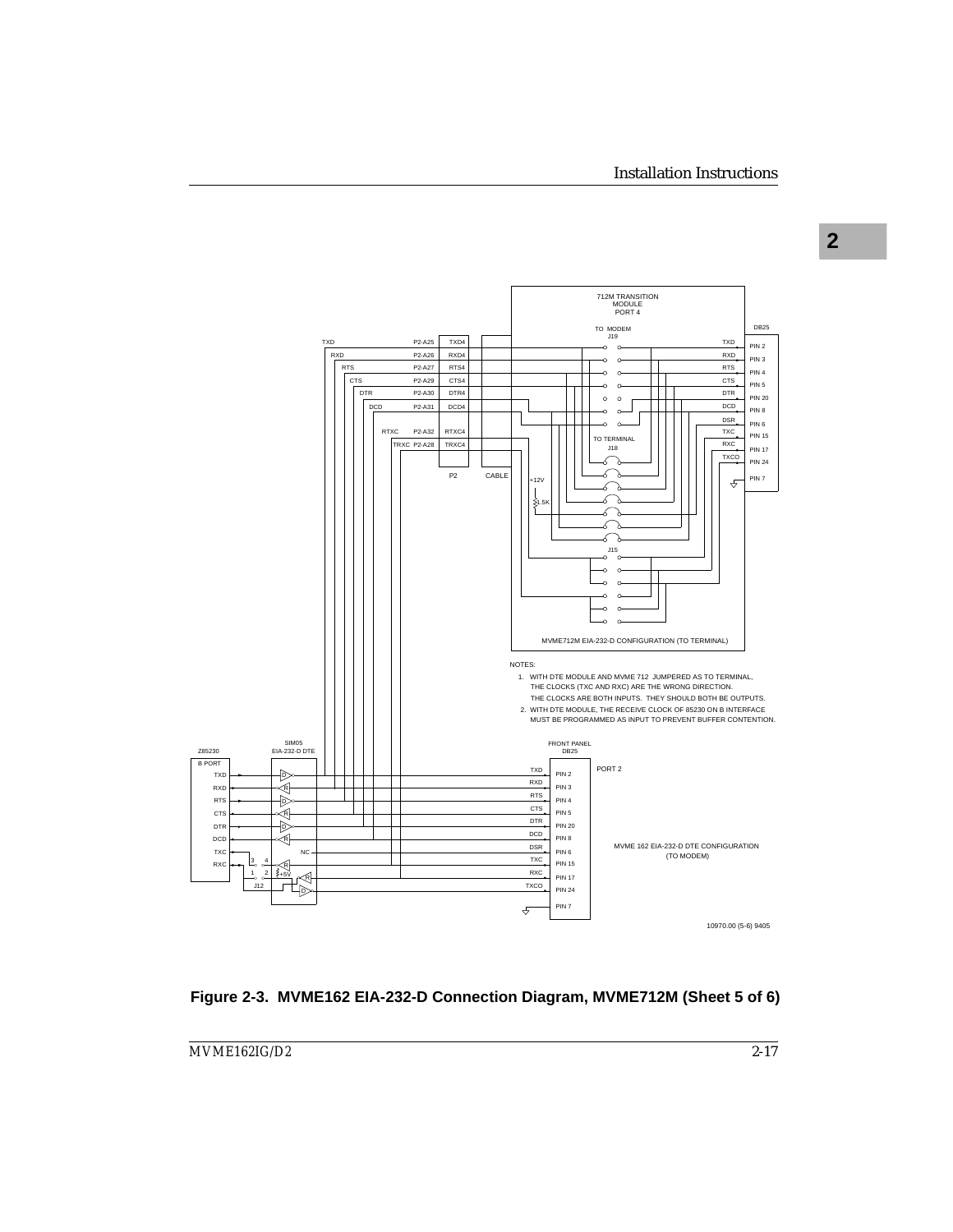

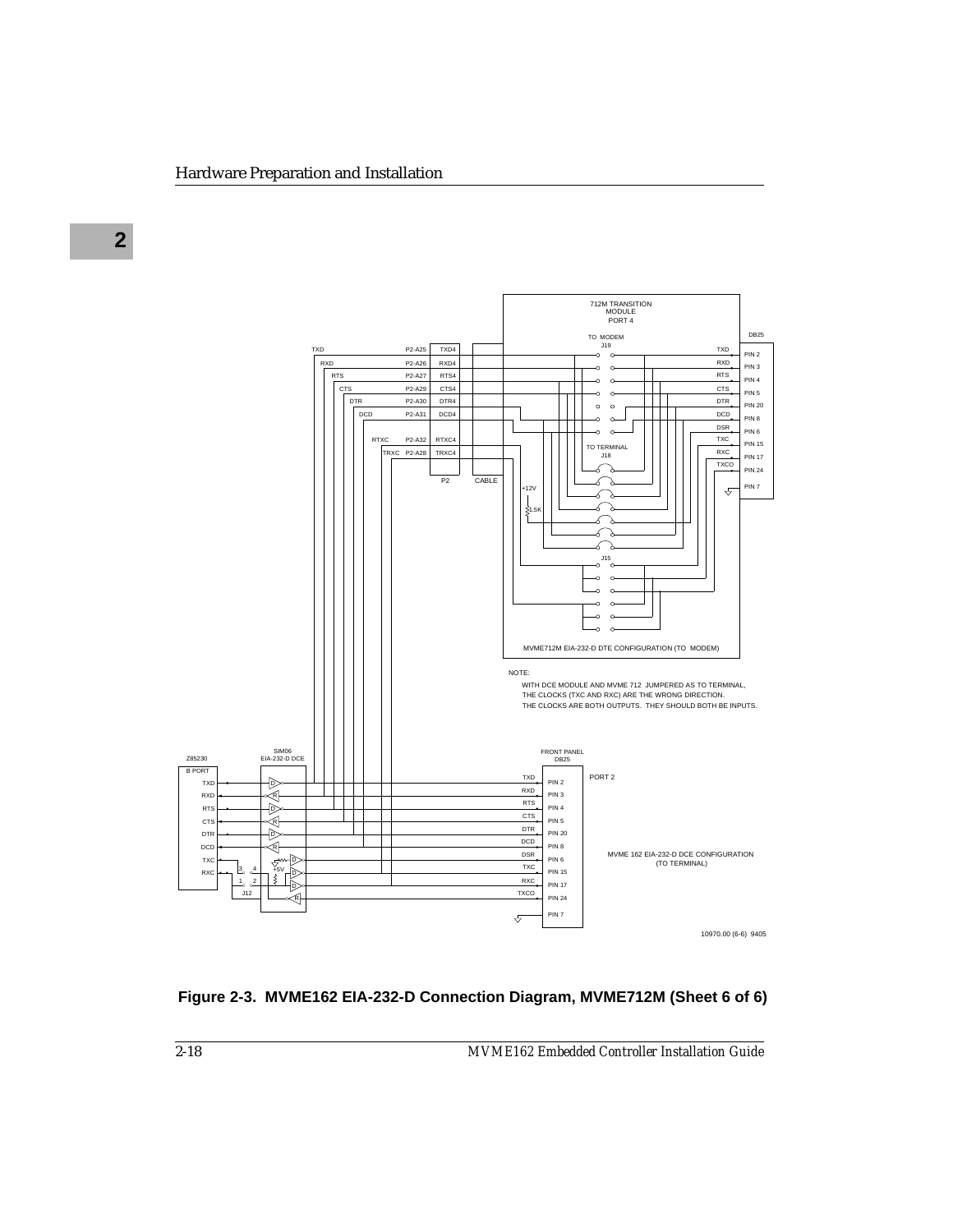**2**



10971.00 (1-2) 9405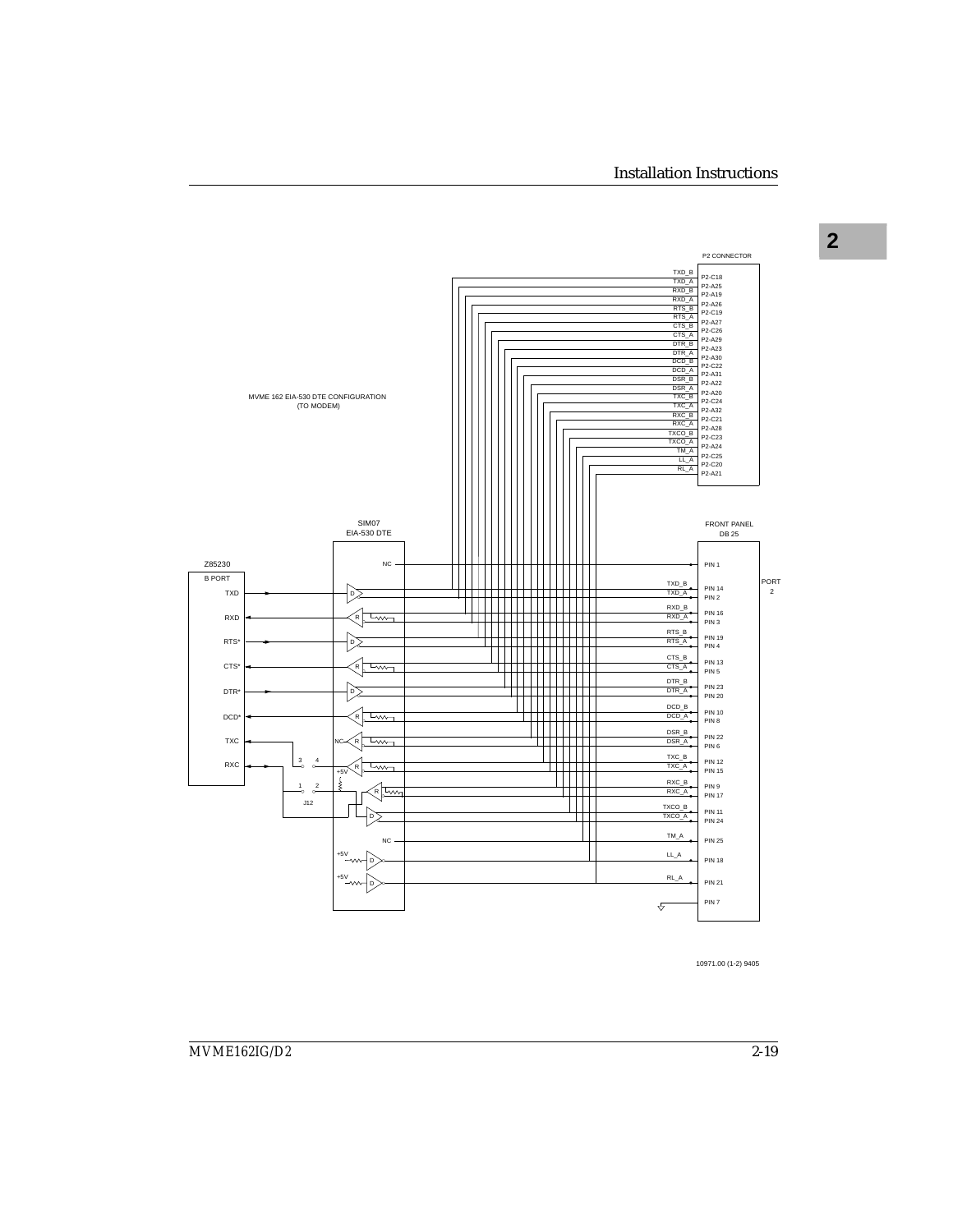# **2 Figure 2-4. MVME162 EIA-530 Connection Diagram (Sheet 1 of 2)**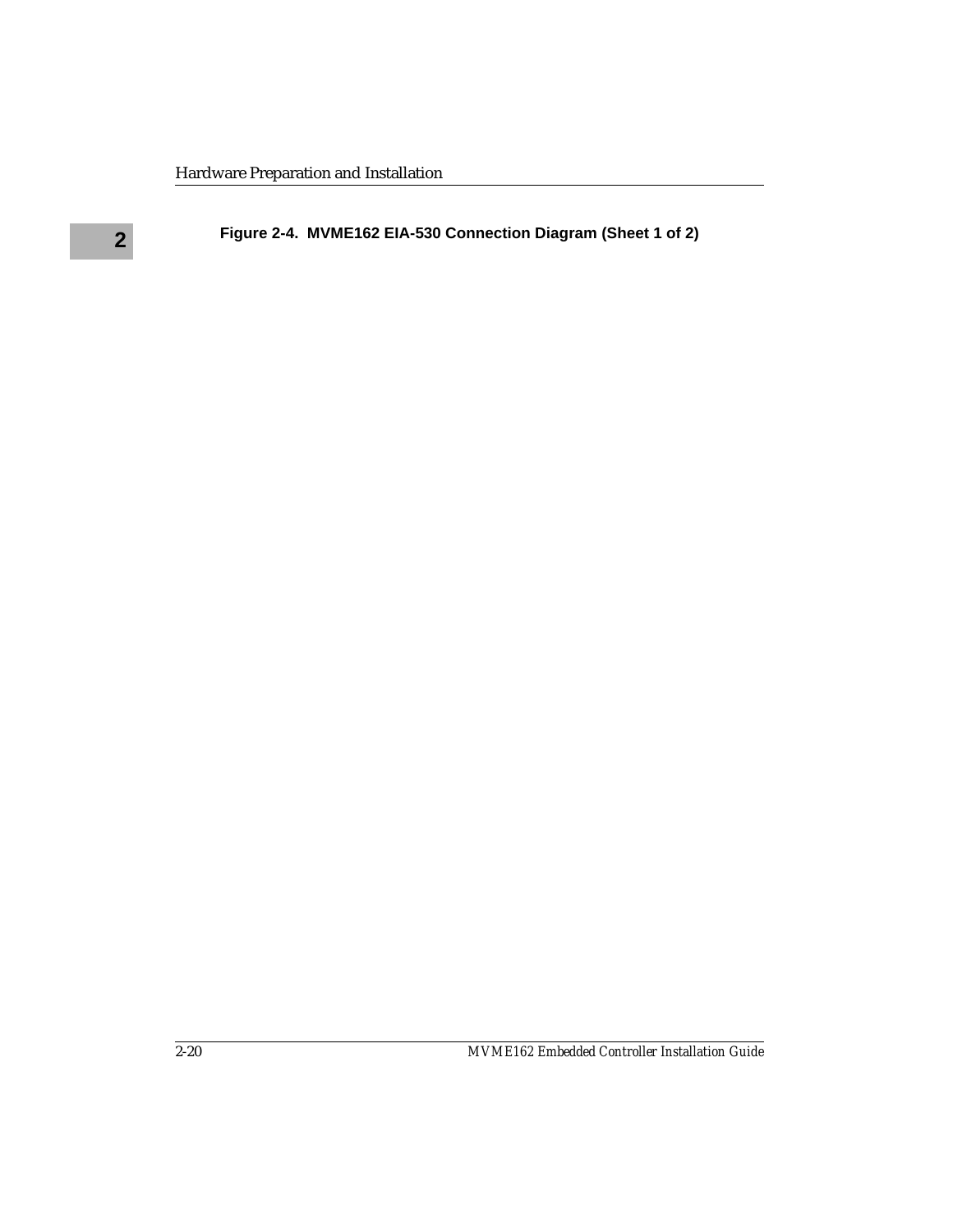

**Figure 2-4. MVME162 EIA-530 Connection Diagram (Sheet 2 of 2)**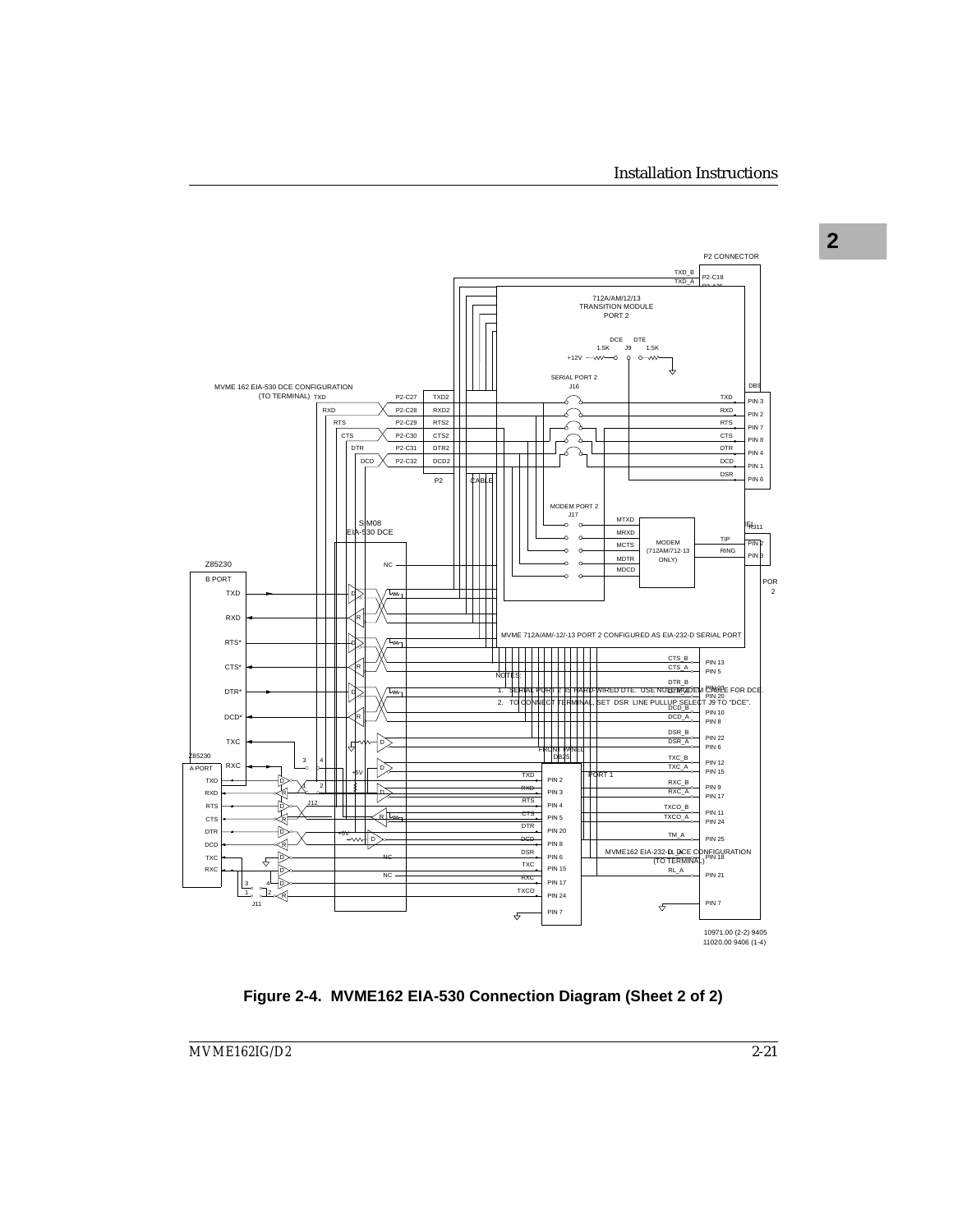

11020.00 9406 (2-4)

## **Figure 2-5. MVME162 EIA-232-D Connection Diagram, MVME712A/AM/-12/-13**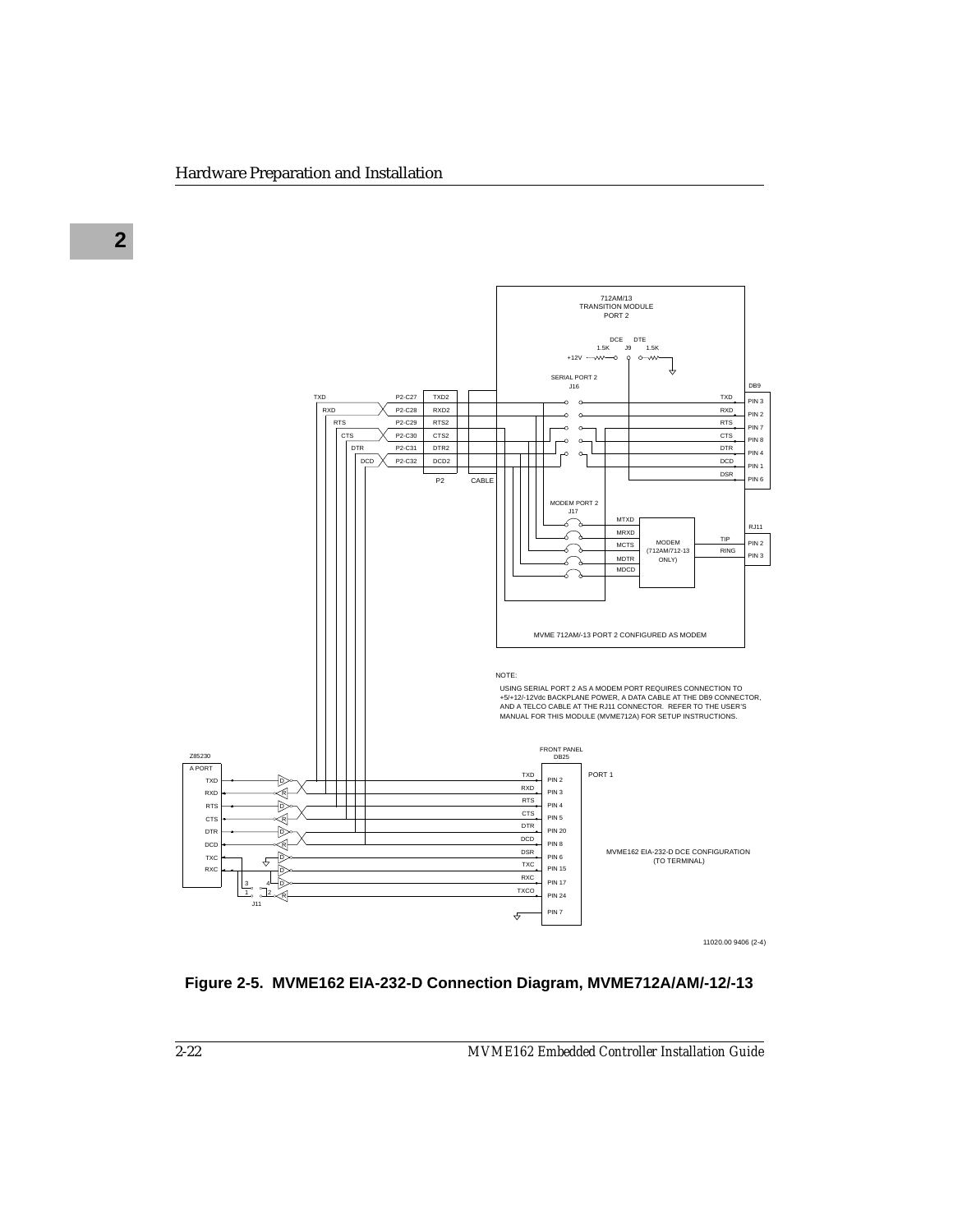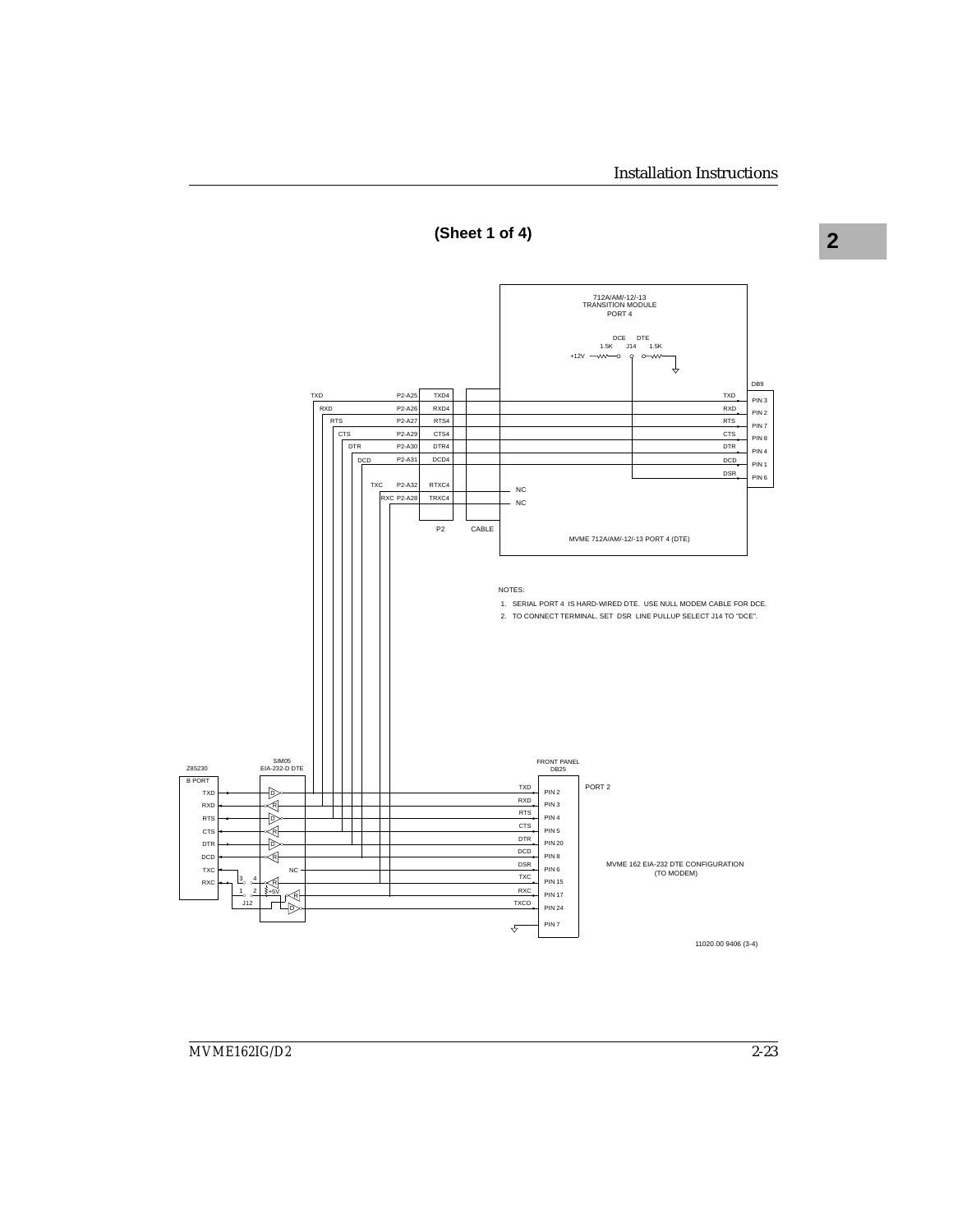

**Figure 2-5. MVME162 EIA-23-D Connection Diagram, MVME712A/AM/-12/-13**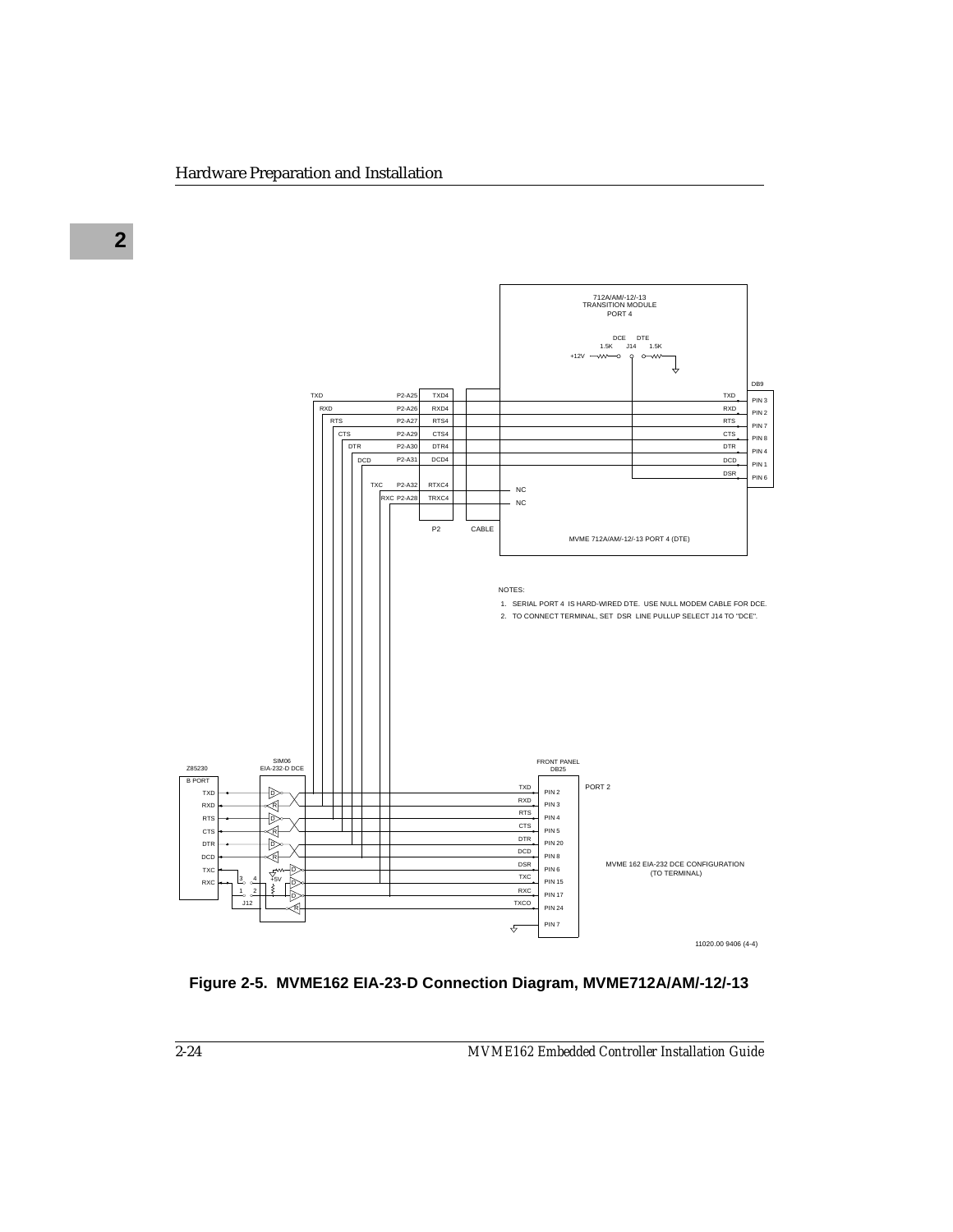**2 (Sheet 2 of 4)**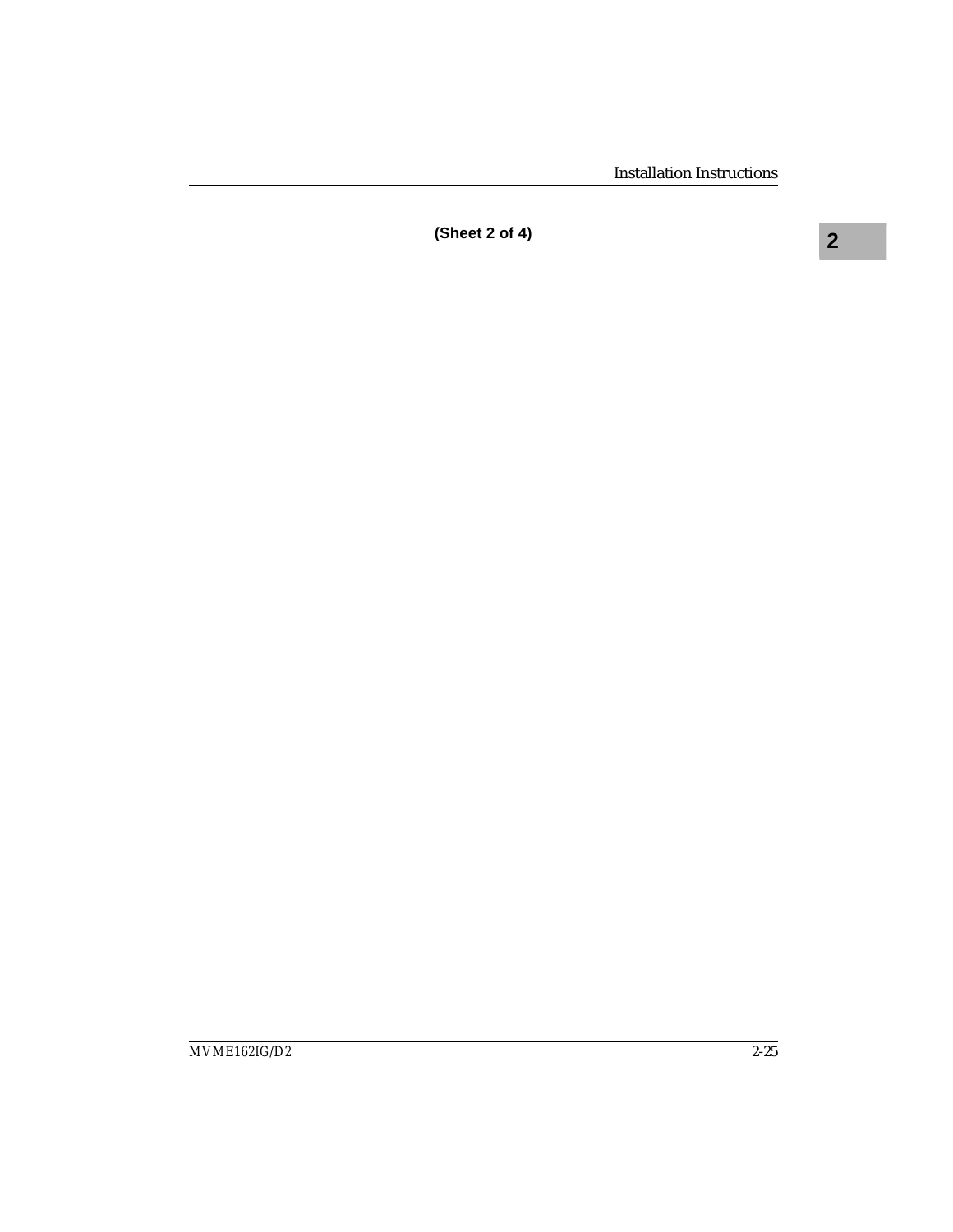**Figure 2-5. MVME162 EIA-232-D Connection Diagram, MVME712A/AM/-12/-13**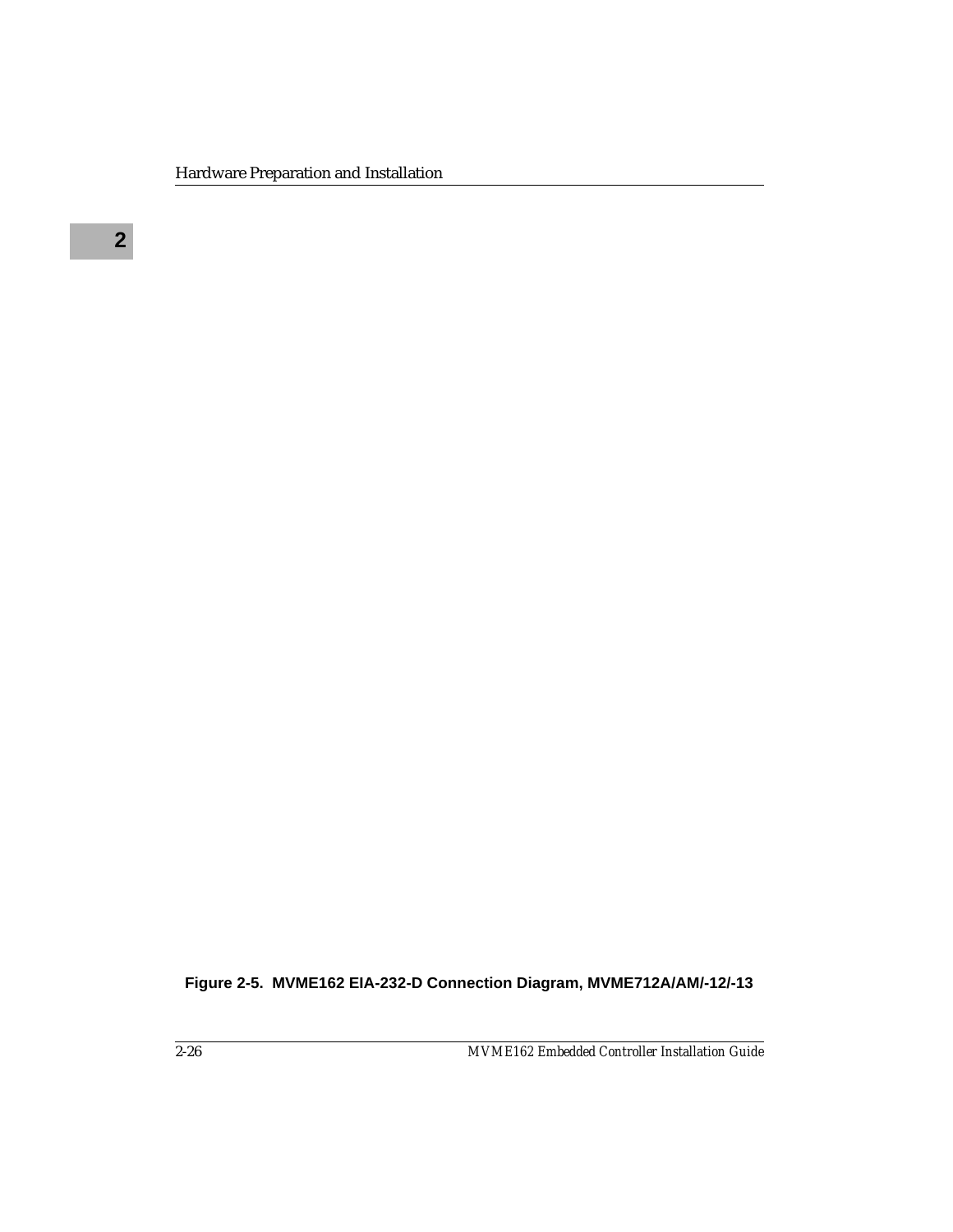**2 (Sheet 3 of 4)**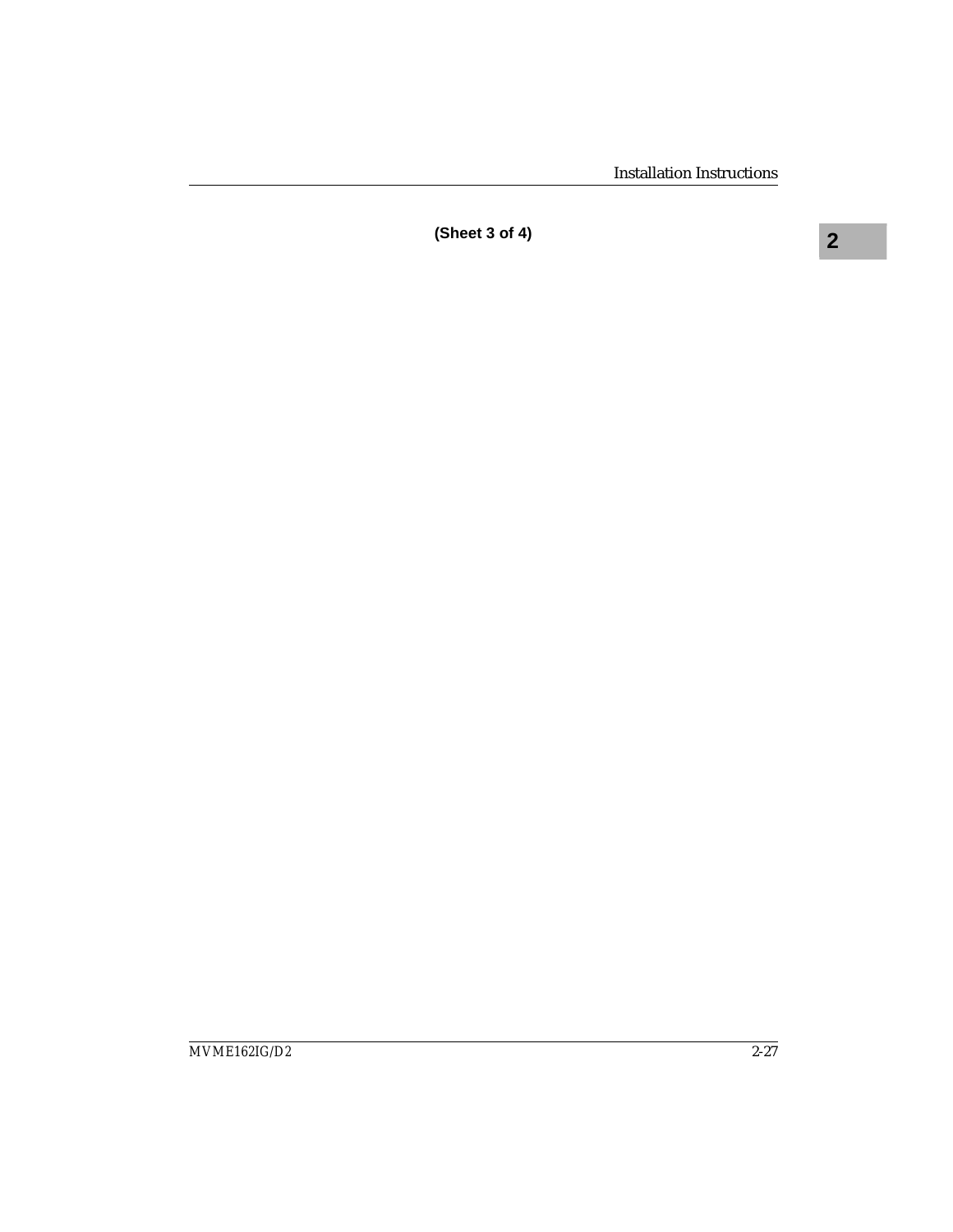**Figure 2-5. MVME162 EIA-232-D Connection Diagram, MVME712A/AM/-12/-13**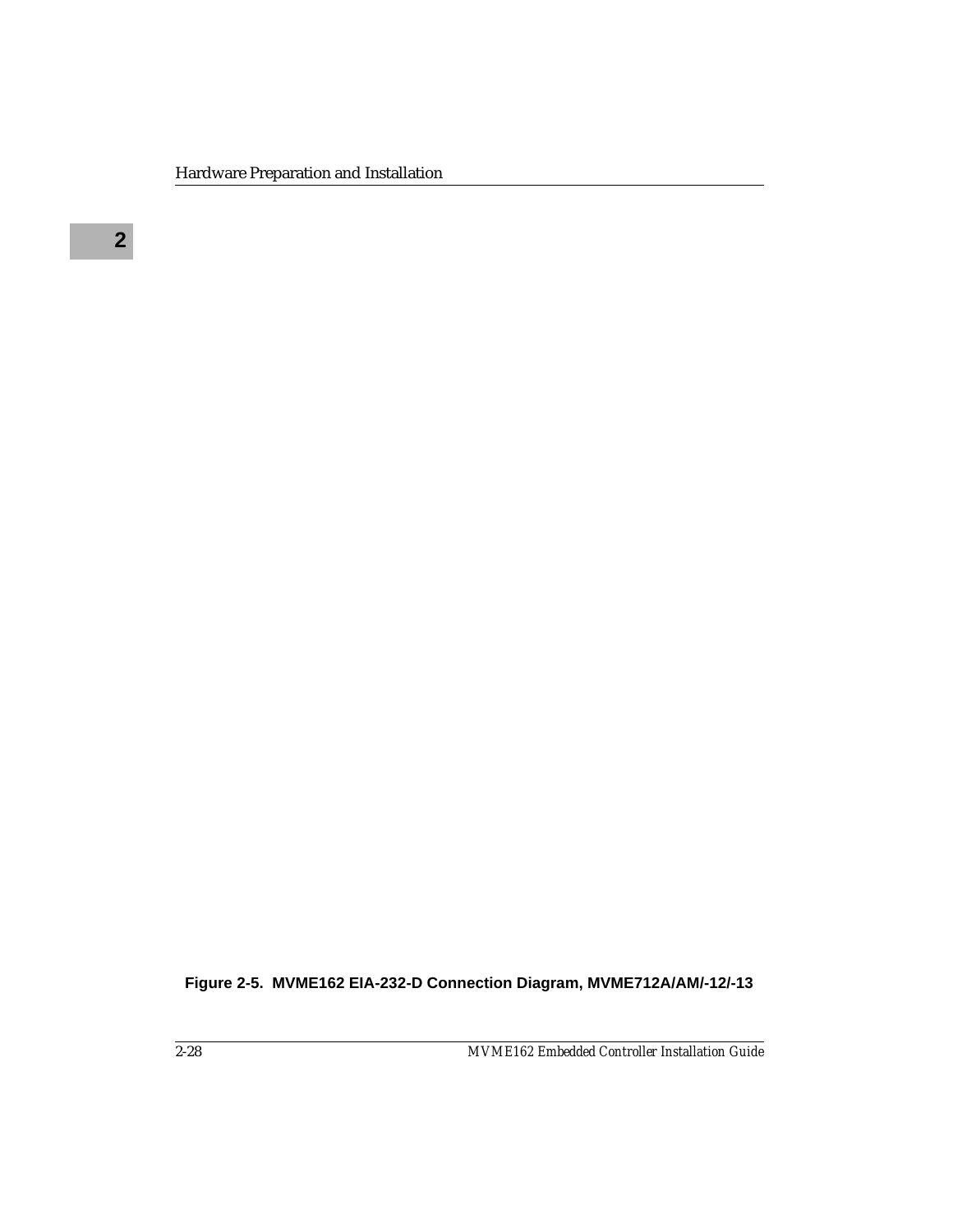**2 (Sheet 4 of 4)**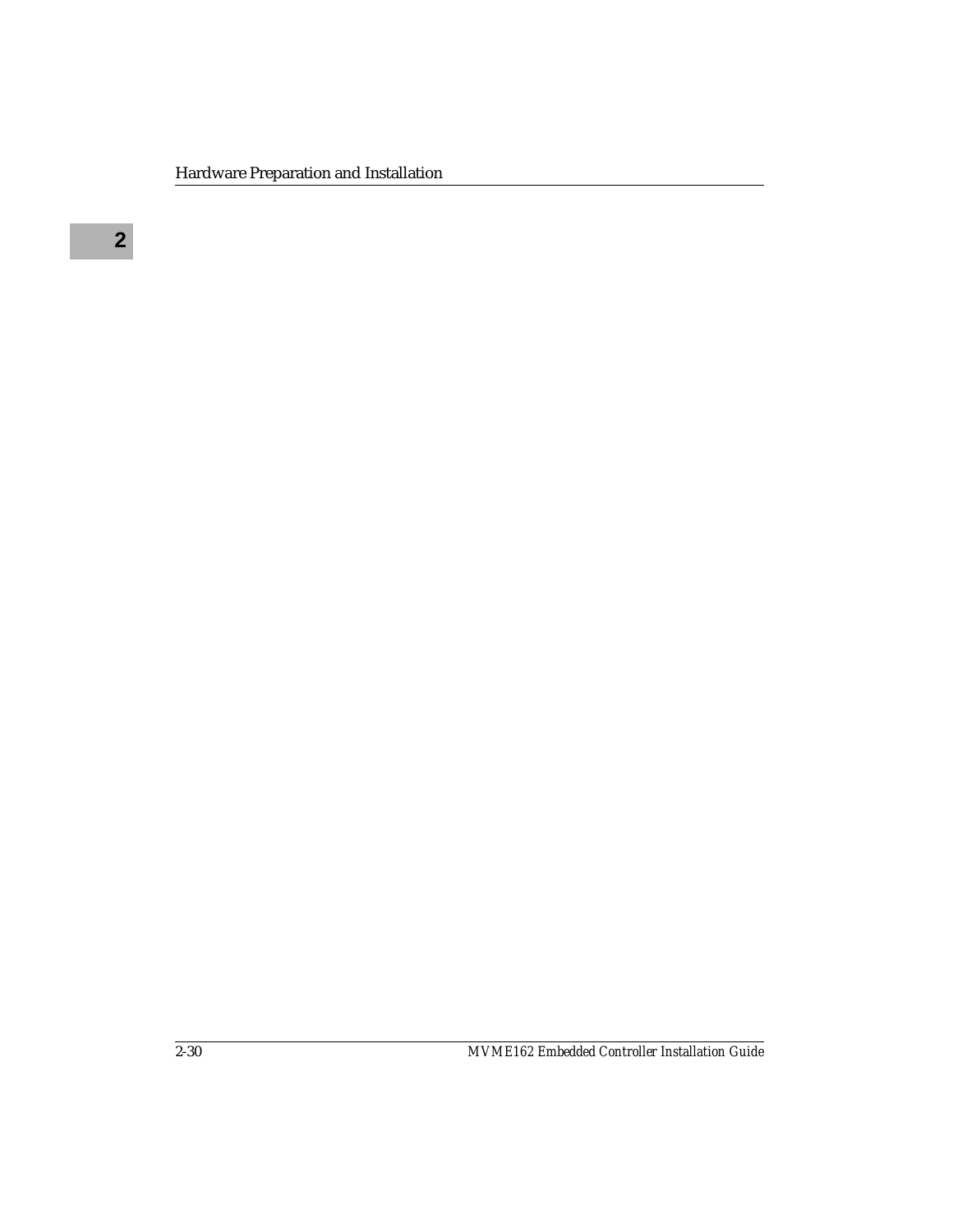# **3 DEBUGGER GENERAL INFORMATION**

# **Overview of M68000 Firmware**

The firmware for the M68000-based (68K) series of board and system level products has a common genealogy, deriving from the BUG firmware currently used on all Motorola M68000-based CPU modules. The M68000 firmware family provides a high degree of functionality and user friendliness, and yet stresses portability and ease of maintenance. This member of the M68000 Firmware family is implemented on the MVME162 MC68040- or MC68LC040 based Embedded Controller, and is known as the MVME162BUG, or 162Bug. It includes diagnostics for testing and configuring IndustryPack modules.

# **Description of 162Bug**

The 162Bug package, MVME162Bug, is a powerful evaluation and debugging tool for systems built around the MVME162 CISC-based microcomputers. Facilities are available for loading and executing user programs under complete operator control for system evaluation. 162Bug includes commands for display and modification of memory, breakpoint and tracing capabilities, a powerful assembler/disassembler useful for patching programs, and a selftest at power-up feature which verifies the integrity of the system. Various 162Bug routines that handle I/O, data conversion, and string functions are available to user programs through the TRAP #15 system calls.

162Bug consists of three parts:

- ❏ A command-driven user-interactive software debugger, described in Chapter 4 and hereafter referred to as "the debugger" or "162Bug".
- ❏ A command-driven diagnostic package for the MVME162 hardware, hereafter referred to as "the diagnostics".
- ❏ A user interface which accepts commands from the system console terminal.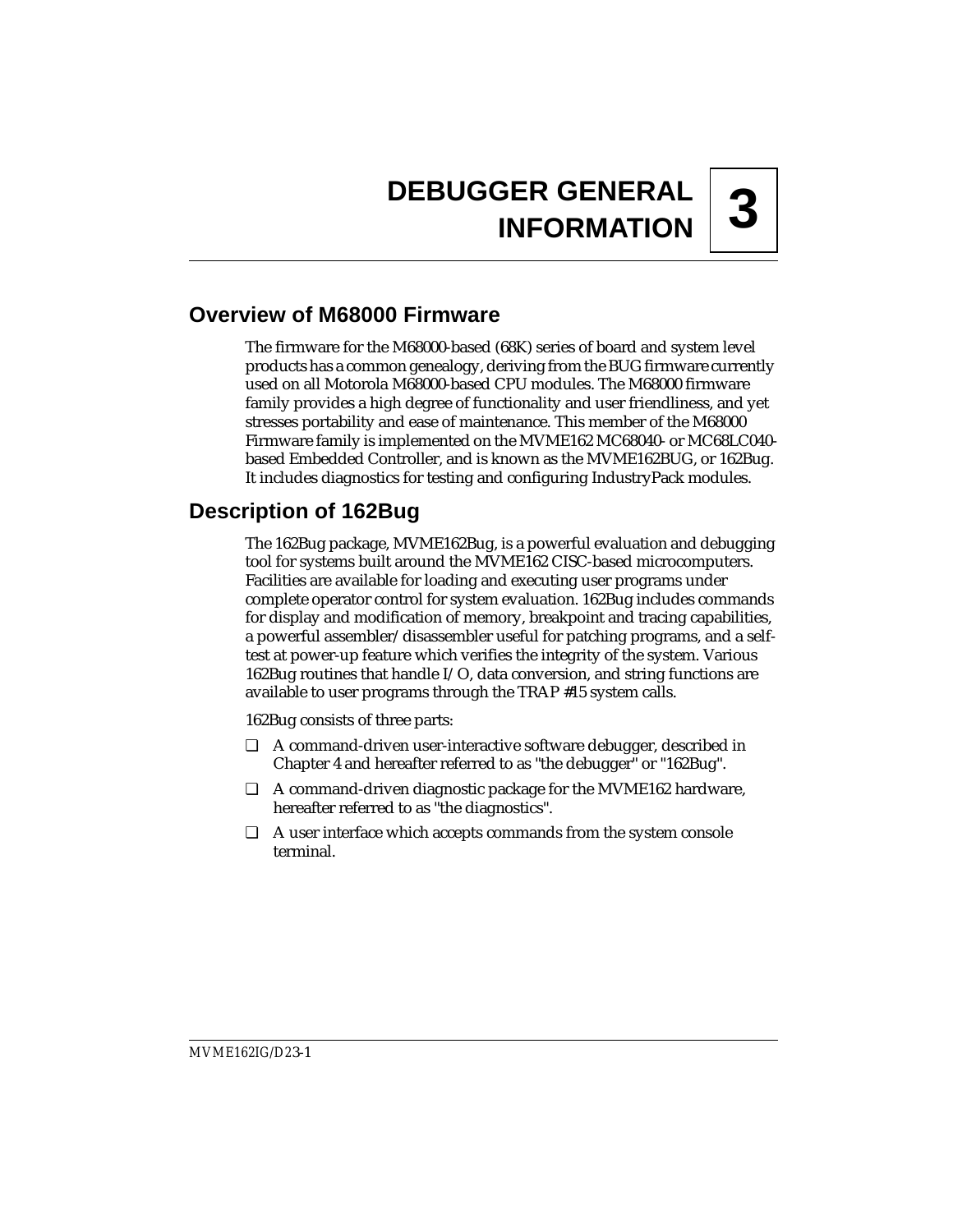When using 162Bug, you operate out of either the debugger directory or the diagnostic directory. If you are in the debugger directory, the debugger prompt "162-Bug>" is displayed and you have all of the debugger commands at your disposal. If you are in the diagnostic directory, the diagnostic prompt "162-Diag>" is displayed and you have all of the diagnostic commands at your disposal as well as all of the debugger commands. You may switch between directories by using the Switch Directories (**SD**) command, or may examine the commands in the particular directory that you are currently in by using the Help (**HE**) command.

Because 162Bug is command-driven, it performs its various operations in response to user commands entered at the keyboard. When you enter a command, 162Bug executes the command and the prompt reappears. However, if you enter a command that causes execution of user target code (e.g., **"GO"**), then control may or may not return to 162Bug, depending on the outcome of the user program.

If you have used one or more of Motorola's other debugging packages, you will find the CISC 162Bug very similar. Some effort has also been made to make the interactive commands more consistent. For example, delimiters between commands and arguments may now be commas or spaces interchangeably.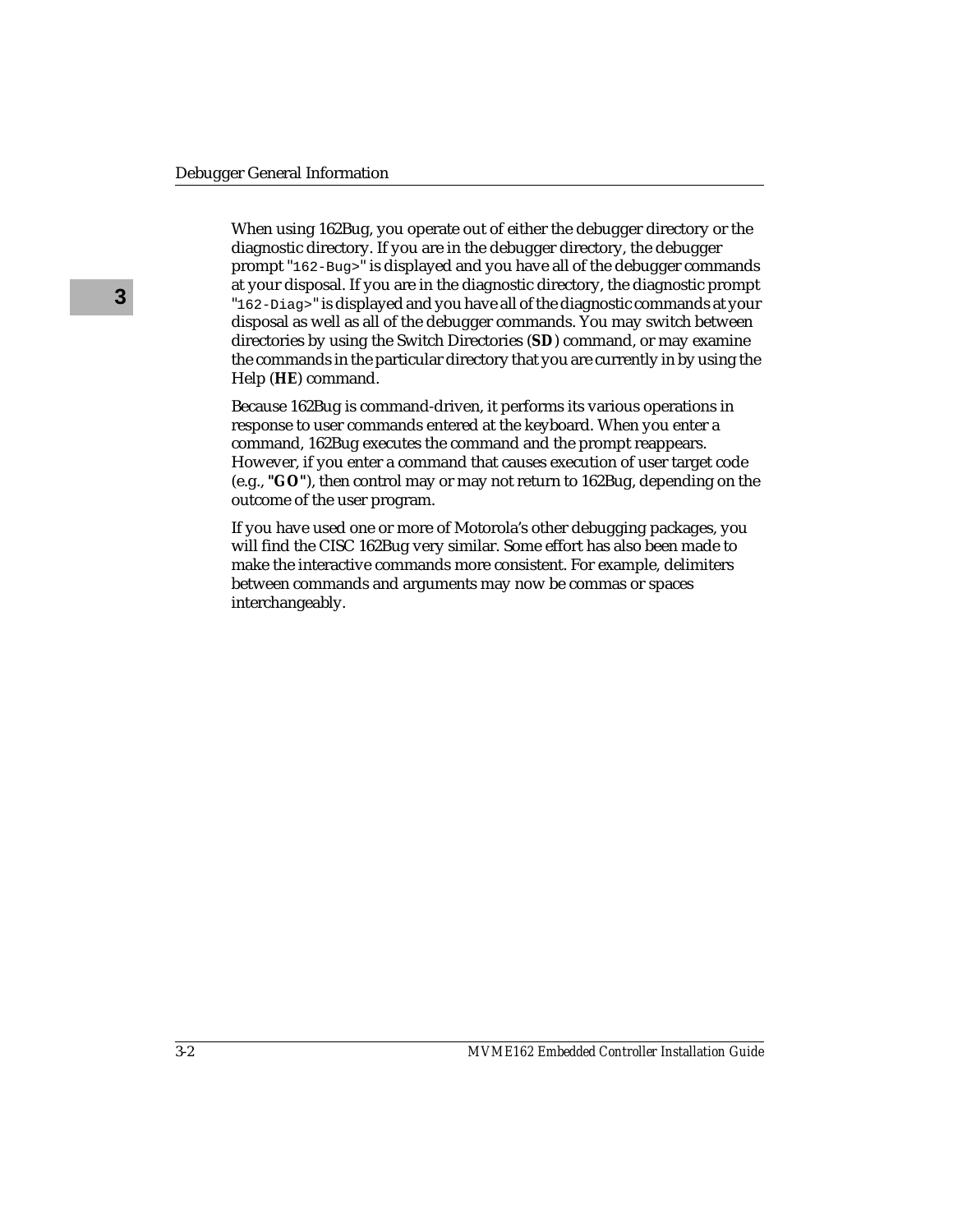# **162Bug Implementation**

MVME162Bug is written largely in the "C" programming language, providing benefits of portability and maintainability. Where necessary, assembler has been used in the form of separately compiled modules containing only assembler code - no mixed language modules are used.

Physically, 162Bug is contained in two of the four 28F020 Flash memories, providing 512KB (128K longwords) of storage. Optionally, the 162Bug can be loaded and executed in a single 27C040 PROM. (128K longwords) of storage. Both memory devices are necessary regardless of how much space is actually occupied by the firmware, because of the 32-bit longword-oriented MC68040 memory bus architecture. The executable code is checksummed at every power-on or reset firmware entry, and the result (which includes a precalculated checksum contained in the memory devices), is tested for an expected zero. Thus, users are cautioned against modification of the memory devices unless re-checksum precautions are taken.

# **Installation and Startup**

Even though 162Bug is installed in the Flash memories on the MVME162 module, for 162Bug to operate properly with the MVME162, you must follow the steps below:

### **C** aution **I** Inserting or removing modules while power is applied **could damage module components.**

1. Turn all equipment power OFF. Refer to the *Hardware Preparation* section in Chapter 2 and install/remove jumpers on headers as required for your particular application.

Jumpers on header J22 affect 162Bug operation as listed below. The default condition is with all eight jumpers installed, between pins 1-2, 3-4, 5-6, 7- 8, 9-10, 11-12, 13-14, and 15-16.

These readable jumpers can be read as a register (at \$FFF4202D) on the Memory Controller (MCchip) ASIC. The bit values are read as a one when the jumper is off, and as a zero when the jumper is on. This jumper block (header J22) contains eight bits. Refer also to the *MVME162 Embedded Controller Programmer's Reference Guide* for more information on the MCchip.

The MVME162Bug reserves/defines the four lower order bits (GPI3 to GPI0). The following is the description for the bits reserved/defined by the debugger:

**3**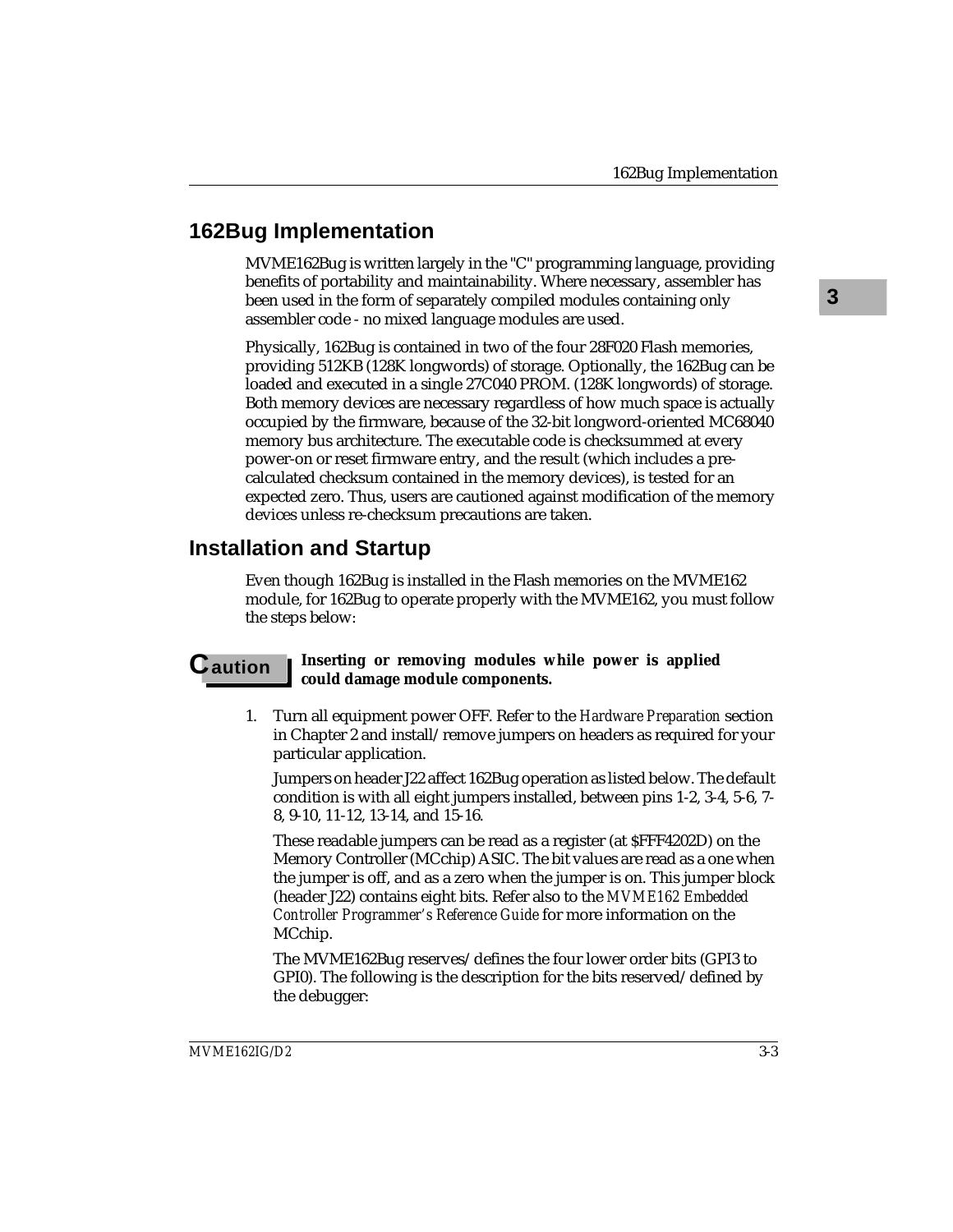| Bit             | <b>J22 Pins</b> | <b>Description</b>                                                                                                                                                                                                                                                                                                                                                                                                                                    |
|-----------------|-----------------|-------------------------------------------------------------------------------------------------------------------------------------------------------------------------------------------------------------------------------------------------------------------------------------------------------------------------------------------------------------------------------------------------------------------------------------------------------|
| Bit #0 $(GPI0)$ | $15 - 16$       | When this bit is a one (high), it instructs the debugger<br>to use local Static RAM for its work page (i.e.,<br>variables, stack, vector tables, etc.).                                                                                                                                                                                                                                                                                               |
| Bit #1 $(GPI1)$ | 13-14           | When this bit is a one (high), it instructs the debugger<br>to use the default setup/operation parameters in Flash<br>or PROM versus the user setup/operation parameters<br>in NVRAM. This is the same as depressing the RESET<br>and ABORT switches at the same time. This feature<br>can be used in the event the user setup is corrupted or<br>does not meet a sanity check. Refer to the ENV<br>command (Appendix A) for the Flash/PROM defaults. |
| Bit #2 $(GPI2)$ | $11 - 12$       | Reserved for future use.                                                                                                                                                                                                                                                                                                                                                                                                                              |
| Bit #3 (GPI3)   | $9-10$          | When this bit is a zero (low), it informs the debugger<br>that it is executing out of the Flash memories. When<br>this bit is a one (high), it informs the debugger that it is<br>executing out of the PROM.                                                                                                                                                                                                                                          |
| Bit #4 $(GPI4)$ | $7-8$           | Open to your application.                                                                                                                                                                                                                                                                                                                                                                                                                             |
| Bit $#5$ (GPI5) | $5-6$           | Open to your application.                                                                                                                                                                                                                                                                                                                                                                                                                             |
| Bit #6 $(GPI6)$ | $3-4$           | Open to your application.                                                                                                                                                                                                                                                                                                                                                                                                                             |
| Bit #7 (GPI7)   | $1 - 2$         | Open to your application.                                                                                                                                                                                                                                                                                                                                                                                                                             |

Note that when the MVME162 comes up in a cold reset, 162Bug runs in Board Mode. Using the Environment (**ENV**) or **MENU** commands can make 162Bug run in System Mode. Refer to Appendix A.

- 2. Configure header J1 by installing/removing a jumper between pins 1 and 2. A jumper installed/removed enables/disables the system controller function of the MVME162.
- 3. You may configure Port B of the Z85230 serial communications controller via a serial interface module (SIM) which is installed at connector J10 on the MVME162 board. Four serial interface modules are available:
	- EIA-232-D DTE (SIM05)
	- EIA-232-D DCE (SIM06)
	- EIA-530 DTE (SIM07)
	- EIA-530 DCE (SIM08)

For information on removing and/or installing a SIM, refer Chapter 2.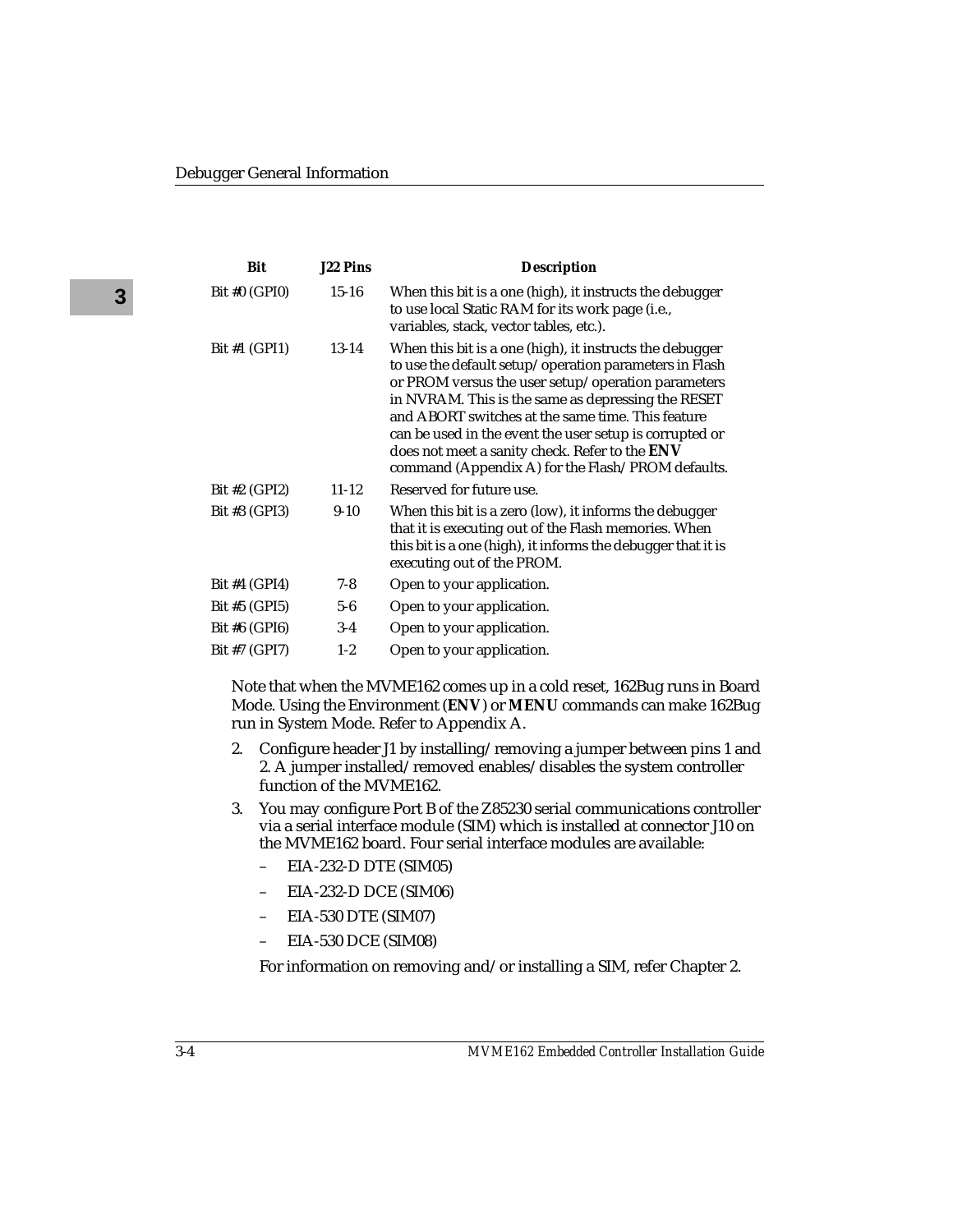- 4. Jumpers on headers J11 and J12 configure serial ports 1 and 2 to drive or receive clock signals provided by the TXC and RXC signal lines. The factory configures the module for asynchronous communication, that is, installs no jumpers. Refer to Chapter 2 if your application requires configuring ports 1 and 2 for synchronous communication.
- 5. If using a PROM version of the 162Bug, install the PROM device in socket U47. Be sure that the physical chip orientation is correct, that is, with the flatted corner of the PROM aligned with the corresponding portion of the PROM socket on the MVME162 module.

Check the jumper installation on header J21 for correct size. Connect pins 1 and 2 on J21 for 27C080 devices, or pins 2 and 3 for 27C040 devices. The factory default is 2 and 3.

Remove the jumper on J22 pins 9 and 10.

- 6. Refer to the set-up procedure for your particular chassis or system for details concerning the installation of the MVME162.
- 7. Connect the terminal that is to be used as the 162Bug system console to the default debug EIA-232-D port at serial port 1 on the front panel of the MVME162 module. Refer to Chapter 2 for other connection options. Set up the terminal as follows:
	- eight bits per character
	- one stop bit per character
	- parity disabled (no parity)
	- baud rate 9600 baud (default baud rate of MVME162 ports at powerup)

After power-up, the baud rate of the debug port can be reconfigured by using the Port Format (**PF**) command of the 162Bug debugger.

- **Note In order for high-baud rate serial communication between 162Bug and the terminal to work, the terminal must do some form of handshaking. If the terminal being used does not do hardware handshaking via the CTS line, then it must do XON/XOFF handshaking. If you get garbled messages and missing characters, then you should check the terminal to make sure XON/XOFF handshaking is enabled.**
	- 8. If you want to connect devices (such as a host computer system and/or a serial printer) to the other EIA-232-D port connectors (marked SERIAL PORTS 2, 3, and 4 on the MVME712X transition module), connect the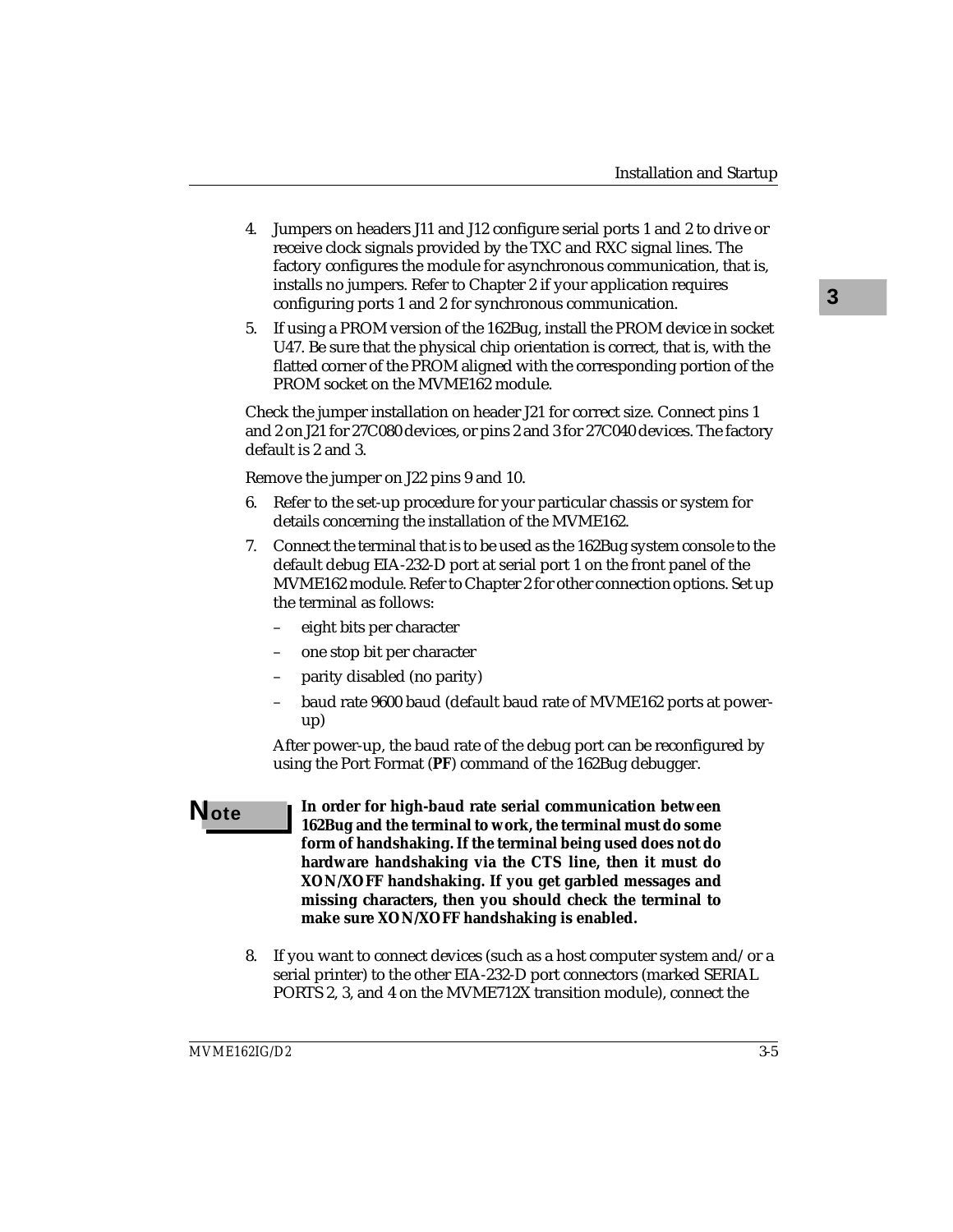appropriate cables and configure the port(s) as detailed in step 6. above. After power-up, this(these) port(s) can be reconfigured by programming the MVME162 Z85230 Serial Communications Controller (SCC), or by using the 162Bug **PF** command.

9. Power up the system. 162Bug executes some self-checks and displays the debugger prompt "162-Bug>" (if 162Bug is in Board Mode). However, if the **ENV** command (Appendix A) has put 162Bug in System Mode, the system performs a selftest and tries to autoboot. Refer to the **ENV** and **MENU** commands. They are listed in Table 4-3.

If the confidence test fails, the test is aborted when the first fault is encountered. If possible, an appropriate message is displayed, and control then returns to the menu.

# **Autoboot**

Autoboot is a software routine that is contained in the 162Bug Flash/PROM to provide an independent mechanism for booting an operating system. This autoboot routine automatically scans for controllers and devices in a specified sequence until a valid bootable device containing a boot media is found or the list is exhausted. If a valid bootable device is found, a boot from that device is started. The controller scanning sequence goes from the lowest controller Logical Unit Number (LUN) detected to the highest LUN detected. Controllers, devices, and their LUNs are listed in Appendix B.

At power-up, Autoboot is enabled, and providing the drive and controller numbers encountered are valid, the following message is displayed upon the system console:

```
"Autoboot in progress... To abort hit <BREAK>"
```
Following this message there is a delay to allow you an opportunity to abort the Autoboot process if you wish. Then the actual I/O is begun: the program pointed to within the volume ID of the media specified is loaded into RAM and control passed to it. If, however, during this time you want to gain control without Autoboot, you can press the <BREAK> key or the software ABORT or RESET switches.

Autoboot is controlled by parameters contained in the **ENV** command. These parameters allow the selection of specific boot devices and files, and allow programming of the Boot delay. Refer to the **ENV** command in Appendix A for more details.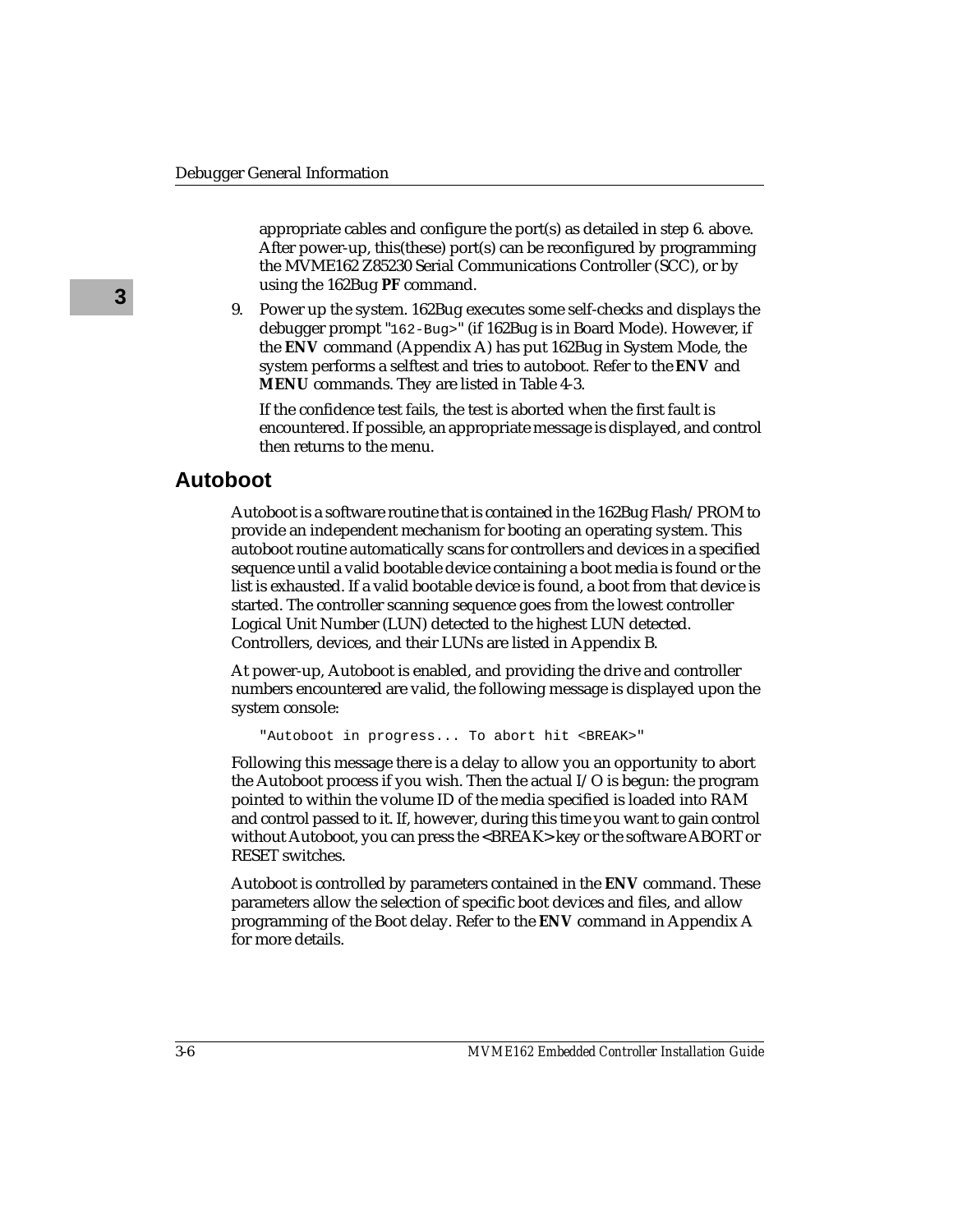**C** aution **I** Although streaming tape can be used to autoboot, the same **power supply must be connected to the streaming tape drive, controller, and the MVME162. At power-up, the tape controller will position the streaming tape to load point where the volume ID can correctly be read and used.**

> **If, however, the MVME162 loses power but the controller does not, and the tape happens to be at load point, the sequences of commands required (attach and rewind) cannot be given to the controller and autoboot will not be successful.**

# **ROMboot**

As shipped from the factory, 162Bug occupies the first half of the Flash memory. This leaves the second half of the Flash memory and the PROM socket (U47) available for your use. The 162Bug is also available in PROM if your application requires all of the Flash memory. Contact your Motorola sales office for assistance. This function is configured/enabled by the Environment (**ENV**) command (refer to Appendix A) and executed at power-up (optionally also at reset) or by the **RB** command assuming there is valid code in the memory devices (or optionally elsewhere on the module or VMEbus) to support it. If ROMboot code is installed, a user-written routine is given control (if the routine meets the format requirements). One use of ROMboot might be resetting SYSFAIL\* on an unintelligent controller module. The **NORB** command disables the function.

For a user's ROMboot module to gain control through the ROMboot linkage, four requirements must be met:

- a. Power must have just been applied (but the **ENV** command can change this to also respond to any reset).
- b. Your routine must be located within the MVME162 Flash/PROM memory map (but the **ENV** command can change this to any other portion of the onboard memory, or even offboard VMEbus memory).
- c. The ASCII string "BOOT" must be located within the specified memory range.
- d. Your routine must pass a checksum test, which ensures that this routine was really intended to receive control at power-up.

For complete details on how to use ROMboot, refer to the *Debugging Package for Motorola 68K CISC CPUs User's Manual*.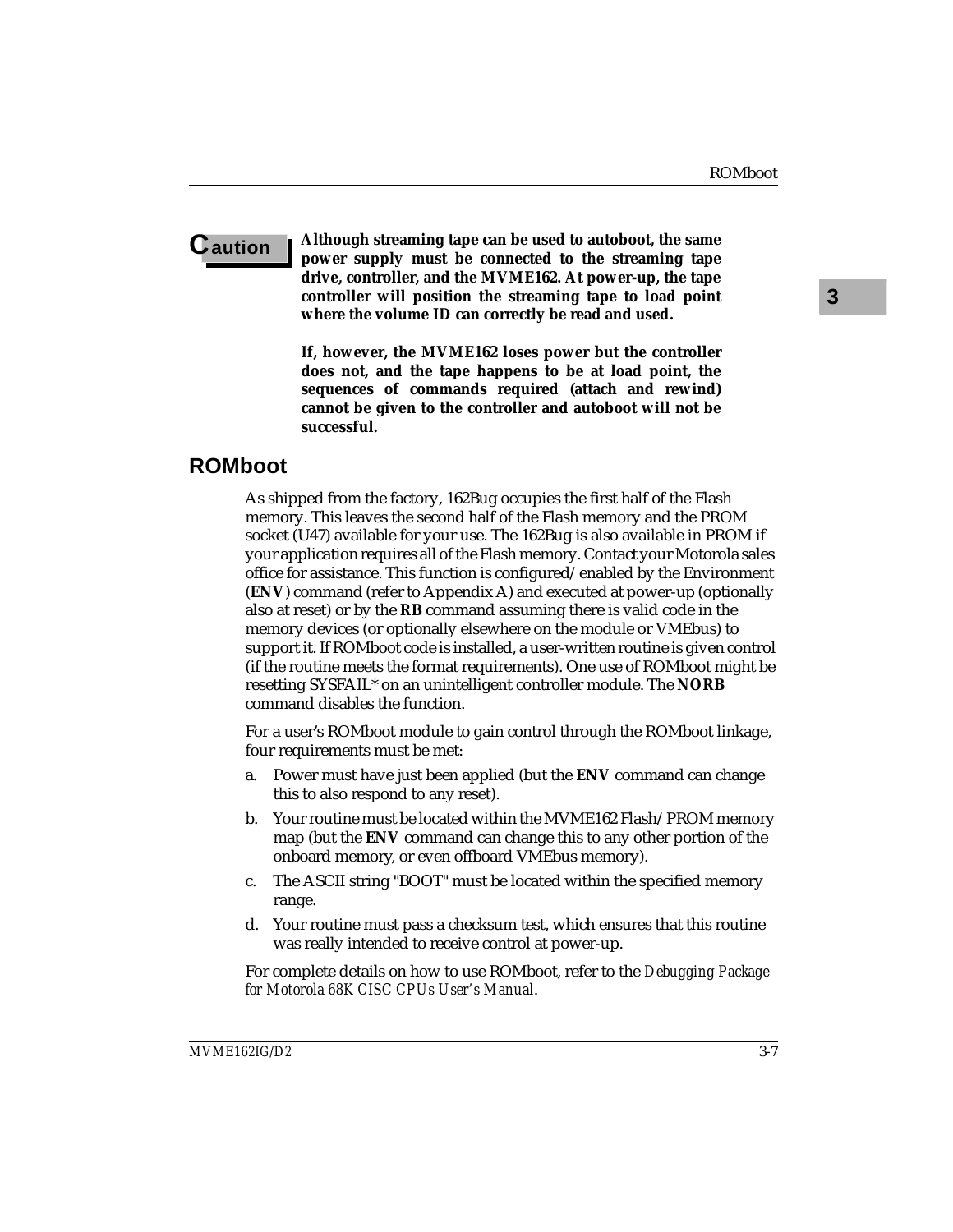# **Network Boot**

Network Auto Boot is a software routine contained in the 162Bug Flash/PROM that provides a mechanism for booting an operating system using a network (local Ethernet interface) as the boot device. The Network Auto Boot routine automatically scans for controllers and devices in a specified sequence until a valid bootable device containing a boot media is found or the list is exhausted. If a valid bootable device is found, a boot from that device is started. The controller scanning sequence goes from the lowest controller Logical Unit Number (LUN) detected to the highest LUN detected. (Refer to Appendix C for default LUNs.)

At power-up, Network Boot is enabled, and providing the drive and controller numbers encountered are valid, the following message is displayed upon the system console:

"Network Boot in progress... To abort hit <BREAK>"

Following this message there is a delay to allow you to abort the Auto Boot process if you wish. Then the actual I/O is begun: the program pointed to within the volume ID of the media specified is loaded into RAM and control passed to it. If, however, during this time you want to gain control without Network Boot, you can press the <BREAK> key or the software ABORT or RESET switches.

Network Auto Boot is controlled by parameters contained in the **NIOT** and **ENV** commands. These parameters allow the selection of specific boot devices, systems, and files, and allow programming of the Boot delay. Refer to the **ENV** command in Appendix A for more details.

# **Restarting the System**

You can initialize the system to a known state in three different ways: reset, abort, and break. Each has characteristics which make it more appropriate than the others in certain situations.

The debugger has a special feature upon a reset condition. This feature is activated by depressing the RESET and ABORT switches at the same time. This feature instructs the debugger to use the default setup/operation parameters in ROM versus your setup/operation parameters in NVRAM. This feature can be used in the event your setup/operation parameters are corrupted or do not meet a sanity check. Refer to the **ENV** command (Appendix A) for the ROM defaults.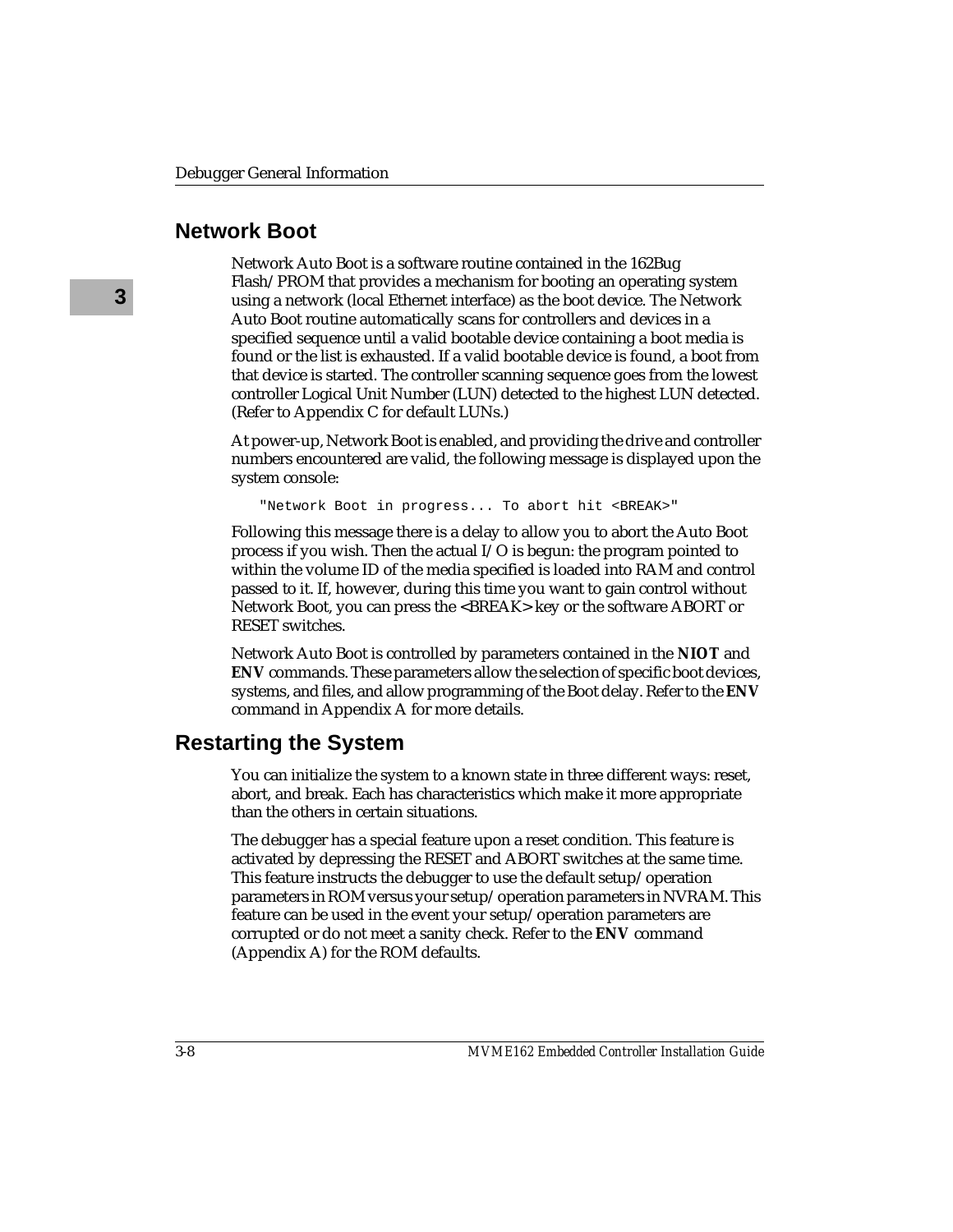### **Reset**

Pressing and releasing the MVME162 front panel RESET switch initiates a system reset. COLD and WARM reset modes are available. By default, 162Bug is in COLD mode. During COLD reset, a total system initialization takes place, as if the MVME162 had just been powered up. All static variables (including disk device and controller parameters) are restored to their default states. The breakpoint table and offset registers are cleared. The target registers are invalidated. Input and output character queues are cleared. Onboard devices (timer, serial ports, etc.) are reset, and the two serial ports are reconfigured to their default state.

During WARM reset, the 162Bug variables and tables are preserved, as well as the target state registers and breakpoints.

Reset must be used if the processor ever halts, or if the 162Bug environment is ever lost (vector table is destroyed, stack corrupted, etc.).

### **Abort**

Abort is invoked by pressing and releasing the ABORT switch on the MVME162 front panel. Whenever abort is invoked when executing a user program (running target code), a "snapshot" of the processor state is captured and stored in the target registers. For this reason, abort is most appropriate when terminating a user program that is being debugged. Abort should be used to regain control if the program gets caught in a loop, etc. The target PC, register contents, etc., help to pinpoint the malfunction.

Pressing and releasing the ABORT switch generates a local board condition which may interrupt the processor if enabled. The target registers, reflecting the machine state at the time the ABORT switch was pressed, are displayed on the screen. Any breakpoints installed in your code are removed and the breakpoint table remains intact. Control is returned to the debugger.

## **Break**

A "Break" is generated by pressing and releasing the BREAK key on the terminal keyboard. Break does not generate an interrupt. The only time break is recognized is when characters are sent or received by the console port. Break removes any breakpoints in your code and keeps the breakpoint table intact. Break also takes a snapshot of the machine state if the function was entered using SYSCALL. This machine state is then accessible to you for diagnostic purposes.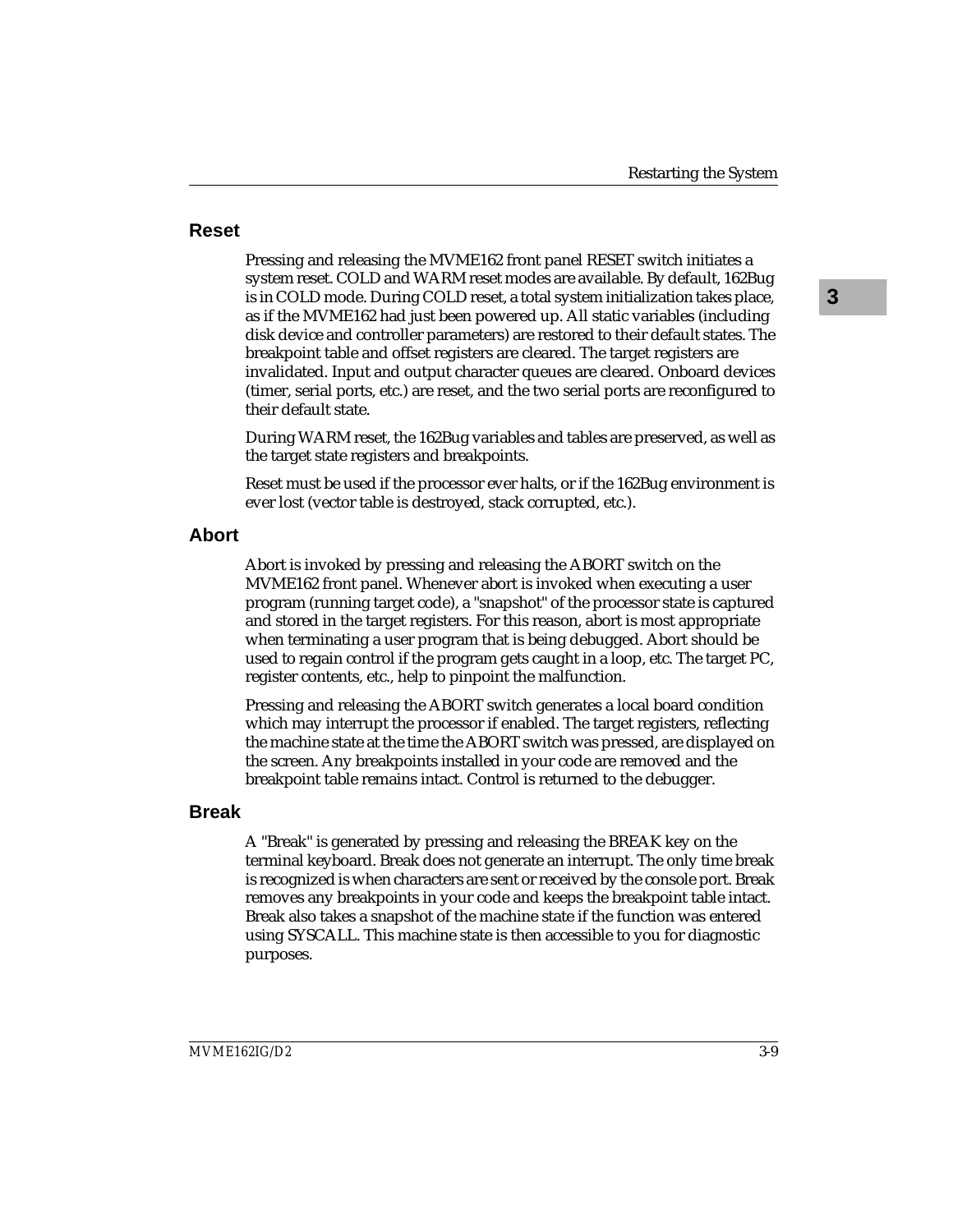Many times it may be desirable to terminate a debugger command prior to its completion; for example, during the display of a large block of memory. Break allows you to terminate the command.

## **SYSFAIL\* Assertion/Negation**

Upon a reset/powerup condition the debugger asserts the VMEbus SYSFAIL\* line (refer to the VMEbus specification). SYSFAIL\* stays asserted if any of the following has occurred:

- ❏ confidence test failure
- ❏ NVRAM checksum error
- ❏ NVRAM low battery condition
- ❏ local memory configuration status
- ❏ self test (if system mode) has completed with error
- ❏ MPU clock speed calculation failure

After debugger initialization is done and none of the above situations have occurred, the SYSFAIL\* line is negated. This indicates to the user or VMEbus masters the state of the debugger. In a multi-computer configuration, other VMEbus masters could view the pertinent control and status registers to determine which CPU is asserting SYSFAIL\*. SYSFAIL\* assertion/negation is also affected by the **ENV** command. Refer to Appendix A.

### **MPU Clock Speed Calculation**

The clock speed of the microprocessor is calculated and checked against a user definable parameter housed in NVRAM (refer to the **CNFG** command in Appendix A). If the check fails, a warning message is displayed. The calculated clock speed is also checked against known clock speeds and tolerances.

# **Memory Requirements**

The program portion of 162Bug is approximately 512KB of code, consisting of download, debugger, and diagnostic packages and contained entirely in Flash or PROM.

The 162Bug executes from \$FF800000 whether in Flash or PROM. With jumper at J22 pins 9-10 installed (factory ship configuration), the Flash memories appear at address \$FF800000 and are the parts executed during reset. With this configuration, the PROM socket is mapped to address \$FFA00000. If you remove the jumper at J22 pins 9 and 10, the address spaces of the Flash and PROM are swapped.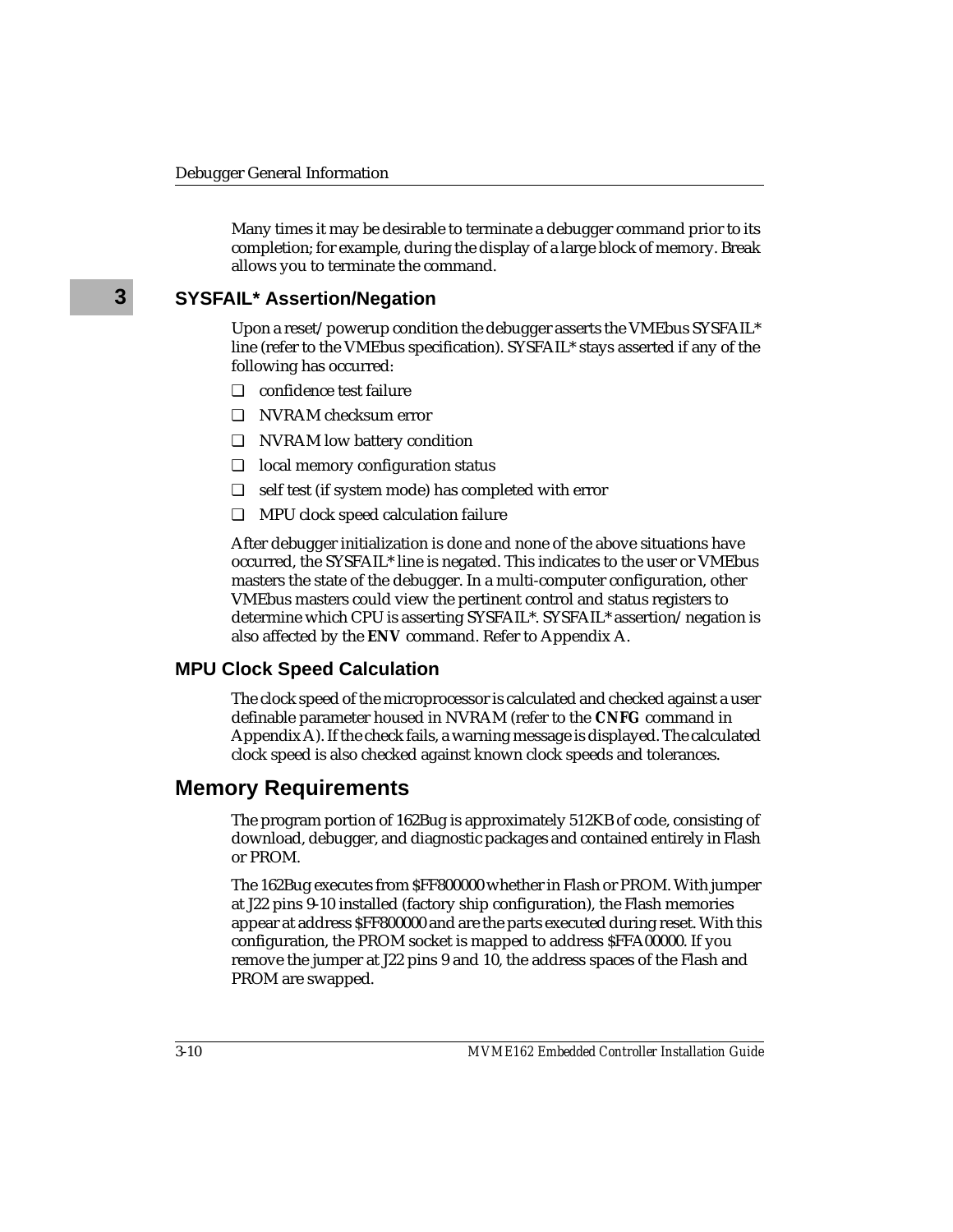| <b>Type of Memory Present</b>                   | <b>Default DRAM</b><br><b>Base Address</b> | <b>Default SRAM</b><br><b>Base Address</b> |
|-------------------------------------------------|--------------------------------------------|--------------------------------------------|
| A single DRAM mezzanine                         | \$00000000                                 | <b>FFE00000</b><br>(onboard SRAM)          |
| A single SRAM mezzanine                         | N/A                                        | \$00000000                                 |
| A DRAM mezzanine stacked with an SRAM mezzanine | \$00000000                                 | <b>SE1000000</b>                           |
| Two DRAM mezzanines stacked                     | \$00000000                                 | <b>SFFE00000</b><br>(onboard SRAM)         |

The 162Bug initial stack completely changes all 8KB of memory at addresses \$FFE0C000 through \$FFE0DFFF at power up or reset.

DRAM can be ECC or parity type. DRAM mezzanines are mapped in contiguously starting at zero (\$00000000), largest first. With two mezzanines of the same size, ECC type DRAM is first. If both are ECC type, the bottom one is first.

The 162Bug requires 2KB of NVRAM for storage of board configuration, communication, and booting parameters. This storage area begins at \$FFFC16F8 and ends at \$FFFC1EF7.

162Bug requires a minimum of 64KB of contiguous read/write memory to operate. The **ENV** command controls where this block of memory is located. Regardless of where the onboard RAM is located, the first 64KB is used for 162Bug stack and static variable space and the rest is reserved as user space. Whenever the MVME162 is reset, the target PC is initialized to the address corresponding to the beginning of the user space, and the target stack pointers are initialized to addresses within the user space, with the target Interrupt Stack Pointer (ISP) set to the top of the user space.

# **Terminal Input/Output Control**

When entering a command at the prompt, the following control codes may be entered for limited command line editing.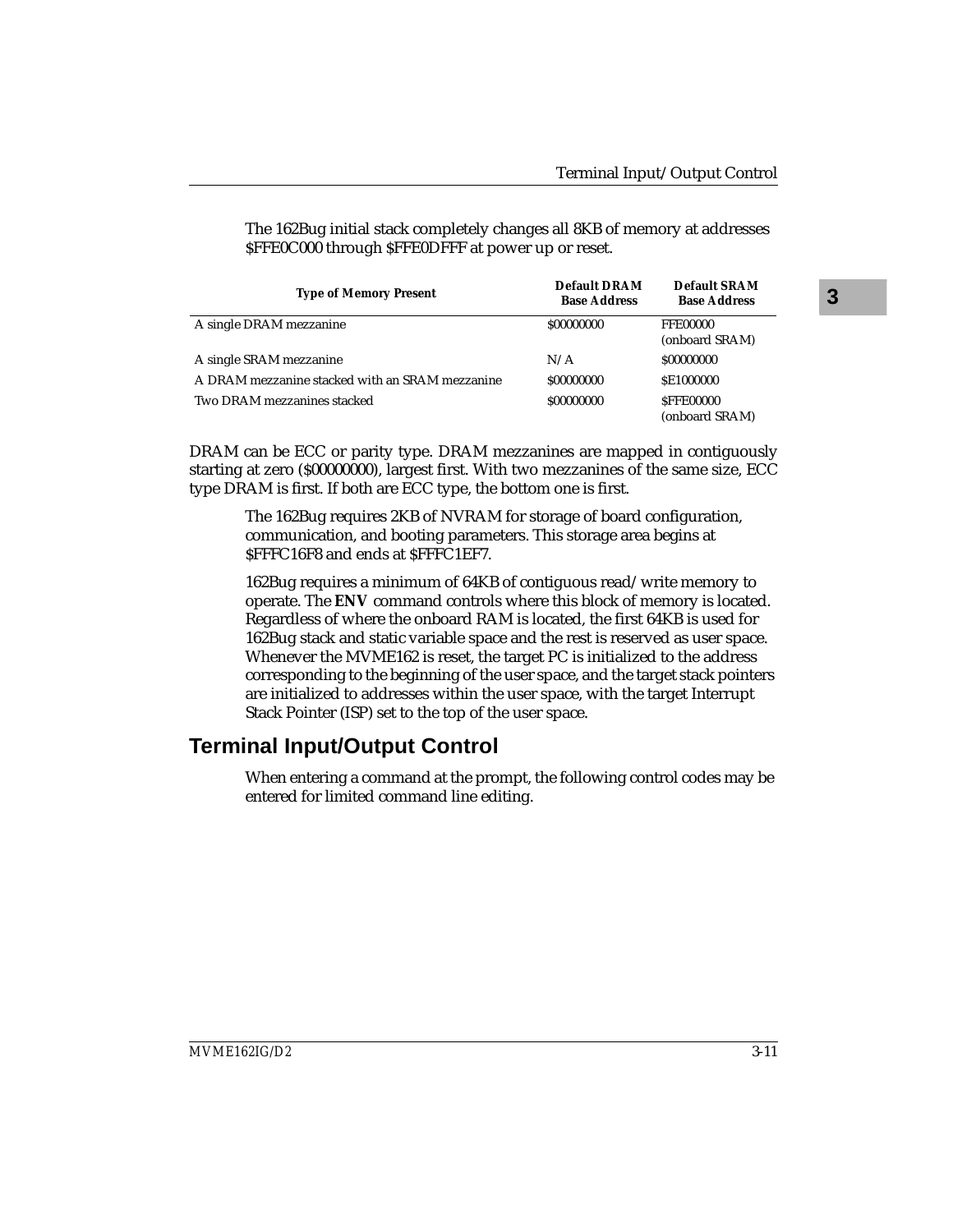| The presence of the caret $( \wedge )$ before a character indicates<br><b>Note</b><br>that the Control (CTRL) key must be held down while<br>striking the character key. |                       |                                                                                                                                                                                                                                                                                                                               |  |
|--------------------------------------------------------------------------------------------------------------------------------------------------------------------------|-----------------------|-------------------------------------------------------------------------------------------------------------------------------------------------------------------------------------------------------------------------------------------------------------------------------------------------------------------------------|--|
| $\mathbf{X}$                                                                                                                                                             |                       | (cancel line) The cursor is backspaced to the beginning of the line. If the<br>terminal port is configured with the hardcopy or TTY option<br>(refer to PF command), then a carriage return and line feed is<br>issued along with another prompt.                                                                             |  |
| $^{\wedge}H$                                                                                                                                                             | (backspace)           | The cursor is moved back one position. The character at the<br>new cursor position is erased. If the hardcopy option is<br>selected, a "/" character is typed along with the deleted<br>character.                                                                                                                            |  |
| $<$ DEL $>$                                                                                                                                                              | (delete or<br>rubout) | Performs the same function as ^H.                                                                                                                                                                                                                                                                                             |  |
| $^{\wedge}D$                                                                                                                                                             | (redisplay)           | The entire command line as entered so far is redisplayed on<br>the following line.                                                                                                                                                                                                                                            |  |
| $^{\wedge}$ A                                                                                                                                                            | (repeat)              | Repeats the previous line. This happens only at the command<br>line. The last line entered is redisplayed but not executed. The<br>cursor is positioned at the end of the line. You may enter the<br>line as is or you can add more characters to it. You can edit the<br>line by backspacing and typing over old characters. |  |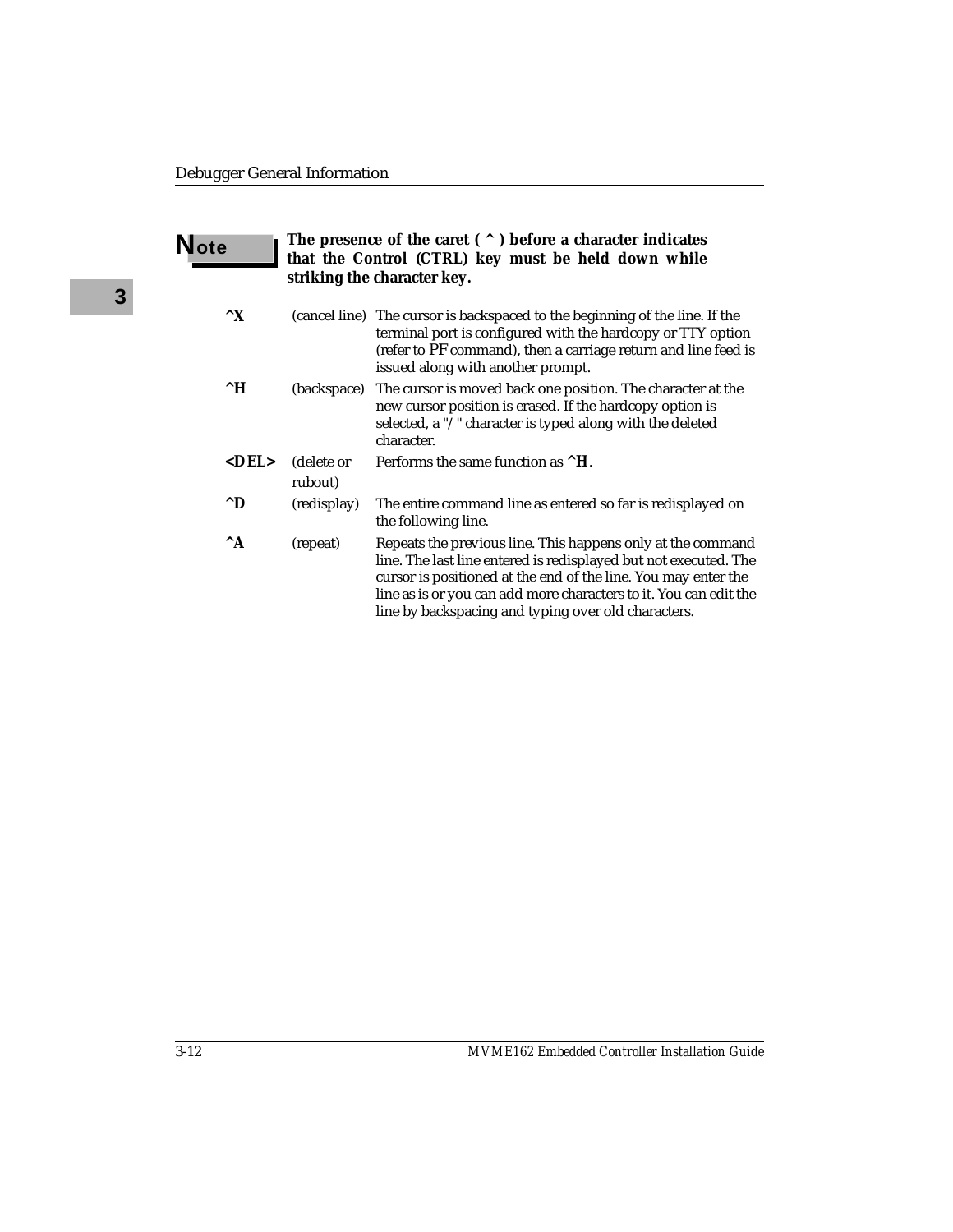When observing output from any 162Bug command, the XON and XOFF characters which are in effect for the terminal port may be entered to control the output, if the XON/XOFF protocol is enabled (default). These characters are initialized to **^S** and **^Q** respectively by 162Bug, but you may change them with the **PF** command. In the initialized (default) mode, operation is as follows:

| $^{\wedge}$ S | (wait)   | Console output is halted.  |
|---------------|----------|----------------------------|
| $^{\wedge}$ Q | (resume) | Console output is resumed. |

# **Disk I/O Support**

162Bug can initiate disk input/output by communicating with intelligent disk controller modules over the VMEbus. Disk support facilities built into 162Bug consist of command-level disk operations, disk I/O system calls (only via one of the TRAP #15 instructions) for use by user programs, and defined data structures for disk parameters.

Parameters such as the address where the module is mapped and the type and number of devices attached to the controller module are kept in tables by 162Bug. Default values for these parameters are assigned at power-up and cold-start reset, but may be altered as described in the section on default parameters, later in this chapter.

Appendix B contains a list of the controllers presently supported, as well as a list of the default configurations for each controller.

### **Blocks Versus Sectors**

The logical block defines the unit of information for disk devices. A disk is viewed by 162Bug as a storage area divided into logical blocks. By default, the logical block size is set to 256 bytes for every block device in the system. The block size can be changed on a per device basis with the **IOT** command.

The sector defines the unit of information for the media itself, as viewed by the controller. The sector size varies for different controllers, and the value for a specific device can be displayed and changed with the **IOT** command.

When a disk transfer is requested, the start and size of the transfer is specified in blocks. 162Bug translates this into an equivalent sector specification, which is then passed on to the controller to initiate the transfer. If the conversion from blocks to sectors yields a fractional sector count, an error is returned and no data is transferred.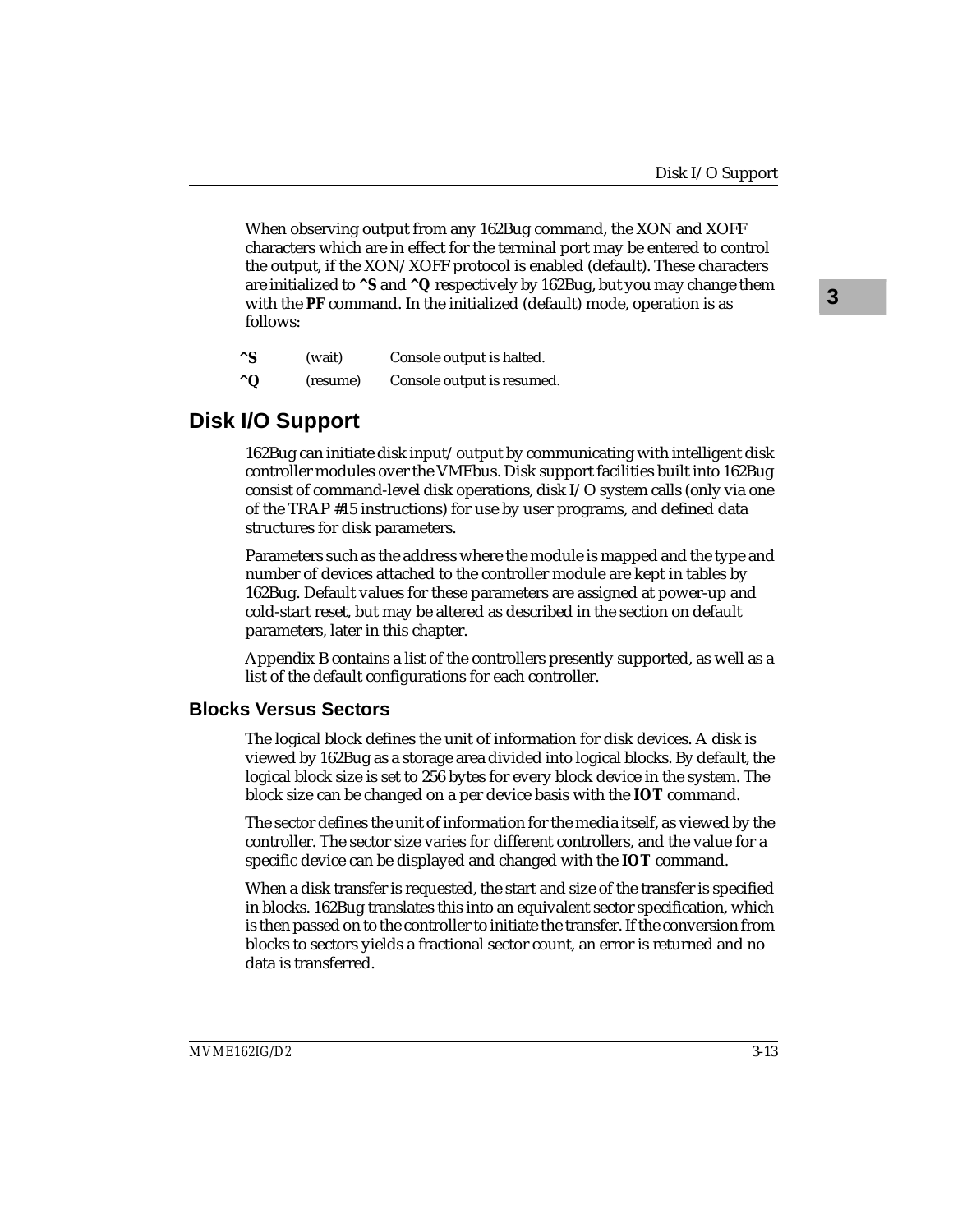### **Device Probe Function**

A device probe with entry into the device descriptor table is done whenever a specified device is accessed; i.e., when system calls .DSKRD, .DSKWR, .DSKCFIG, .DSKFMT, and .DSKCTRL, and debugger commands **BH**, **BO**, **IOC**, **IOP**, **IOT**, **MAR**, and **MAW** are used.

The device probe mechanism utilizes the SCSI commands "Inquiry" and "Mode Sense". If the specified controller is non-SCSI, the probe simply returns a status of "device present and unknown". The device probe makes an entry into the device descriptor table with the pertinent data. After an entry has been made, the next time a probe is done it simply returns with "device present" status (pointer to the device descriptor).

### **Disk I/O via 162Bug Commands**

These following 162Bug commands are provided for disk I/O. Detailed instructions for their use are found in the *Debugging Package for Motorola 68K CISC CPUs User's Manual*. When a command is issued to a particular controller LUN and device LUN, these LUNs are remembered by 162Bug so that the next disk command defaults to use the same controller and device.

#### **IOI (Input/Output Inquiry)**

This command is used to probe the system for all possible CLUN/DLUN combinations and display inquiry data for devices which support it. The device descriptor table only has space for 16 device descriptors; with the **IOI** command, you can view the table and clear it if necessary.

#### **IOP (Physical I/O to Disk)**

**IOP** allows you to read or write blocks of data, or to format the specified device in a certain way. **IOP** creates a command packet from the arguments you have specified, and then invokes the proper system call function to carry out the operation.

#### **IOT (I/O Teach)**

**IOT** allows you to change any configurable parameters and attributes of the device. In addition, it allows you to see the controllers available in the system.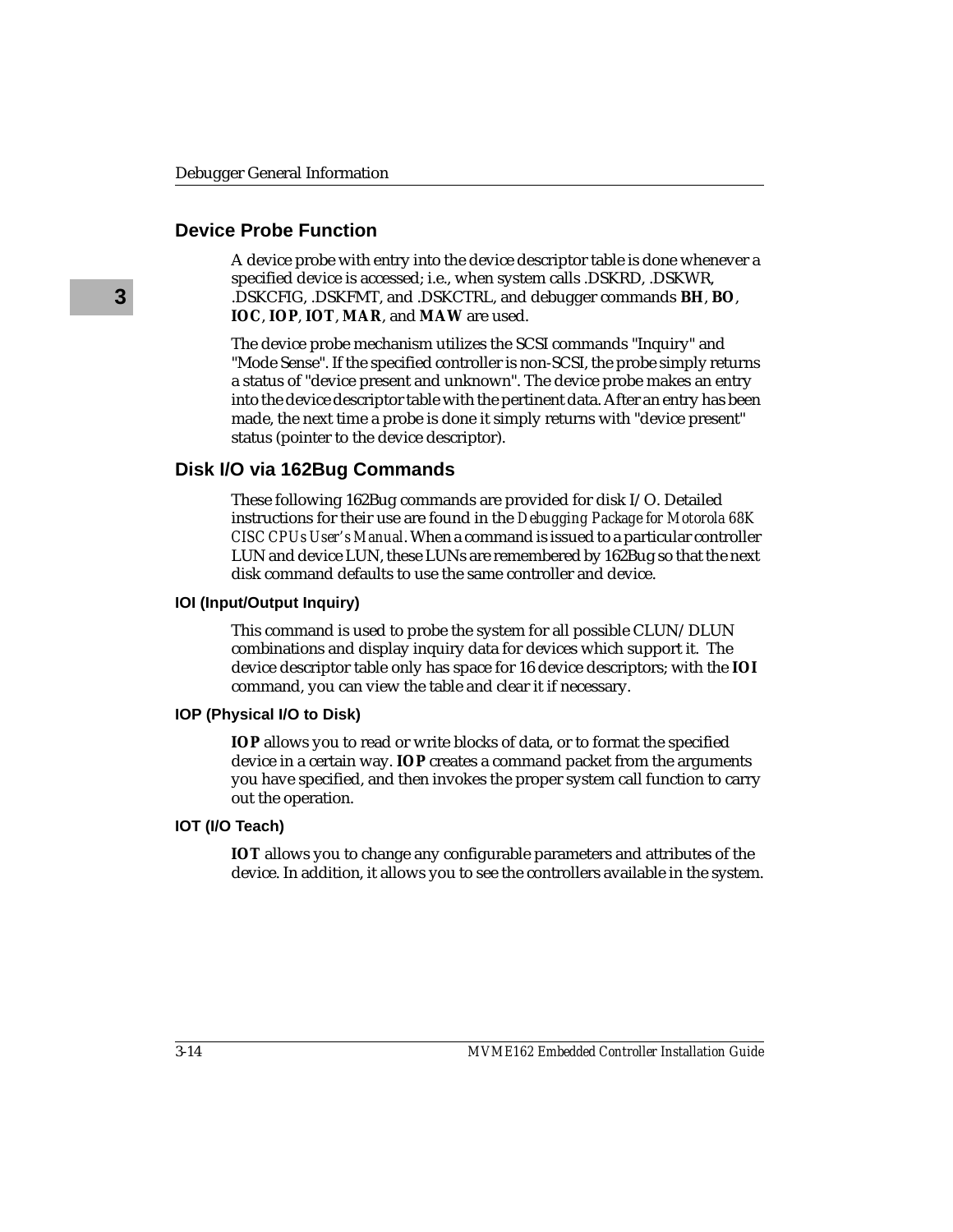#### **IOC (I/O Control)**

**IOC** allows you to send command packets as defined by the particular controller directly. **IOC** can also be used to look at the resultant device packet after using the **IOP** command.

#### **BO (Bootstrap Operating System)**

**BO** reads an operating system or control program from the specified device into memory, and then transfers control to it.

#### **BH (Bootstrap and Halt)**

**BH** reads an operating system or control program from a specified device into memory, and then returns control to 162Bug. It is used as a debugging tool.

## **Disk I/O via 162Bug System Calls**

All operations that actually access the disk are done directly or indirectly by 162Bug TRAP #15 system calls. (The command-level disk operations provide a convenient way of using these system calls without writing and executing a program.)

The following system calls are provided to allow user programs to do disk  $I/O$ :

| Disk read. System call to read blocks from a disk into memory.                                                                                                       |
|----------------------------------------------------------------------------------------------------------------------------------------------------------------------|
| Disk write. System call to write blocks from memory onto a disk.                                                                                                     |
| Disk configure. This function allows you to change the configuration of<br>the specified device.                                                                     |
| Disk format. This function allows you to send a format command to the<br>specified device.                                                                           |
| Disk control. This function is used to implement any special device<br>control functions that cannot be accommodated easily with any of the<br>other disk functions. |
|                                                                                                                                                                      |

Refer to the *Debugging Package for Motorola 68K CISC CPUs User's Manual* for information on using these and other system calls.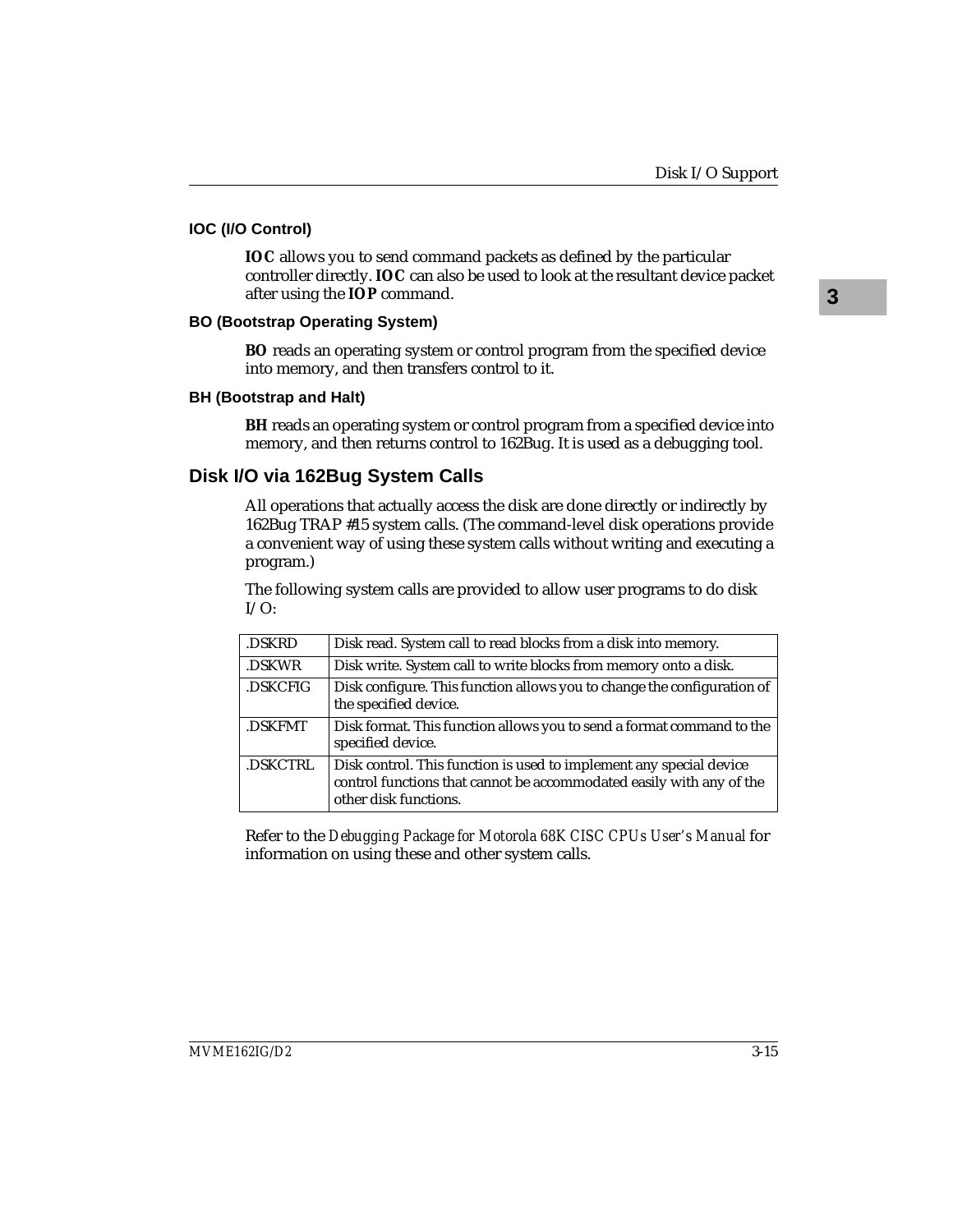To perform a disk operation, 162Bug must eventually present a particular disk controller module with a controller command packet which has been especially prepared for that type of controller module. (This is accomplished in the respective controller driver module.) A command packet for one type of controller module usually does not have the same format as a command packet for a different type of module. The system call facilities which do disk I/O accept a generalized (controller-independent) packet format as an argument, and translate it into a controller-specific packet, which is then sent to the specified device. Refer to the system call descriptions in the *Debugging Package for Motorola 68K CISC CPUs User's Manual* for details on the format and construction of these standardized "user" packets.

The packets which a controller module expects to be given vary from controller to controller. The disk driver module for the particular hardware module (board) must take the standardized packet given to a trap function and create a new packet which is specifically tailored for the disk drive controller it is sent to. Refer to documentation on the particular controller module for the format of its packets, and for using the **IOC** command.

### **Default 162Bug Controller and Device Parameters**

162Bug initializes the parameter tables for a default configuration of controllers and devices (refer to Appendix B). If the system needs to be configured differently than this default configuration (for example, to use a 70MB Winchester drive where the default is a 40MB Winchester drive), then these tables must be changed.

There are three ways to change the parameter tables:

- ❏ Using **BO** or **BH**. When you invoke one of these commands, the configuration area of the disk is read and the parameters corresponding to that device are rewritten according to the parameter information contained in the configuration area. This is a temporary change. If a coldstart reset occurs, then the default parameter information is written back into the tables.
- ❏ Using the **IOT**. You can use this command to reconfigure the parameter table manually for any controller and/or device that is different from the default. This is also a temporary change and is overwritten if a cold-start reset occurs.
- ❏ Obtain the source. You can then change the configuration files and rebuild 162Bug so that it has different defaults. Changes made to the defaults are permanent until changed again.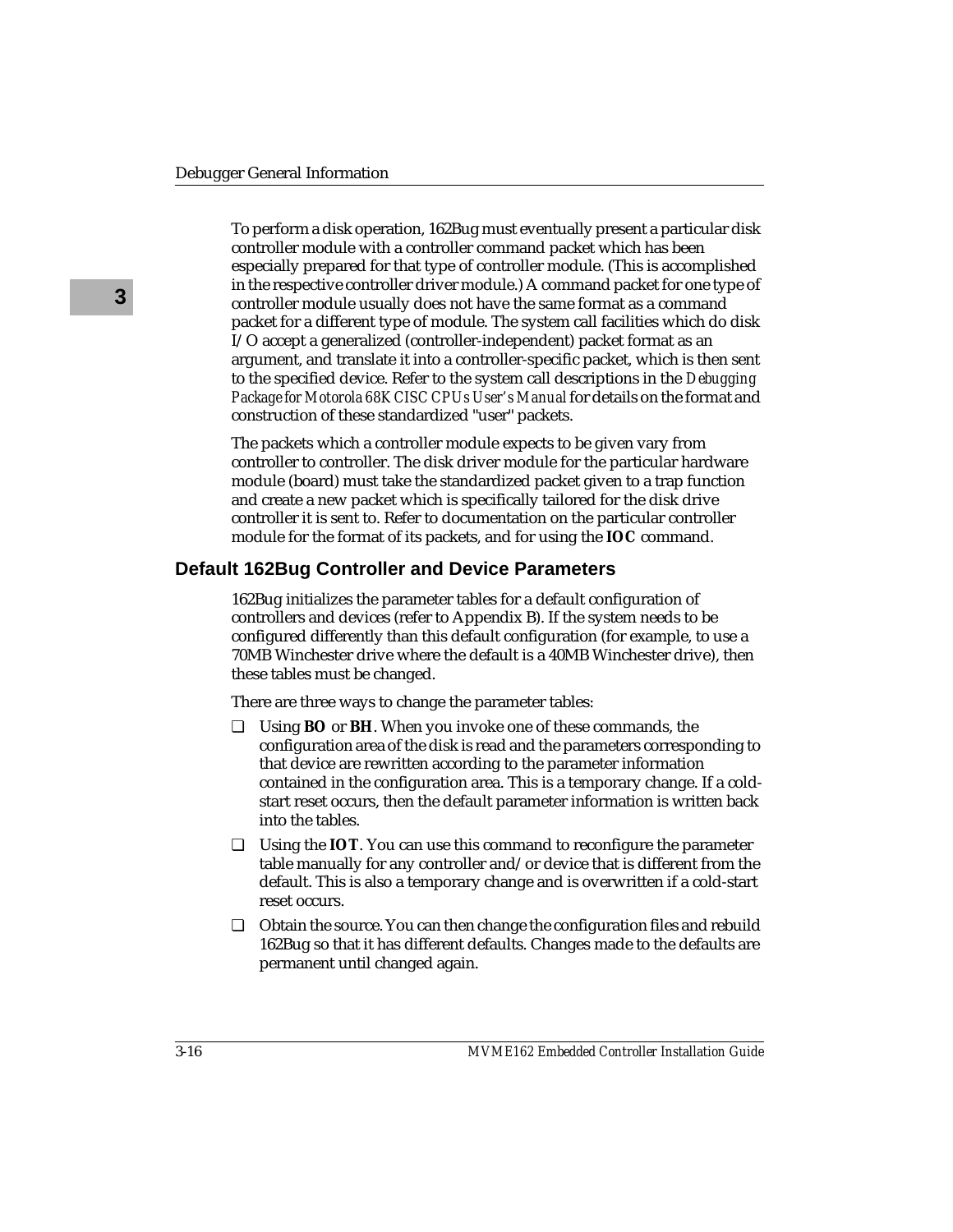# **Disk I/O Error Codes**

162Bug returns an error code if an attempted disk operation is unsuccessful.

# **Network I/O Support**

The Network Boot Firmware provides the capability to boot the CPU through the Flash/PROM debugger using a network (local Ethernet interface) as the boot device.

The booting process is executed in two distinct phases.

- ❏ The first phase allows the diskless remote node to discover its network identify and the name of the file to be booted.
- ❏ The second phase has the diskless remote node reading the boot file across the network into its memory.

The various modules (capabilities) and the dependencies of these modules that support the overall network boot function are described in the following paragraphs.

### **Intel 82596 LAN Coprocessor Ethernet Driver**

This driver manages/surrounds the Intel 82596 LAN Coprocessor. Management is in the scope of the reception of packets, the transmission of packets, receive buffer flushing, and interface initialization.

This module ensures that the packaging and unpackaging of Ethernet packets is done correctly in the Boot PROM.

### **UDP/IP Protocol Modules**

The Internet Protocol (IP) is designed for use in interconnected systems of packet-switched computer communication networks. The Internet protocol provides for transmitting of blocks of data called datagrams (hence User Datagram Protocol, or UDP) from sources to destinations, where sources and destinations are hosts identified by fixed length addresses.

The UDP/IP protocols are necessary for the TFTP and BOOTP protocols; TFTP and BOOTP require a UDP/IP connection.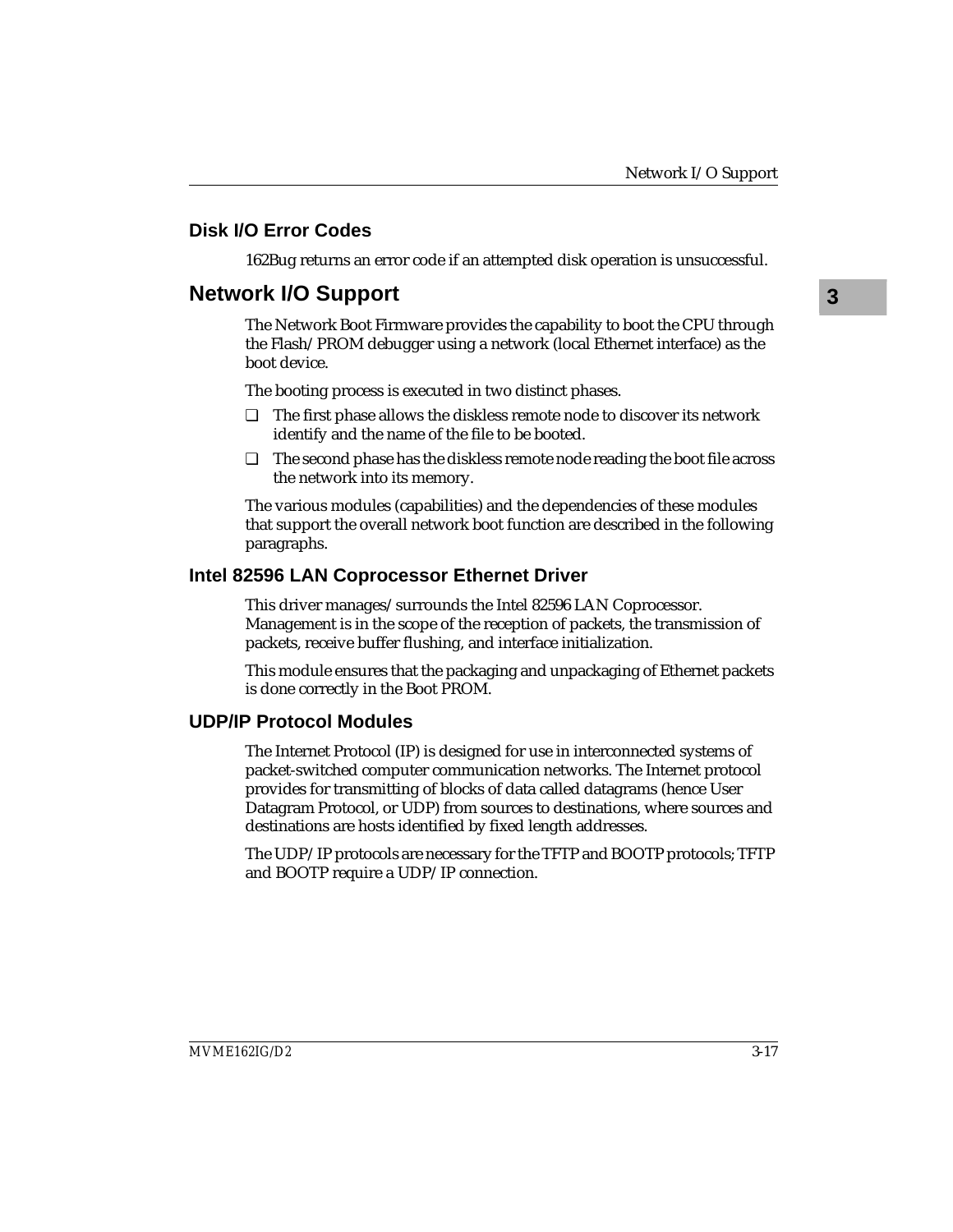### **RARP/ARP Protocol Modules**

The Reverse Address Resolution Protocol (RARP) basically consists of an identity-less node broadcasting a "whoami" packet onto the Ethernet, and waiting for an answer. The RARP server fills an Ethernet reply packet up with the target's Internet Address and sends it.

The Address Resolution Protocol (ARP) basically provides a method of converting protocol addresses (e.g., IP addresses) to local area network addresses (e.g., Ethernet addresses). The RARP protocol module supports systems which do not support the BOOTP protocol (next paragraph).

### **BOOTP Protocol Module**

The Bootstrap Protocol (BOOTP) basically allows a diskless client machine to discover its own IP address, the address of a server host, and the name of a file to be loaded into memory and executed.

#### **TFTP Protocol Module**

The Trivial File Transfer Protocol (TFTP) is a simple protocol to transfer files. It is implemented on top of the Internet User Datagram Protocol (UDP or Datagram) so it may be used to move files between machines on different networks implementing UDP. The only thing it can do is read and write files from/to a remote server.

#### **Network Boot Control Module**

The "control" capability of the Network Boot Control Module is needed to tie together all the necessary modules (capabilities) and to sequence the booting process. The booting sequence consists of two phases: the first phase is labeled "address determination and bootfile selection" and the second phase is labeled "file transfer". The first phase will utilize the RARP/BOOTP capability and the second phase will utilize the TFTP capability.

### **Network I/O Error Codes**

162Bug returns an error code if an attempted network operation is unsuccessful.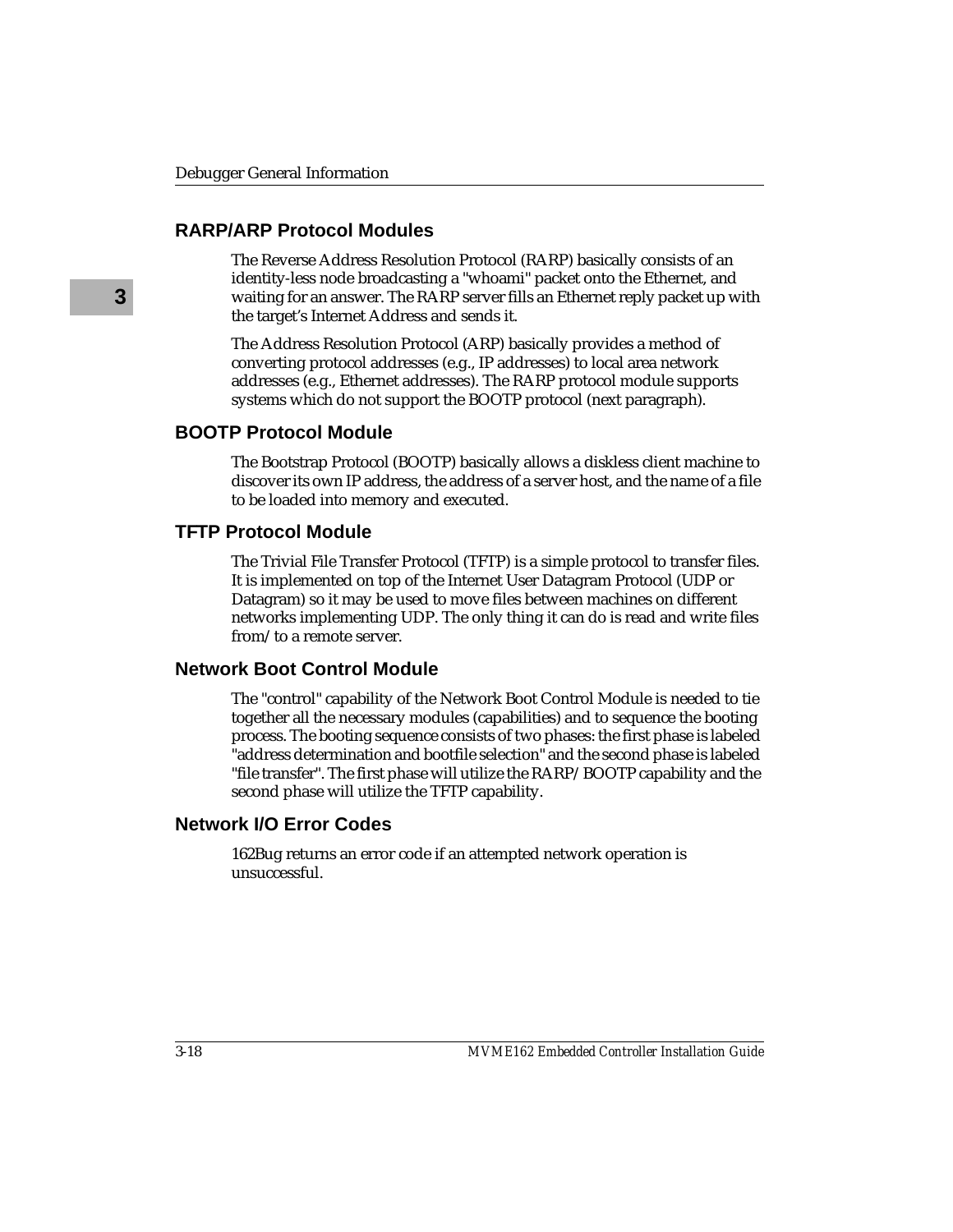# **Multiprocessor Support**

The MVME162 dual-port RAM feature makes the shared RAM available to remote processors as well as to the local processor. This can be done by either of the following two methods. Either method can be enabled/disabled by the **ENV** command as its Remote Start Switch Method (refer to Appendix A).

### **Multiprocessor Control Register (MPCR) Method**

A remote processor can initiate program execution in the local MVME162 dual-port RAM by issuing a remote **GO** command using the Multiprocessor Control Register (MPCR). The MPCR, located at shared RAM location of \$800 offset from the base address the debugger loads it at, contains one of two longwords used to control communication between processors. The MPCR contents are organized as follows:



The status codes stored in the MPCR are of two types:

❏ Status returned (from the monitor)

❏ Status set (by the bus master)

The status codes that may be returned from the monitor are:

| HEX 0   |              | (HEX 00) -- Wait. Initialization not yet complete.                                                  |
|---------|--------------|-----------------------------------------------------------------------------------------------------|
| ASCII E |              | (HEX 45) - Code pointed to by the MPAR address is executing.                                        |
| ASCII P | $(HEX 50)$ - | Program Flash Memory. The MPAR is set to the<br>address of the Flash memory program control packet. |
|         |              | ASCII R (HEX 52) - Ready. The firmware monitor is watching for a change.                            |

You can only program Flash memory by the MPCR method. Refer to the .PFLASH system call in the *MVME162Bug Debugging Package User's Manual* for a description of the Flash memory program control packet structure.

The status codes that may be set by the bus master are:

ASCII G (HEX 47) -- Use Go Direct (**GD**) logic specifying the MPAR address. ASCII B (HEX 42) -- Install breakpoints using the Go (**G**) logic.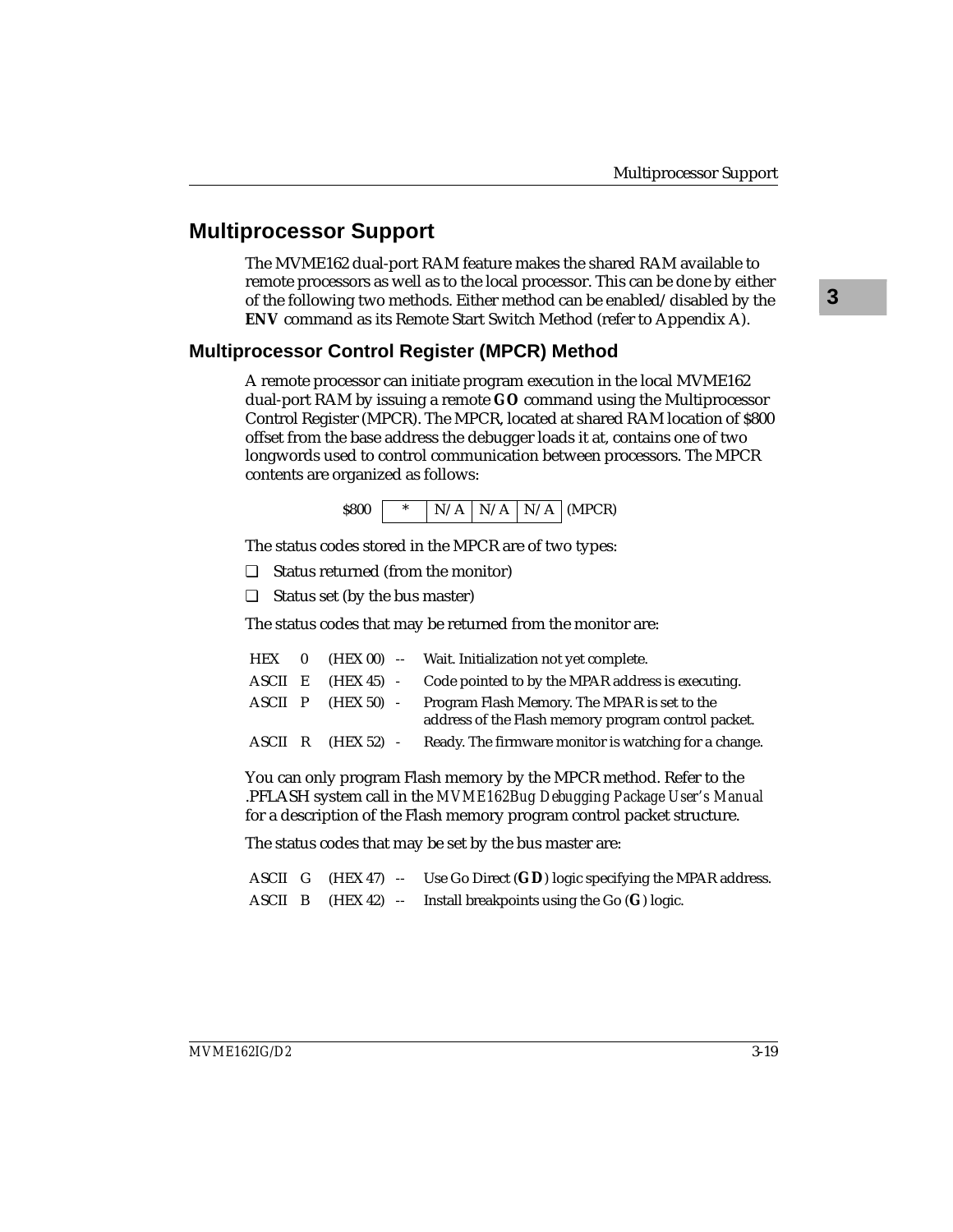The Multiprocessor Address Register (MPAR), located in shared RAM location of \$804 offset from the base address the debugger loads it at, contains the second of two longwords used to control communication between processors. The MPAR contents specify the address at which execution for the remote processor is to begin if the MPCR contains a G or B. The MPAR is organized as follows:

$$
\textbf{0.804} \quad \begin{array}{|c|c|c|c|c|c|} \hline \ast & \ast & \ast \end{array} \quad \begin{array}{|c|c|c|c|c|c|} \hline \ast & \ast & \ast \end{array} \quad (\textbf{MPAR})
$$

At power-up, the debug monitor self-test routines initialize RAM, including the memory locations used for multi-processor support (\$800 through \$807).

The MPCR contains \$00 at power-up, indicating that initialization is not yet complete. As the initialization proceeds, the execution path comes to the "prompt" routine. Before sending the prompt, this routine places an R in the MPCR to indicate that initialization is complete. Then the prompt is sent.

If no terminal is connected to the port, the MPCR is still polled to see whether an external processor requires control to be passed to the dual-port RAM. If a terminal does respond, the MPCR is polled for the same purpose while the serial port is being polled for user input.

An ASCII G placed in the MPCR by a remote processor indicates that the Go Direct type of transfer is requested. An ASCII B in the MPCR indicates that breakpoints are to be armed before control is transferred (as with the **GO** command).

In either sequence, an E is placed in the MPCR to indicate that execution is underway just before control is passed to RAM. (Any remote processor could examine the MPCR contents.)

If the code being executed in dual-port RAM is to reenter the debug monitor, a TRAP #15 call using function \$0063 (SYSCALL .RETURN) returns control to the monitor with a new display prompt. Note that every time the debug monitor returns to the prompt, an R is moved into the MPCR to indicate that control can be transferred once again to a specified RAM location.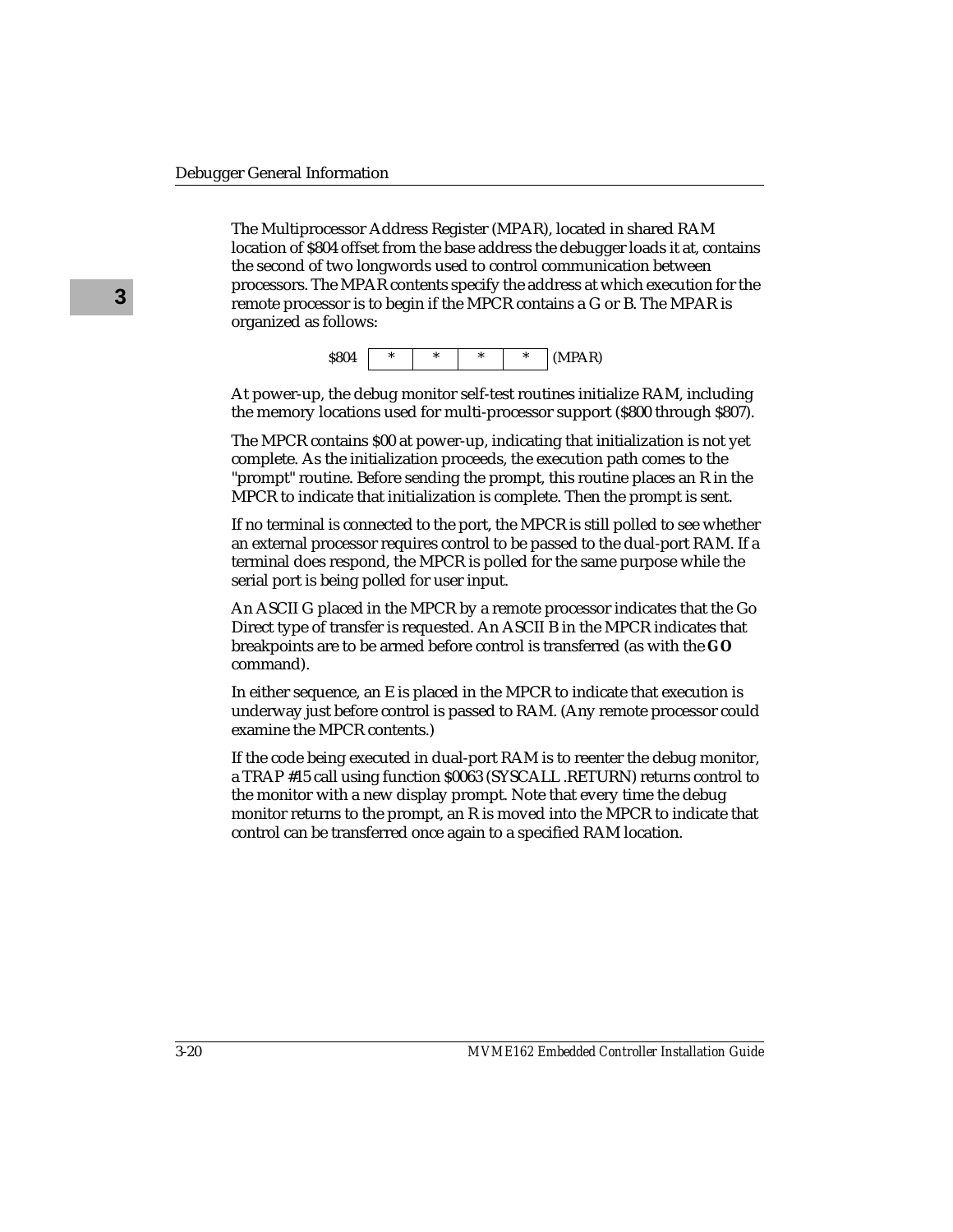# **GCSR Method**

A remote processor can initiate program execution in the local MVME162 dual-port RAM by issuing a remote **GO** command using the VMEchip2 Global Control and Status Registers (GCSR). The remote processor places the MVME162 execution address in general purpose registers 0 and 1 (GPCSR0 and GPCSR1). The remote processor then sets bit 8 (SIG0) of the VMEchip2 LM/SIG register. This causes the MVME162 to install breakpoints and begin execution. The result is identical to the MPCR method (with status code B) described in the previous section.

The GCSR registers are accessed in the VMEbus short I/O space. Each general purpose register is two bytes wide, occurring at an even address. The general purpose register number 0 is at an offset of \$8 (local bus) or \$4 (VMEbus) from the start of the GCSR registers. The local bus base address for the GCSR is \$FFF40100. The VMEbus base address for the GCSR depends on the group select value and the board select value programmed in the Local Control and Status Registers (LCSR) of the MVME162. The execution address is formed by reading the GCSR general purpose registers in the following manner:

> GPCSR0 used as the upper 16 bits of the address GPCSR1 used as the lower 16 bits of the address

The address appears as:

GPCSR0 GPCSR1

# **Diagnostic Facilities**

The 162Bug package includes a set of hardware diagnostics for testing and troubleshooting the MVME162. To use the diagnostics, switch directories to the diagnostic directory. If you are in the debugger directory, you can switch to the diagnostic directory with the debugger command Switch Directories (**SD**). The diagnostic prompt ("162-Diag>") appears. Refer to the *MVME162Bug Debugging Package User's Manual* for complete descriptions of the diagnostic routines available and instructions on how to invoke them. Note that some diagnostics depend on restart defaults that are set up only in a particular restart mode. The documentation for such diagnostics includes restart information.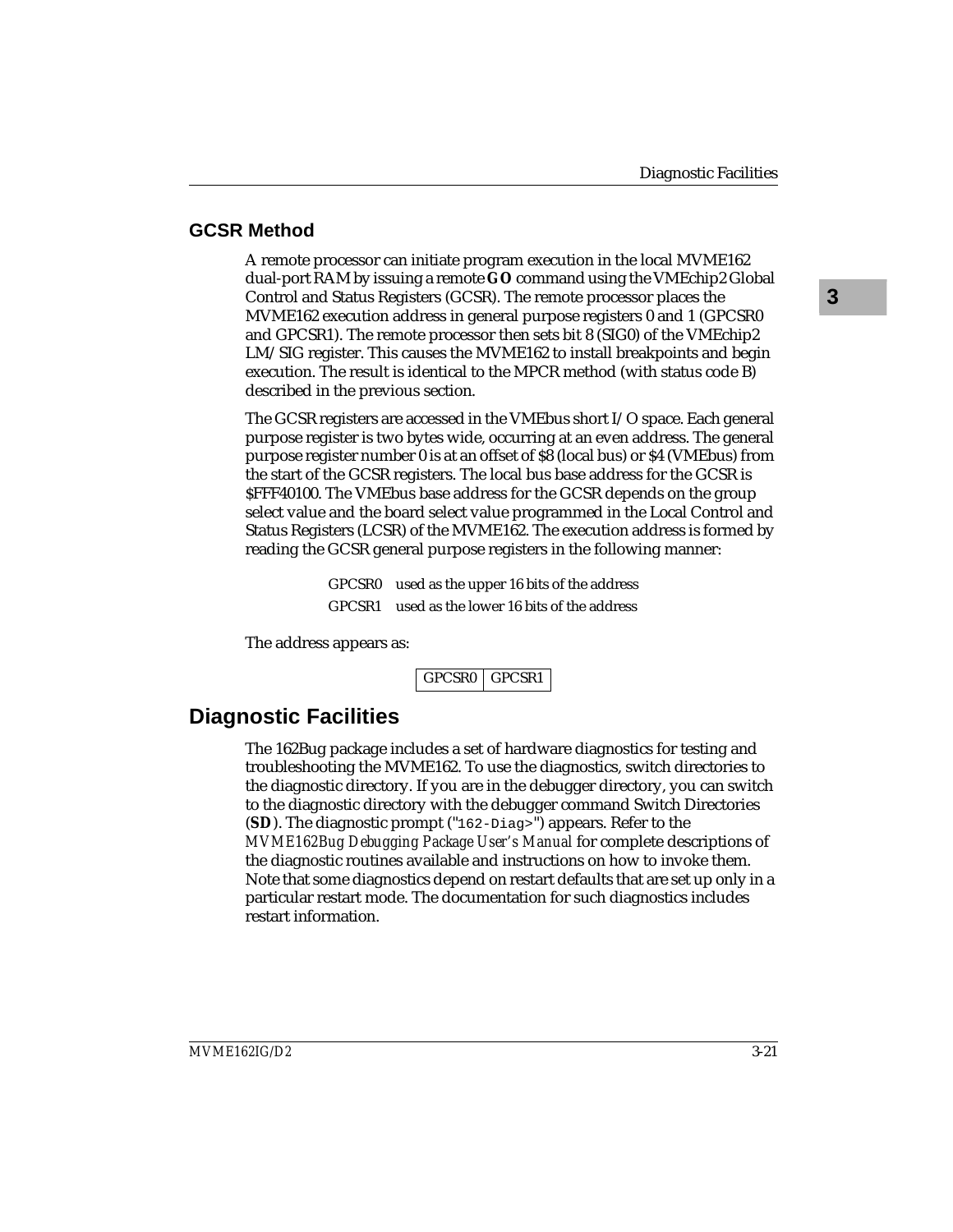# **Manufacturing Test Process**

During the manufacturing process for MVME162 modules, the manufacturing test parameters and testing state flags are stored in NVRAM. These strings are installed during the manufacturing process and result in the product performing manufacturing tests. None of these tests harm the product or system into which a module is installed. Entering an ASCII break on the console port from a terminal terminates these tests.

The two state flags that start the test processes are:

```
FLASH EMPTY$00122984
```
and

Burnin test\$00000000

If either string is in the first location of NVRAM (\$FFFC0000), the test process starts.

This note is to inform users about the manufacturing test process; it is not intended to instruct customers in its use. Motorola reserves the right to delete, change, or modify this process.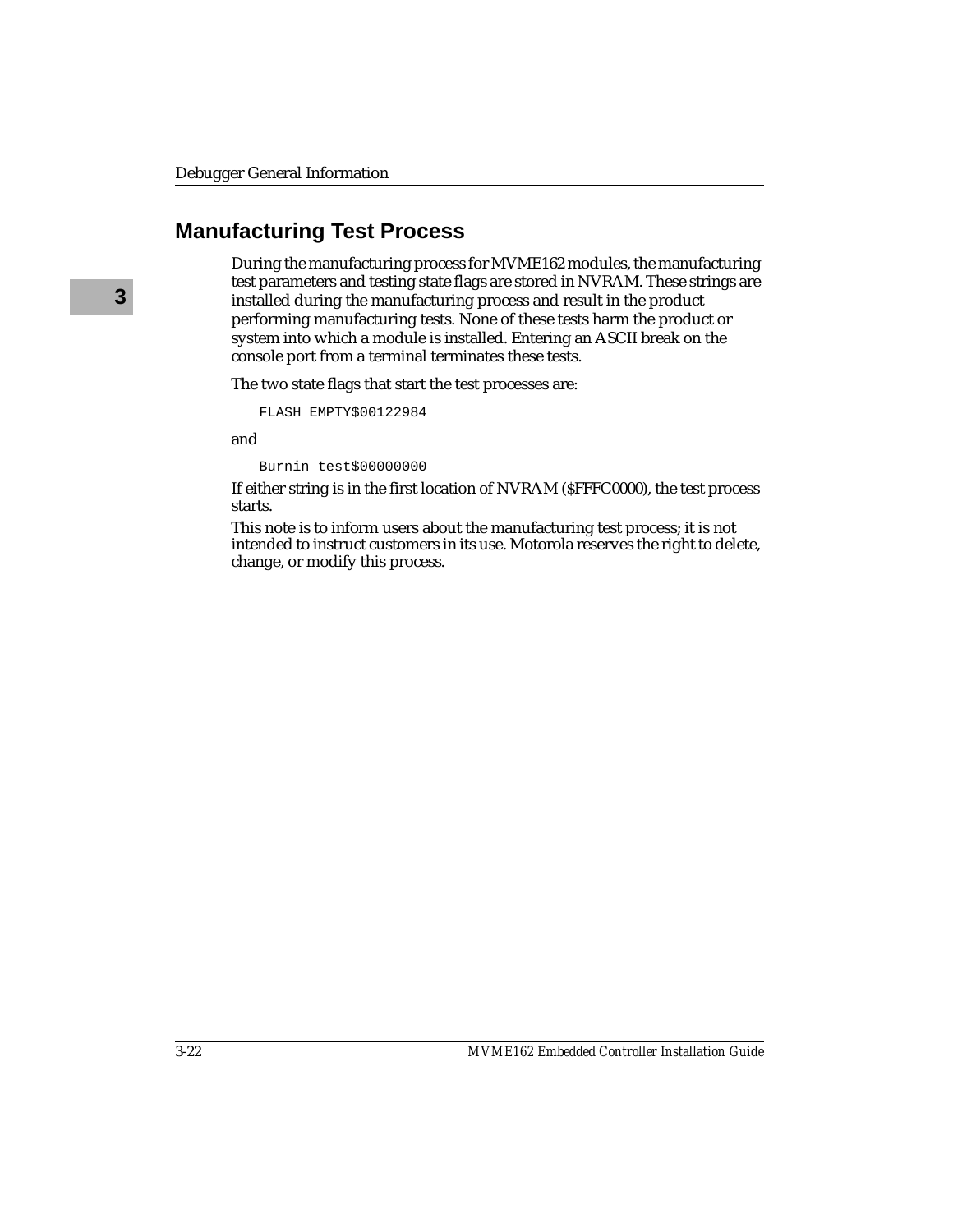# **Entering Debugger Command Lines**

162Bug is command-driven and performs its various operations in response to user commands entered at the keyboard. When the debugger prompt (162-Bug>) appears on the terminal screen, then the debugger is ready to accept commands.

As the command line is entered, it is stored in an internal buffer. Execution begins only after the carriage return is entered, so that you can correct entry errors, if necessary, using the control characters described in Chapter 3.

When a command is entered, the debugger executes the command and the prompt reappears. However, if the command entered causes execution of user target code, for example **GO**, then control may or may not return to the debugger, depending on what the user program does. For example, if a breakpoint has been specified, then control returns to the debugger when the breakpoint is encountered during execution of the user program. Alternately, the user program could return to the debugger by means of the TRAP #15 function ".RETURN".

In general, a debugger command is made up of the following parts:

- a. The command identifier (i.e., **MD** or **md** for the Memory Display command). Note that either upper- or lowercase is allowed.
- b. A port number if the command is set up to work with more than one port.
- c. At least one intervening space before the first argument.
- d. Any required arguments, as specified by command.
- e. An option field, set off by a semicolon (**;**) to specify conditions other than the default conditions of the command.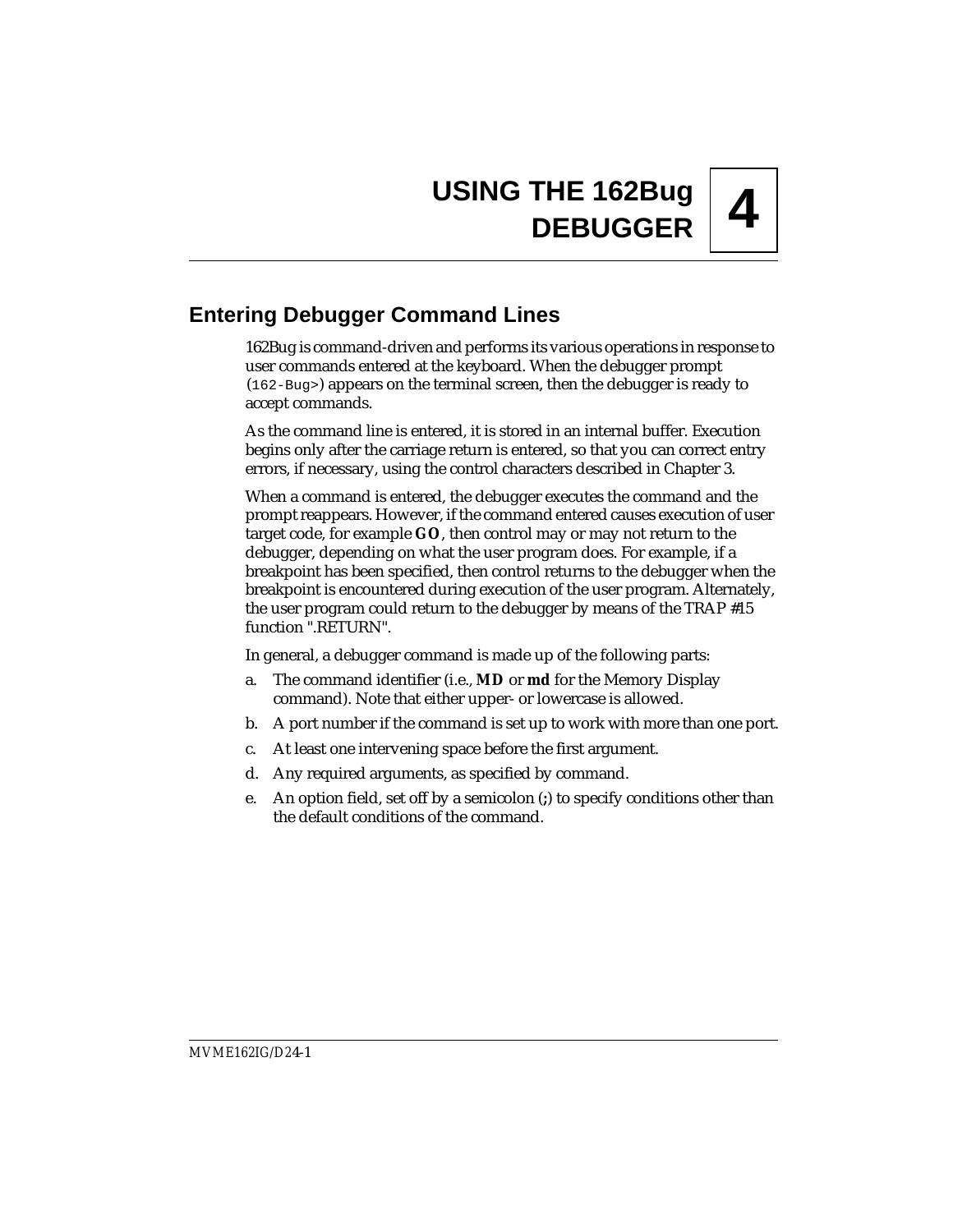The commands are shown using a modified Backus-Naur form syntax. The metasymbols used are:

| boldface strings      | A boldface string is a literal such as a command or a<br>program name, and is to be typed just as it appears.                                               |
|-----------------------|-------------------------------------------------------------------------------------------------------------------------------------------------------------|
| <i>italic strings</i> | An italic string is a "syntactic variable" and is to be<br>replaced by one of a class of items it represents.                                               |
|                       | A vertical bar separating two or more items indicates that<br>a choice is to be made; only one of the items separated by<br>this symbol should be selected. |
|                       | Square brackets enclose an item that is optional. The item<br>may appear zero or one time.                                                                  |
|                       | Braces enclose an optional symbol that may occur zero or<br>more times.                                                                                     |

### **Syntactic Variables**

The following syntactic variables are encountered in the command descriptions which follow. In addition, other syntactic variables may be used and are defined in the particular command description in which they occur.

| DEL          | Delimiter; either a comma or a space.                                                            |
|--------------|--------------------------------------------------------------------------------------------------|
| EXP          | Expression (described in detail in a following section).                                         |
| <b>ADDR</b>  | Address (described in detail in a following section).                                            |
| <b>COUNT</b> | Count; the syntax is the same as for <i>EXP</i> .                                                |
| <b>RANGE</b> | A range of memory addresses which may be specified either<br>by ADDR DEL ADDR or by ADDR: COUNT. |
| <b>TEXT</b>  | An ASCII string of up to 255 characters, delimited at each end<br>by the single quote mark (').  |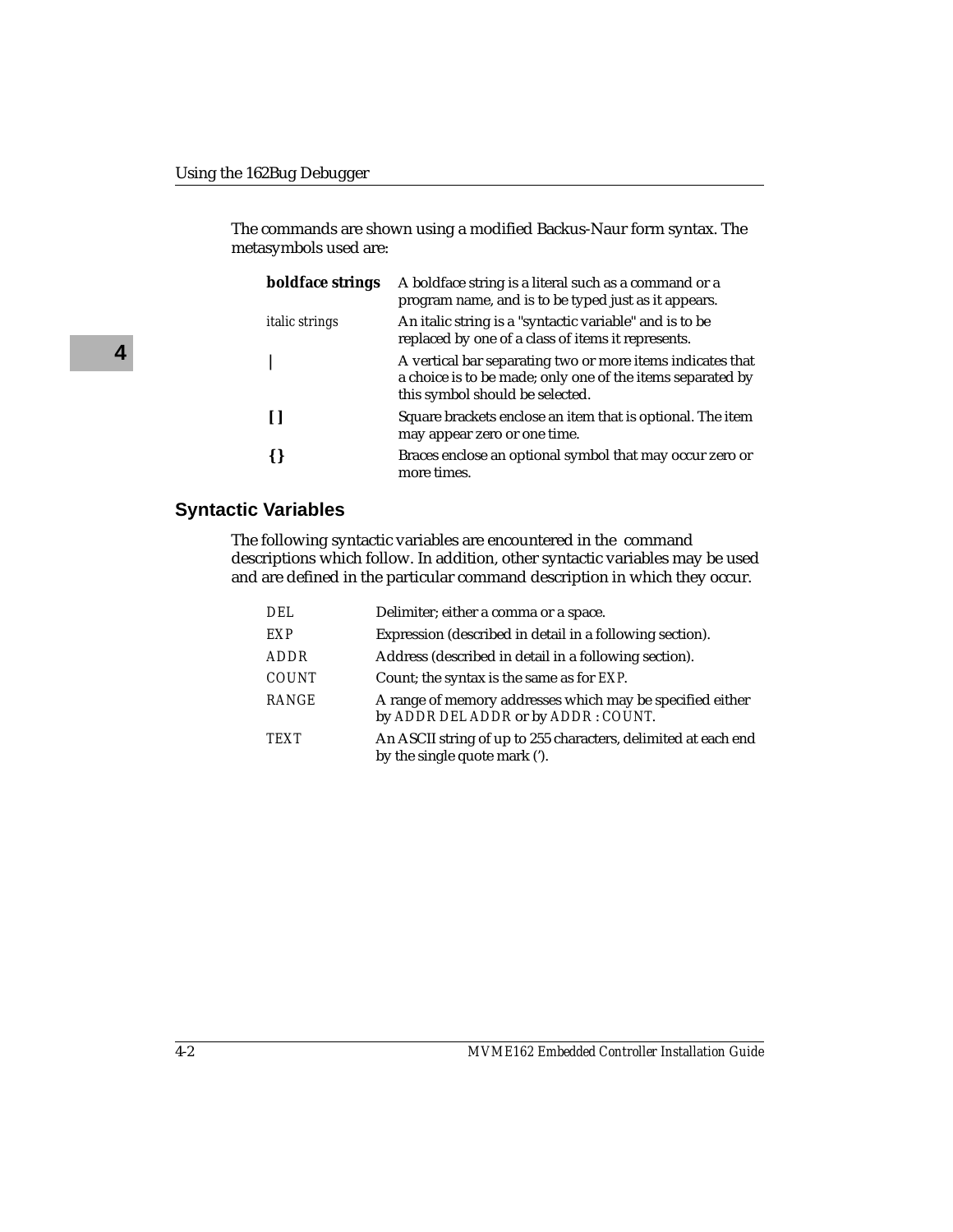#### **Expression as a Parameter**

An expression can be one or more numeric values separated by the arithmetic operators: plus (**+**), minus (**-**), multiplied by (**\***), divided by (**/**), logical AND (**&**), shift left (**<<**), or shift right (**>>**).

Numeric values may be expressed in either hexadecimal, decimal, octal, or binary by immediately preceding them with the proper base identifier.

| Data Type | Base        | <b>Identifier</b> | <b>Examples</b>   |
|-----------|-------------|-------------------|-------------------|
| Integer   | Hexadecimal |                   | <b>SFFFFFFFFF</b> |
| Integer   | Decimal     | &                 | &1974, &10-&4     |
| Integer   | Octal       | @                 | @456              |
| Integer   | Binary      | $\%$              | %1000110          |

If no base identifier is specified, then the numeric value is assumed to be hexadecimal.

A numeric value may also be expressed as a string literal of up to four characters. The string literal must begin and end with the single quote mark ('). The numeric value is interpreted as the concatenation of the ASCII values of the characters. This value is right-justified, as any other numeric value would be.

| <b>String</b><br><b>Literal</b> | <b>Numeric Value</b><br>(In Hexadecimal) |
|---------------------------------|------------------------------------------|
|                                 | 41                                       |
| 'ABC'                           | 414243                                   |
| <b>TEST'</b>                    | 54455354                                 |

Evaluation of an expression is always from left to right unless parentheses are used to group part of the expression. There is no operator precedence. Subexpressions within parentheses are evaluated first. Nested parenthetical subexpressions are evaluated from the inside out.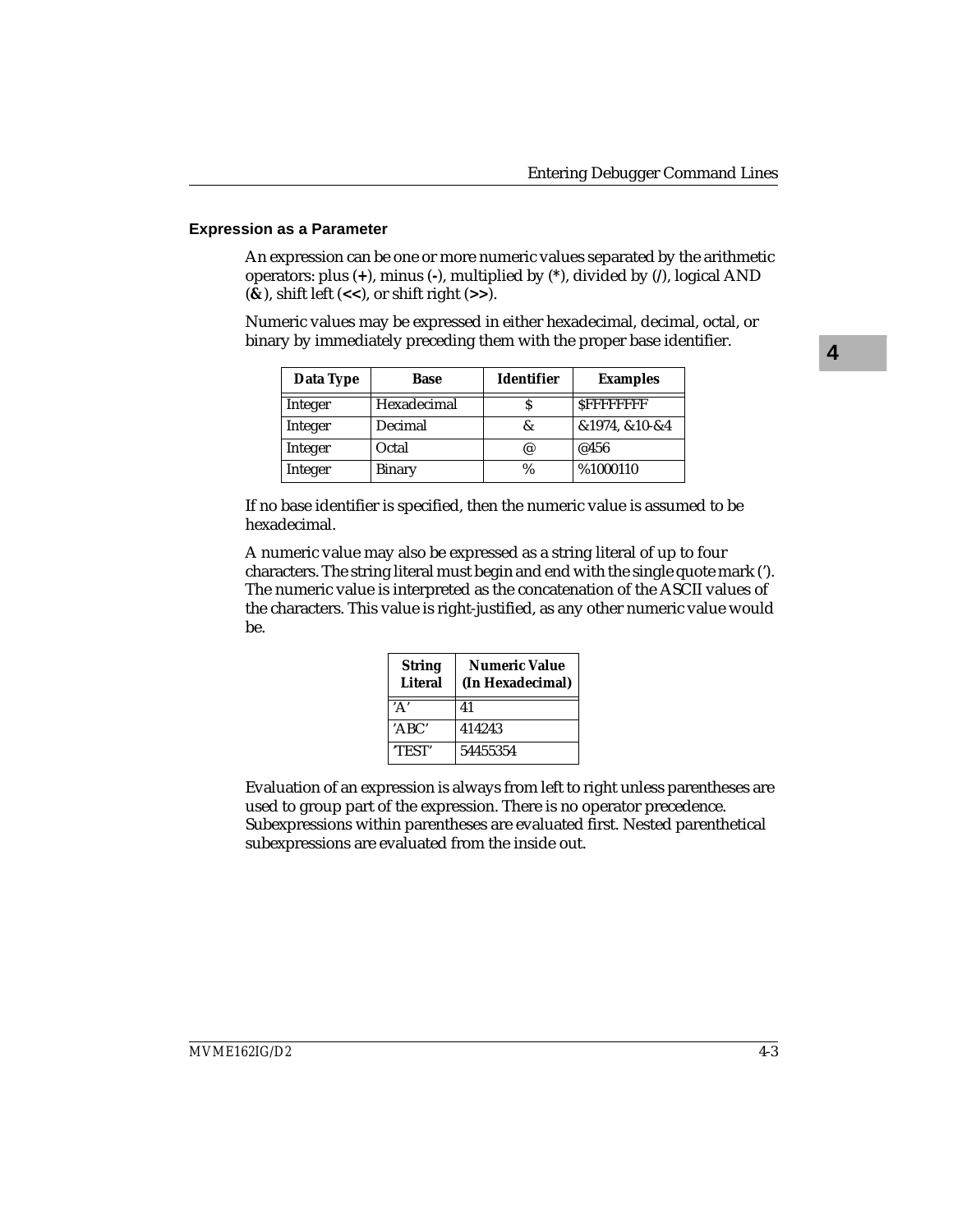Valid expression examples:

| <b>Expression</b> | <b>Result (In Hex)</b> | <b>Notes</b> |
|-------------------|------------------------|--------------|
| <b>FF0011</b>     | FF0011                 |              |
| $45 + 99$         | DE                     |              |
| $&45 + &99$       | 90                     |              |
| $@35 + @67 + @10$ | 5C                     |              |
| $%10011110+%1001$ | A7                     |              |
| 88 < 4            | 880                    | shift left   |
| AA&F0             | A <sub>0</sub>         | logical AND  |

The total value of the expression must be between 0 and \$FFFFFFFF.

#### **Address as a Parameter**

Many commands use *ADDR* as a parameter. The syntax accepted by 162Bug is similar to the one accepted by the MC68040 one-line assembler. All control addressing modes are allowed. An "address + offset register" mode is also provided.

#### **Address Formats**

Table 4-1 summarizes the address formats which are acceptable for address parameters in debugger command lines.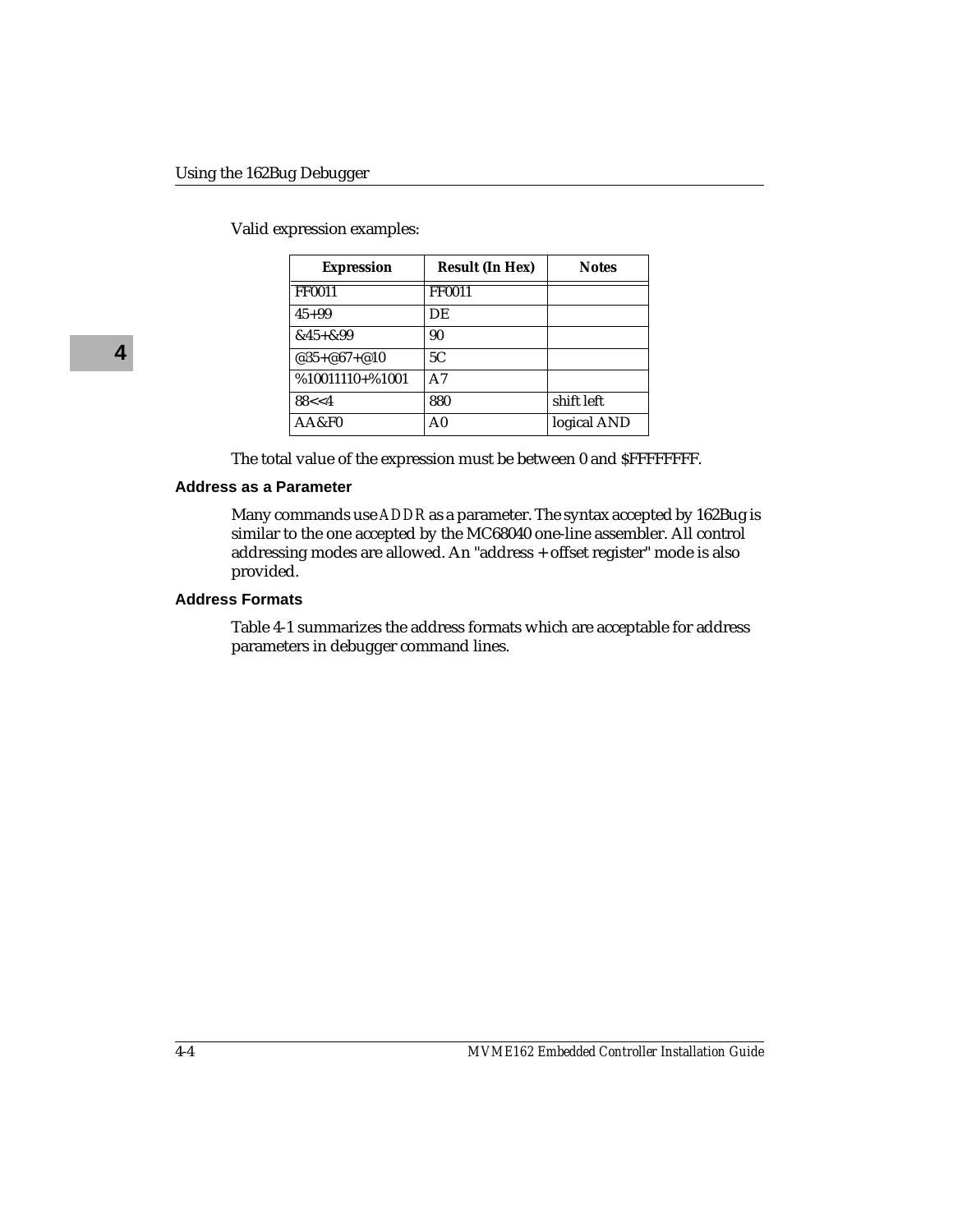| Format                                                | <b>Example</b>                                          | <b>Description</b>                                                                                   |
|-------------------------------------------------------|---------------------------------------------------------|------------------------------------------------------------------------------------------------------|
| N                                                     | 140                                                     | Absolute address+contents of<br>automatic offset register.                                           |
| $N+Rn$                                                | $130 + R5$                                              | Absolute address+contents of the<br>specified offset register (not an<br>assembler-accepted syntax). |
| (An)                                                  | (A1)                                                    | Address register indirect. (also post-<br>increment, predecrement)                                   |
| $(d, An)$ or                                          | (120, A1)                                               | Address register indirect with dis-                                                                  |
| d(An)                                                 | 120(A1)                                                 | placement (two formats accepted).                                                                    |
| $(d, An, Xn)$ or                                      | &120, A1, D2                                            | Address register indirect with index                                                                 |
| d(An,Xn)                                              | &120(A1,D2)                                             | and displacement (two formats<br>accepted).                                                          |
| ([bd, An, Xn], od)                                    | $([C, A2, A3], \& 100)$                                 | Memory indirect preindexed.                                                                          |
| ([bd, An], Xn, od)                                    | $([12, A3], D2, \& 10)$                                 | Memory indirect postindexed.                                                                         |
| For the memory indirect modes, fields can be omitted. |                                                         |                                                                                                      |
|                                                       | For example, three of many permutations are as follows: |                                                                                                      |
| ([An], od)                                            | ([, A1], 4)                                             |                                                                                                      |
| ([bd])                                                | ([FC1E])                                                |                                                                                                      |
| ([bd.,Xn])                                            | ([8, D2])                                               |                                                                                                      |

|  | Table 4-1. Debugger Address Parameter Formats |  |
|--|-----------------------------------------------|--|
|  |                                               |  |

| NOTES:<br>N | Absolute address (any valid expression). |  |  |
|-------------|------------------------------------------|--|--|
|-------------|------------------------------------------|--|--|

- An Address register n.
- Xn Index register n (An or Dn).
- d Displacement (any valid expression).
- bd Base displacement (any valid expression).
- od Outer displacement (any valid expression).
- n Register number (0 to 7).
- Rn Offset register n.

**4**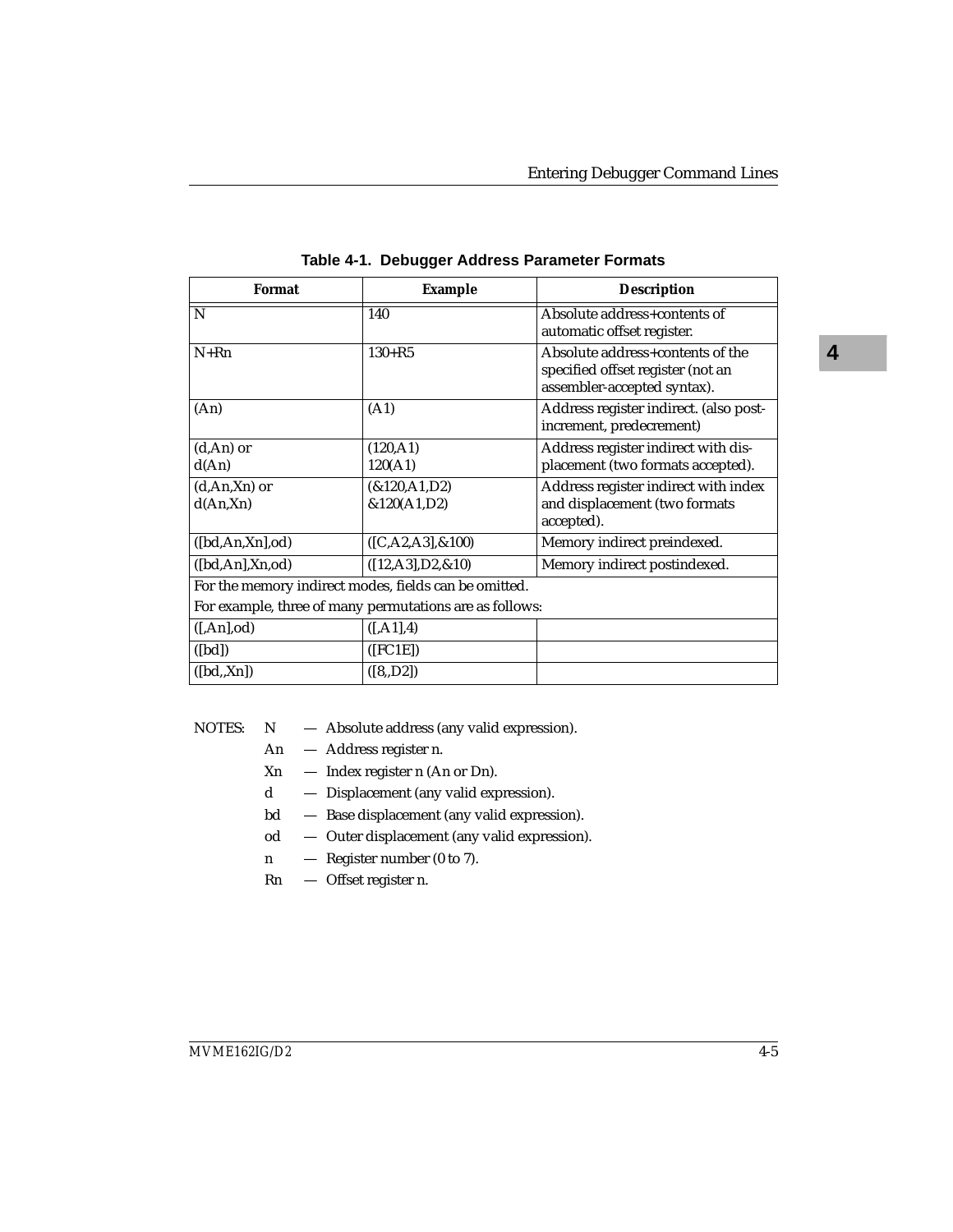**Note In commands with** *RANGE* **specified as** *ADDR DEL ADDR***, and with size option W or L chosen, data at the second (ending) address is acted on only if the second address is a proper boundary for a word or longword, respectively.**

#### **Offset Registers**

Eight pseudo-registers (R0 through R7) called offset registers are used to simplify the debugging of relocatable and position-independent modules. The listing files in these types of programs usually start at an address (normally 0) that is not the one at which they are loaded, so it is harder to correlate addresses in the listing with addresses in the loaded program. The offset registers solve this problem by taking into account this difference and forcing the display of addresses in a relative address+offset format. Offset registers have adjustable ranges and may even have overlapping ranges. The range for each offset register is set by two addresses: base and top. Specifying the base and top addresses for an offset register sets its range. In the event that an address falls in two or more offset registers' ranges, the one that yields the least offset is chosen.

**Note Relative addresses are limited to 1MB (5 digits), regardless of the range of the closest offset register.**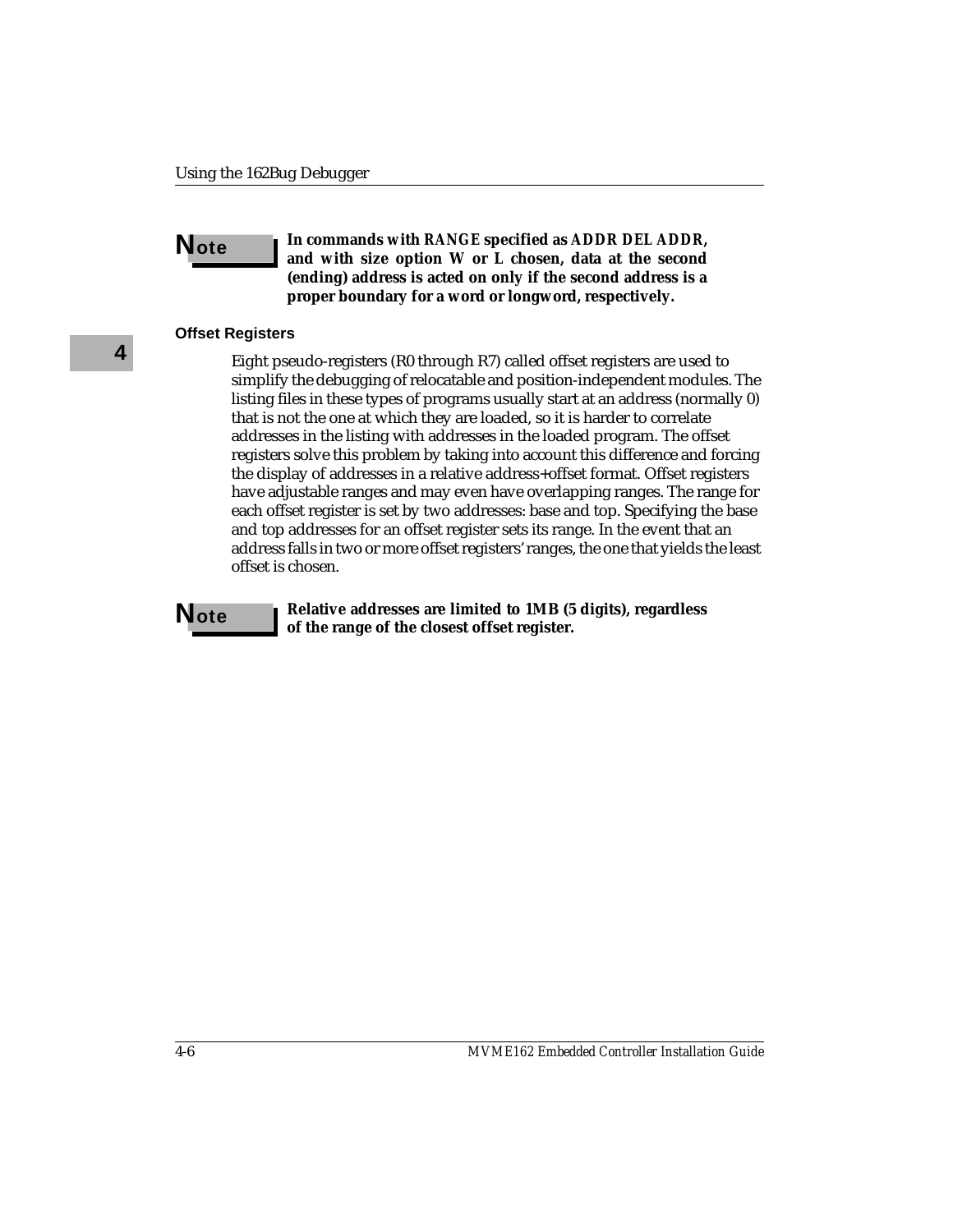Example: A portion of the listing file of an assembled, relocatable module is shown below:

| 1      |                               |                                         |  |
|--------|-------------------------------|-----------------------------------------|--|
| 2      |                               | $\star$                                 |  |
| 3      |                               | MOVE STRING SUBROUTINE<br>*             |  |
| 4      |                               | $\ast$                                  |  |
| 5      | 0 00000000 48E78080           | MOVEM.L<br>$D0/AO$ , $-(A7)$<br>MOVESTR |  |
| 6      | 0 00000004 4280               | CLR.L<br>D0                             |  |
| 7      | 00000006 1018<br><sup>n</sup> | $(AO) + DO$<br>MOVE.B                   |  |
| 8      | 0 00000008 5340               | SUBO.W<br>#1,D0                         |  |
| 9      | 0 0000000A 12D8               | MOVE.B<br>LOOP<br>$(AD) +$ , $(AI) +$   |  |
| 10     | 0 0000000C 51C8FFFC           | D0, LOOP<br>MOVS<br>DBRA                |  |
| 11     | 0 00000010 4CDF0101           | MOVEM.L<br>$(A7) + D0/A0$               |  |
| 12     | 0 00000014 4E75               | <b>RTS</b>                              |  |
| 13     |                               |                                         |  |
| 14     |                               | <b>END</b>                              |  |
| ****** | TOTAL ERRORS                  |                                         |  |
| ****** | TOTAL WARNINGS                |                                         |  |

The above program was loaded at address \$0001327C.

The disassembled code is shown next:

|                   | 162Bug>MD 1327C;DI |            |                    |
|-------------------|--------------------|------------|--------------------|
| 0001327C 48E78080 |                    | MOVEM.L    | $DO/AO$ , $- (A7)$ |
| 00013280 4280     |                    | CLR.L      | D <sub>0</sub>     |
| 00013282 1018     |                    | MOVE.B     | $(AO) + DO$        |
| 00013284 5340     |                    | SUBO.W     | #1,D0              |
| 00013286 12D8     |                    | MOVE.B     | $(AO) + (A1) +$    |
| 00013288 51C8FFFC |                    | DBF        | DO, \$13286        |
| 0001328C 4CDF0101 |                    | MOVEM.L    | $(A7) + D0/A0$     |
| 00013290 4E75     |                    | <b>RTS</b> |                    |
| $162$ Buq>        |                    |            |                    |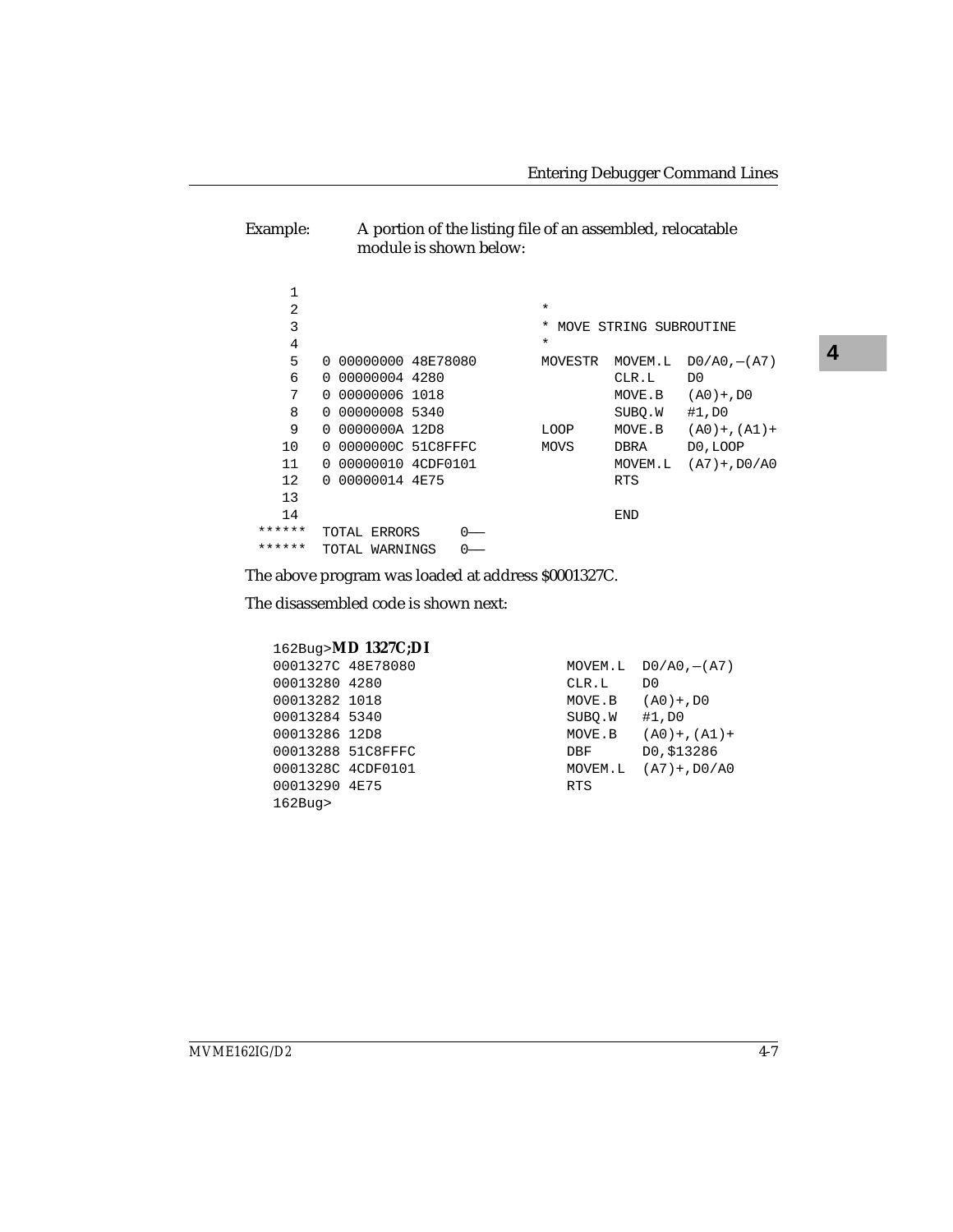By using one of the offset registers, the disassembled code addresses can be made to match the listing file addresses as follows:

```
162Bug>OF R0
R0 =00000000 00000000? 1327C. <CR>
162Bug>MD 0+R0;DI <CR>
00000+R0 48E78080 MOVEM.L D0/A0,-(A7)
00004+R0 4280 CLR.L D0
00006+R0 1018 MOVE.B (A0)+,D0
00008+R0 5340 SUBO.W #1, DO
0000A+R0 12D8 MOVE.B (A0)+, (A1)+
0000C+R0 51C8FFFC DBF DD, $A+R0
00010+R0 4CDF0101 MOVEM.L (A7)+,D0/A0
00014+R0 4E75 RTS
162Bug>
```
For additional information about the offset registers, refer to the *Debugging Package for Motorola 68K CISC CPUs User's Manual*.

#### **Port Numbers**

Some 162Bug commands give you the option to choose the port to be used to input or output. Valid port numbers which may be used for these commands are as follows:

- 1. MVME162 EIA-232-D Debug (Terminal Port 0 or 00) (PORT 1 on the MVME162 P2 connector). Sometimes known as the "console port", it is used for interactive user input/output by default.
- 2. MVME162 EIA-232-D (Terminal Port 1 or 01) (PORT 2 on the MVME162 P2 connector). Sometimes known as the "host port", this is the default for downloading, uploading, concurrent mode, and transparent modes.
- **Note These logical port numbers (0 and 1) are shown in the pinouts of the MVME162 module as "SERIAL PORT 1" and "SERIAL PORT 2", respectively. Physically, they are all part of connector P2. They are also available at the front panel DB-25 connectors J15 (for PORT 1 or A) and J9 (for PORT 2 or B).**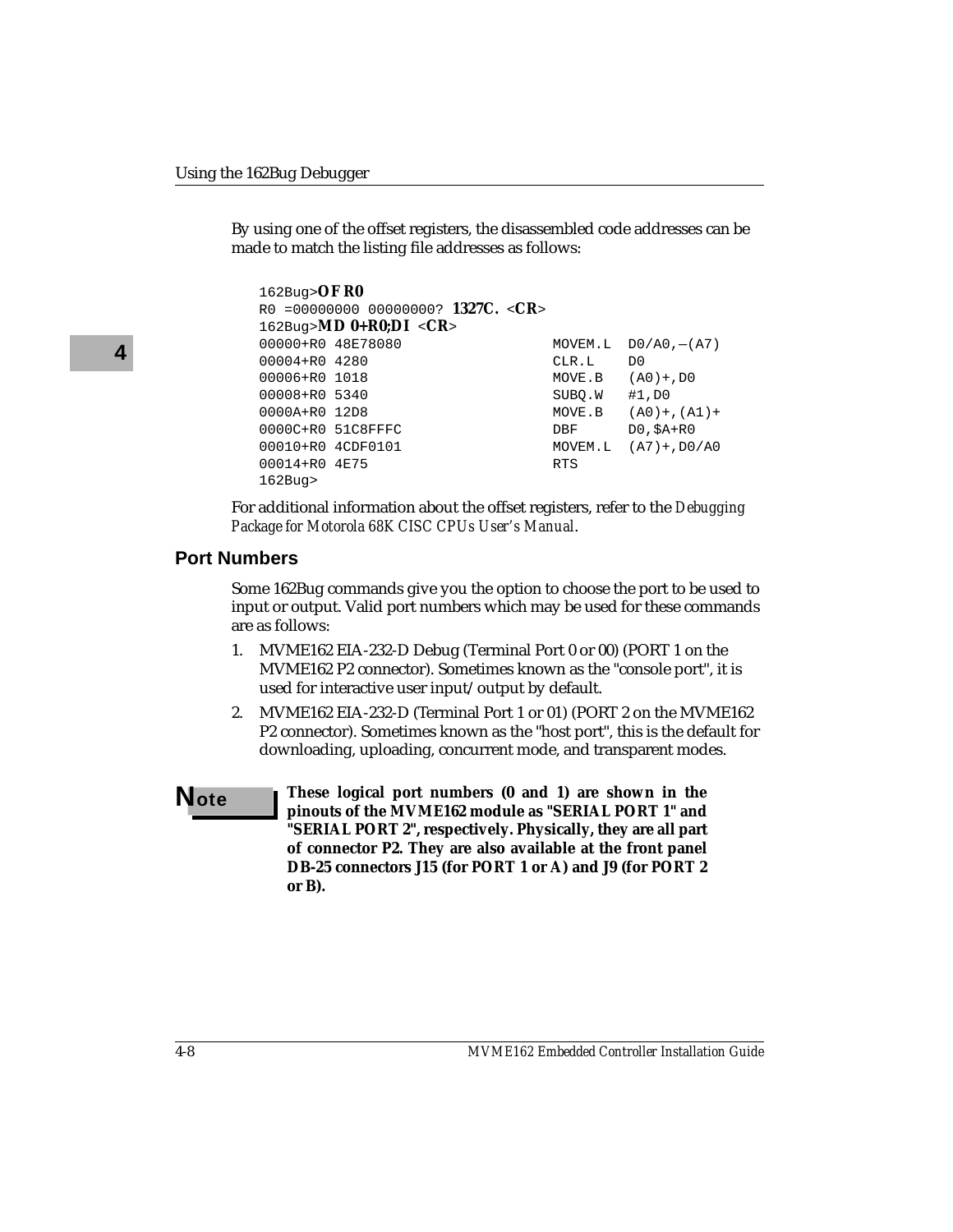# **Entering and Debugging Programs**

There are various ways to enter a user program into system memory for execution. One way is to create the program using the Memory Modify (**MM**) command with the assembler/disassembler option. You enter the program one source line at a time. After each source line is entered, it is assembled and the object code is loaded to memory. Refer to the *Debugging Package for Motorola 68K CISC CPUs User's Manual* for complete details of the 162Bug Assembler/Disassembler.

Another way to enter a program is to download an object file from a host system. The program must be in S-record format (described in the *Debugging Package for Motorola 68K CISC CPUs User's Manual*) and may have been assembled or compiled on the host system. Alternately, the program may have been previously created using the 162Bug **MM** command as outlined above and stored to the host using the Dump (**DU**) command. A communication link must exist between the host system and the MVME162 port 1. (Hardware configuration details are in the section on *Installation and Startup* in Chapter 3.) The file is downloaded from the host to MVME162 memory by the Load (**LO**) command.

Another way is by reading in the program from disk, using one of the disk commands (**BO**, **BH**, **IOP**). Once the object code has been loaded into memory, you can set breakpoints if desired and run the code or trace through it.

# **Calling System Utilities from User Programs**

A convenient way of doing character input/output and many other useful operations has been provided so that you do not have to write these routines into the target code. You can access various 162Bug routines via one of the MC68040 TRAP instructions, using vector #15. Refer to the *Debugging Package for Motorola 68K CISC CPUs User's Manual* for details on the various TRAP #15 utilities available and how to invoke them from within a user program.

# **Preserving the Debugger Operating Environment**

This section explains how to avoid contaminating the operating environment of the debugger. 162Bug uses certain of the MVME162 onboard resources and also offboard system memory to contain temporary variables, exception vectors, etc. If you disturb resources upon which 162Bug depends, then the debugger may function unreliably or not at all.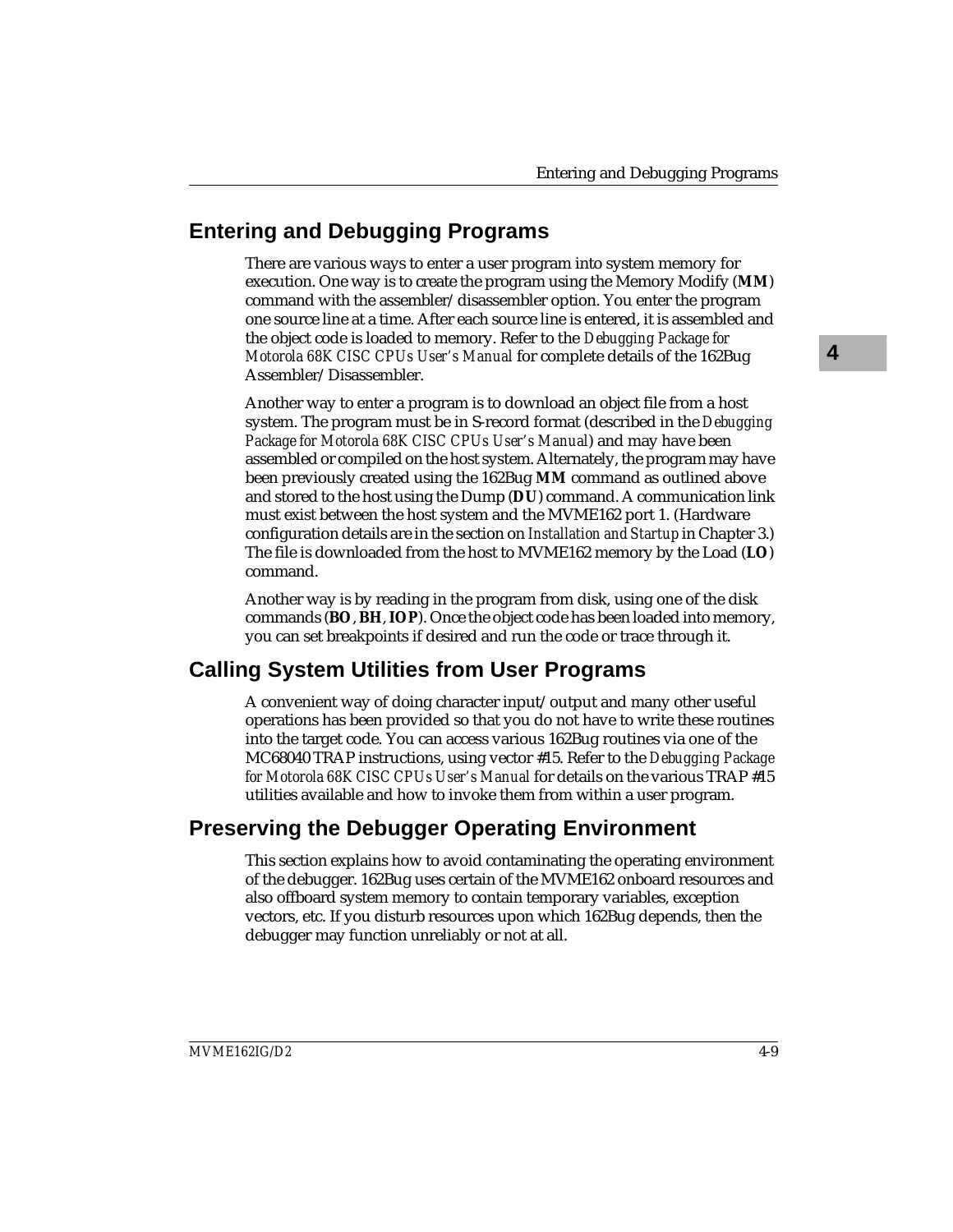If your application enables translation through the Memory Management Units (MMUs), and if your application utilizes resources of the debugger (e.g., system calls), your application must create the necessary translation tables for the debugger to have access to its various resources. The debugger honors the enabling of the MMUs; it does not disable translation.

### **162Bug Vector Table and Workspace**

As described in the *Memory Requirements* section in Chapter 3, 162Bug needs 64KB of read/write memory to operate. The 162Bug reserves a 1024-byte area for a user program vector table area and then allocates another 1024-byte area and builds an exception vector table for the debugger itself to use. Next, 162Bug reserves space for static variables and initializes these static variables to predefined default values. After the static variables, 162Bug allocates space for the system stack, then initializes the system stack pointer to the top of this area.

With the exception of the first 1024-byte vector table area, you must be extremely careful not to use the above-mentioned memory areas for other purposes. You should refer to the *Memory Requirements* section in Chapter 3 to determine how to dictate the location of the reserved memory areas. If, for example, your program inadvertently wrote over the static variable area containing the serial communication parameters, these parameters would be lost, resulting in a loss of communication with the system console terminal. If your program corrupts the system stack, then an incorrect value may be loaded into the processor Program Counter (PC), causing a system crash.

### **Hardware Functions**

The only hardware resources used by the debugger are the EIA-232-D ports, which are initialized to interface to the debug terminal. If these ports are reprogrammed, the terminal characteristics must be modified to suit, or the ports should be restored to the debugger-set characteristics prior to reinvoking the debugger.

**4**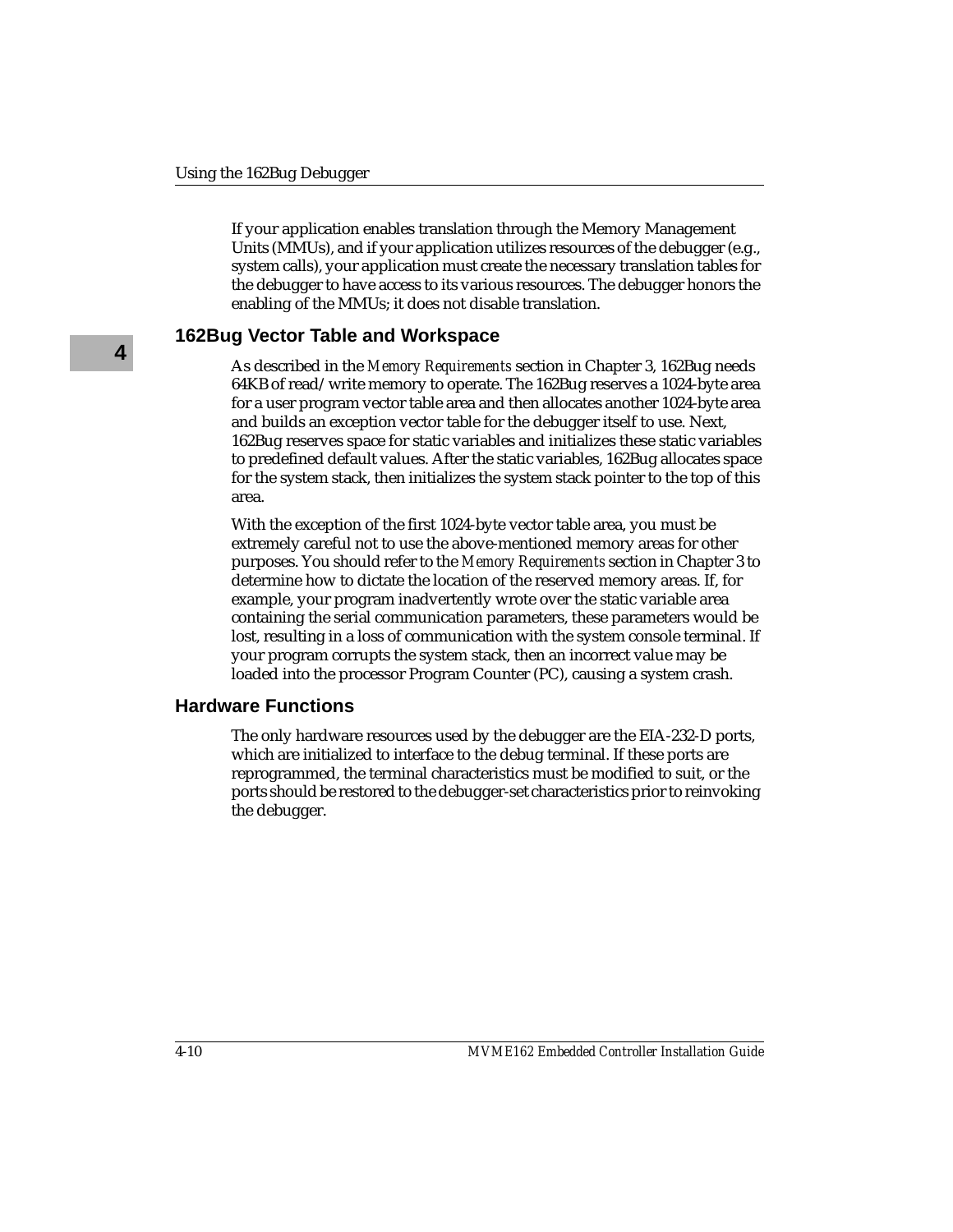# **Exception Vectors Used by 162Bug**

The exception vectors used by the debugger are listed below. These vectors must reside at the specified offsets in the target program's vector table for the associated debugger facilities (breakpoints, trace mode, etc.) to operate.

| Vector<br><b>Offset</b> | <b>Exception</b>           | <b>162Bug Facility</b>                                                 |
|-------------------------|----------------------------|------------------------------------------------------------------------|
| \$10                    | Illegal instruction        | Breakpoints (used by GO, GN, GT)                                       |
| \$24                    | Trace                      | Trace operations (such as $T, TC, TT$ )                                |
| \$80-\$B8               | TRAP #0 - #14              | Used internally                                                        |
| <b>SBC</b>              | <b>TRAP #15</b>            | System calls                                                           |
| <b>SNOTE 1</b>          | Level 7 interrupt          | <b>ABORT</b> pushbutton                                                |
| SNOTE <sub>2</sub>      | Level 7 interrupt          | <b>AC Fail</b>                                                         |
| <b>SDC</b>              | FP Unimplemented Data Type | Software emulation and data type<br>conversion of floating point data. |

**Table 4-2. Exception Vectors Used by 162Bug**

- **NOTES:** 1. This depends on what the Vector Base Register (VBR) is set to in the MCchip.
	- 2. This depends on what the Vector Base Register (VBR) is set to in the VMEchip2.

When the debugger handles one of the exceptions listed in Table 4-2, the target stack pointer is left pointing past the bottom of the exception stack frame created; that is, it reflects the system stack pointer values just before the exception occurred. In this way, the operation of the debugger facility (through an exception) is transparent to users.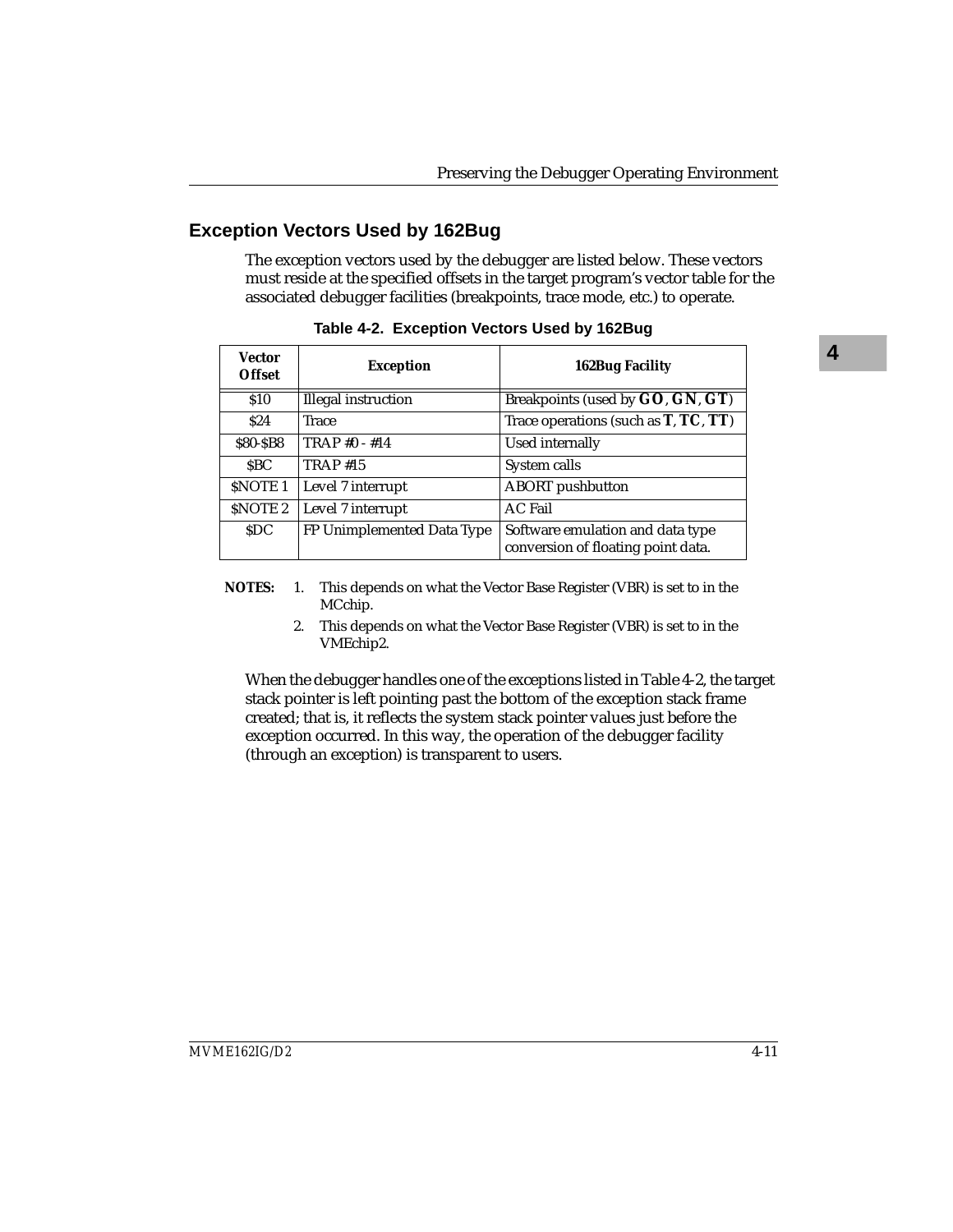Example: Trace one instruction using debugger.

```
162Bug>RD
PC =00010000 SR =2700=TR:OFF S. 7 ..... VBR =00000000
USP =0000DFFC MSP =0000EFFC ISP* =0000FFFC SFC =0=F0
DFC = 0 = F0 CACR = 0 = \ldots \ldotsD0 =00000000 D1 =00000000 D2 =00000000 D3 =00000000
D4 =00000000 D5 =00000000 D6 =00000000 D7 =00000000
A0 =00000000 A1 =00000000 A2 =00000000 A3 =00000000
A4 =00000000 A5 =00000000 A6 =00000000 A7 =0000FFFC
00010000 203C0000 0001 MOVE.L #$1,D0
162Bug>T
PC =00010006 SR =2700=TR:OFF_S._7_..... VBR =00000000
USP =0000DFFC MSP =0000EFFC ISP* =0000FFFC SFC =0=F0
DFC =0=F0 CACR =0=......D0 =00000001 D1 =00000000 D2 =00000000 D3 =00000000
D4 =00000000 D5 =00000000 D6 =00000000 D7 =00000000
A0 =00000000 A1 =00000000 A2 =00000000 A3 =00000000
A4 =00000000 A5 =00000000 A6 =00000000 A7 =0000FFFC
00010006 D280 ADD.L D0,D1
162Bug>
```
Notice that the value of the target stack pointer register (A7) has not changed even though a trace exception has taken place. Your program may either use the exception vector table provided by 162Bug or it may create a separate exception vector table of its own. The two following sections detail these two methods.

#### **Using 162Bug Target Vector Table**

The 162Bug initializes and maintains a vector table area for target programs. A target program is any program started by the bug, either manually with **GO** or **TR** type commands or automatically with the **BO** command. The start address of this target vector table area is the base address of the debugger memory. This address is loaded into the target-state VBR at power up and cold-start reset and can be observed by using the **RD** command to display the target-state registers immediately after power up.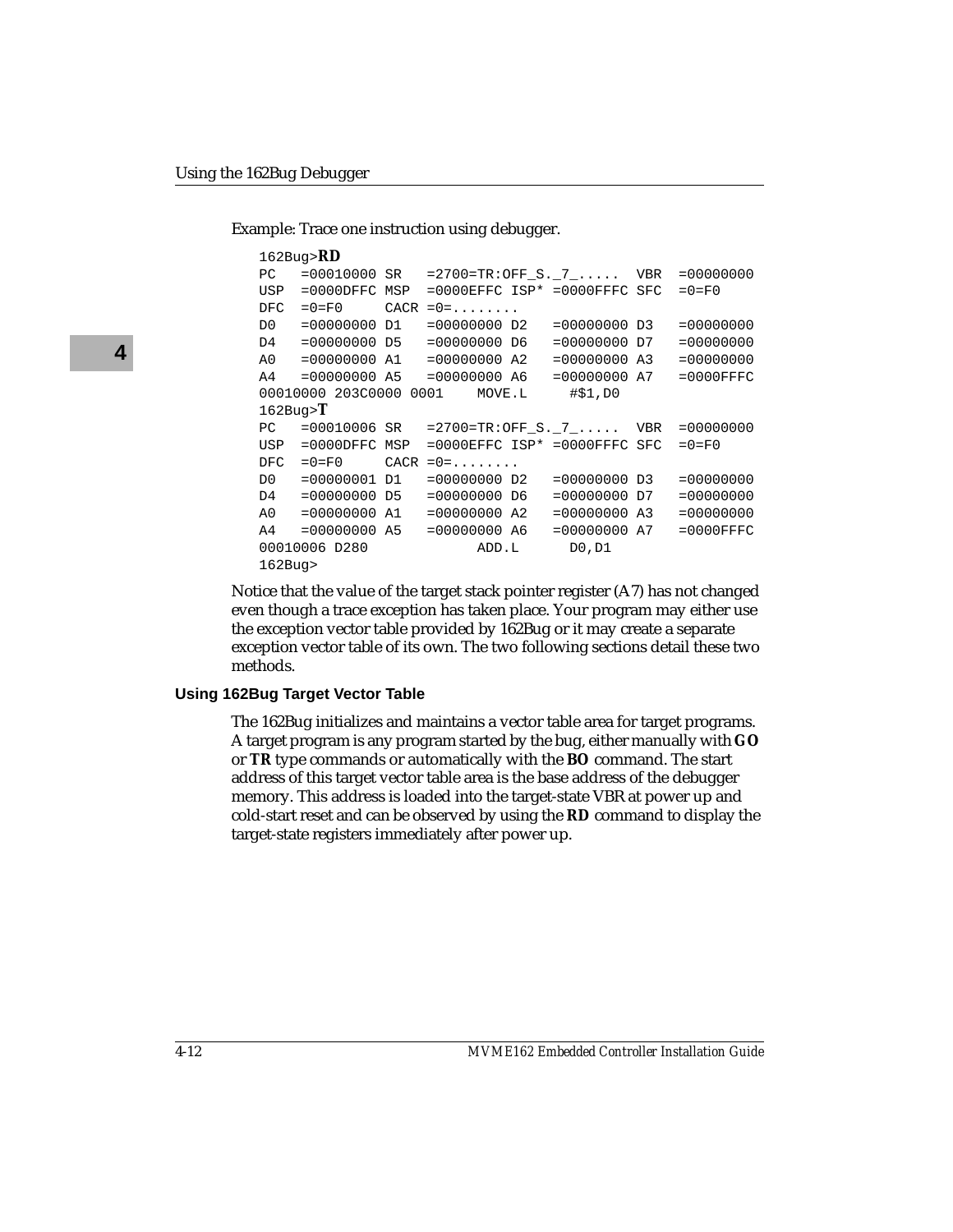The 162Bug initializes the target vector table with the debugger vectors listed in Table 4-2 and fills the other vector locations with the address of a generalized exception handler (refer to the *162Bug Generalized Exception Handler* section in this chapter). The target program may take over as many vectors as desired by simply writing its own exception vectors into the table. If the vector locations listed in Table 4-2 are overwritten then the accompanying debugger functions are lost.

The 162Bug maintains a separate vector table for its own use. In general, you do not have to be aware of the existence of the debugger vector table. It is completely transparent and you should never make any modifications to the vectors contained in it.

#### **Creating a New Vector Table**

Your program may create a separate vector table in memory to contain its exception vectors. If this is done, the program must change the value of the VBR to point at the new vector table. In order to use the debugger facilities you can copy the proper vectors from the 162Bug vector table into the corresponding vector locations in your program vector table.

The vector for the 162Bug generalized exception handler (described in detail in the *162Bug Generalized Exception Handler* section in this chapter) may be copied from offset \$08 (bus error vector) in the target vector table to all locations in your program vector table where a separate exception handler is not used. This provides diagnostic support in the event that your program is stopped by an unexpected exception. The generalized exception handler gives a formatted display of the target registers and identifies the type of the exception.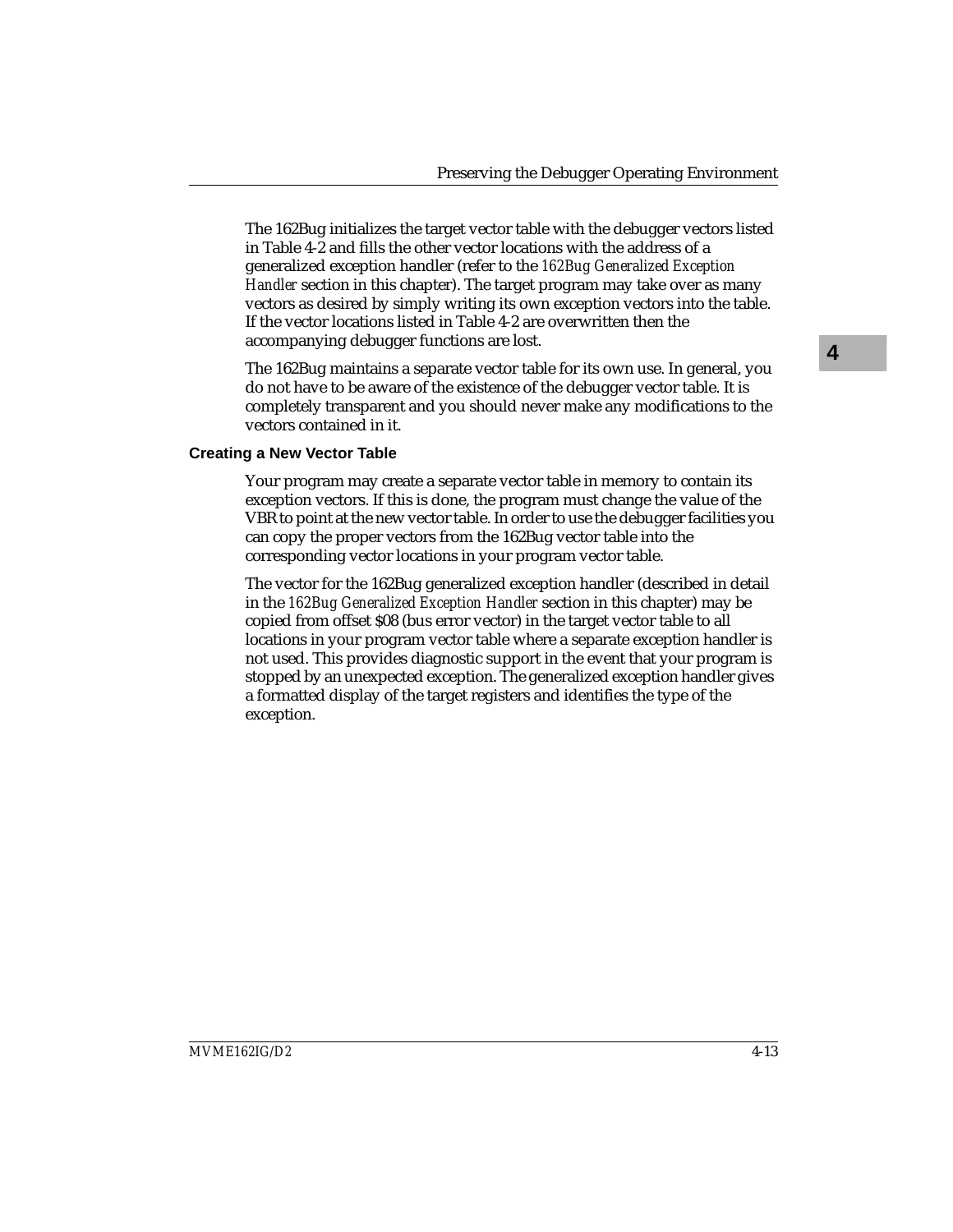The following is an example of a routine which builds a separate vector table and then moves the VBR to point at it:

```
*
*** BUILDX - Build exception vector table ****
*
BUILDX MOVEC.L VBR,A0 Get copy of VBR.<br>LEA $10000,A1 New vectors at $
        LEA $10000, A1 New vectors at $10000.<br>MOVE.L $80(A0), D0 Get generalized except
                                       Get generalized exception vector.<br>Load count (all vectors).
      \begin{array}{lll} \text{MOVE.W} & \text{\$3FC},\text{D1} \ \text{MOVE.L} & \text{D0},(\text{A1},\text{D1}) \end{array}LOOP MOVE.L D0,(A1,D1) Store generalized exception vector.
          SUBQ.W #4,D1
         BNE.B LOOP Initialize entire vector table.
          MOVE.L $10(A0),$10(A1) Copy breakpoints vector.
          MOVE.L $24(A0),$24(A1) Copy trace vector.
          MOVE.L $BC(A0),$BC(A1) Copy system call vector.
          LEA.L COPROCC(PC),A2 Get your exception vector.
          MOVE.L A2,$2C(A1) Install as F-Line handler.
         MOVEC.L A1, VBR Change VBR to new table.
          RTS
          END
```
It may turn out that your program uses one or more of the exception vectors that are required for debugger operation. Debugger facilities may still be used, however, if your exception handler can determine when to handle the exception itself and when to pass the exception to the debugger.

When an exception occurs which you want to pass on to the debugger; i.e., **ABORT**, your exception handler must read the vector offset from the format word of the exception stack frame. This offset is added to the address of the 162Bug target program vector table (which your program saved), yielding the address of the 162Bug exception vector. The program then jumps to the address stored at this vector location, which is the address of the 162Bug exception handler.

Your program must make sure that there is an exception stack frame in the stack and that it is exactly the same as the processor would have created for the particular exception before jumping to the address of the exception handler.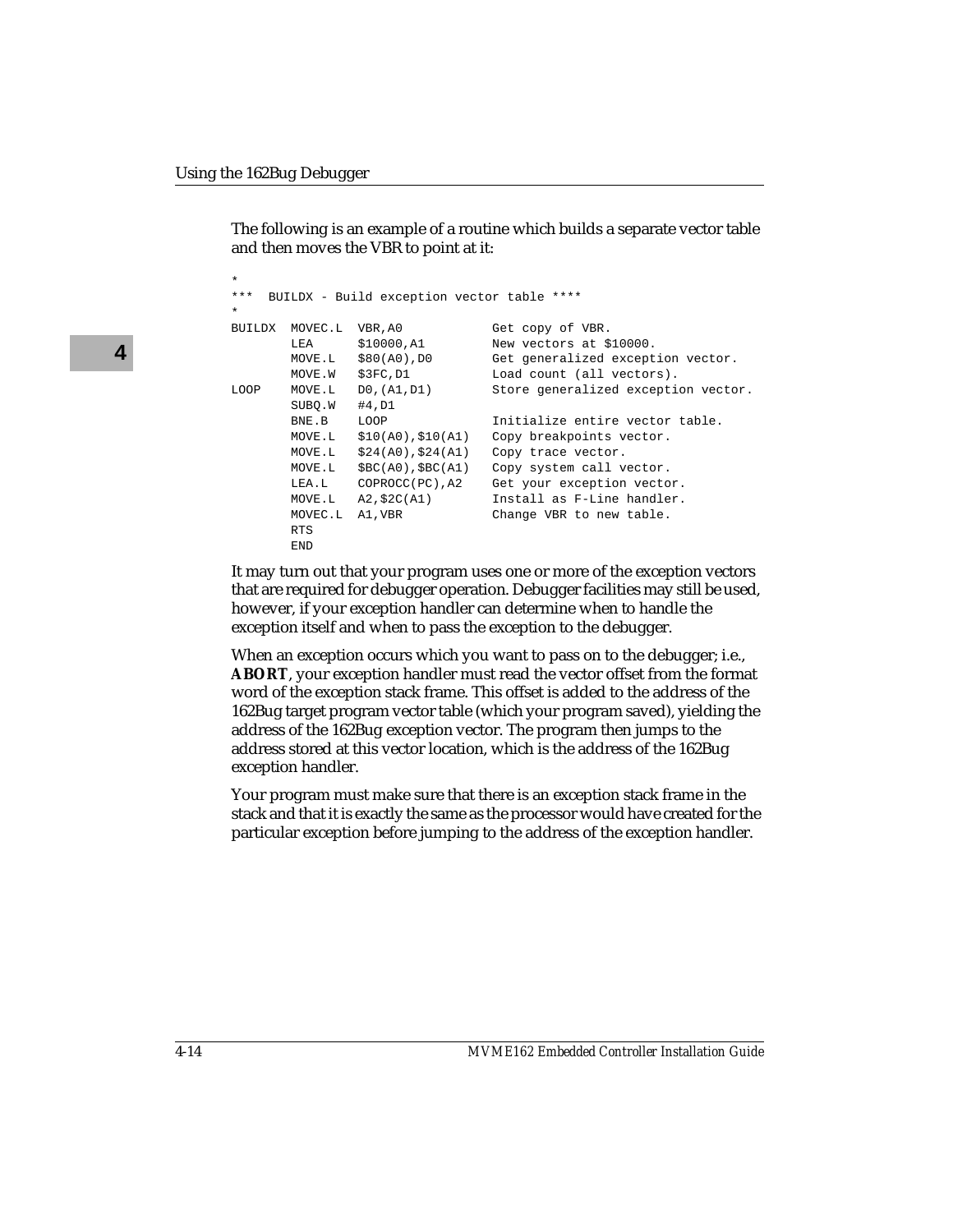The following is an example of an exception handler which can pass an exception along to the debugger:

```
*
*** EXCEPT - Exception handler ****
*
EXCEPT SUBQ.L #4,A7 Save space in stack for a PC value.
       LINK A6,#0 Frame pointer for accessing PC space.
       MOVEM.L A0-A5/D0-D7,-(SP) Save registers.
: 100 minutes
        : decide here if your code handles exception, if so, branch...
        :
       MOVE.L BUFVBR,A0 Pass exception to debugger; Get saved VBR.
      MOVE.W 14(A6), D0 Get the vector offset from stack frame.
       AND.W #$0FFF,D0 Mask off the format information.
       MOVE.L (A0,D0.W),4(A6) Store address of debugger exc handler.
       MOVEM.L (SP)+,A0-A5/D0-D7 Restore registers.
       UNLK A6
       RTS Put addr of exc handler into PC and go.
```
#### **162Bug Generalized Exception Handler**

The 162Bug has a generalized exception handler which it uses to handle all of the exceptions not listed in Table 4-2. For all these exceptions, the target stack pointer is left pointing to the top of the exception stack frame created. In this way, if an unexpected exception occurs during execution of your code, you are presented with the exception stack frame to help determine the cause of the exception. The following example illustrates this:

Example: Bus error at address \$F00000. It is assumed for this example that an access of memory location \$F00000 initiates bus error exception processing.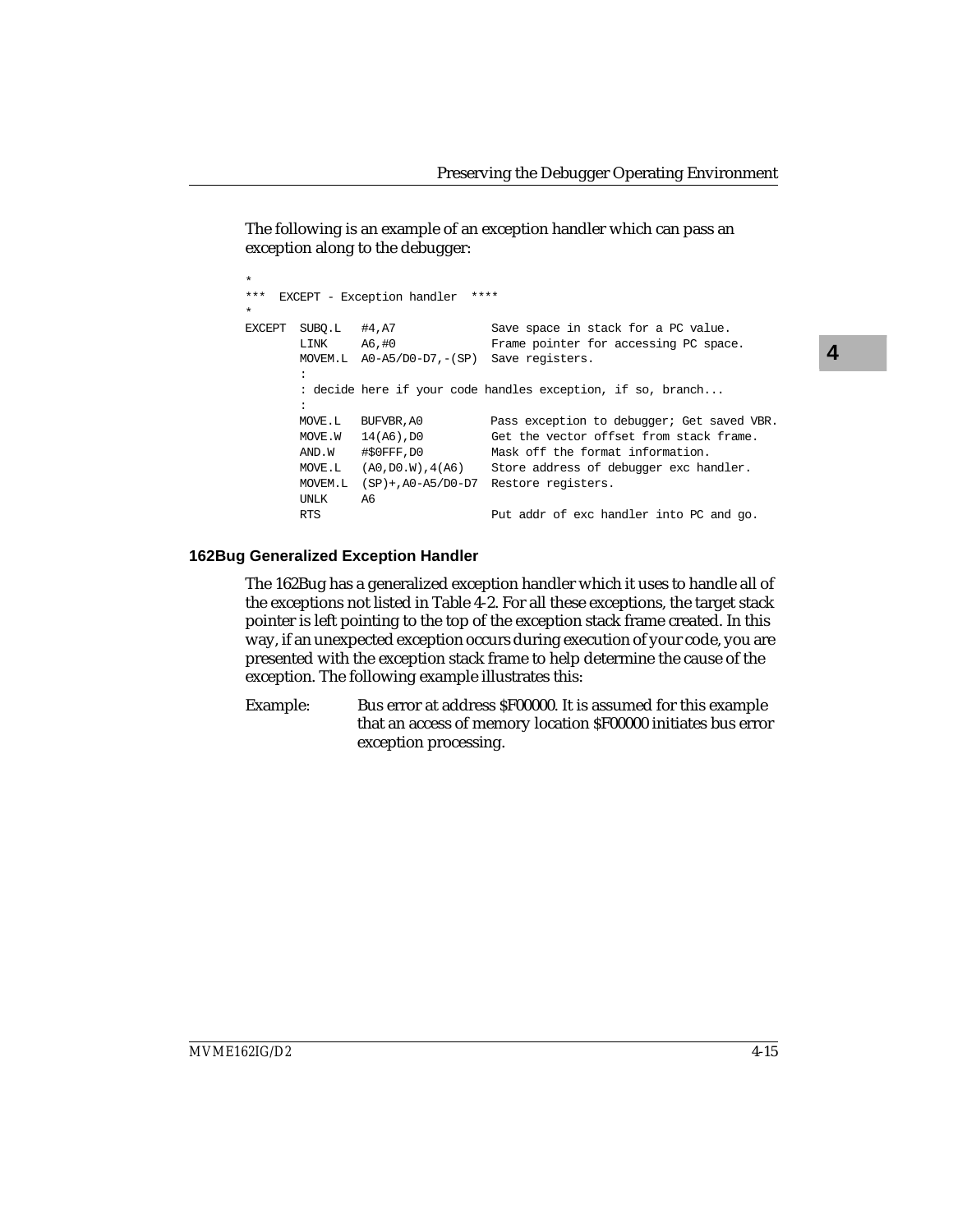```
162Bug>RD
PC = 00010000 SR = 2708=TR: OFF S. 7 .N... VBR = 00000000
USP =0000DFFC MSP =0000EFFC ISP* =0000FFFC SFC =0=F0
DFC = 0 = F0 CACR = 0 = \ldots \ldotsD0 =00000001 D1 =00000001 D2 =00000000 D3 =00000000
D4 =00000000 D5 =00000002 D6 =00000000 D7 =00000000
A0 =00000000 A1 =00000000 A2 =00000000 A3 =00000000
A4 =00000000 A5 =00000000 A6 =00000000 A7 =0000FFFC
00010000 203900F0 0000 MOVE.L ($F00000).L,D0
162Bug>T
Exception: Access Fault (Local Off Board)
PC =FF839154 SR =2704
Format/Vector =7008
SSW =0145 Fault Address =00F00000 Effective Address =0000D4E8
PC =00010000 SR =2708=TR:OFF_S._7_.N... VBR =00000000
USP =0000DFFC MSP =0000EFFC ISP* =0000FFFC SFC =0=F0
DFC = 0 = F0 CACR = 0 = \ldots \ldotsD0 =00000001 D1 =00000001 D2 =00000000 D3 =00000000
D4 =00000000 D5 =00000002 D6 =00000000 D7 =00000000
A0 =00000000 A1 =00000000 A2 =00000000 A3 =00000000
A4 =00000000 A5 =00000000 A6 =00000000 A7 =0000FFC0
00010000 203900F0 0000 MOVE.L ($F00000).L,D0
162Bug>
```
Notice that the target stack pointer is different. The target stack pointer now points to the last value of the exception stack frame that was stacked. The exception stack frame may now be examined using the **MD** command.

#### 162Bug>**MD (A7):&30**

0000FFC0 2708 0001 0000 7008 0000 FFFC 0105 0005 '.....p......... 0000FFD0 0005 0005 00F0 0000 0000 0A64 0000 FFF4 ...........d.... 0000FFE0 00F0 0000 FFFF FFFF 00F0 0000 FFFF FFFF ................ 0000FFF0 2708 0001 A708 0001 0000 0000 '............ 162Bug>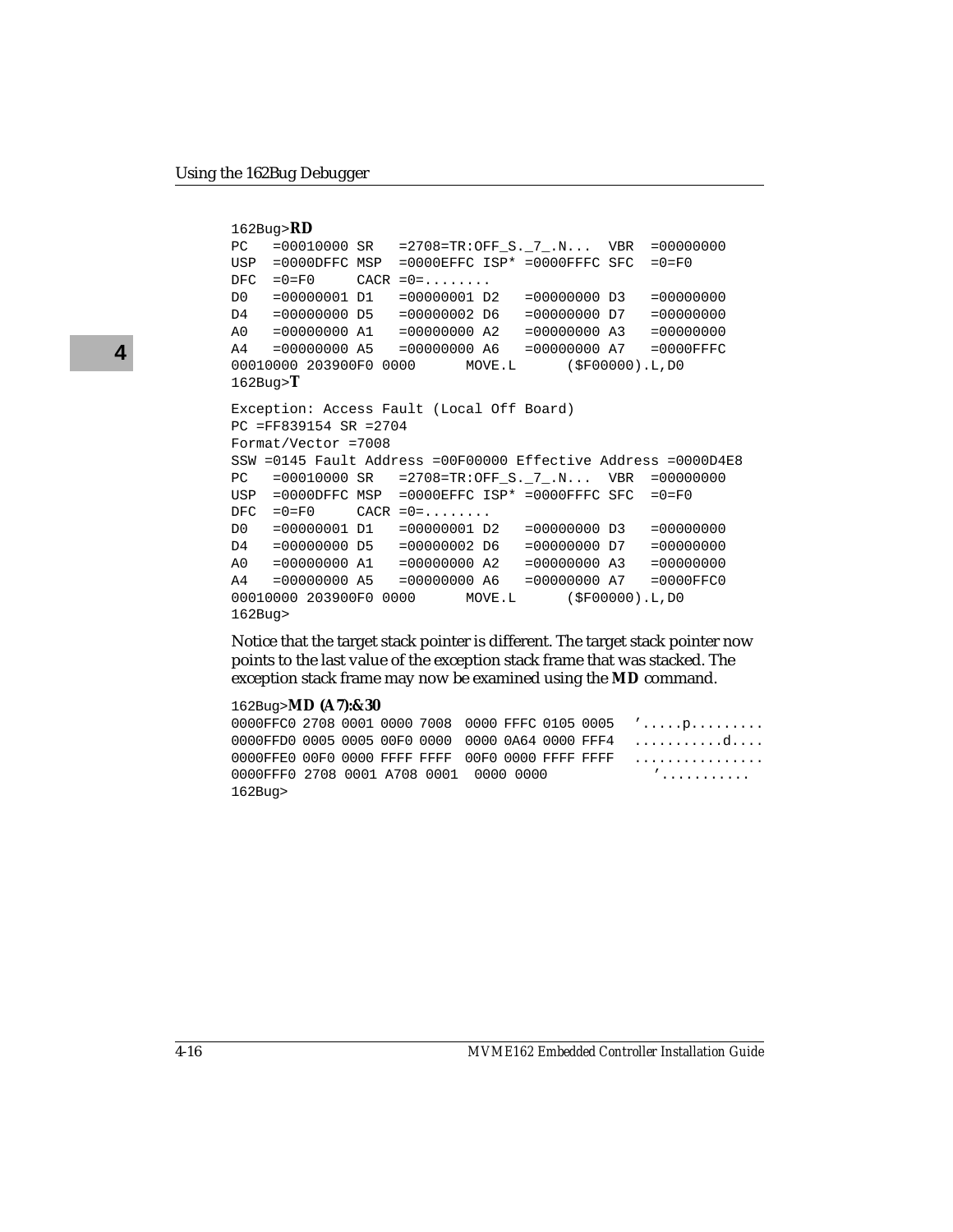# **Floating Point Support**

The floating point unit (FPU) of the MC68040 microprocessor chip is supported in 162Bug. For MVME162Bug, the commands **MD**, **MM**, **RM**, and **RS** have been extended to allow display and modification of floating point data in registers and in memory. Floating point instructions can be assembled/disassembled with the **DI** option of the **MD** and **MM** commands.

Valid data types that can be used when modifying a floating point data register or a floating point memory location:

| <b>Integer Data Types</b> |             |  |
|---------------------------|-------------|--|
| 12                        | <b>Byte</b> |  |
| 1234                      | Word        |  |
| 12345678                  | Longword    |  |

#### **Floating Point Data Types**

| 1 FF 7FFFFF                  | <b>Single Precision Real Format</b>   |
|------------------------------|---------------------------------------|
| 1 7FF FFFFFFFFFFFFFF         | Double Precision Real Format          |
| 1 7FFF FFFFFFFFFFFFFFFFFF    | <b>Extended Precision Real Format</b> |
| 1111 2103 123456789ABCDEF01  | Packed Decimal Real Format            |
| $-3.12345678901234501$ E+123 | Scientific Notation Format (decimal)  |

When entering data in single, double, extended precision, or packed decimal format, the following rules must be observed:

- 1. The sign field is the first field and is a binary field.
- 2. The exponent field is the second field and is a hexadecimal field.
- 3. The mantissa field is the last field and is a hexadecimal field.
- 4. The sign field, the exponent field, and at least the first digit of the mantissa field must be present (any unspecified digits in the mantissa field are set to zero).
- 5. Each field must be separated from adjacent fields by an underscore.
- 6. All the digit positions in the sign and exponent fields must be present.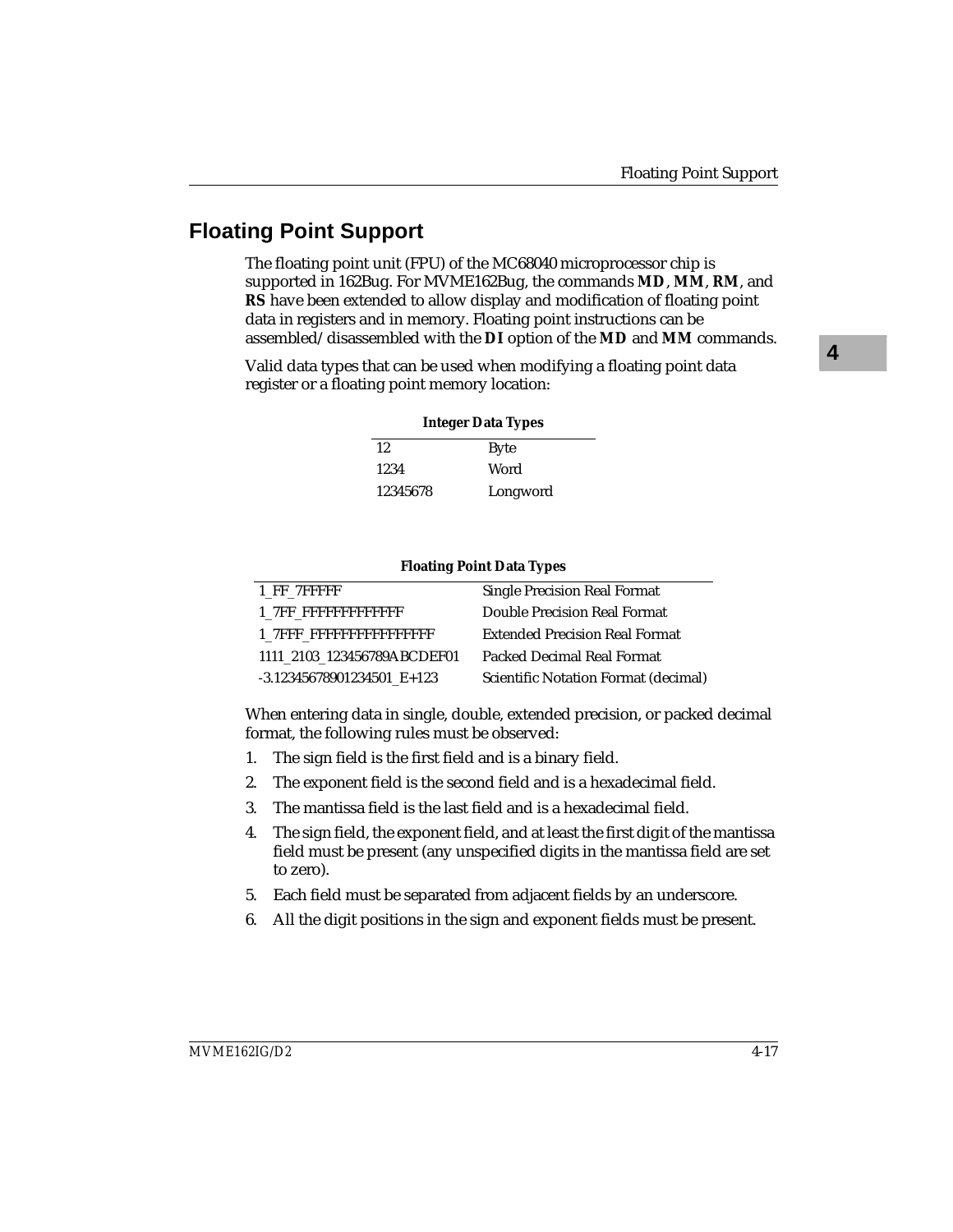### **Single Precision Real**

This format would appear in memory as:

| 1-bit sign field            | (1 binary digit)                     |
|-----------------------------|--------------------------------------|
| 8-bit biased exponent field | $(2 \text{ hex digits. Bias} = $7F)$ |
| 23-bit fraction field       | $(6 \text{ hex digits})$             |

A single precision number takes 4 bytes in memory.

## **Double Precision Real**

This format would appear in memory as:

| 1-bit sign field             | (1 binary digit)                      |
|------------------------------|---------------------------------------|
| 11-bit biased exponent field | $(3 \text{ hex digits. Bias} = $3FF)$ |
| 52-bit fraction field        | $(13$ hex digits)                     |

A double precision number takes 8 bytes in memory.

**Note The single and double precision formats have an implied integer bit (always 1).**

#### **Extended Precision Real**

This format would appear in memory as:

| 1-bit sign field             | (1 binary digit)                       |
|------------------------------|----------------------------------------|
| 15-bit biased exponent field | $(4 \text{ hex digits. Bias} = $3FFF)$ |
| 64-bit mantissa field        | $(16$ hex digits)                      |

An extended precision number takes 10 bytes in memory.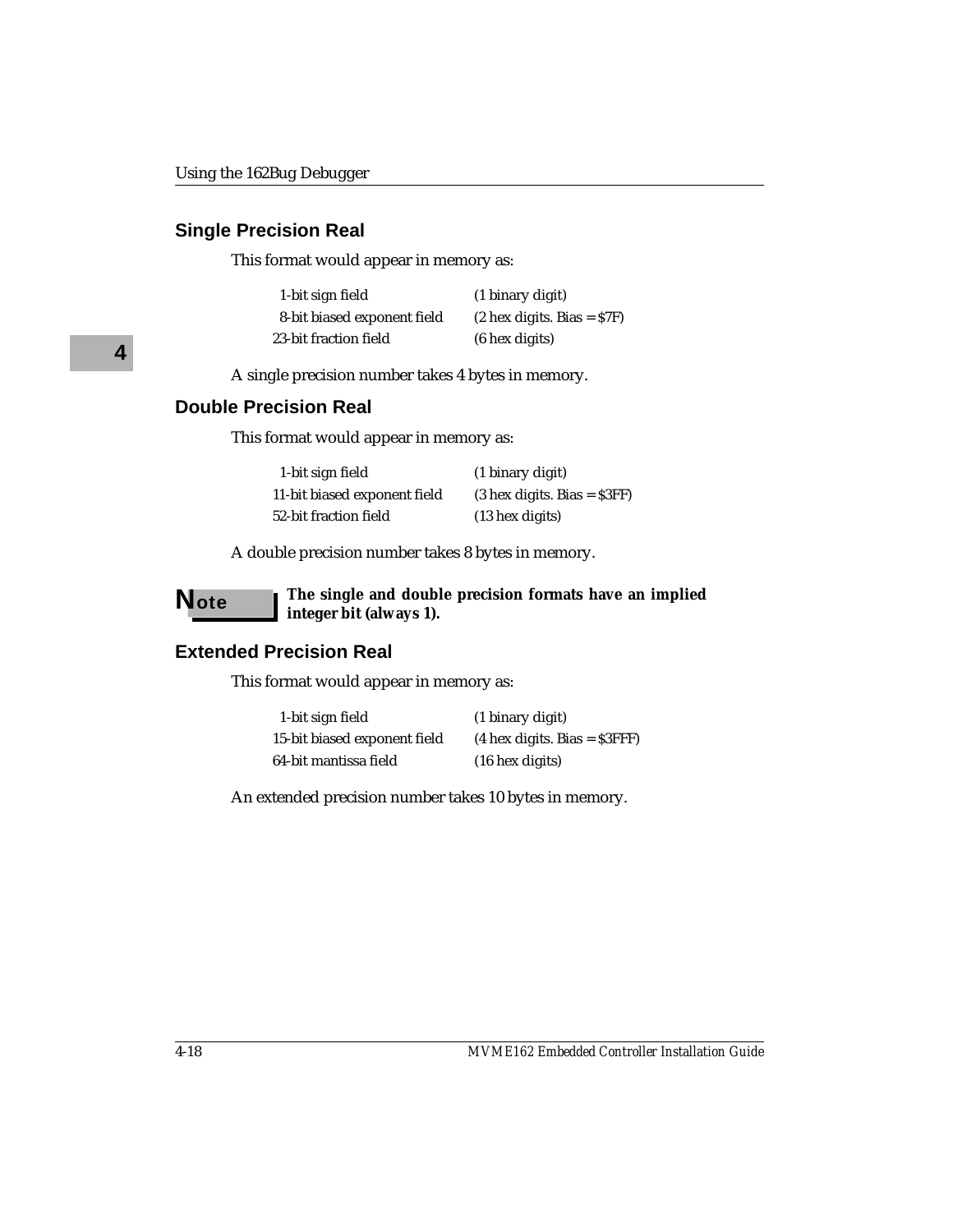# **Packed Decimal Real**

This format would appear in memory as:

| 4-bit sign field      | (4 binary digits) |
|-----------------------|-------------------|
| 16-bit exponent field | (4 hex digits)    |
| 68-bit mantissa field | $(17$ hex digits) |

A packed decimal number takes 12 bytes in memory.

# **Scientific Notation**

This format provides a convenient way to enter and display a floating point decimal number. Internally, the number is assembled into a packed decimal number and then converted into a number of the specified data type.

Entering data in this format requires the following fields:

An optional sign bit  $(+ or -).$ One decimal digit followed by a decimal point. Up to 17 decimal digits (at least one must be entered). An optional Exponent field that consists of: An optional underscore. The Exponent field identifier, letter "E". An optional Exponent sign (+, -). From 1 to 3 decimal digits.

For more information about the MC68040 floating point unit, refer to the *M68040 Microprocessor User's Manual*.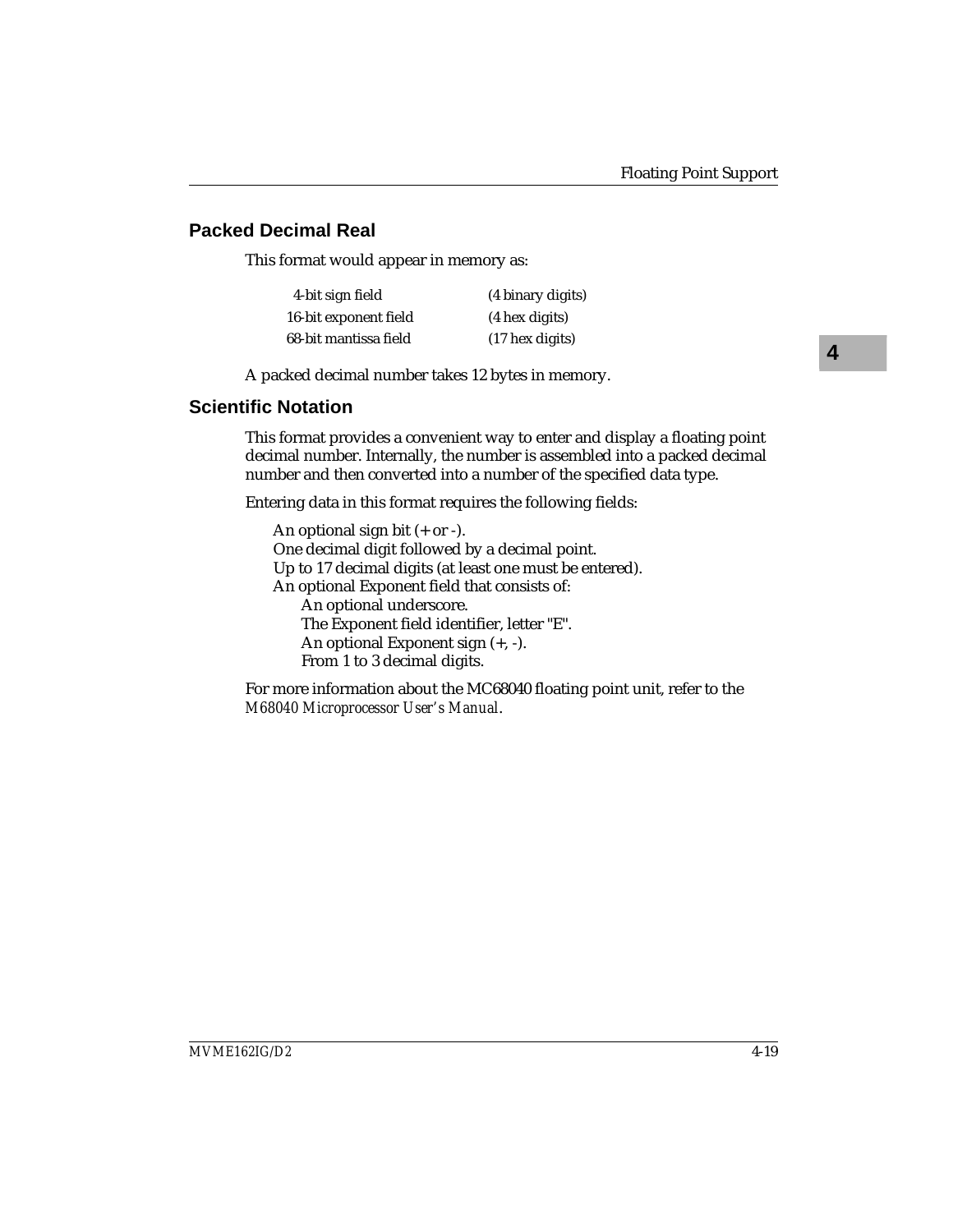# **The 162Bug Debugger Command Set**

The 162Bug debugger commands are summarized in Table 4-3. The command syntax is shown using the symbols explained earlier in this chapter. The **CNFG** and **ENV** commands are explained in Appendix A. Controllers, devices, and their LUNs are listed in Appendix B or Appendix C. All other command details are explained in the *MVME162Bug Debugging Package User's Manual*. **Table 4-3. Debugger Commands**

| Command                |                                                      | <b>Command Line</b>                                                                            |
|------------------------|------------------------------------------------------|------------------------------------------------------------------------------------------------|
| <b>Mnemonic</b>        | Title                                                | <b>Syntax</b>                                                                                  |
| AB                     | <b>Automatic Bootstrap</b>                           | $AB$ [;V]                                                                                      |
|                        | <b>Operating System</b>                              |                                                                                                |
| <b>NOAB</b>            | No Autoboot                                          | <b>NOAB</b>                                                                                    |
| AS                     | <b>One Line Assembler</b>                            | <b>AS ADDR</b>                                                                                 |
| BC                     | <b>Block of Memory Compare</b>                       | <b>BC</b> RANGE DEL ADDR [; <b>B</b>   <b>W</b>   <b>L</b> ]                                   |
| BF                     | <b>Block of Memory Fill</b>                          | <b>BF</b> RANGE DEL data [DEL increment] $[$ ; <b>B</b> $ W L]$                                |
| BH                     | <b>Bootstrap</b> Operating<br><b>System and Halt</b> | <b>BH</b> [DEL Controller LUN][DEL Device LUN][DEL String]                                     |
| BI                     | <b>Block of Memory Initialize</b>                    | <b>BI</b> RANGE $[$ <b>;B</b> $ $ <b>W</b> $ $ <b>L</b> $]$                                    |
| BM                     | <b>Block of Memory Move</b>                          | <b>BM RANGE DEL ADDR [; B   W   L]</b>                                                         |
| BO                     | <b>Bootstrap Operating System</b>                    | <b>BO</b> [DEL Controller LUN][DEL Device LUN][DEL String]                                     |
| BR                     | <b>Breakpoint Insert</b>                             | <b>BR</b> [ADDR[:COUNT]]                                                                       |
| <b>NOBR</b>            | <b>Breakpoint Delete</b>                             | <b>NOBR</b> [ADDR]                                                                             |
| BS                     | <b>Block of Memory Search</b>                        | <b>BS RANGE DEL TEXT [;B   W   L]</b><br>or BS RANGE DEL data [DEL mask] [;B   W   L [,N][,V]] |
| $\overline{BV}$        | <b>Block of Memory Verify</b>                        | <b>BV</b> RANGE DEL data [increment] [;B   W   L]                                              |
| CM                     | <b>Concurrent Mode</b>                               | CM [[PORT][DEL ID-STRING][DEL BAUD]                                                            |
|                        |                                                      | [DEL PHONE-NUMBER]] $ $ [;A] $ $ [;H]                                                          |
| NOCM                   | <b>No Concurrent Mode</b>                            | NOCM                                                                                           |
| <b>CNFG</b>            | <b>Configure Board</b>                               | $CNFG$ [;[I][M]]                                                                               |
|                        | <b>Information Block</b>                             |                                                                                                |
| $\overline{\text{CS}}$ | Checksum                                             | $CS$ RANGE [;B   W   L]                                                                        |
| $\overline{DC}$        | <b>Data Conversion</b>                               | DC EXP   ADDR  ; [B][O][A]]                                                                    |
| <b>DMA</b>             | <b>DMA Block of Memory Move</b>                      | <b>DMA RANGE DEL ADDR DEL VDIR DEL AM</b><br>DEL BLK $[:B \mid W \mid L]$                      |
| DS                     | One Line Disassembler                                | <b>DS ADDR [:COUNT   DEL ADDR]</b>                                                             |
| $\overline{DU}$        | Dump S-records                                       | <b>DU [PORT DEL RANGE [DEL TEXT [DEL ADDR]</b><br>[DEL OFFSET][; $B \mid W \mid L$ ]           |
| <b>ECHO</b>            | <b>Echo String</b>                                   | <b>ECHO</b> [PORT]DEL{hexadecimal number} {'string'}                                           |
| <b>ENV</b>             | Set Environment to<br>Bug/Operating System           | $ENV$ $[$ : $[D]$                                                                              |
| GD                     | <b>Go Direct (Ignore Breakpoints)</b>                | <b>GD</b> [ADDR]                                                                               |

**4**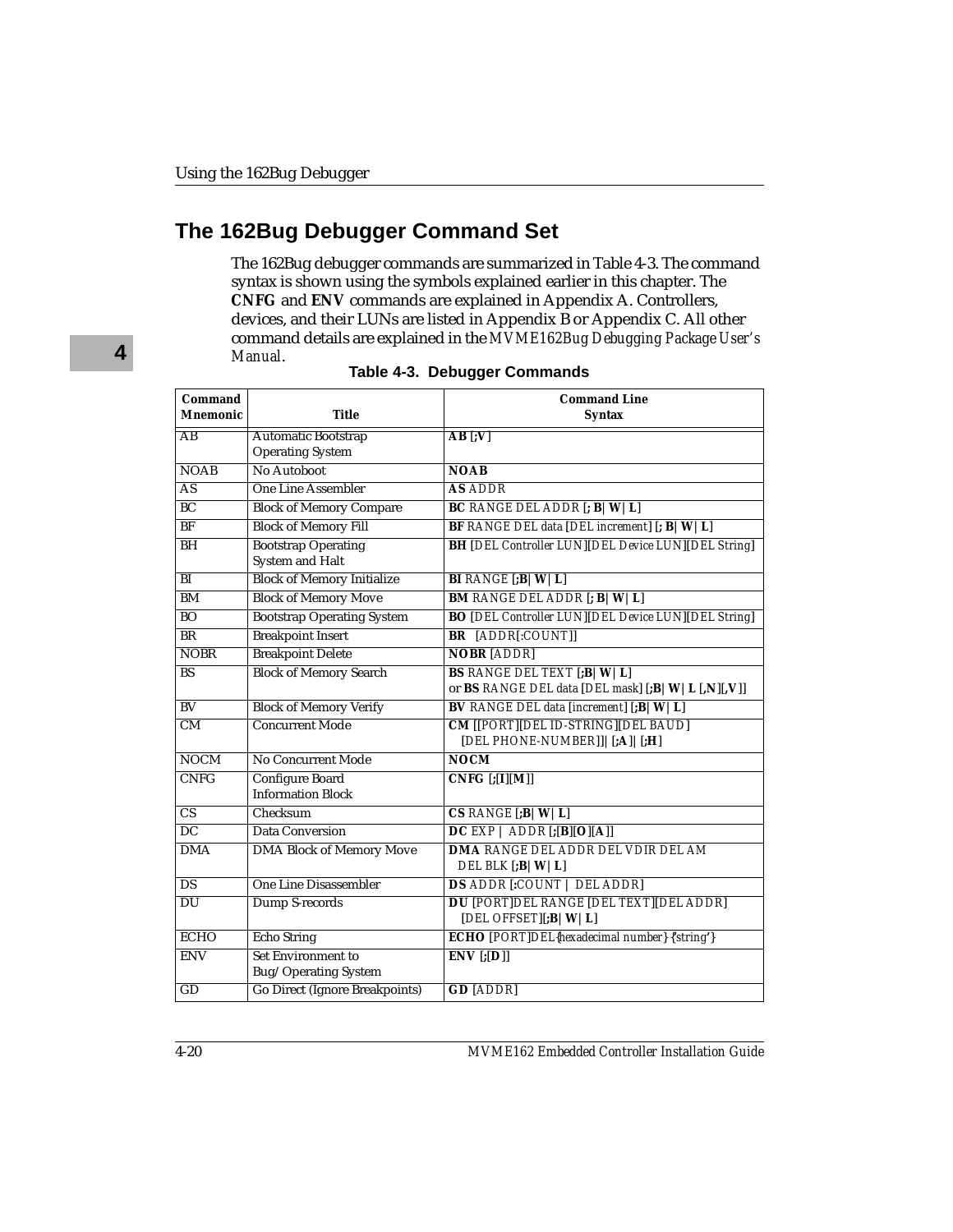| Command                 |                                                          | <b>Command Line</b>                                                                       |  |  |
|-------------------------|----------------------------------------------------------|-------------------------------------------------------------------------------------------|--|--|
| <b>Mnemonic</b>         | Title                                                    | Syntax                                                                                    |  |  |
| GN                      | <b>Go to Next Instruction</b>                            | GN                                                                                        |  |  |
| GO                      | <b>Go Execute User Program</b>                           | <b>GO [ADDR]</b>                                                                          |  |  |
| GT                      | Go to Temporary Breakpoint                               | <b>GT ADDR</b>                                                                            |  |  |
| HE                      | Help                                                     | <b>HE [COMMAND]</b>                                                                       |  |  |
| <b>IOC</b>              | I/O Control for Disk                                     | <b>IOC</b>                                                                                |  |  |
| IOI                     | I/O Inquiry                                              | $\overline{IOI}$ $[;[C]L]$                                                                |  |  |
| <b>IOP</b>              | I/O Physical (Direct Disk Access)                        | <b>IOP</b>                                                                                |  |  |
| <b>IOT</b>              | I/O "TEACH" for Configuring<br><b>Disk Controller</b>    | $IOT$ $[$ ; $[A][F][H][T]]$                                                               |  |  |
| <b>IRQM</b>             | <b>Interrupt Request Mask</b>                            | <b>IRQM</b> [MASK]                                                                        |  |  |
| $\overline{10}$         | <b>Load S-records from Host</b>                          | LO [n] [ADDR] $\left[ \cdot X \mid C \mid T \right]$ [=text]                              |  |  |
| $\overline{MA}$         | Macro Define/Display                                     | MA [NAME; L]                                                                              |  |  |
| <b>NOMA</b>             | <b>Macro Delete</b>                                      | <b>NOMA [NAME]</b>                                                                        |  |  |
| <b>MAE</b>              | Macro Edit                                               | <b>MAE</b> name line# [string]                                                            |  |  |
| <b>MAL</b>              | <b>Enable Macro Expansion Listing</b>                    | <b>MAL</b>                                                                                |  |  |
| <b>NOMAL</b>            | <b>Disable Macro Expansion Listing</b>                   | <b>NOMAL</b>                                                                              |  |  |
| <b>MAW</b>              | <b>Save Macros</b>                                       | MAW [controller LUN][DEL[device LUN][DEL block #]]                                        |  |  |
| $\overline{\text{MAR}}$ | <b>Load Macros</b>                                       | <b>MAR</b> [controller LUN][DEL[device LUN][DEL block #]]                                 |  |  |
| MD                      | <b>Memory Display</b>                                    | MD[S] ADDR[:COUNT   ADDR]<br>$[$ ; [B   W   L   S   D   X   P   DI] ]                     |  |  |
| <b>MENU</b>             | Menu                                                     | <b>MENU</b>                                                                               |  |  |
| MM                      | <b>Memory Modify</b>                                     | MM $ADDR[;[[B   W   L   S   D   X   P] [A] [N]]   [DI]]$                                  |  |  |
| <b>MMD</b>              | <b>Memory Map Diagnostic</b>                             | MMD RANGE DEL increment[;B   W   L]                                                       |  |  |
| MS                      | <b>Memory Set</b>                                        | MS ADDR {Hexadecimal number} {'string'}                                                   |  |  |
| MW                      | <b>Memory Write</b>                                      | MW ADDR DATA $[:B W L]$                                                                   |  |  |
| <b>NAB</b>              | <b>Automatic Network Boot</b><br><b>Operating System</b> | <b>NAB</b>                                                                                |  |  |
| <b>NBH</b>              | <b>Network Boot Operating System</b><br>and Halt         | <b>NBH</b> [Controller LUN][Device LUN][Client IP Address]<br>[Server IP Address][String] |  |  |
| <b>NBO</b>              | <b>Network Boot Operating System</b>                     | NBO [Controller LUN][Device LUN][Client IP Address]<br>[Server IP Address] [String]       |  |  |
| <b>NIOC</b>             | Network I/O Control                                      | <b>NIOC</b>                                                                               |  |  |
| <b>NIOP</b>             | Network I/O Physical                                     | <b>NIOP</b>                                                                               |  |  |
| <b>NIOT</b>             | Network I/O Teach                                        | $\overline{\text{NIOT}}$ [;[H] $\overline{\text{[A]}}$                                    |  |  |
| <b>NPING</b>            | <b>Network Ping</b>                                      | <b>NPING</b> Controller-LUN Device-LUN Source-IP<br>Destination-IP [N-Packets]            |  |  |
| OF                      | Offset Registers Display/Modify                          | OF $[ Rn[:A] ]$                                                                           |  |  |
| PA                      | <b>Printer Attach</b>                                    | $\overline{PA}$ [n]                                                                       |  |  |
| <b>NOPA</b>             | <b>Printer Detach</b>                                    | NOPA[n]                                                                                   |  |  |

**Table 4-3. Debugger Commands (Continued)**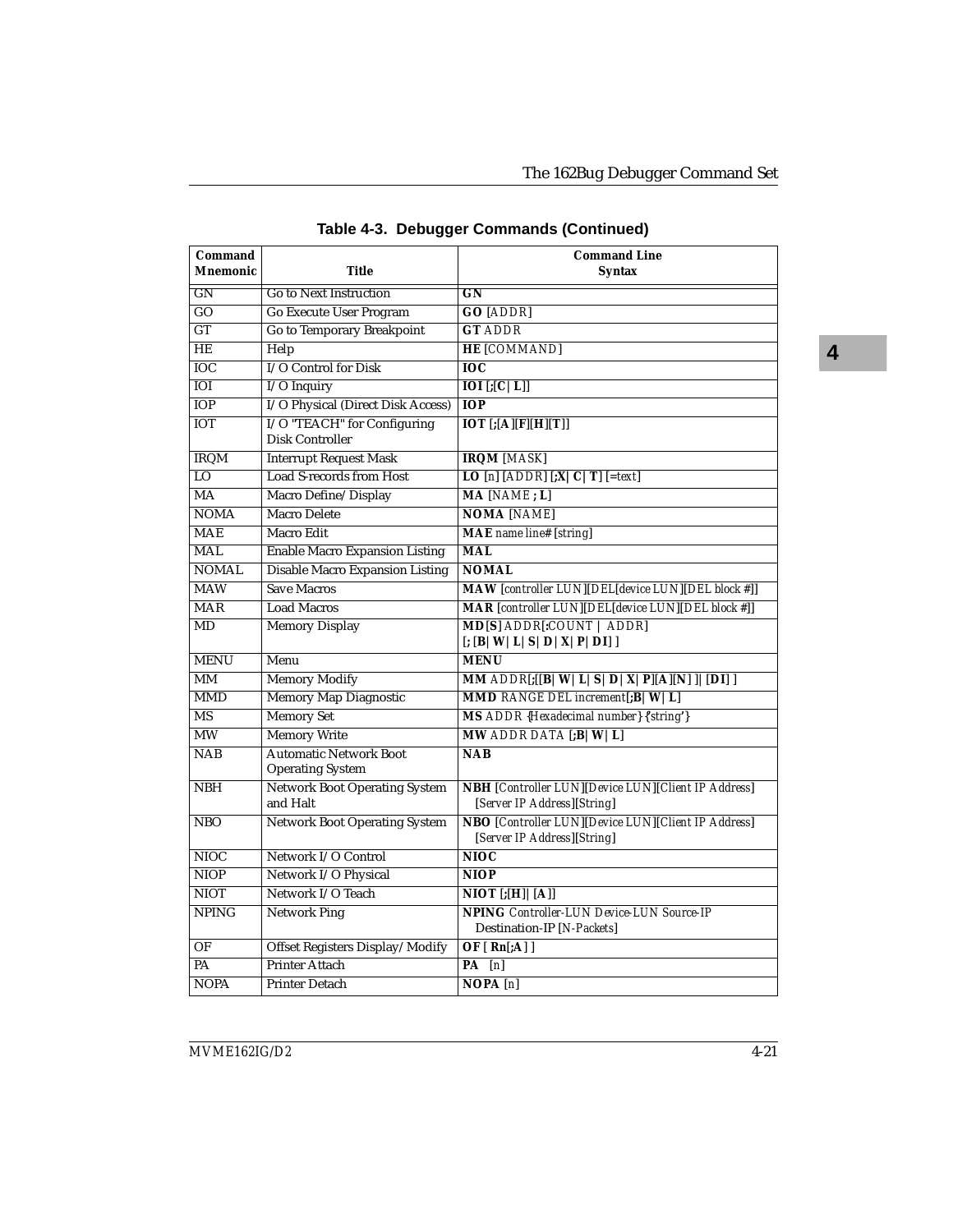| Command<br><b>Mnemonic</b> | <b>Title</b>                                       | <b>Command Line</b><br><b>Syntax</b>                                                                                                  |  |
|----------------------------|----------------------------------------------------|---------------------------------------------------------------------------------------------------------------------------------------|--|
| PF                         | Port Format                                        | $PF$ $ PORT $                                                                                                                         |  |
| <b>NOPF</b>                | Port Detach                                        | <b>NOPF [PORT]</b>                                                                                                                    |  |
| <b>PFLASH</b>              | Program FLASH Memory                               | PFLASH SSADDR SEADDR DSADDR<br>$[IEADDR]$ $[;[A   R]$ $[X]]$<br>or PFLASH SSADDR:COUNT DSADDR [IEADDR]<br>[; [B   W   L] [A   R] [X]] |  |
| <b>PS</b>                  | <b>Put RTC Into Power Save Mode</b><br>for Storage | $\overline{PS}$                                                                                                                       |  |
| $\overline{RB}$            | <b>ROMboot Enable</b>                              | RB[;V]                                                                                                                                |  |
| <b>NORB</b>                | <b>ROMboot Disable</b>                             | <b>NORB</b>                                                                                                                           |  |
| $\overline{RD}$            | <b>Register Display</b>                            | <b>RD</b> { $[+  -   =  [DNAME][/]\}$ { $[+  -   =  [REG1[-REG2]]][/]\}$ [; <b>E</b> ]                                                |  |
| <b>REMOTE</b>              | <b>Connect the Remote Modem to</b><br>CSO          | <b>REMOTE</b>                                                                                                                         |  |
| <b>RESET</b>               | Cold/Warm Reset                                    | <b>RESET</b>                                                                                                                          |  |
| $\overline{RL}$            | <b>Read Loop</b>                                   | $RL$ ADDR; $[B W L]$                                                                                                                  |  |
| RM                         | <b>Register Modify</b>                             | RM [REG] [S D]]                                                                                                                       |  |
| $\overline{\text{RS}}$     | <b>Register Set</b>                                | RS REG [DEL EXP   DEL ADDR][; [S   D]]                                                                                                |  |
| $\overline{SD}$            | <b>Switch Directories</b>                          | $\overline{\text{SD}}$                                                                                                                |  |
| <b>SET</b>                 | <b>Set Time and Date</b>                           | <b>SET</b> mmddyyhhmm<br>or SET n;C                                                                                                   |  |
| <b>SYM</b>                 | Symbol Table Attach                                | <b>SYM [ADDR]</b>                                                                                                                     |  |
| <b>NOSYM</b>               | Symbol Table Detach                                | <b>NOSYM</b>                                                                                                                          |  |
| <b>SYMS</b>                | Symbol Table Display/Search                        | SYMS [symbol-name] [[;S]                                                                                                              |  |
| T                          | <b>Trace</b>                                       | T [COUNT]                                                                                                                             |  |
| <b>TA</b>                  | <b>Terminal Attach</b>                             | TA [port]                                                                                                                             |  |
| $\overline{TC}$            | <b>Trace on Change of Control Flow</b>             | <b>TC</b> [count]                                                                                                                     |  |
| <b>TIME</b>                | <b>Display Time and Date</b>                       | TIME $[$ ; $[C L O]]$                                                                                                                 |  |
| TM                         | <b>Transparent Mode</b>                            | TM [n] [ESCAPE]                                                                                                                       |  |
| <b>TT</b>                  | <b>Trace to Temporary Breakpoint</b>               | <b>TT ADDR</b>                                                                                                                        |  |
| $\overline{\text{VE}}$     | Verify S-records Against Memory                    | $VE[n] [ADDR] [;[X][C]] [=\text{text}]$                                                                                               |  |
| <b>VER</b>                 | <b>Display Revision/Version</b>                    | $VER$ $[;E]$                                                                                                                          |  |
| WL                         | <b>Write Loop</b>                                  | WL ADDR:DATA; $[B W L]$                                                                                                               |  |

|  |  | Table 4-3.  Debugger Commands (Continued) |  |
|--|--|-------------------------------------------|--|
|--|--|-------------------------------------------|--|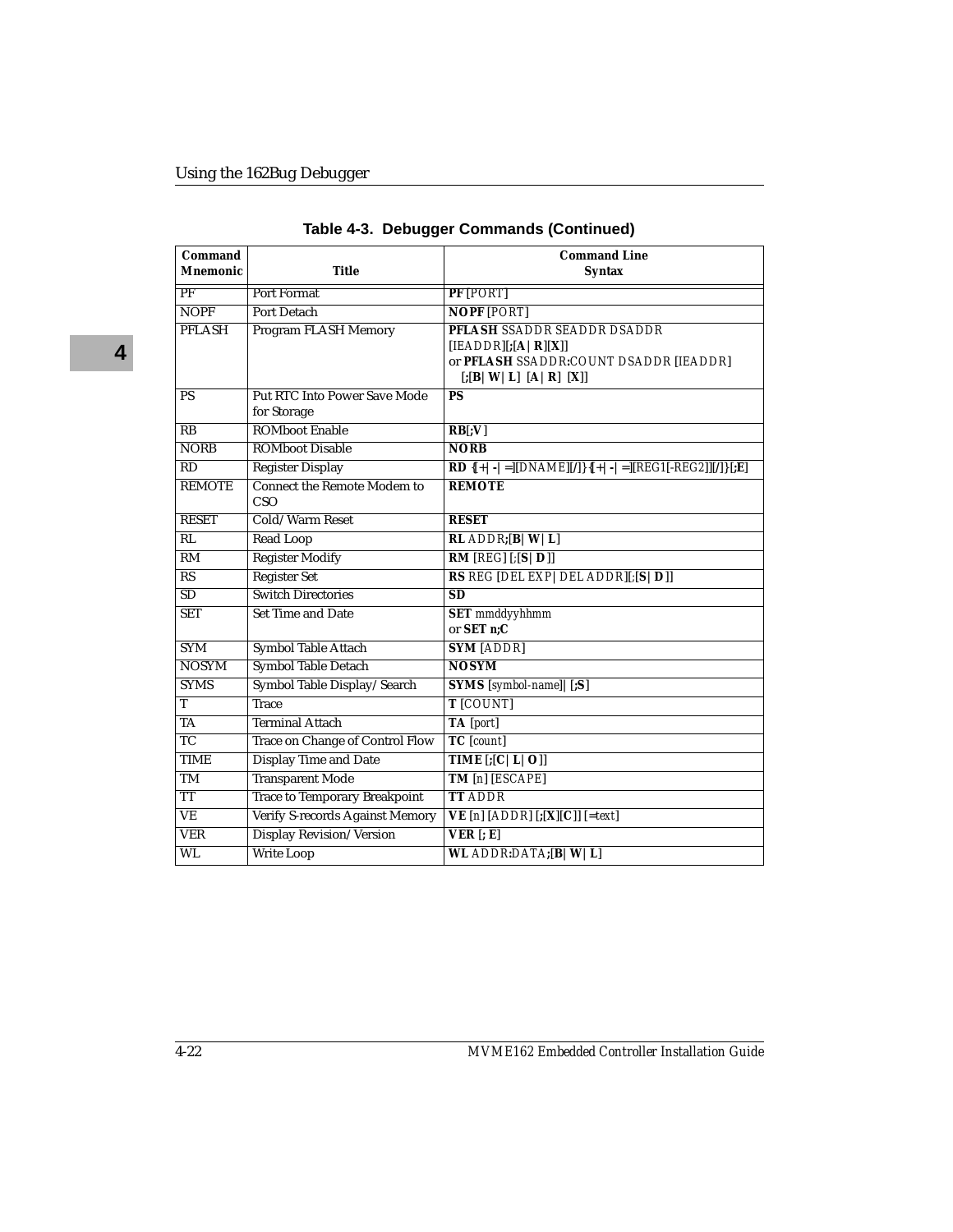# **A CONFIGURE AND ENVIRONMENT COMMANDS**

# **Configure Board Information Block**

### **CNFG** [**;**[**I**][**M**]]

This command is used to display and configure the board information block. This block is resident within the Non-Volatile RAM (NVRAM). Refer to the *MVME162 Embedded Controller User's Manual* for the actual location. The information block contains various elements detailing specific operation parameters of the hardware. The *MVME162 Embedded Controller User's Manual* describes the elements within the board information block, and lists the size and logical offset of each element. The **CNFG** command does *not* describe the elements and their use. The board information block contents are checksummed for validation purposes. This checksum is the last element of the block.

Although the factory fills all fields except the IndustryPack fields, only these fields MUST contain correct information:

- ❏ MPU clock speed
- ❏ Ethernet address
- ❏ Local SCSI identifier

Example: to display the current contents of the board information block.

```
162-Bug>cnfg
Board (PWA) Serial Number = "000000061050" 
Board Identifier = "MVME162-03
Artwork (PWA) Identifier = "01-W3814B03A " 
MPU Clock Speed = "2500"
Ethernet Address = 08003E20A867Local SCSI Identifier = "07"
Parity Memory Mezzanine Artwork (PWA) Identifier
Parity Memory Mezzanine (PWA) Serial Number = "
Static Memory Mezzanine Artwork (PWA) Identifier = " " 
Static Memory Mezzanine (PWA) Serial Number = "
ECC Memory Mezzanine #1 Artwork (PWA) Identifier = " " 
ECC Memory Mezzanine #1 (PWA) Serial Number = "
ECC Memory Mezzanine #2 Artwork (PWA) Identifier = " " 
ECC Memory Mezzanine #2 (PWA) Serial Number = "
```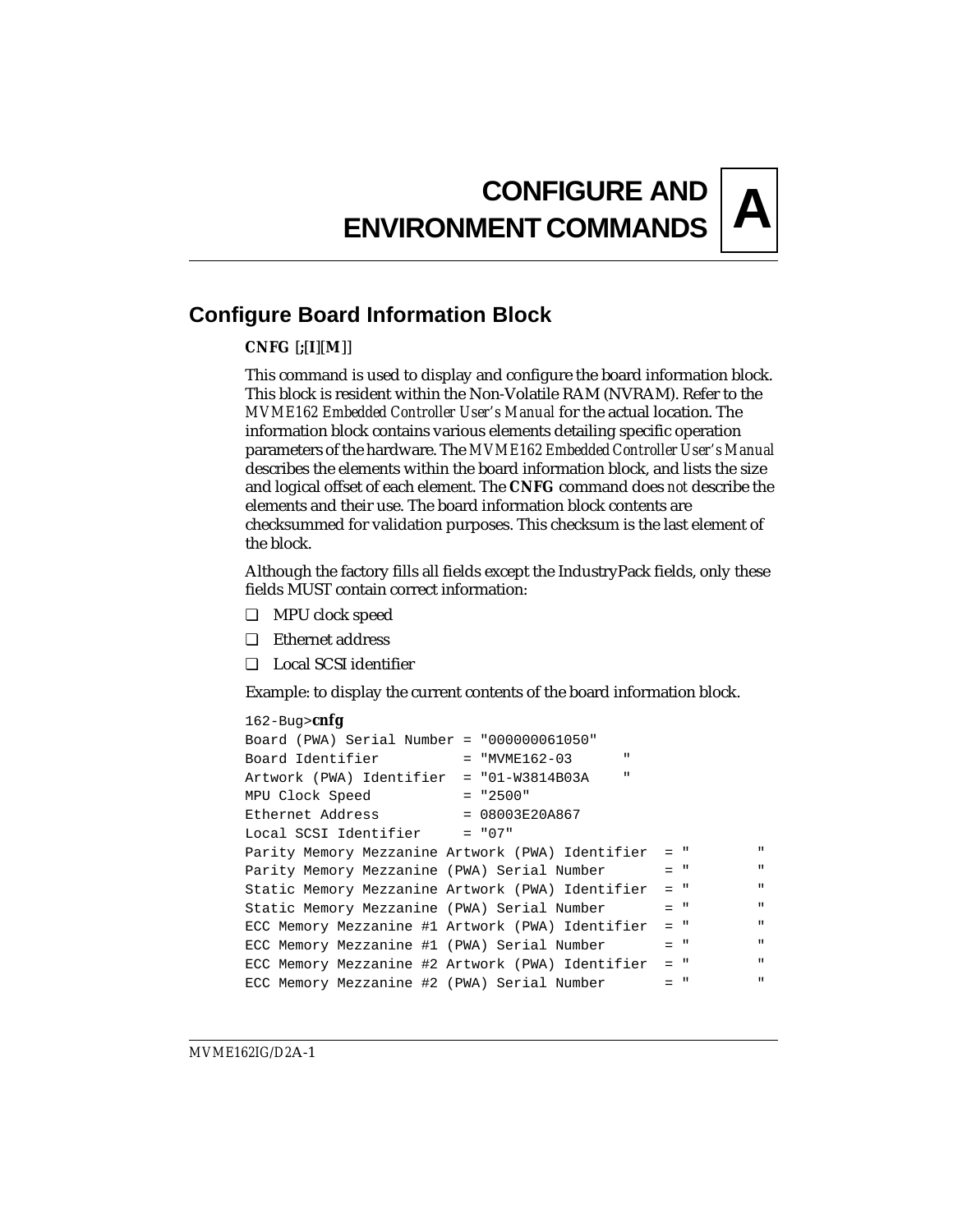**A**

```
Serial Port 2 Personality Artwork (PWA) Identifier = " " 
Serial Port 2 Personality Module (PWA) Serial Number = " " 
IndustryPack A Board Identifier = " "
IndustryPack A (PWA) Serial Number = "
IndustryPack A Artwork (PWA) Identifier = " " 
IndustryPack B Board Identifier = "
IndustryPack B (PWA) Serial Number = "IndustryPack B Artwork (PWA) Identifier = " " 
IndustryPack C Board Identifier = "
IndustryPack C (PWA) Serial Number = "IndustryPack C Artwork (PWA) Identifier = " " 
IndustryPack D Board Identifier = "
IndustryPack D (PWA) Serial Number = "IndustryPack D Artwork (PWA) Identifier = " " 
162-Bug>
```
Note that the parameters that are quoted are left-justified character (ASCII) strings padded with space characters, and the quotes (") are displayed to indicate the size of the string. Parameters that are not quoted are considered data strings, and data strings are right-justified. The data strings are padded with zeroes if the length is not met.

In the event of corruption of the board information block, the command displays a question mark "?" for nondisplayable characters. A warning message (WARNING: Board Information Block Checksum Error) is also displayed in the event of a checksum failure.

Using the **I** option initializes the unused area of the board information block to zero.

Modification is permitted by using the **M** option of the command. At the end of the modification session, you are prompted for the update to Non-Volatile RAM (NVRAM). A *y* response must be made for the update to occur; any other response terminates the update (disregards all changes). The update also recalculates the checksum.

Be cautious when modifying parameters. Some of these parameters are set up by the factory, and correct board operation relies upon these parameters.

Once modification/update is complete, you can now display the current contents as described earlier.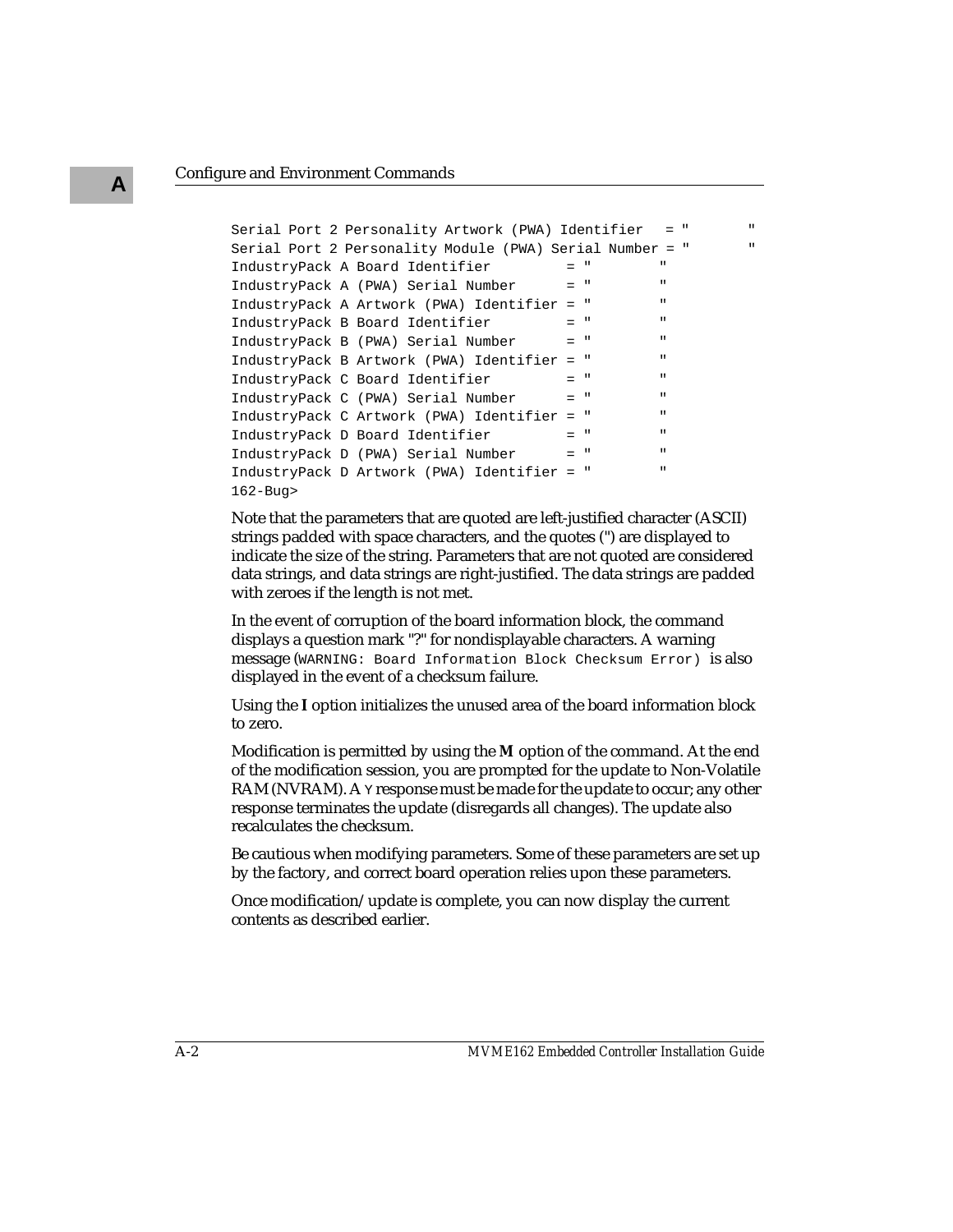# **Set Environment to Bug/Operating System**

## **ENV** [**;**[**D**]]

The **ENV** command allows you to interactively view/configure all Bug operational parameters that are kept in Battery Backed Up RAM (BBRAM), also known as Non-Volatile RAM (NVRAM). The operational parameters are saved in NVRAM and used whenever power is lost.

Any time the Bug uses a parameter from NVRAM, the NVRAM contents are first tested by checksum to insure the integrity of the NVRAM contents. In the instance of BBRAM checksum failure, certain default values are assumed as stated below.

The bug operational parameters (which are kept in NVRAM) are not initialized automatically on power up/warm reset. It is up to the Bug user to invoke the **ENV** command. Once the **ENV** command is invoked and executed without error, Bug default and/or user parameters are loaded into NVRAM along with checksum data. If any of the operational parameters have been modified, these new parameters will not be in effect until a reset/powerup condition.

If the **ENV** command is invoked with no options on the command line, you are prompted to configure all operational parameters. If the **ENV** command is invoked with the option **D**, ROM defaults will be loaded into NVRAM.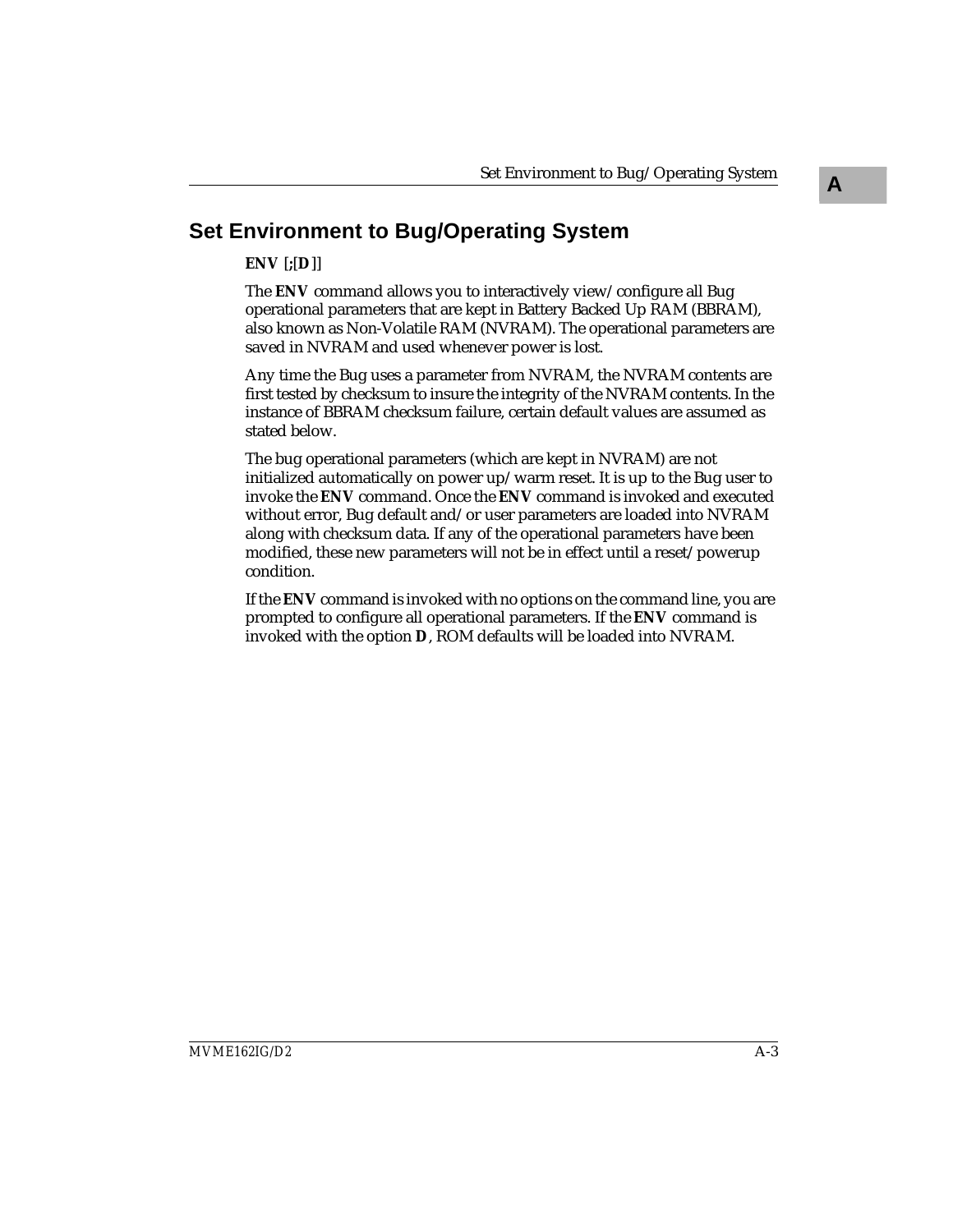The parameters to be configured are listed in the following table:

| <b>ENV Parameter and Options</b>                 | <b>Default</b> | <b>Meaning of Default</b>                                                                                                                                                                                               |
|--------------------------------------------------|----------------|-------------------------------------------------------------------------------------------------------------------------------------------------------------------------------------------------------------------------|
| Bug or System environment [B/S]                  | $\overline{B}$ | <b>Bug</b> mode                                                                                                                                                                                                         |
| Field Service Menu Enable [Y/N]                  | N              | Do not display field service<br>menu.                                                                                                                                                                                   |
| Remote Start Method Switch [G/M/B/N]             | B              | Use both the Global Control and<br>Status Register (GCSR) in the<br>VMEchip2, and the<br>Multiprocessor Control Register<br>(MPCR) in shared RAM,<br>methods to pass and start<br>execution of cross-loaded<br>program. |
| Probe System for Supported I/O Controllers [Y/N] | Y              | Accesses will be made to the<br>appropriate system busses (e.g.,<br>VMEbus, local bus) to determine<br>presence of supported<br>controllers.                                                                            |
| Negate VMEbus SYSFAIL* Always [Y/N]              | ${\bf N}$      | Negate VMEbus SYSFAIL after<br>successful completion or<br>entrance into the bug command<br>monitor.                                                                                                                    |
| Local SCSI Bus Reset on Debugger Startup [Y/N]   | N              | Local SCSI bus is not reset on<br>debugger startup.                                                                                                                                                                     |
| Local SCSI Bus Negotiations Type [A/S/N]         | A              | Asynchronous                                                                                                                                                                                                            |
| Industry Pack Reset on Debugger Startup [Y/N]    | N              | Industry $\mathop{\mathrm{Pack}}\nolimits(\mathbf{s})$ is/are not reset<br>on debugger startup.                                                                                                                         |
| Ignore CFGA Block on a Hard Disk Boot [Y/N]      | Y              | Enable the ignorance of the<br>Configuration Area (CFGA)<br>Block (hard disk only).                                                                                                                                     |
| Auto Boot Enable [Y/N]                           | N              | Auto Boot function is disabled.                                                                                                                                                                                         |
| Auto Boot at power-up only [Y/N]                 | Y              | Auto Boot is attempted at power<br>up reset only.                                                                                                                                                                       |
| <b>Auto Boot Controller LUN</b>                  | 00             | LUN of a disk/tape controller<br>module currently supported by<br>the Bug. Default is \$0.                                                                                                                              |
| <b>Auto Boot Device LUN</b>                      | 00             | LUN of a disk/tape device<br>currently supported by the Bug.<br>Default is \$0.                                                                                                                                         |

#### **Table A-1. ENV Command Parameters**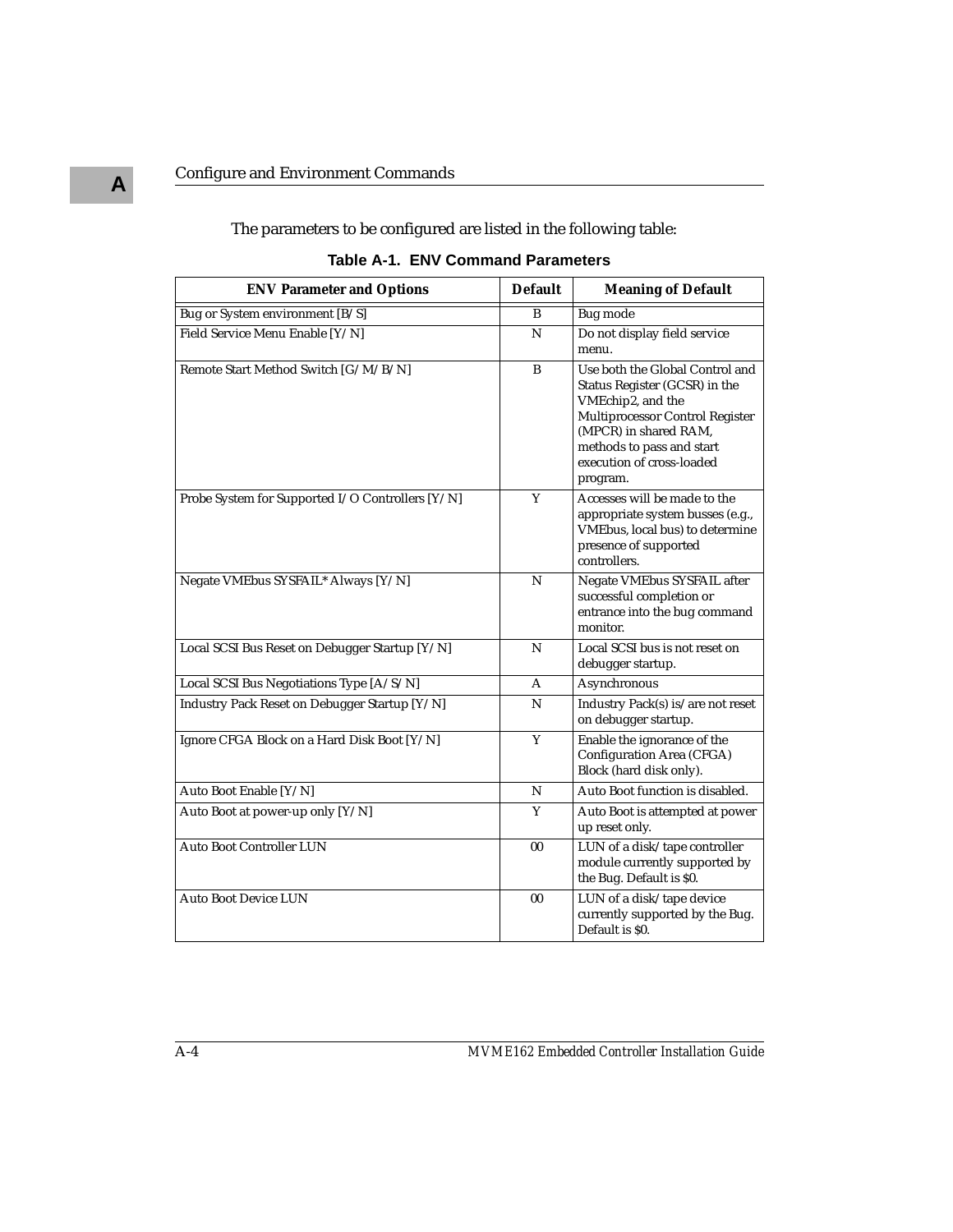| <b>ENV Parameter and Options</b>                   | <b>Default</b>  | <b>Meaning of Default</b>                                                                                                                                                                                                                                          |
|----------------------------------------------------|-----------------|--------------------------------------------------------------------------------------------------------------------------------------------------------------------------------------------------------------------------------------------------------------------|
| <b>Auto Boot Abort Delay</b>                       | 15              | This is the time in seconds that<br>the Auto Boot sequence will<br>delay before starting the boot.<br>The purpose for the delay is to<br>allow you the option of stopping<br>the boot by use of the Break key.<br>The time value is from 0 through<br>255 seconds. |
| Auto Boot Default String [Y(NULL String)/(String)] |                 | You may specify a string<br>(filename) which is passed on to<br>the code being booted.<br>Maximum length is 16<br>characters. Default is the null<br>string.                                                                                                       |
| ROM Boot Enable [Y/N]                              | N               | ROMboot function is disabled.                                                                                                                                                                                                                                      |
| ROM Boot at power-up only [Y/N]                    | Y               | ROMboot is attempted at power<br>up only.                                                                                                                                                                                                                          |
| ROM Boot Enable search of VMEbus [Y/N]             | N               | VMEbus address space will not<br>be accessed by ROMboot.                                                                                                                                                                                                           |
| <b>ROM Boot Abort Delay</b>                        | 0 <sub>0</sub>  | This is the time in seconds that<br>the ROMboot sequence will<br>delay before starting the boot.<br>The purpose for the delay is to<br>allow you the option of stopping<br>the boot by use of the Break key.<br>The time value is from 0 through<br>255 seconds.   |
| <b>ROM Boot Direct Starting Address</b>            | FF800000        | First location tested when the<br>Bug searches for a ROMboot<br>Module.                                                                                                                                                                                            |
| <b>ROM Boot Direct Ending Address</b>              | <b>FFDFFFFC</b> | Last location tested when the<br>Bug searches for a ROMboot<br>Module.                                                                                                                                                                                             |
| Network Auto Boot Enable [Y/N]                     | N               | Network Auto Boot function is<br>disabled.                                                                                                                                                                                                                         |
| Network Auto Boot at power-up only [Y/N]           | Y               | Network Auto Boot is attempted<br>at power up reset only.                                                                                                                                                                                                          |
| <b>Network Auto Boot Controller LUN</b>            | 00              | LUN of a disk/tape controller<br>module currently supported by<br>the Bug. Default is \$0.                                                                                                                                                                         |
| Network Auto Boot Device LUN                       | 00              | LUN of a disk/tape device<br>currently supported by the Bug.<br>Default is \$0.                                                                                                                                                                                    |

**Table A-1. ENV Command Parameters (Continued)**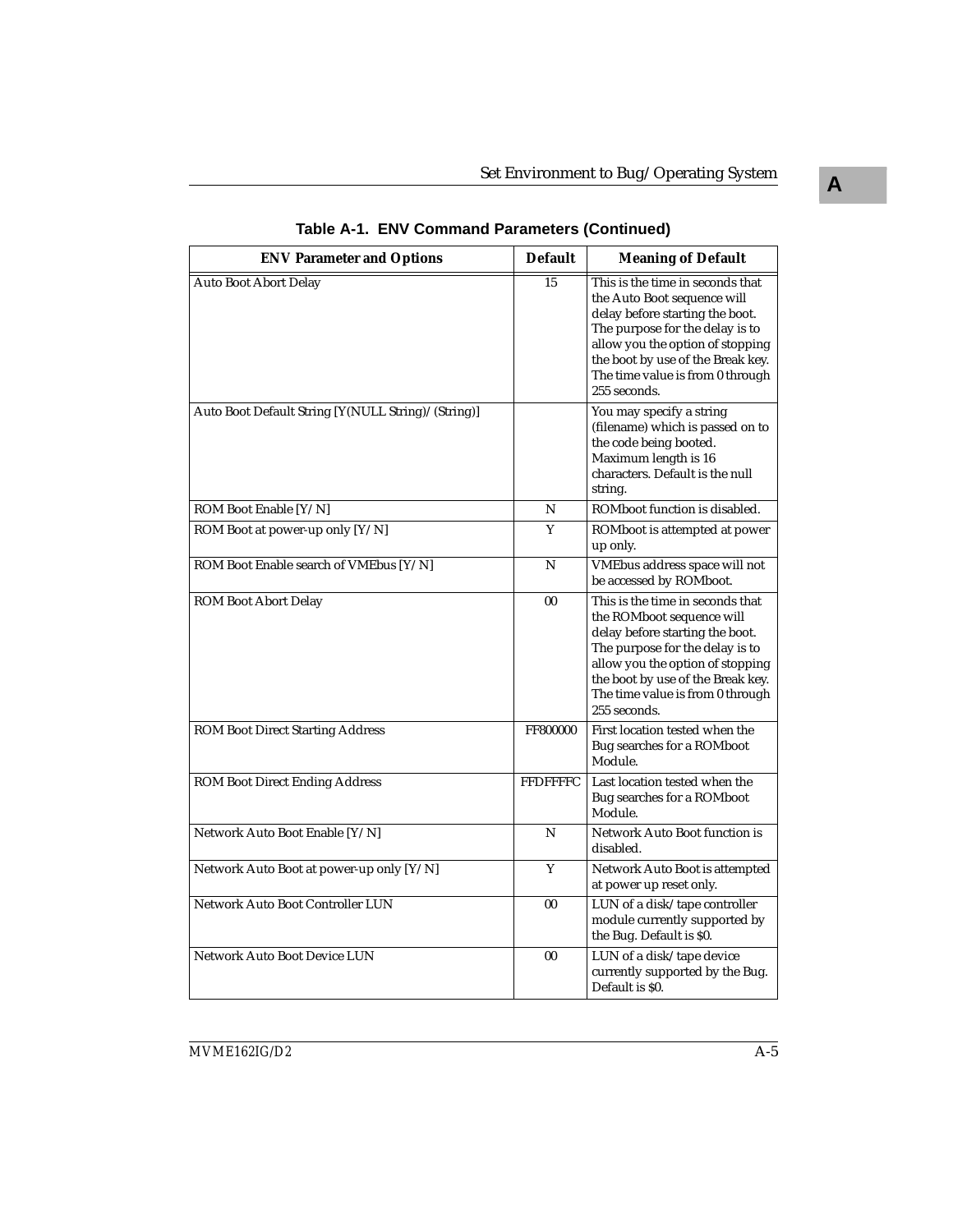| <b>ENV Parameter and Options</b>                             | <b>Default</b> | <b>Meaning of Default</b>                                                                                                                                                                                                                                                                                                                                                                                                       |
|--------------------------------------------------------------|----------------|---------------------------------------------------------------------------------------------------------------------------------------------------------------------------------------------------------------------------------------------------------------------------------------------------------------------------------------------------------------------------------------------------------------------------------|
| Network Auto Boot Abort Delay                                | 5              | This is the time in seconds that<br>the Network Boot sequence will<br>delay before starting the boot.<br>The purpose for the delay is to<br>allow you the option of stopping<br>the boot by use of the Break key.<br>The time value is from 0 through<br>255 seconds.                                                                                                                                                           |
| Network Autoboot Configuration Parameters Pointer<br>(NVRAM) | 00000000       | This is the address where the<br>network interface configuration<br>parameters are to be<br>saved/retained in NVRAM;<br>these parameters are the<br>necessary parameters to perform<br>an unattended network boot.                                                                                                                                                                                                              |
| <b>Memory Search Starting Address</b>                        | 00000000       | Where the Bug begins to search<br>for a work page (a 64KB block of<br>memory) to use for vector table,<br>stack, and variables. This must<br>be a multiple of the debugger<br>work page, modulo \$10000<br>(64KB). In a multi-162<br>environment, each MVME162<br>board could be set to start its<br>work page at a unique address<br>to allow multiple debuggers to<br>operate simultaneously.                                 |
| <b>Memory Search Ending Address</b>                          | 00100000       | Top limit of the Bug's search for<br>a work page. If a contiguous<br>block of memory, 64KB in size, is<br>not found in the range specified<br>by Memory Search Starting<br><b>Address and Memory Search</b><br>Ending Address parameters,<br>then the bug will place its work<br>page in the onboard static RAM<br>on the MVME162. Default<br><b>Memory Search Ending Address</b><br>is the calculated size of local<br>memory. |

**Table A-1. ENV Command Parameters (Continued)**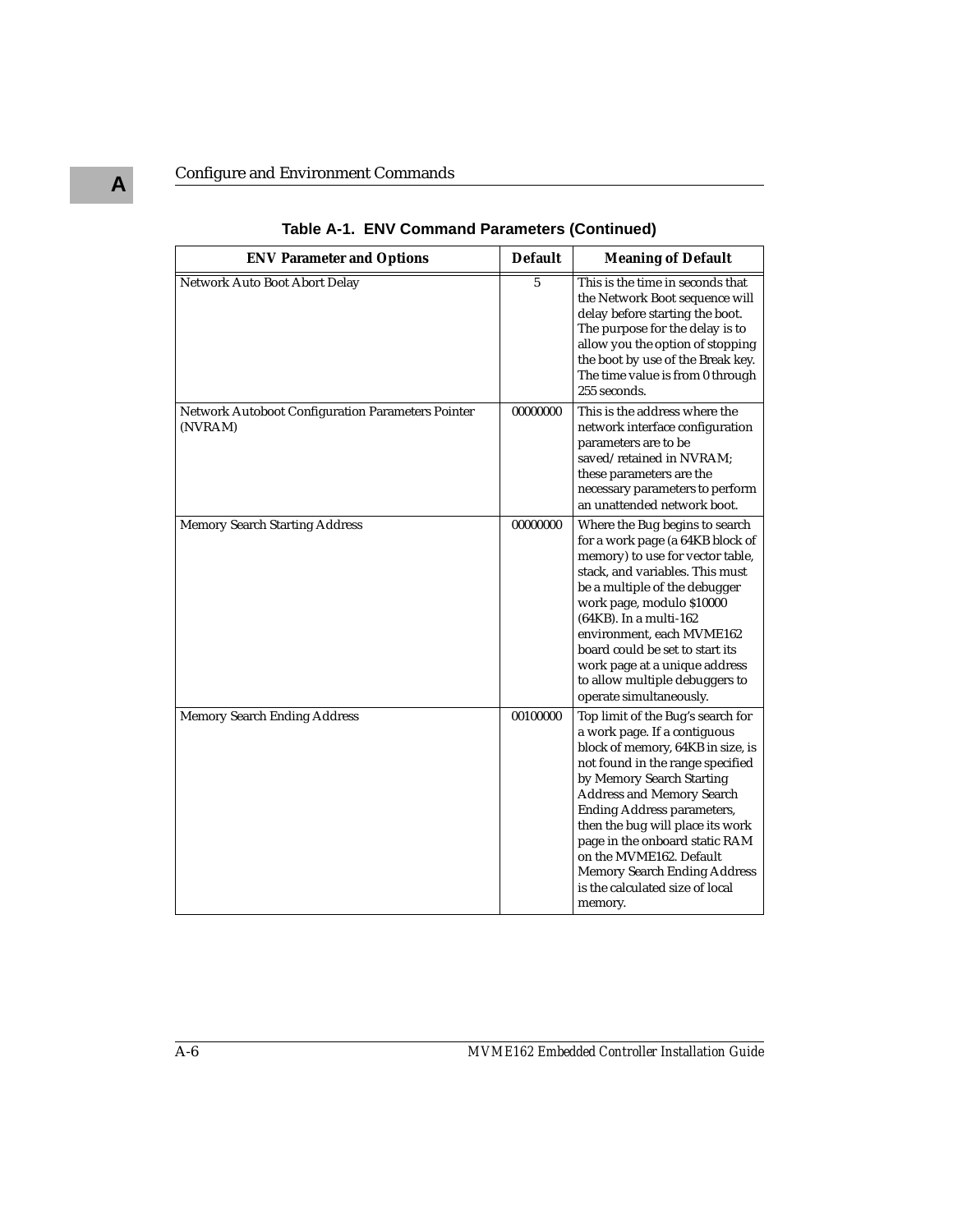| <b>ENV Parameter and Options</b>    | <b>Default</b> | <b>Meaning of Default</b>                                                                                                                                                                                                                                                                                                                                                                                                                                                                                                                                                                                                                                                                                                                                                                                      |
|-------------------------------------|----------------|----------------------------------------------------------------------------------------------------------------------------------------------------------------------------------------------------------------------------------------------------------------------------------------------------------------------------------------------------------------------------------------------------------------------------------------------------------------------------------------------------------------------------------------------------------------------------------------------------------------------------------------------------------------------------------------------------------------------------------------------------------------------------------------------------------------|
| <b>Memory Search Increment Size</b> | 00010000       | This multi-CPU feature is used<br>to offset the location of the Bug<br>work page. This must be a<br>multiple of the debugger work<br>page, modulo \$10000 (64KB).<br>Typically, Memory Search<br>Increment Size is the product of<br>CPU number and size of the Bug<br>work page. Example: first CPU<br>\$0 (0 x \$10000), second CPU<br>\$10000 (1 x \$10000), etc.                                                                                                                                                                                                                                                                                                                                                                                                                                           |
| Memory Search Delay Enable [Y/N]    | N              | There will be no delay before the<br>Bug begins its search for a work<br>page.                                                                                                                                                                                                                                                                                                                                                                                                                                                                                                                                                                                                                                                                                                                                 |
| <b>Memory Search Delay Address</b>  | FFFFD20F       | Default address is \$FFFFD20F.<br>This is the MVME162 GCSR<br>GPCSR0 as accessed through<br>VMEbus A16 space and assumes<br>the MVME162 GRPAD (group<br>address) and BDAD (board<br>address within group) switches<br>are set to "on". This byte-wide<br>value is initialized to \$FF by<br>MVME162 hardware after a<br>System or Power-on Reset. In a<br>multi-162 environment, where<br>the work pages of several Bugs<br>are to reside in the memory of<br>the primary (first) MVME162,<br>the non-primary CPUs will wait<br>for the data at the Memory<br>Search Delay Address to be set<br>to \$00, \$01, or \$02 (refer to the<br>Memory Requirements section in<br>Chapter 3 for the definition of<br>these values) before attempting<br>to locate their work page in the<br>memory of the primary CPU. |
| Memory Size Enable [Y/N]            | Y              | Memory will be sized for Self<br>Test diagnostics.                                                                                                                                                                                                                                                                                                                                                                                                                                                                                                                                                                                                                                                                                                                                                             |
| <b>Memory Size Starting Address</b> | 00000000       | Default Starting Address is \$0.                                                                                                                                                                                                                                                                                                                                                                                                                                                                                                                                                                                                                                                                                                                                                                               |
| <b>Memory Size Ending Address</b>   | 00100000       | Default Ending Address is the<br>calculated size of local memory.                                                                                                                                                                                                                                                                                                                                                                                                                                                                                                                                                                                                                                                                                                                                              |

**Table A-1. ENV Command Parameters (Continued)**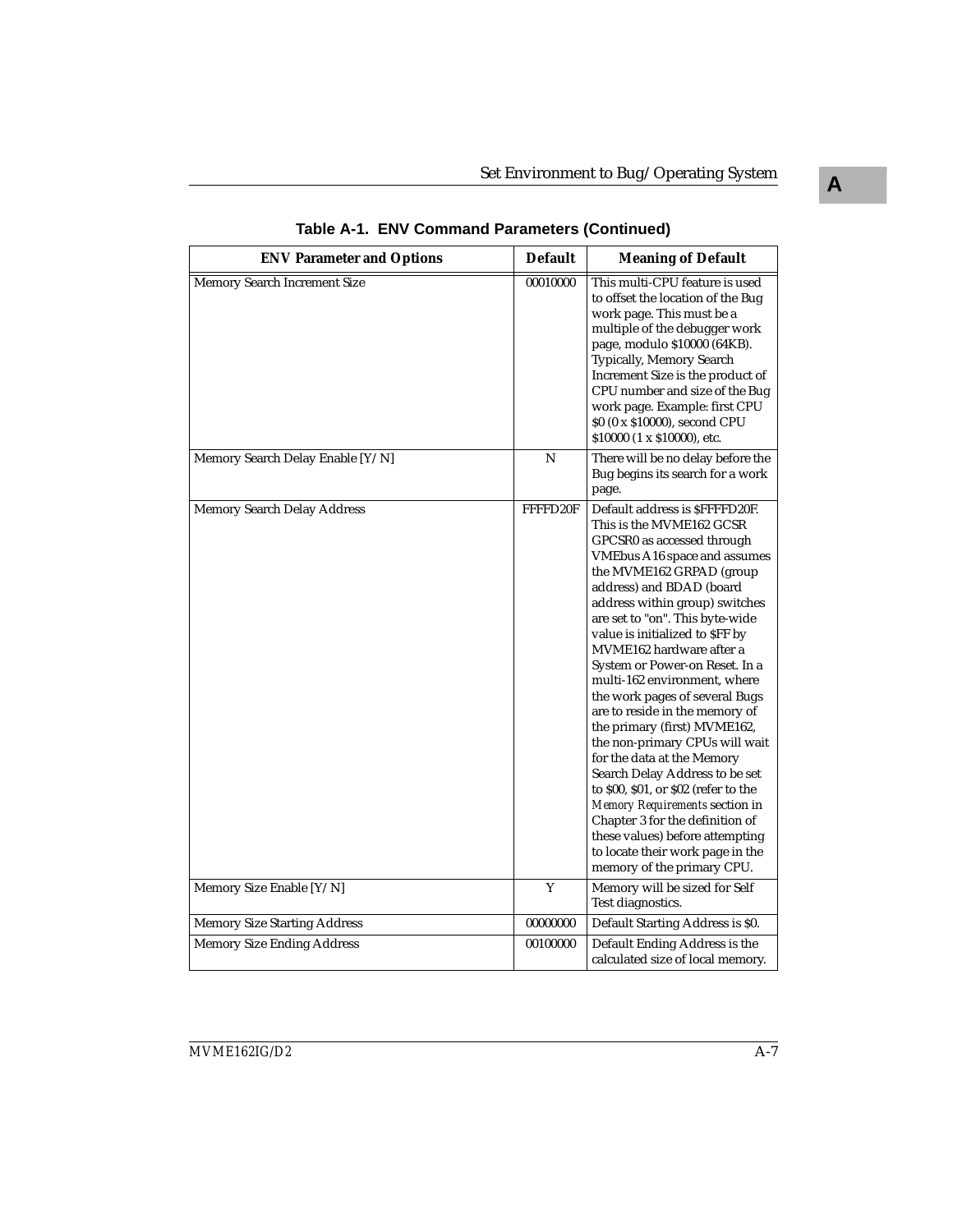| <b>ENV Parameter and Options</b>                                                                                                                                                                                                                                                                                                                                                                                                                                                  | <b>Default</b>  | <b>Meaning of Default</b>                                                                                                                                                                                                         |
|-----------------------------------------------------------------------------------------------------------------------------------------------------------------------------------------------------------------------------------------------------------------------------------------------------------------------------------------------------------------------------------------------------------------------------------------------------------------------------------|-----------------|-----------------------------------------------------------------------------------------------------------------------------------------------------------------------------------------------------------------------------------|
| <b>Base Address of Dynamic Memory</b>                                                                                                                                                                                                                                                                                                                                                                                                                                             | 00000000        | Beginning address of Dynamic<br>Memory (Parity and/or ECC<br>type memory). It must be a<br>multiple of the Dynamic<br>Memory board size, starting<br>with 0. Default is \$0.                                                      |
| <b>Size of Parity Memory</b>                                                                                                                                                                                                                                                                                                                                                                                                                                                      | 00100000        | This is the size of the Parity type<br>dynamic RAM mezzanine, if<br>any. The default is the calculated<br>size of the Dynamic memory<br>mezzanine board.                                                                          |
| Size of ECC Memory Board #0                                                                                                                                                                                                                                                                                                                                                                                                                                                       | 00000000        | This is the size of the first ECC<br>type memory mezzanine. The<br>default is the calculated size of<br>the memory mezzanine.                                                                                                     |
| Size of ECC Memory Board #1                                                                                                                                                                                                                                                                                                                                                                                                                                                       | 00000000        | This is the size of the second<br>ECC type memory mezzanine.<br>The default is the calculated size<br>of the memory mezzanine.                                                                                                    |
| <b>Base Address of Static Memory</b>                                                                                                                                                                                                                                                                                                                                                                                                                                              | <b>FFE00000</b> | This is the beginning address of<br>SRAM. The default for this<br>parameter is FFE00000 for the<br>onboard 512KB, or E1000000 for<br>the 2MB SRAM mezzanine. If<br>only 2 MB SRAM is present, it<br>defaults to address 00000000. |
| <b>Sizeof Static Memory</b>                                                                                                                                                                                                                                                                                                                                                                                                                                                       | 00080000        | This is the size of the SRAM type<br>memory present. The default is<br>the calculated size of the<br>onboard SRAM or an SRAM<br>type mezzanine.                                                                                   |
| ENV asks the following series of questions to set up the VMEbus interface for the MVME162 series<br>modules. You should have a working knowledge of the VMEchip2 as given in the MVME162 Embedded<br>Controller Programmer's Reference Guide in order to perform this configuration. Also included in this<br>series are questions for setting ROM and Flash access time.<br>The slave address decoders are used to allow another VMEbus master to access a local resource of the |                 |                                                                                                                                                                                                                                   |
| MVME162. There are two slave address decoders set. They are set up as follows:                                                                                                                                                                                                                                                                                                                                                                                                    |                 |                                                                                                                                                                                                                                   |
| Slave Enable #1 [Y/N]                                                                                                                                                                                                                                                                                                                                                                                                                                                             | Y               | Yes, set up and enable the Slave<br>Address Decoder #1.                                                                                                                                                                           |
| <b>Slave Starting Address #1</b>                                                                                                                                                                                                                                                                                                                                                                                                                                                  | 00000000        | Base address of the local<br>resource that is accessible by the<br>VMEbus. Default is the base of<br>local memory, \$0.                                                                                                           |

**Table A-1. ENV Command Parameters (Continued)**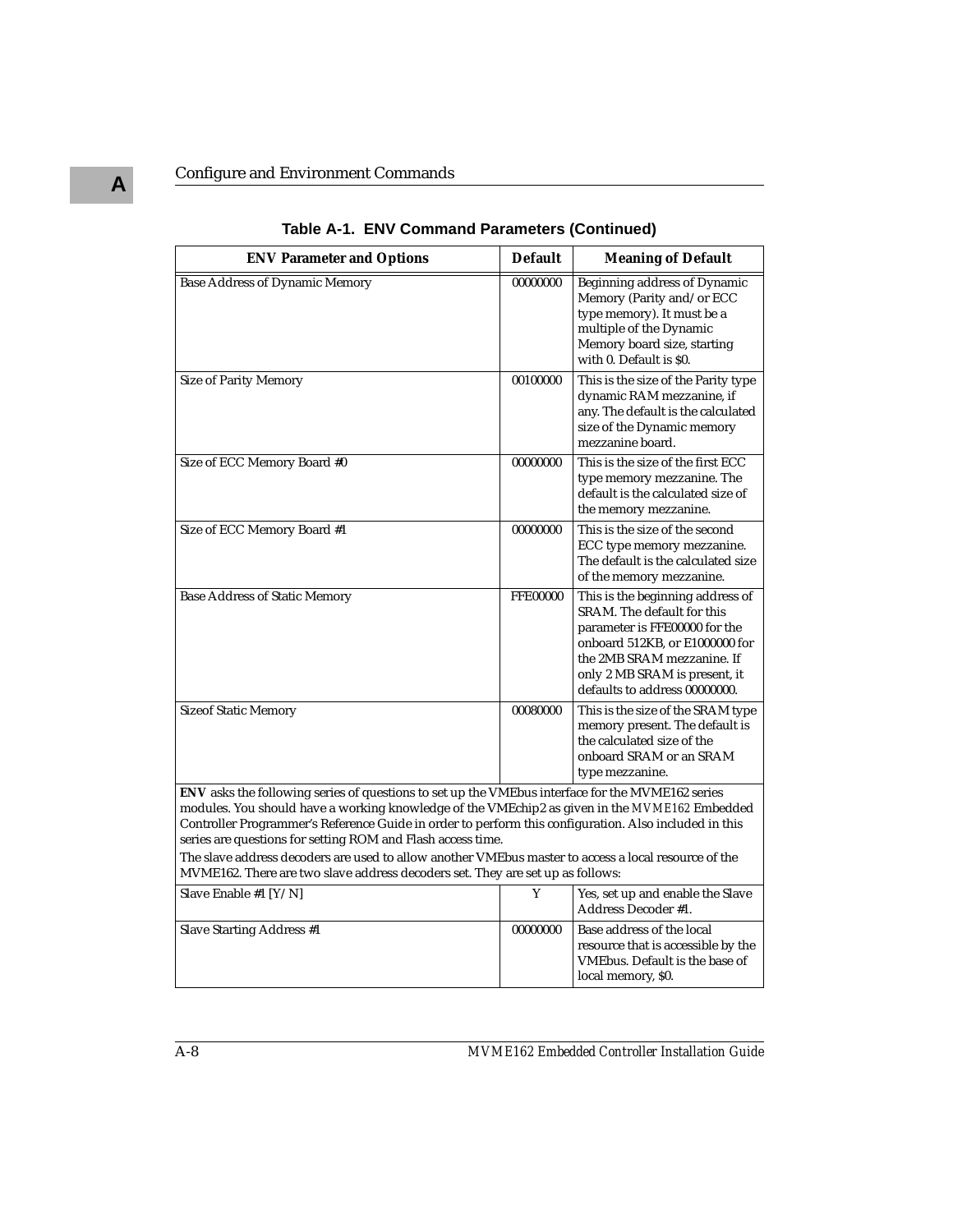| <b>ENV Parameter and Options</b>           | <b>Default</b> | <b>Meaning of Default</b>                                                                                                                                                                                                                                                                         |
|--------------------------------------------|----------------|---------------------------------------------------------------------------------------------------------------------------------------------------------------------------------------------------------------------------------------------------------------------------------------------------|
| Slave Ending Address #1                    | 000FFFFF       | Ending address of the local<br>resource that is accessible by the<br>VMEbus. Default is the end of<br>calculated memory.                                                                                                                                                                          |
| Slave Address Translation Address #1       | 00000000       | This register will allow the<br><b>VMEbus address and the local</b><br>address to be different. The<br>value in this register is the base<br>address of local resource that is<br>associated with the starting and<br>ending address selection from<br>the previous questions. Default<br>$is0$ . |
| <b>Slave Address Translation Select #1</b> | 00000000       | This register defines which bits<br>of the address are significant. A<br>logical one "1" indicates<br>significant address bits, logical<br>zero "0" is non-significant.<br>Default is 0.                                                                                                          |
| Slave Control #1                           | 03FF           | Defines the access restriction for<br>the address space defined with<br>this slave address decoder.<br>Default is \$03FF.                                                                                                                                                                         |
| Slave Enable #2 [Y/N]                      | N              | Do not set up and enable the<br>Slave Address Decoder #2.                                                                                                                                                                                                                                         |
| Slave Starting Address #2                  | 00000000       | Base address of the local<br>resource that is accessible by the<br>VMEbus. Default is 0.                                                                                                                                                                                                          |
| Slave Ending Address #2                    | 00000000       | Ending address of the local<br>resource that is accessible by the<br>VMEbus. Default is 0.                                                                                                                                                                                                        |
| Slave Address Translation Address #2       | 00000000       | Works the same as Slave<br>Address Translation Address #1.<br>Default is 0.                                                                                                                                                                                                                       |
| <b>Slave Address Translation Select #2</b> | 00000000       | Works the same as Slave<br><b>Address Translation Select #1.</b><br>Default is 0.                                                                                                                                                                                                                 |
| Slave Control #2                           | 0000           | Defines the access restriction for<br>the address space defined with<br>this slave address decoder.<br>Default is \$0000.                                                                                                                                                                         |
| Master Enable #1 [Y/N]                     | Y              | Yes, set up and enable the Master<br>Address Decoder #1.                                                                                                                                                                                                                                          |

**Table A-1. ENV Command Parameters (Continued)**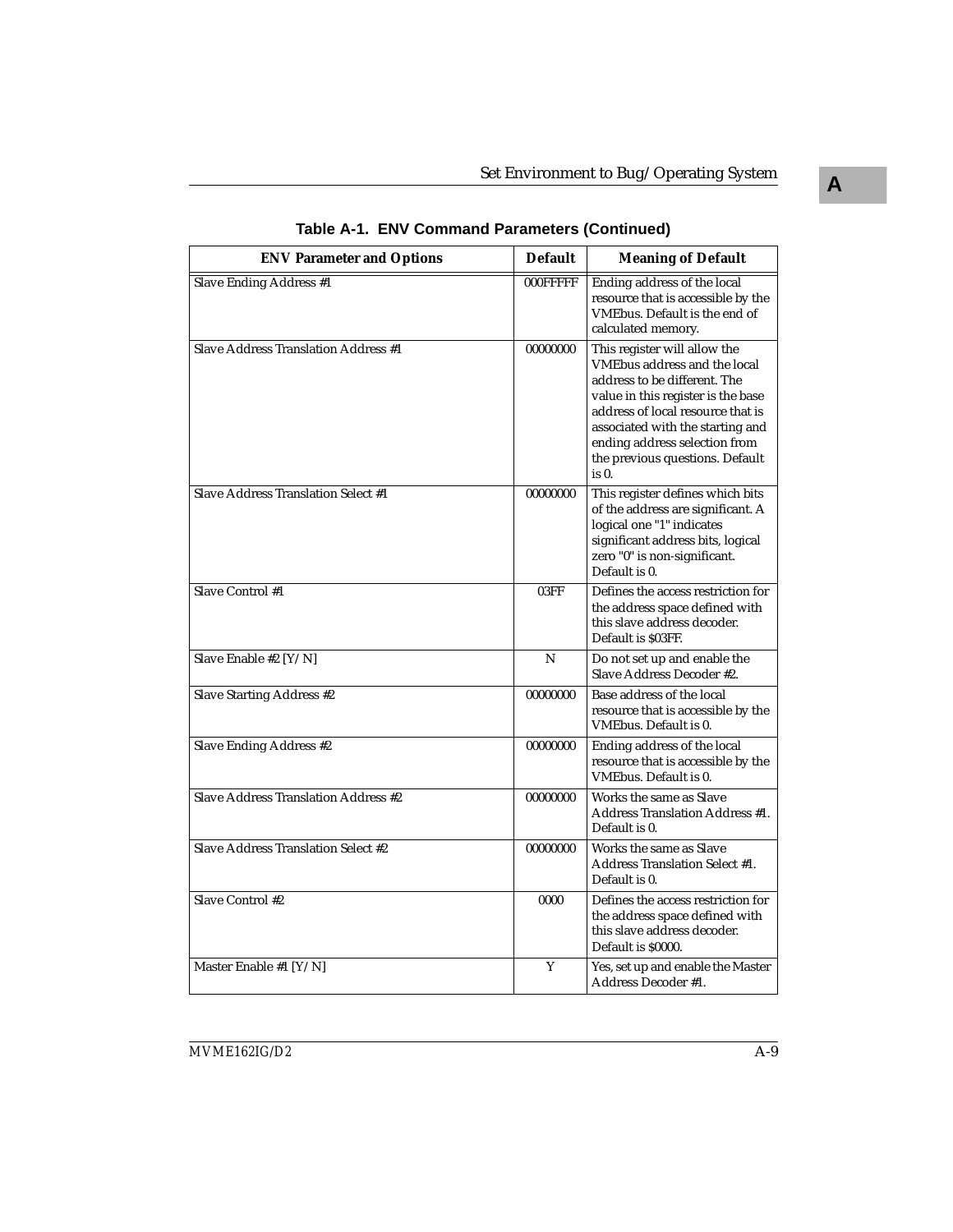| <b>ENV Parameter and Options</b>  | <b>Default</b>   | <b>Meaning of Default</b>                                                                                                                                                                                                                  |
|-----------------------------------|------------------|--------------------------------------------------------------------------------------------------------------------------------------------------------------------------------------------------------------------------------------------|
| <b>Master Starting Address #1</b> | 02000000         | Base address of the VMEbus<br>resource that is accessible from<br>the local bus. Default is the end<br>of calculated local memory,<br>unless memory is less than<br>16MB, then this register will<br>always be set to 01000000.            |
| <b>Master Ending Address #1</b>   | <b>EFFFFFFFF</b> | Ending address of the VMEbus<br>resource that is accessible from<br>the local bus. Default is the end<br>of calculated memory.                                                                                                             |
| Master Control #1                 | 0 <sub>D</sub>   | Defines the access characteristics<br>for the address space defined<br>with this master address<br>decoder. Default is \$0D.                                                                                                               |
| Master Enable #2 [Y/N]            | N                | Do not set up and enable the<br>Master Address Decoder #2.                                                                                                                                                                                 |
| <b>Master Starting Address #2</b> | 00000000         | Base address of the VMEbus<br>resource that is accessible from<br>the local bus. Default is<br>\$00000000.                                                                                                                                 |
| Master Ending Address #2          | 00000000         | Ending address of the VMEbus<br>resource that is accessible from<br>the local bus. Default is<br>\$00000000.                                                                                                                               |
| <b>Master Control #2</b>          | 0 <sub>0</sub>   | Defines the access characteristics<br>for the address space defined<br>with this master address<br>decoder. Default is \$00.                                                                                                               |
| Master Enable #3 [Y/N]            | Y                | Yes, set up and enable the Master<br>Address Decoder #3. This is the<br>default if the board contains less<br>than 16MB of calculated RAM.<br>Do not set up and enable the<br>Master Address Decoder #3.<br>This is the default for boards |
|                                   |                  | containing at least 16MB of<br>calculated RAM.                                                                                                                                                                                             |

**Table A-1. ENV Command Parameters (Continued)**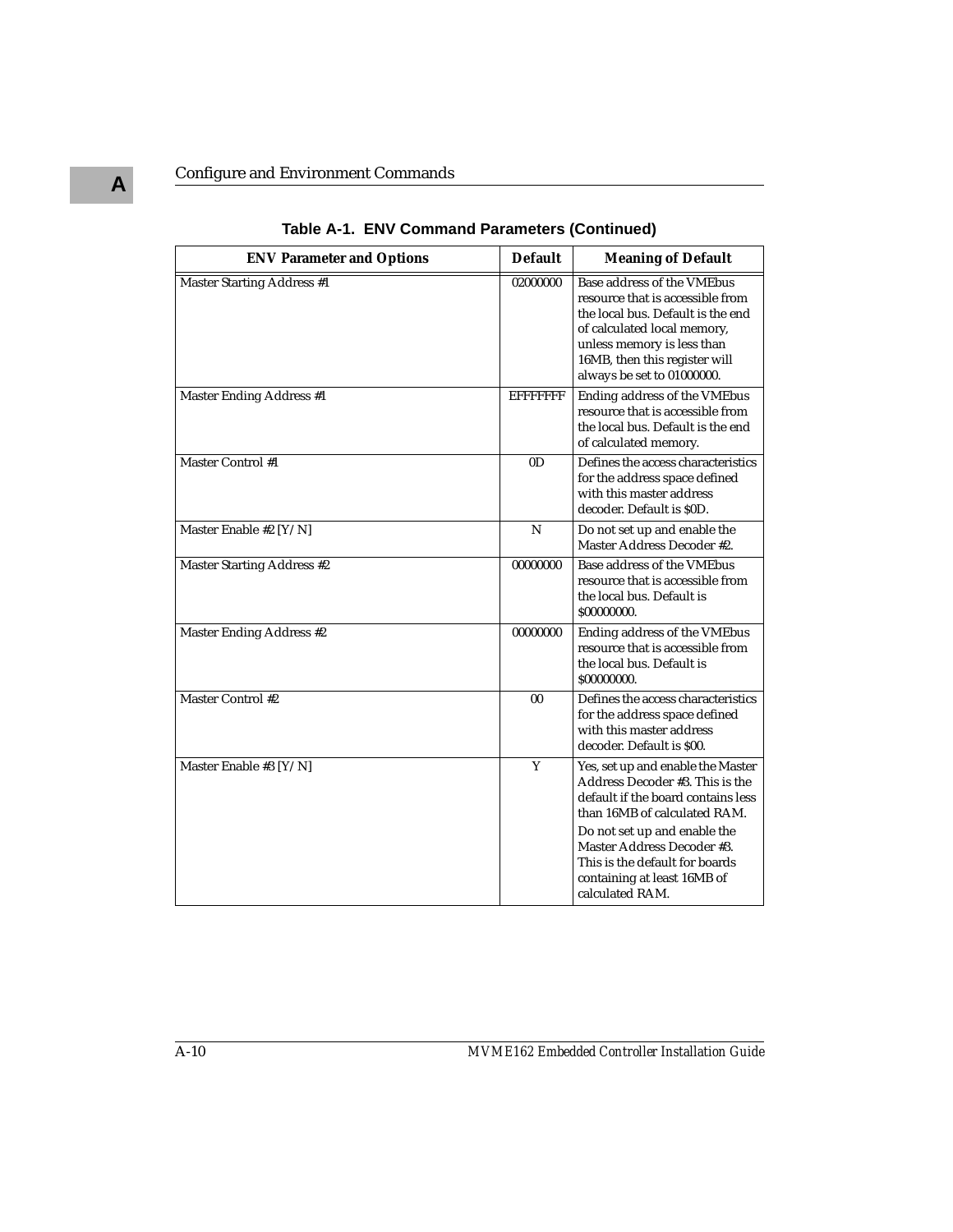| <b>ENV Parameter and Options</b>             | <b>Default</b> | <b>Meaning of Default</b>                                                                                                                                                                                                                                                                 |
|----------------------------------------------|----------------|-------------------------------------------------------------------------------------------------------------------------------------------------------------------------------------------------------------------------------------------------------------------------------------------|
| <b>Master Starting Address #3</b>            | 00000000       | Base address of the VMEbus<br>resource that is accessible from<br>the local bus. If enabled, the<br>value is calculated as one more<br>than the calculated size of<br>memory. If not enabled, the<br>default is \$00000000.                                                               |
| Master Ending Address #3                     | 00000000       | Ending address of the VMEbus<br>resource that is accessible from<br>the local bus. If enabled, the<br>default is \$00FFFFFF, otherwise<br>\$00000000.                                                                                                                                     |
| Master Control #3                            | 00             | Defines the access characteristics<br>for the address space defined<br>with this master address<br>decoder. If enabled, the default is<br>\$3D, otherwise \$00.                                                                                                                           |
| Master Enable #4 [Y/N]                       | N              | Do not set up and enable the<br>Master Address Decoder #4.                                                                                                                                                                                                                                |
| <b>Master Starting Address #4</b>            | 00000000       | Base address of the VMEbus<br>resource that is accessible from<br>the local bus. Default is \$0.                                                                                                                                                                                          |
| Master Ending Address #4                     | 00000000       | Ending address of the VMEbus<br>resource that is accessible from<br>the local bus. Default is \$0.                                                                                                                                                                                        |
| <b>Master Address Translation Address #4</b> | 00000000       | This register will allow the<br>VMEbus address and the local<br>address to be different. The<br>value in this register is the base<br>address of VMEbus resource that<br>is associated with the starting<br>and ending address selection<br>from the previous questions.<br>Default is 0. |
| <b>Master Address Translation Select #4</b>  | 00000000       | This register defines which bits<br>of the address are significant. A<br>logical one "1" indicates<br>significant address bits, logical<br>zero "0" is non-significant.<br>Default is 0.                                                                                                  |
| <b>Master Control #4</b>                     | 0 <sub>0</sub> | Defines the access characteristics<br>for the address space defined<br>with this master address<br>decoder. Default is \$00.                                                                                                                                                              |

**Table A-1. ENV Command Parameters (Continued)**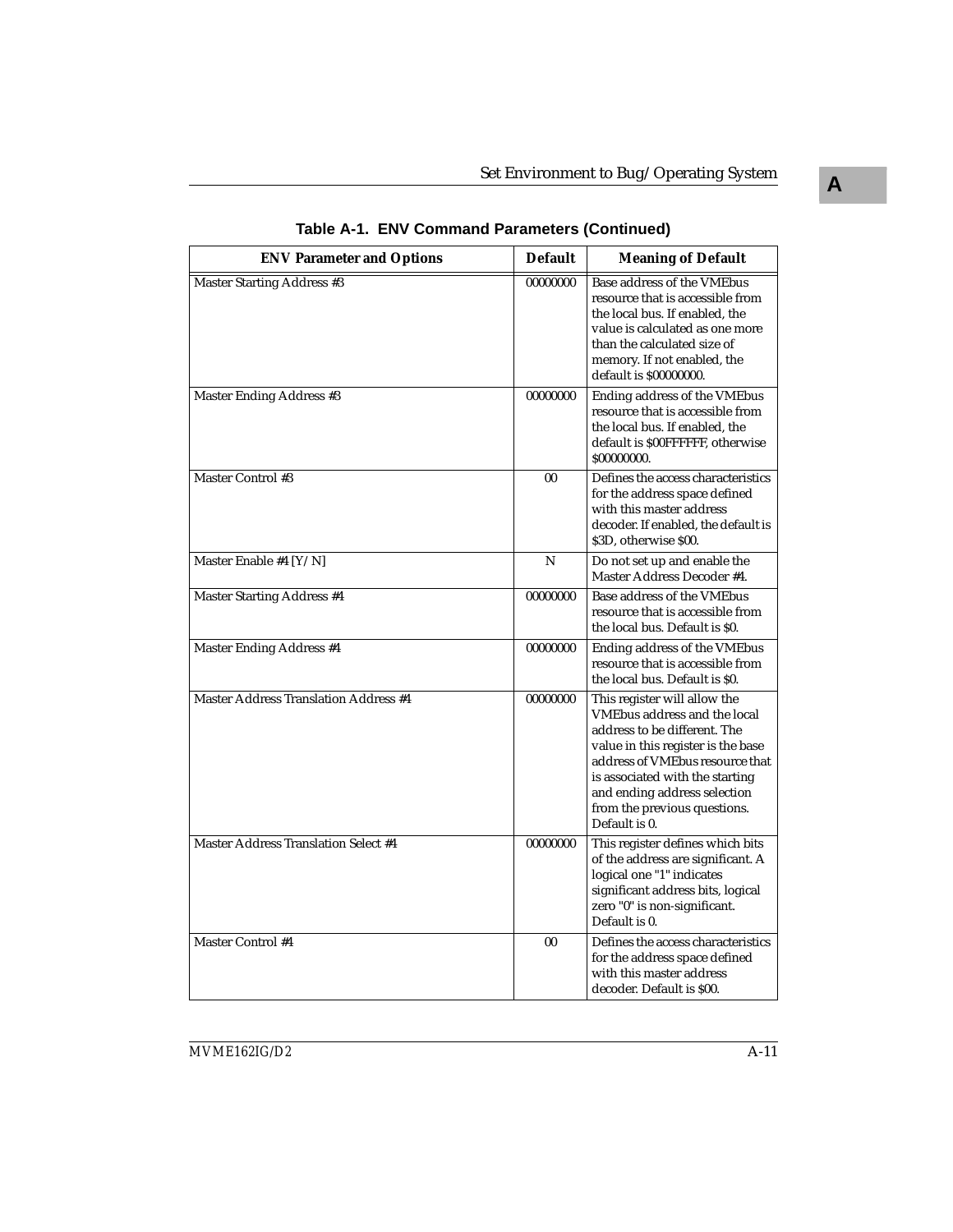| <b>ENV Parameter and Options</b>                                                     | <b>Default</b> | <b>Meaning of Default</b>                                                                                                                                  |
|--------------------------------------------------------------------------------------|----------------|------------------------------------------------------------------------------------------------------------------------------------------------------------|
| Short I/O (VMEbus A16) Enable [Y/N]                                                  | Ÿ              | Yes. Enable the Short I/O<br><b>Address Decoder.</b>                                                                                                       |
| Short I/O (VMEbus A16) Control                                                       | 01             | Defines the access characteristics<br>for the address space defined<br>with the Short I/O address<br>decoder. Default is \$01.                             |
| F-Page (VMEbus A24) Enable [Y/N]                                                     | Y              | Yes, Enable the F-Page Address<br>Decoder.                                                                                                                 |
| F-Page (VMEbus A24) Control                                                          | 02             | Defines the access characteristics<br>for the address space defined<br>with the F-Page address decoder.<br>Default is \$02.                                |
| <b>ROM Access Time Code</b>                                                          | 03             | This defines the ROM access<br>time. The default is \$03, which<br>sets an access time of 180 ns.                                                          |
| <b>Flash Access Time Code</b>                                                        | 02             | This defines the FLASH access<br>time. The default is \$02, which<br>sets an access time of 140 ns.                                                        |
| <b>MCC Vector Base</b><br><b>VMEC2 Vector Base #1</b><br><b>VMEC2 Vector Base #2</b> | 05<br>06<br>07 | Base interrupt vector for the<br>component specified. Default:<br>MCchip = \$05, VMEchip2 Vector<br>$1 = $06$ , VMEchip2 Vector $2 =$<br>S <sub>07</sub> . |
| <b>VMEC2 GCSR Group Base Address</b>                                                 | D2             | Specifies the group address<br>(\$FFFFXX00) in Short I/O for<br>this board. Default = $SD2$ .                                                              |
| <b>VMEC2 GCSR Board Base Address</b>                                                 | 0 <sub>0</sub> | Specifies the base address<br>(\$FFFFD2XX) in Short I/O for<br>this board. Default = $$00$ .                                                               |
| <b>VMEbus Global Time Out Code</b>                                                   | 01             | This controls the VMEbus<br>timeout when systems<br>controller. Default $$01 = 64 \,\mu s$ .                                                               |
| Local Bus Time Out Code                                                              | 02             | This controls the local bus<br>timeout. Default $$02 = 256 \,\mu s$ .                                                                                      |
| <b>VMEbus Access Time Out Code</b>                                                   | 02             | This controls the local bus to<br><b>VMEbus access timeout. Default</b><br>$$02 = 32$ ms.                                                                  |

**Table A-1. ENV Command Parameters (Continued)**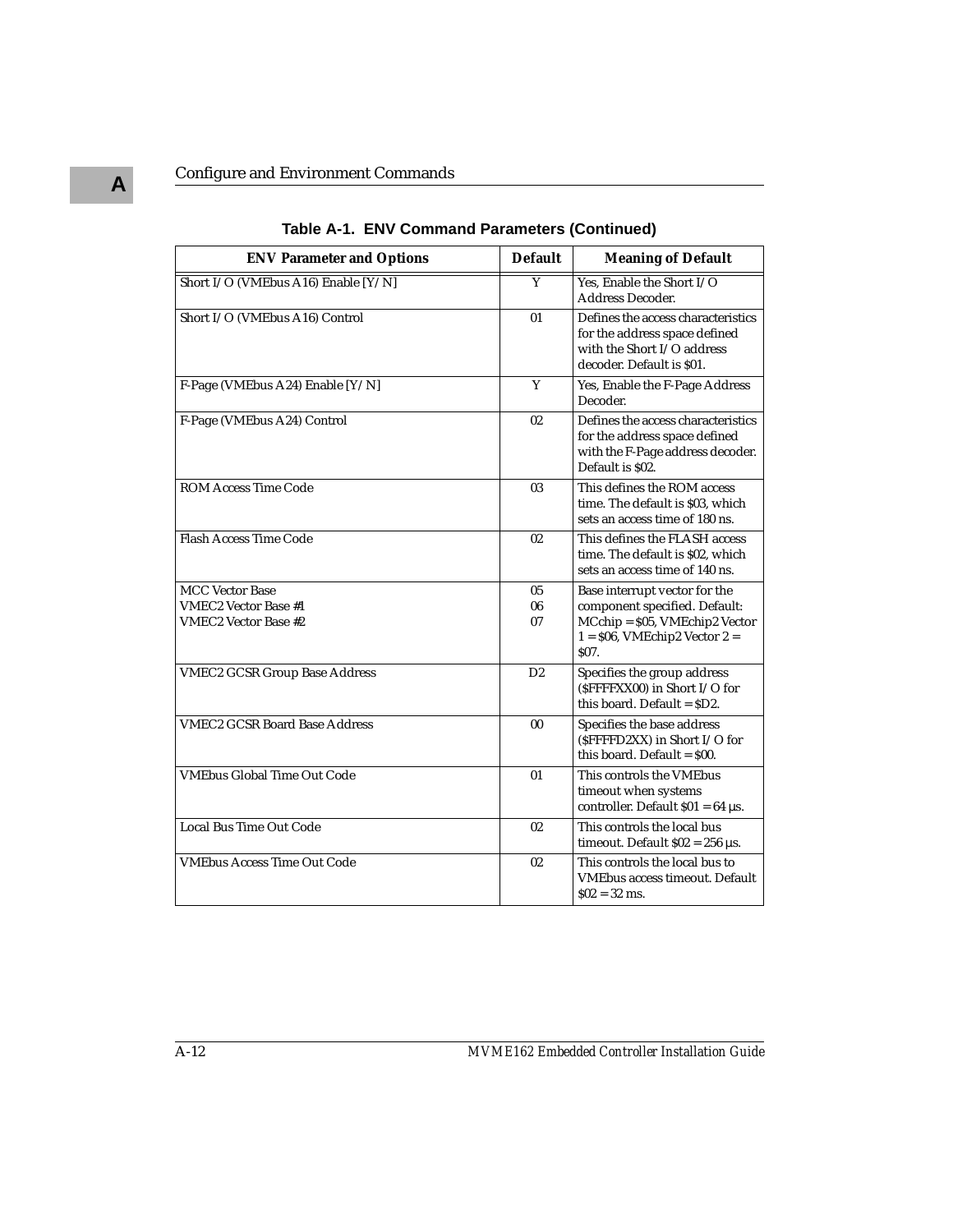## **Configuring the IndustryPacks**

**ENV** asks the following series of questions to set up IndustryPacks (IP) on MVME162 modules.

The *MVME162 Embedded Controller Programmer's Reference Guide* describes the base addresses and the IP register settings. Refer to that manual for information on setting base addresses and register bits.

|  | IP A Base Address | $= 00000000?$ |
|--|-------------------|---------------|
|  | IP B Base Address | $= 00000000?$ |
|  | IP C Base Address | $= 00000000?$ |
|  | IP D Base Address | $= 00000000?$ |

Base address for mapping IP modules. Only the upper 16 bits are significant.

```
IP D/C/B/A Memory Size = 00000000?
```
Define the memory size requirements for the IP modules:

| <b>Bits</b> | <b>IP</b>     | <b>Register Address</b> |
|-------------|---------------|-------------------------|
| $31 - 24$   | Ð             | FFFBC00F                |
| $23 - 16$   | $\mathcal{C}$ | <b>FFFBC00E</b>         |
| $15-08$     | B             | FFFBC00D                |
| $07-00$     |               | FFFBC00C                |

IP  $D/C/B/A$  General Control = 00000000?

Define the general control requirements for the IP modules:

| <b>Bits</b> | <b>IP</b>     | <b>Register Address</b> |
|-------------|---------------|-------------------------|
| $31 - 24$   | D             | FFFBC01B                |
| $23 - 16$   | $\mathcal{C}$ | FFFBC01A                |
| $15-08$     | B             | FFFBC019                |
| $07-00$     |               | FFFBC018                |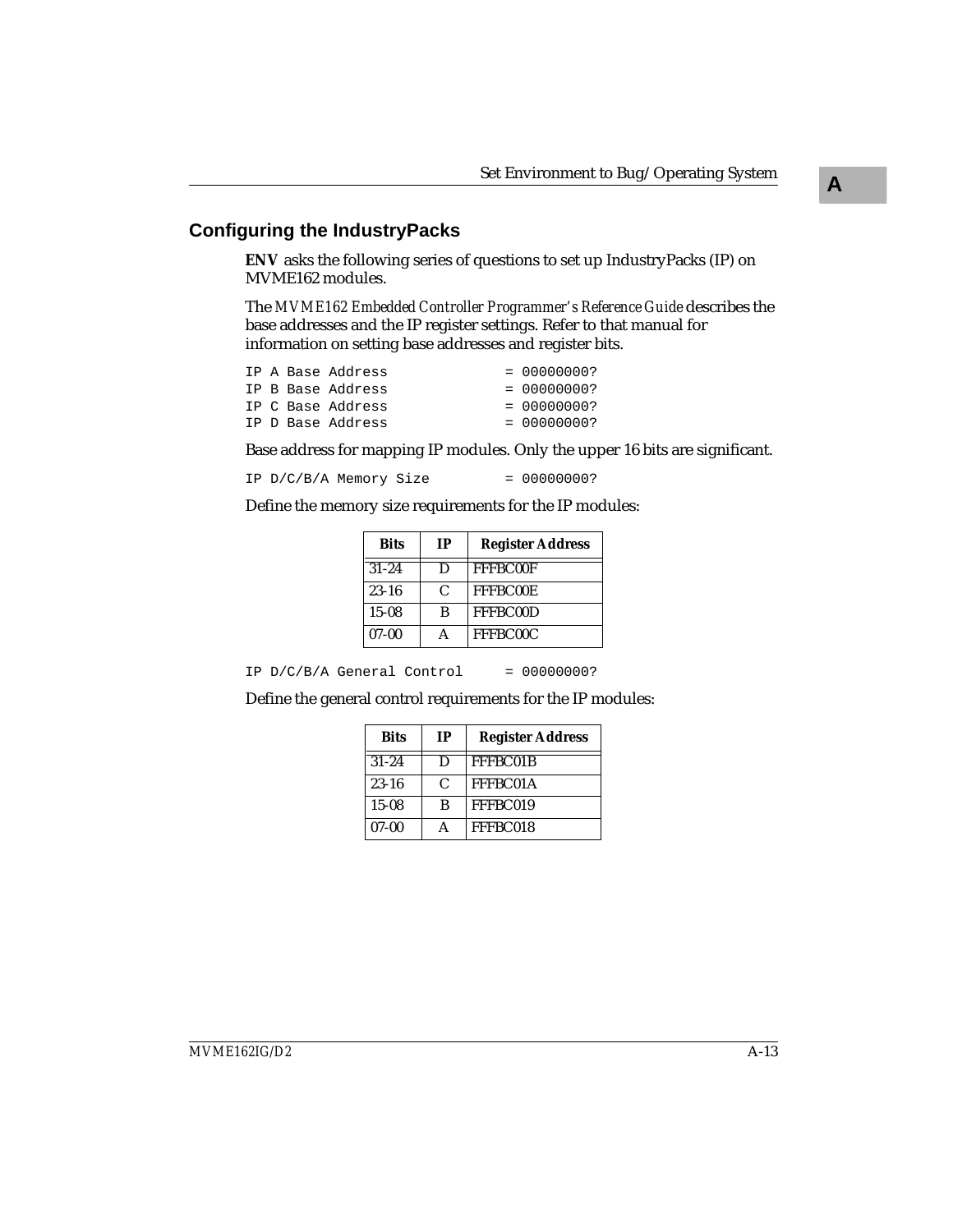#### IP  $D/C/B/A$  Interrupt 0 Control = 00000000?

Define the interrupt control requirements for the IP modules channel 0:

| <b>Bits</b> | <b>IP</b> | <b>Register Address</b> |
|-------------|-----------|-------------------------|
| $31 - 24$   | D         | FFFBC016                |
| $23 - 16$   | C         | FFFBC014                |
| $15 - 08$   | B         | FFFBC012                |
| $07 - 00$   |           | FFFBC010                |

IP D/C/B/A Interrupt 1 Control = 00000000?

Define the interrupt control requirements for the IP modules channel 1:

| <b>Bits</b> | <b>IP</b>     | <b>Register Address</b> |  |  |  |
|-------------|---------------|-------------------------|--|--|--|
| $31 - 24$   | Ð             | FFFBC017                |  |  |  |
| $23 - 16$   | $\mathcal{C}$ | FFFBC015                |  |  |  |
| $15 - 08$   | B             | FFFBC013                |  |  |  |
| $07-00$     |               | FFFBC011                |  |  |  |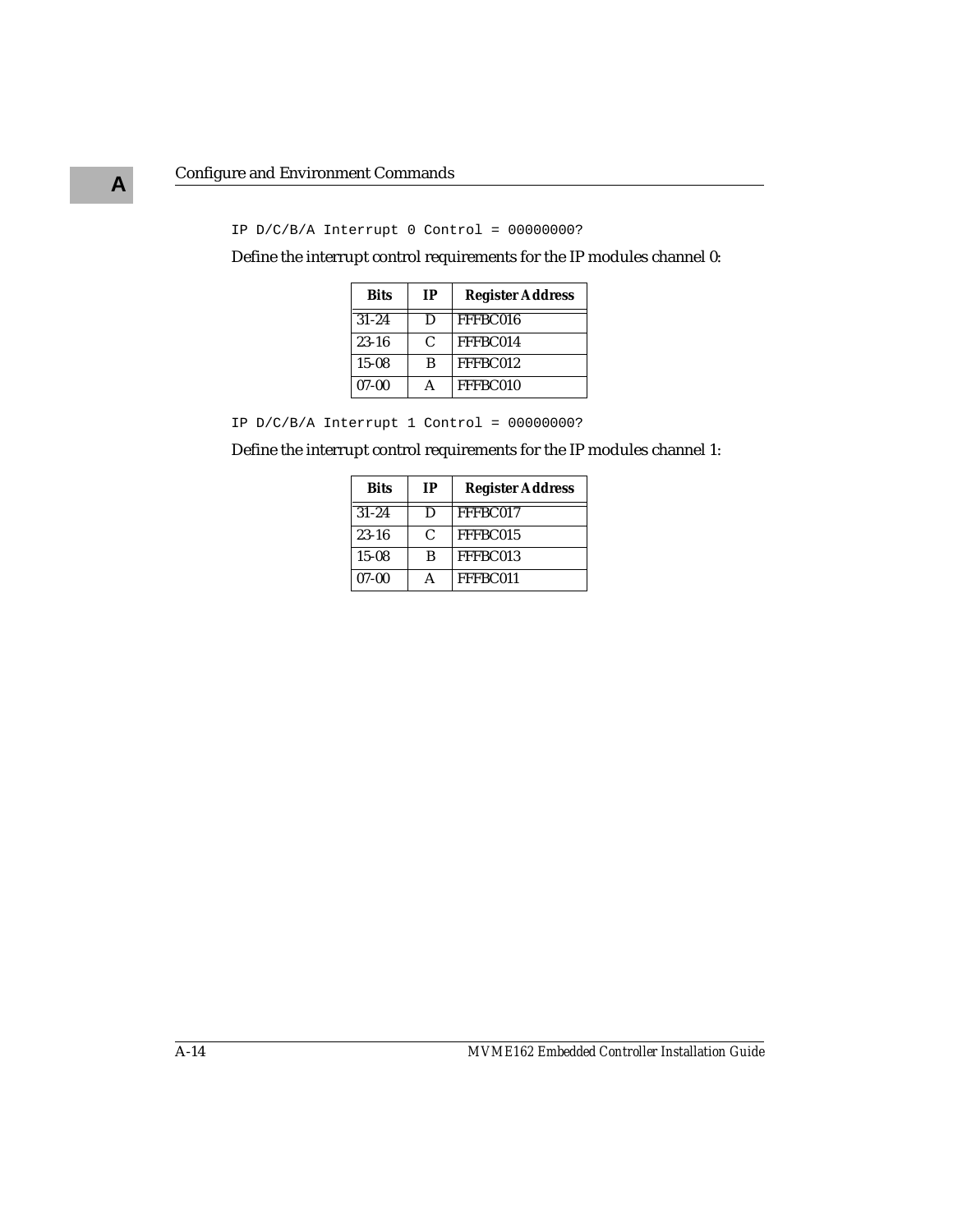# **Disk/Tape Controller Modules Supported**

The following VMEbus disk/tape controller modules are supported by the 162Bug. The default address for each controller type is First Address and the controller can be addressed by First CLUN during commands **BH**, **BO**, or **IOP**, or during TRAP #15 calls .DSKRD or .DSKWR. Note that if another controller of the same type is used, the second one must have its address changed by its onboard jumpers and/or switches, so that it matches Second Address and can be called up by Second CLUN.

| <b>Controller Type</b>                     | First<br><b>CLUN</b> | <b>First</b><br><b>Address</b> | Second<br><b>CLUN</b> | <b>Second</b><br><b>Address</b> |
|--------------------------------------------|----------------------|--------------------------------|-----------------------|---------------------------------|
| <b>CISC Embedded Controller</b>            | \$00 (NOTE 1)        |                                |                       |                                 |
| MVME320 - Winchester/Floppy Controller     | \$11 (NOTE 2)        | SFFFFB000                      | \$12 (NOTE 2)         | SFFFFAC00                       |
| MVME323 - ESDI Winchester Controller       | \$08                 | SFFFFA000                      | \$09                  | SFFFFA200                       |
| MVME327A - SCSI Controller                 | S <sub>02</sub>      | SFFFFA600                      | \$03                  | SFFFFA700                       |
| MVME328 - SCSI Controller                  | \$06                 | SFFFF9000                      | <b>S07</b>            | SFFFF9800                       |
| MVME328 - SCSI Controller                  | \$16                 | SFFFF4800                      | \$17                  | <b>\$FFFF5800</b>               |
| MVME328 - SCSI Controller                  | \$18                 | \$FFFF7000                     | \$19                  | \$FFFF7800                      |
| <b>MVME350 - Streaming Tape Controller</b> | \$04                 | SFFFF5000                      | \$05                  | SFFFF5100                       |

**NOTES:** (1) If an MVME162 with a SCSI port is used, then the MVME162 module has CLUN 0.

(2) For MVME162s, the first MVME320 has CLUN \$11, and the second MVME320 has CLUN \$12.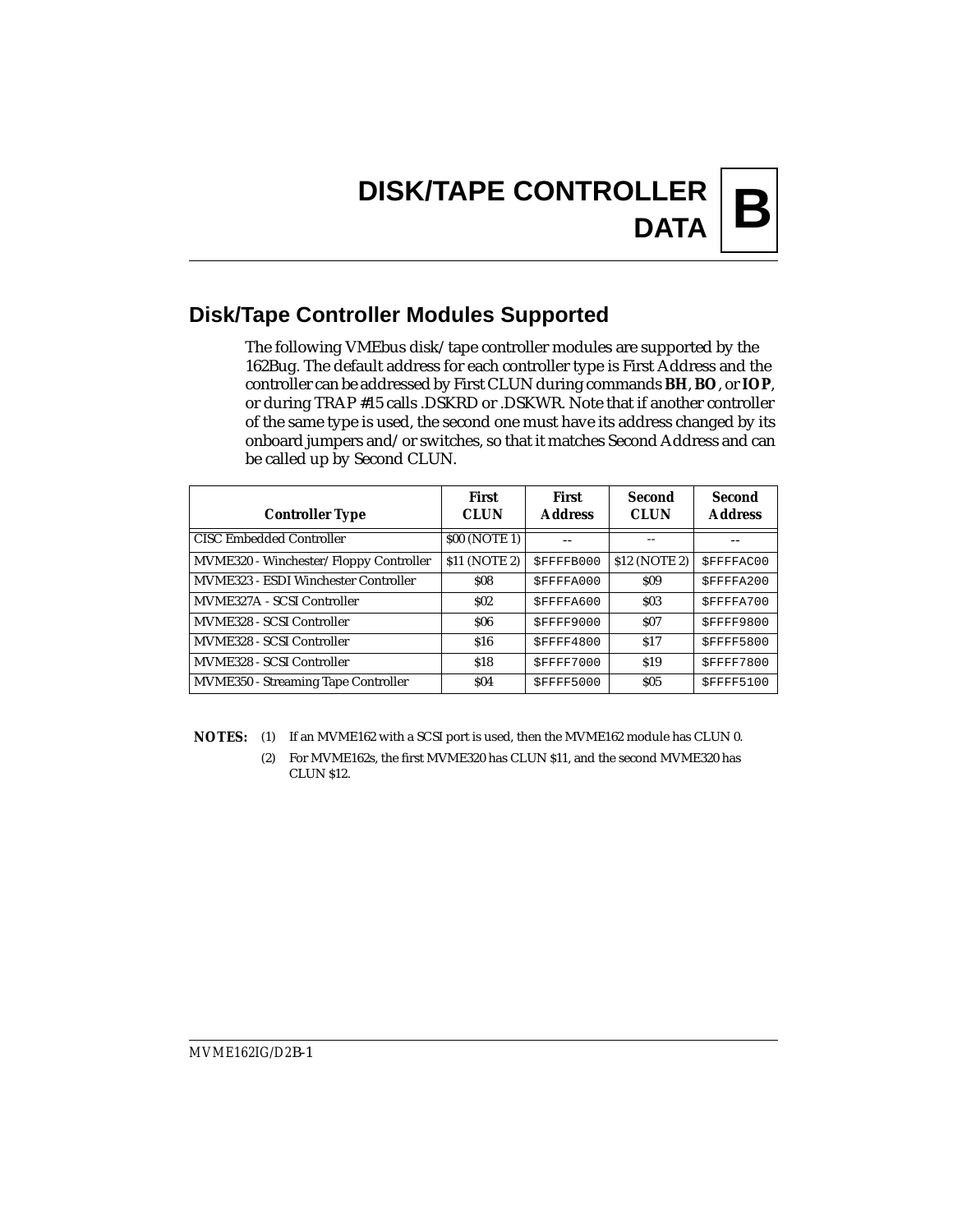# **<sup>B</sup> Disk/Tape Controller Default Configurations**

**NOTE:** SCSI Common Command Set (CCS) devices are only the ones tested by Motorola Computer Group.

#### **CISC Embedded Controllers -- 7 Devices**

| <b>Controller LUN</b> | <b>Address</b> | <b>Device LUN</b>                        | <b>Device Type</b>                |  |
|-----------------------|----------------|------------------------------------------|-----------------------------------|--|
|                       | SXXXXXXXX      | 00                                       | <b>SCSI Common Command Set</b>    |  |
|                       |                | 10                                       | (CCS), which may be any of these: |  |
|                       |                | 20                                       |                                   |  |
|                       |                | 30                                       | - Fixed direct access             |  |
|                       |                | - Removable flexible direct access<br>40 |                                   |  |
|                       |                | 50                                       | (TEAC style)                      |  |
|                       |                | 60                                       | - CD-ROM                          |  |
|                       |                |                                          | - Sequential access               |  |

#### **MVME320 -- 4 Devices**

| <b>Controller LUN</b> | <b>Address</b>   | <b>Device LUN</b>                                   | <b>Device Type</b>                  |
|-----------------------|------------------|-----------------------------------------------------|-------------------------------------|
|                       | SFFFFB000        |                                                     | Winchester hard drive               |
|                       |                  |                                                     | l Winchester hard drive             |
| 12                    | <b>SFFFFAC00</b> | $5-1/4$ " DS/DD 96 TPI floppy drive<br>$\mathbf{2}$ |                                     |
|                       |                  |                                                     | $5-1/4$ " DS/DD 96 TPI floppy drive |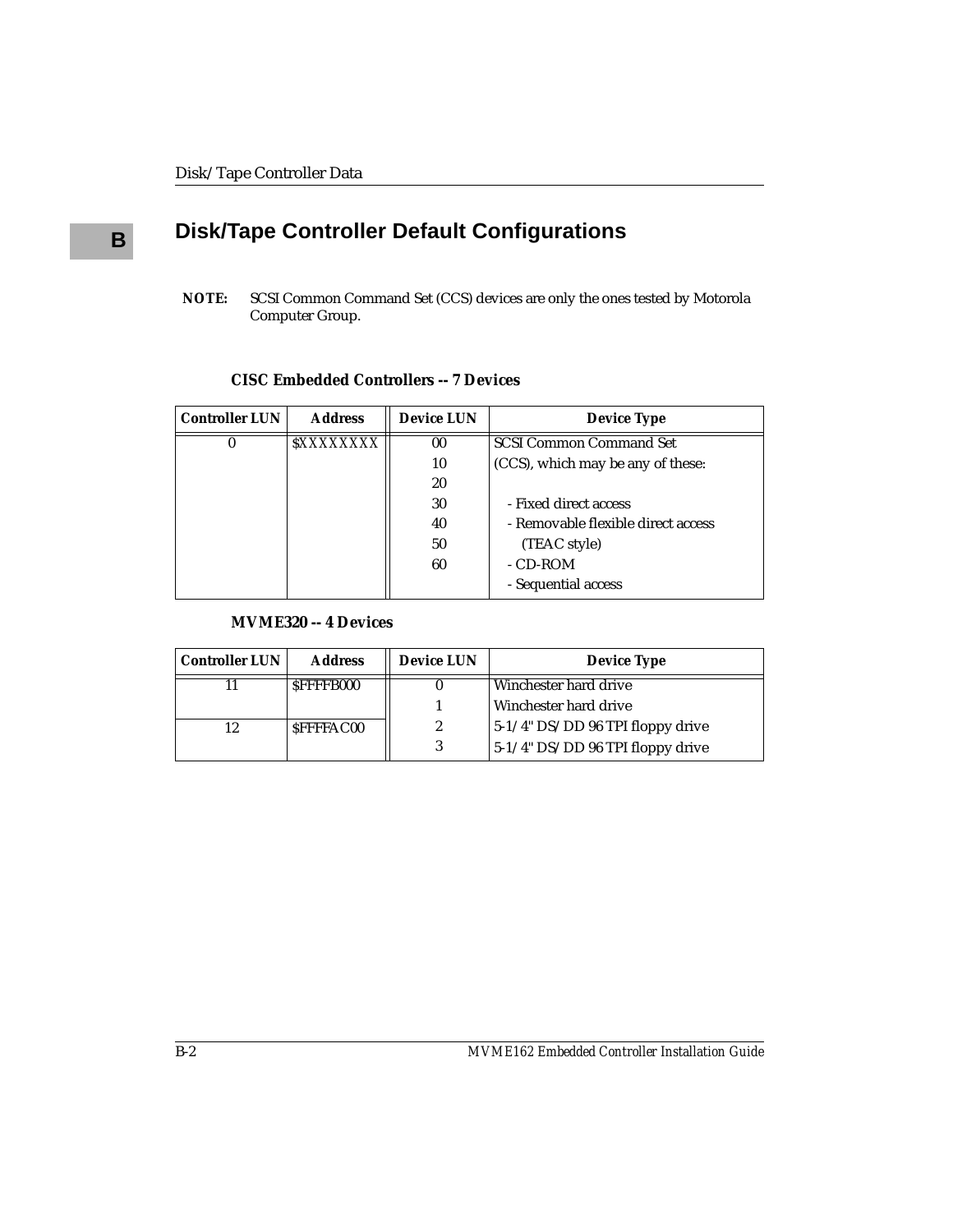| <b>Controller LUN</b> | <b>Address</b>   | <b>Device LUN</b> | <b>Device Type</b>                |
|-----------------------|------------------|-------------------|-----------------------------------|
|                       | <b>SFFFFA000</b> |                   | <b>ESDI</b> Winchester hard drive |
|                       |                  |                   | <b>ESDI</b> Winchester hard drive |
|                       | SFFFFA200        | 2                 | <b>ESDI</b> Winchester hard drive |
|                       |                  |                   | <b>ESDI</b> Winchester hard drive |

# **B MVME323 -- 4 Devices**

#### **MVME327A -- 9 Devices**

| <b>Controller LUN</b> | <b>Address</b>   | <b>Device LUN</b> | <b>Device Type</b>                 |
|-----------------------|------------------|-------------------|------------------------------------|
| $\overline{2}$        | <b>SFFFFA600</b> | $00\,$            | <b>SCSI Common Command Set</b>     |
|                       |                  | 10                | (CCS), which may be any of these:  |
| 3                     | SFFFFA700        | 20                |                                    |
|                       |                  | 30                | - Fixed direct access              |
|                       |                  | 40                | - Removable flexible direct access |
|                       |                  | 50                | (TEAC style)                       |
|                       |                  | 60                | - CD-ROM                           |
|                       |                  |                   | - Sequential access                |
|                       |                  | 80                | Local floppy drive                 |
|                       |                  | 81                | Local floppy drive                 |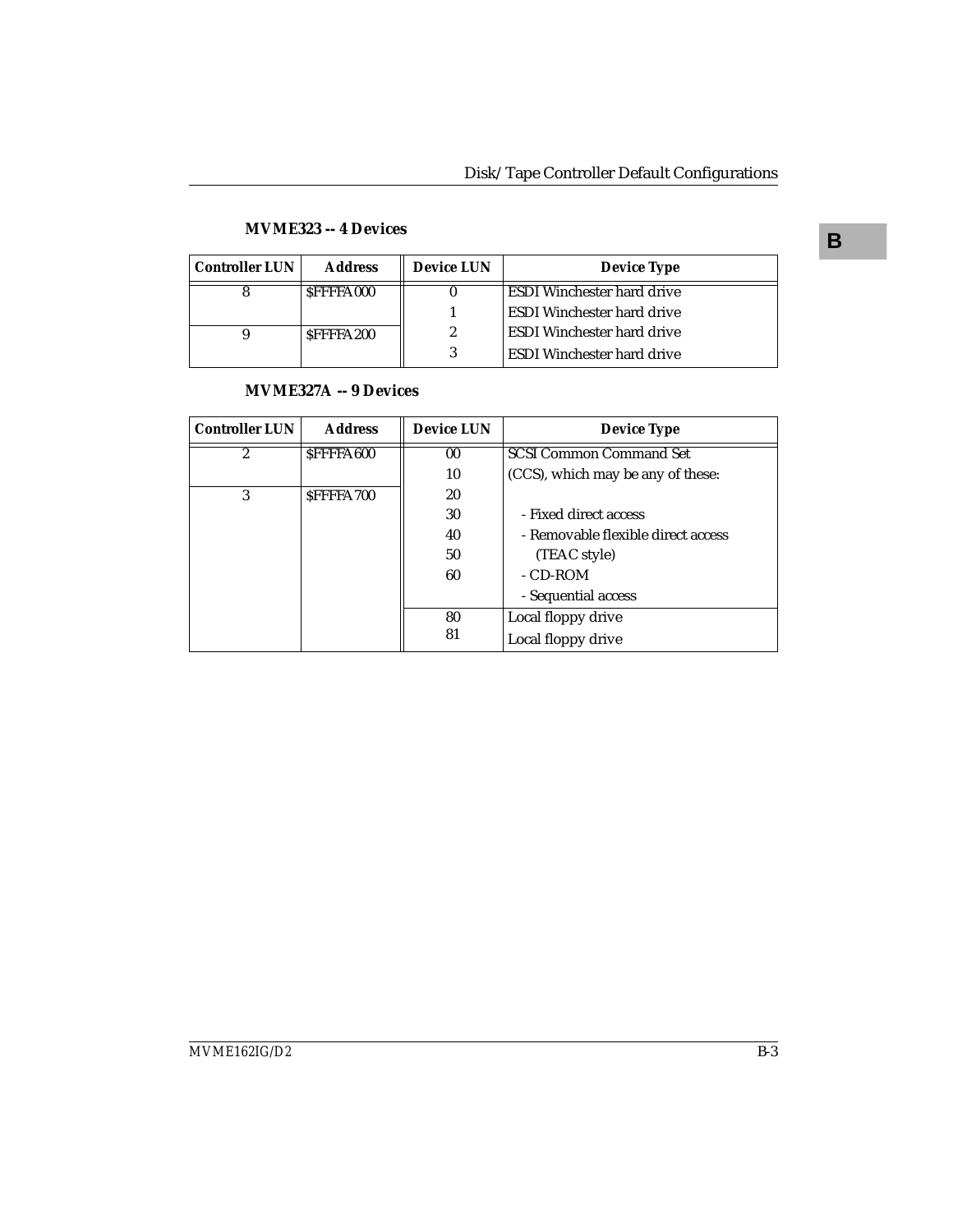# **B MVME328 -- 14 Devices**

| <b>Address</b>   | <b>Device LUN</b>                    | <b>Device Type</b>                 |
|------------------|--------------------------------------|------------------------------------|
| SFFFF9000        | $00\,$                               | <b>SCSI Common Command Set</b>     |
|                  | 08                                   | (CCS), which may be any of these:  |
|                  | 10                                   | - Removable flexible direct access |
| SFFFF9800        | 18                                   | (TEAC style)                       |
|                  | 20                                   | - CD-ROM                           |
|                  | 28                                   | - Sequential access                |
|                  | 30                                   |                                    |
|                  | 40                                   | Same as above, but these           |
|                  | 48                                   | will only be available if          |
|                  | 50                                   | the daughter card for the          |
|                  | 58                                   | second SCSI channel is present.    |
| SFFFF7000        | 60                                   |                                    |
|                  | 68                                   |                                    |
|                  | 70                                   |                                    |
| <b>SFFFF7800</b> |                                      |                                    |
|                  |                                      |                                    |
|                  | <b>SFFFF4800</b><br><b>SFFFF5800</b> |                                    |

#### **MVME350 -- 1 Device**

| <b>Controller LUN</b> | <b>Address</b>   | <b>Device LUN</b> | <b>Device Type</b>          |
|-----------------------|------------------|-------------------|-----------------------------|
|                       | SFFFF5000        |                   | QIC-02 streaming tape drive |
|                       | <b>SFFFF5100</b> |                   |                             |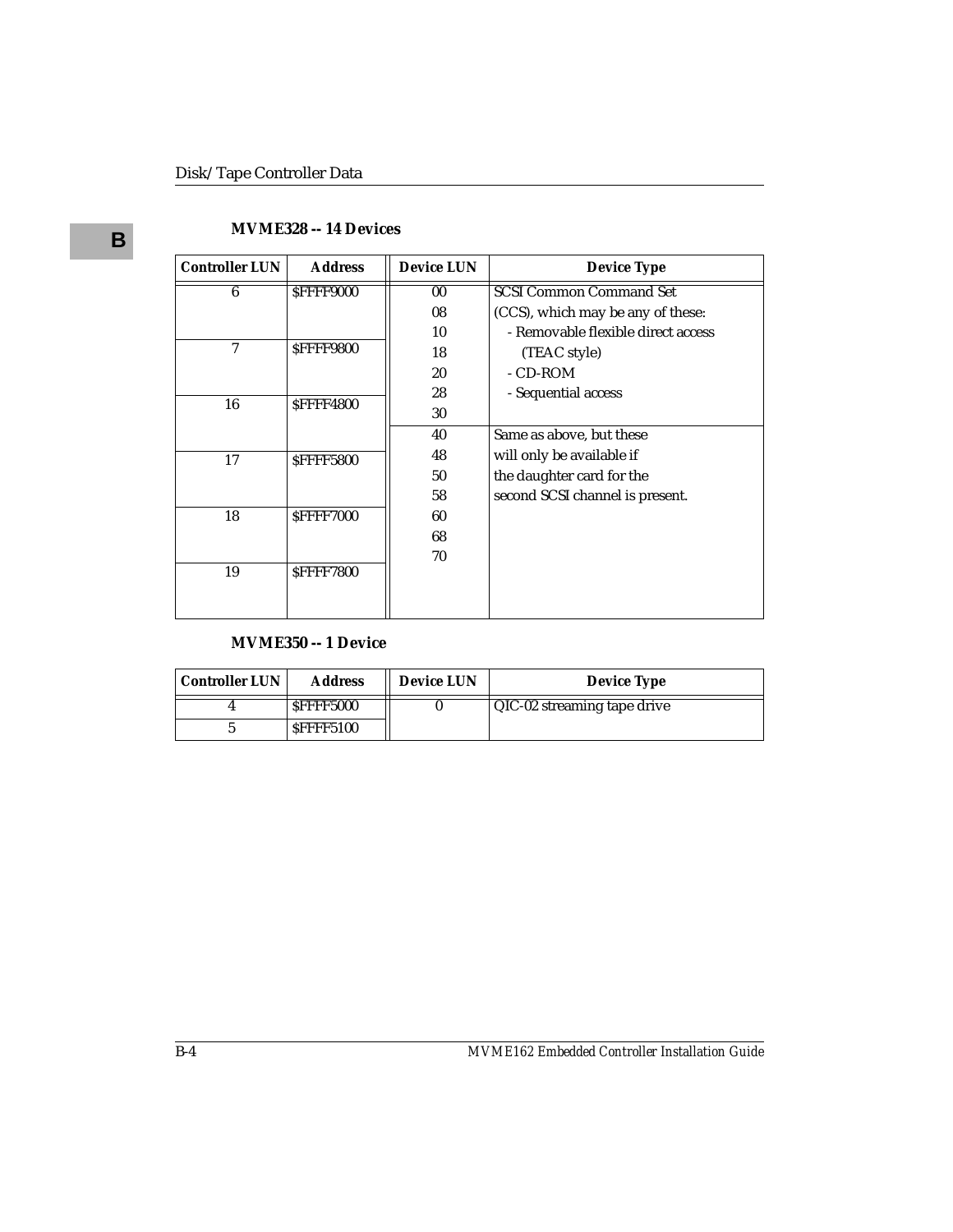# **IOT Command Parameters for Supported Floppy Types**

|                                                                           |                | <b>Floppy Types and Formats</b> |                  |                |                |                 |                  |  |
|---------------------------------------------------------------------------|----------------|---------------------------------|------------------|----------------|----------------|-----------------|------------------|--|
| <b>IOT Parameter</b>                                                      | DSDD5          | PCXT8                           | PCXT9            | PCXT9 3        | <b>PCAT</b>    | PS <sub>2</sub> | <b>SHD</b>       |  |
| <b>Sector Size</b><br>$0 - 1281 - 2562 - 512$<br>$3-1024$ 4-2048 5-4096 = | $\mathbf{1}$   | $\boldsymbol{2}$                | $\overline{2}$   | $\overline{2}$ | $\overline{2}$ | $\overline{2}$  | $\overline{2}$   |  |
| <b>Block Size:</b><br>$0 - 1281 - 2562 - 512$<br>$3-1024$ 4-2048 5-4096 = | $\mathbf{1}$   | $\mathbf{1}$                    | 1                | 1              | $\mathbf{1}$   | 1               | 1                |  |
| Sectors/Track                                                             | 10             | 8                               | 9                | 9              | $\mathbf{F}$   | 12              | 24               |  |
| Number of Heads $=$                                                       | $\overline{2}$ | $\overline{2}$                  | $\overline{2}$   | $\overline{2}$ | $\overline{2}$ | $\overline{2}$  | $\overline{2}$   |  |
| Number of Cylinders =                                                     | 50             | 28                              | 28               | 50             | 50             | 50              | 50               |  |
| Precomp. Cylinder =                                                       | 50             | 28                              | 28               | 50             | 50             | 50              | 50               |  |
| <b>Reduced Write Current</b><br>$Cylinder =$                              | 50             | 28                              | 28               | 50             | 50             | 50              | 50               |  |
| Step Rate Code =                                                          | $\mathbf{0}$   | $\mathbf{0}$                    | $\mathbf{0}$     | $\mathbf{0}$   | $\mathbf{0}$   | $\mathbf{0}$    | $\bf{0}$         |  |
| Single/Double DATA<br>Density $=$                                         | D              | D                               | D                | D              | D              | D               | D                |  |
| Single/Double TRACK<br>Density $=$                                        | D              | D                               | D                | D              | D              | D               | D                |  |
| Single/Equal_in_all Track<br>Zero Density =                               | S              | E                               | E                | E              | E              | E               | E                |  |
| $Slow/Fast Data Rate =$                                                   | S              | S                               | S                | S              | $\mathbf{F}$   | F               | F                |  |
| <b>Other Characteristics</b>                                              |                |                                 |                  |                |                |                 |                  |  |
| <b>Number of Physical Sectors</b>                                         | 0A00           | 0280                            | 02D <sub>0</sub> | 05A0           | 0960           | 0B40            | 1680             |  |
| Number of Logical Blocks<br>$(100 \text{ in size})$                       | 09F8           | 0500                            | 05A0             | 0B40           | 12C0           | 1680            | 2D <sub>00</sub> |  |
| Number of Bytes in Decimal                                                | 653312         | 327680                          | 368460           | 737280         | 1228800        | 1474560         | 2949120          |  |
| Media Size/Density                                                        | 5.25/DD        | 5.25/DD                         | 5.25/DD          | 3.5/DD         | 5.25/HD        | 3.5/HD          | 3.5/ED           |  |

The following table lists the proper **IOT** command parameters for floppies used with boards such as the MVME328 and MVME162.

**NOTES:** 1. All numerical parameters are in hexadecimal unless otherwise noted.

2. The DSDD5 type floppy is the default setting for the debugger.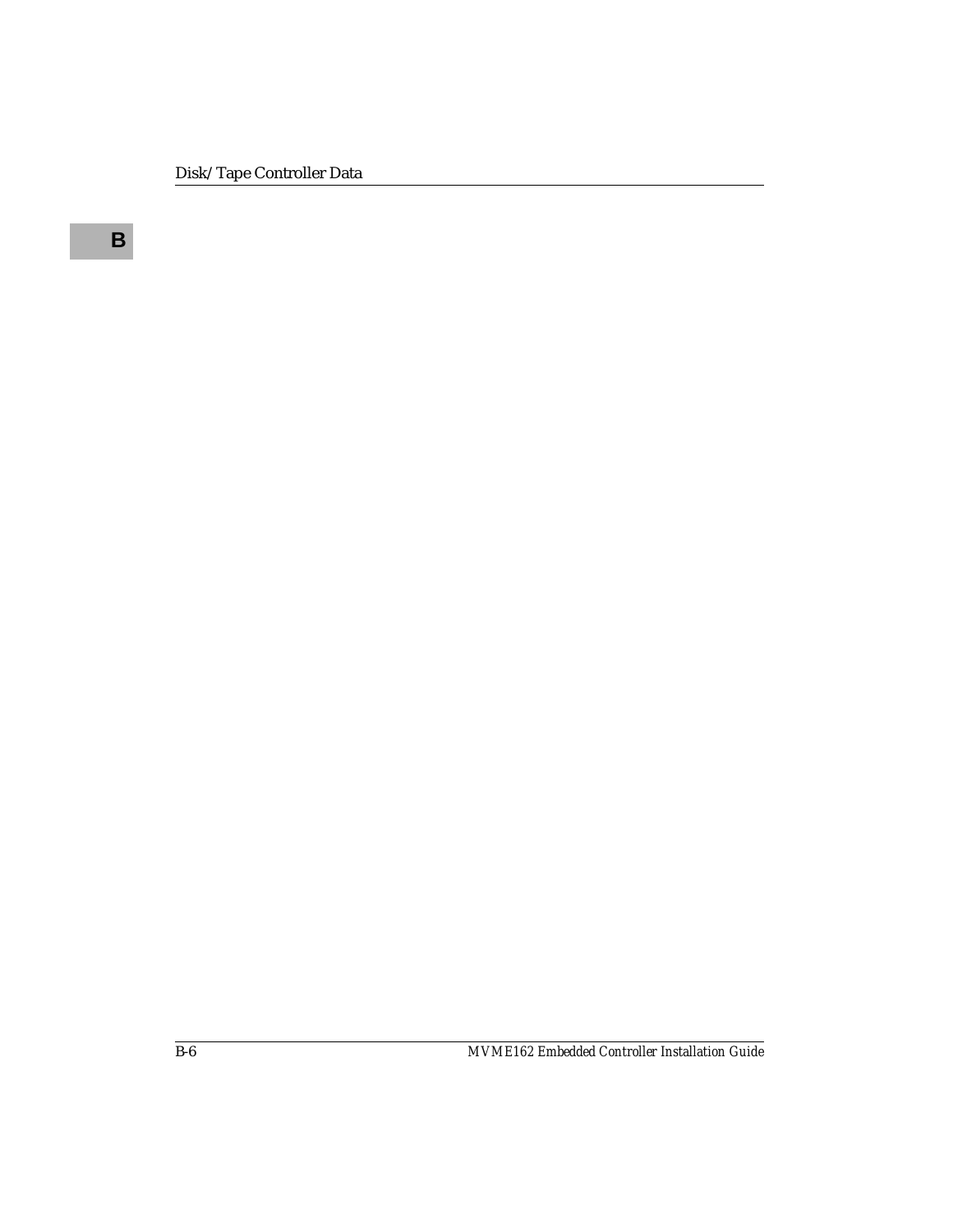# **Network Controller Modules Supported**

The following VMEbus network controller modules are supported by the MVME162Bug. The default address for each type and position is showed to indicate where the controller must reside to be supported by the MVME162Bug. The controllers are accessed via the specified CLUN and DLUNs listed here. The CLUN and DLUNs are used in conjunction with the debugger commands **NBH**, **NBO**, **NIOP**, **NIOC**, **NIOT**, **NPING**, and **NAB**, and also with the debugger system calls .NETRD, .NETWR, .NETFOPN, .NETFRD, .NETCFIG, and .NETCTRL.

| Controller<br><b>Type</b> | <b>CLUN</b> | <b>DLUN</b> | <b>Address</b>   | <b>Interface</b><br>Type |
|---------------------------|-------------|-------------|------------------|--------------------------|
| <b>MVME162</b>            | SOO         | \$00        | <b>SFFF46000</b> | Ethernet                 |
| MVME376                   | SO2         | \$00        | <b>SFFFF1200</b> | Ethernet                 |
| <b>MVME376</b>            | \$03        | SOO         | <b>SFFFF1400</b> | Ethernet                 |
| MVME376                   | \$04        | \$00        | <b>SFFFF1600</b> | Ethernet                 |
| MVME376                   | SO 5        | SOO         | <b>SFFFF5400</b> | Ethernet                 |
| MVME376                   | \$06        | SOO         | <b>SFFFF5600</b> | Ethernet                 |
| MVME376                   | SO 7        | \$00        | SFFFFA400        | Ethernet                 |
| <b>MVME374</b>            | <b>\$10</b> | SOO         | <b>SFF000000</b> | Ethernet                 |
| MVME374                   | \$11        | SOO         | <b>SFF100000</b> | Ethernet                 |
| <b>MVME374</b>            | \$12        | SOO         | <b>SFF200000</b> | Ethernet                 |
| MVME374                   | \$13        | SOO         | <b>SFF300000</b> | Ethernet                 |
| <b>MVME374</b>            | \$14        | SOO         | <b>SFF400000</b> | Ethernet                 |
| MVME374                   | \$15        | SOO         | <b>SFF500000</b> | Ethernet                 |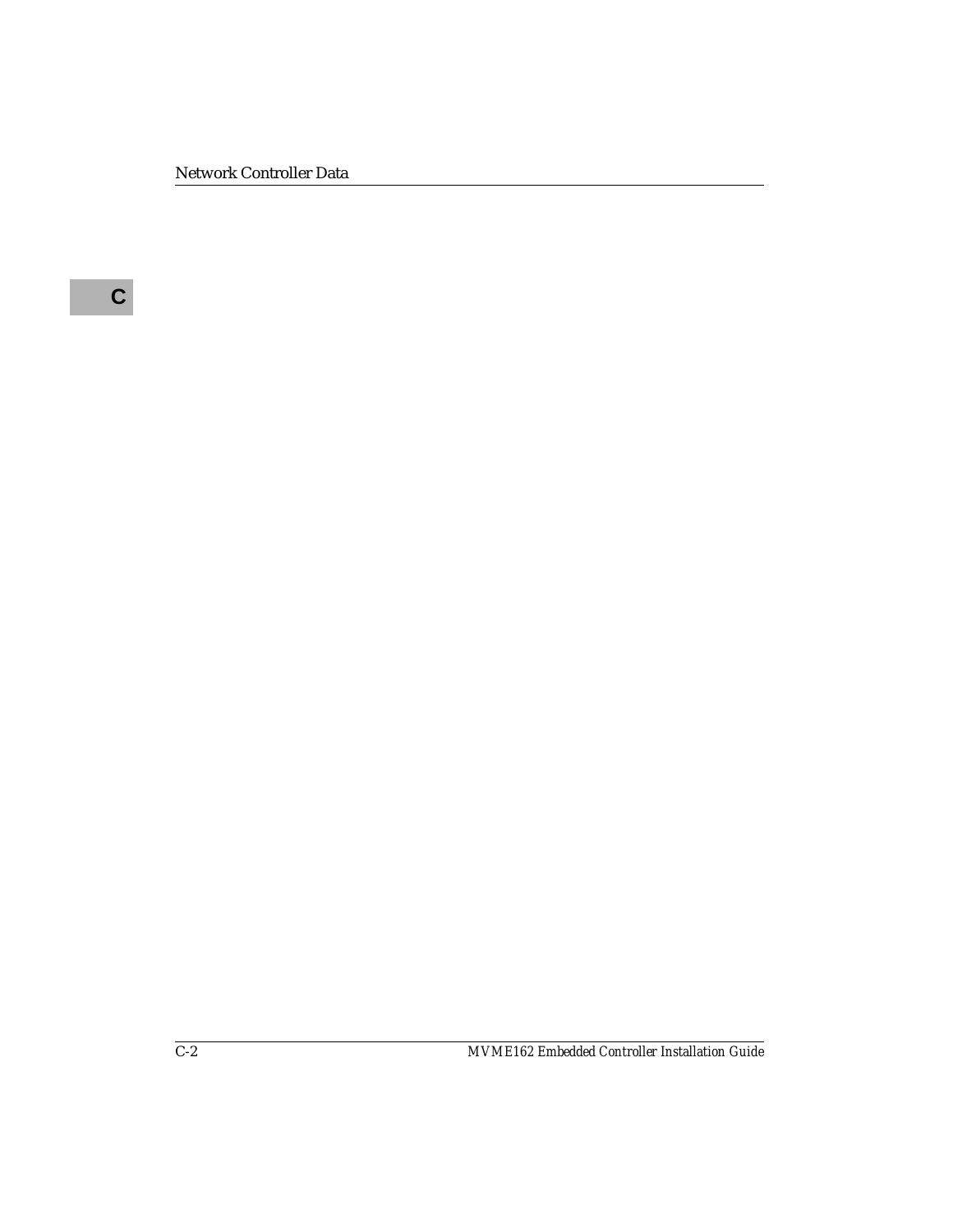When using this index, keep in mind that a page number indicates only where referenced material begins. It may extend to the page or pages following the page referenced.

## **Symbols**

+12 Vdc power 2-12 +12Vdc power 1-10 +5 Vdc power 2-12

## **Numerics**

162Bug address 3-10 command line 4-1 command set 4-20 debugger command set 4-20 debugger package 3-1 disk/tape data B-1 floating point support 4-17 generalized exception handler 4-15 implementation of 3-3 installation 3-3 network controller data C-1 offset registers 4-6 port numbers 4-8 prompt 3-6 stack 3-11 using the debugger 4-1 vector table and workspace 4-10 vector tables 4-10 162Bug (see debug monitor and MVME162Bug) 2-2, 4-1 27C040 PROM 3-3 28F020 Flash 3-3 5-1/4 DS/DD 96 TPI floppy drive B-2 53C710 (SCSI Controller) 1-18 82596CA (see Ethernet and LAN) 1-17, 3-17

# **A**

ABORT switch 1-10, 3-9 adapter board (see P2 adapter board) 1-1 address 4-2 address as a parameter 4-4 address formats 4-4 address, DRAM 2-11 address, Flash/PROM 3-10 addresses in debug command lines 4-4 arbitration priority 1-20 arguments 4-1 arithmetic operators 4-3 ASCII string 4-2 ASIC (Application-Specific Integrated Circuits) (see MCchip and VMEchip2) 1-2 assembler/disassembler 4-9 assertion 1-8 autoboot 3-6

# **B**

backplane connectors P1 and P2 2-11 backplane jumpers 2-10 Backus-Naur 4-2 base address of IndustryPacks A-13 base and top addresses 4-6 base identifier 4-3 Battery Backed Up RAM (BBRAM) and Clock (see MK48T08 and NVRAM) 1-14, A-3 battery backup function 1-12 battery backup select jumpers 2-7 battery care 1-13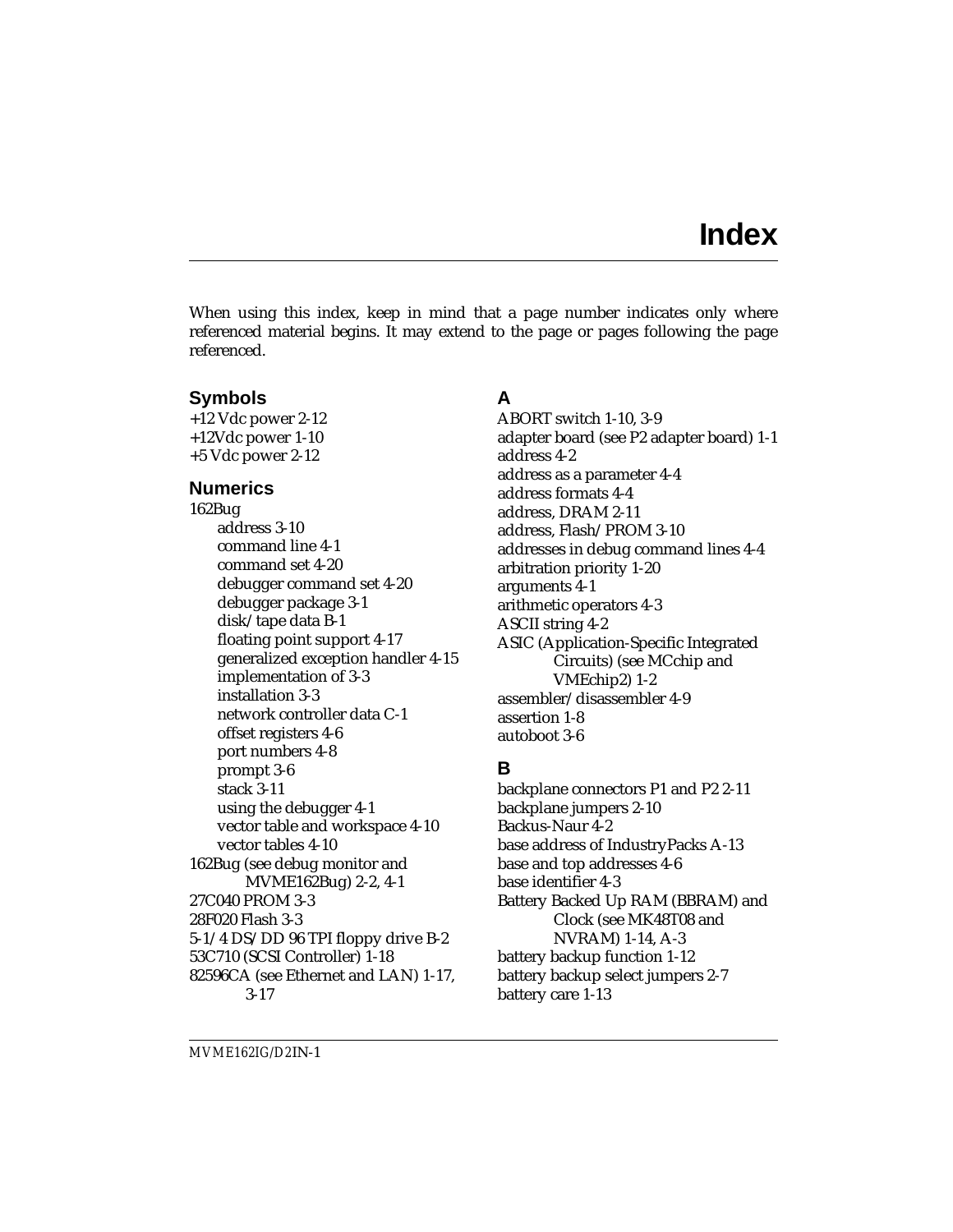baud rates 1-15, 3-5 BBRAM (Battery Backed Up RAM) (see MK48T08 and NVRAM) 1-14 BG (bus grant) 2-10 BH (Bootstrap and Halt) 3-14 binary number 1-8 block diagram 1-9 block size, logical 3-13 blocks versus sectors 3-13 BO (Bootstrap Operating System) 3-14 Board Information Block (BIB) A-1 board level hardware description 1-1 Board Mode, 162Bug 3-4 boldface strings 4-2 BOOTP protocol module 3-18 Bootstrap and Halt (BH) 3-14 Bootstrap Operating System) 3-14 Bootstrap Protocol (BOOTP) 3-18 braces 4-2 break 3-9 BREAK key 3-9 burst transfers 1-11 bus grant (BG) 2-10 byte 1-8

# **C**

C programming language 3-3 cable(s) 2-11 cache 1-11 calling system utilities from user programs 4-9 CCS (SCSI Common Command Set) B-2 character input/output 4-9 checksum A-3 CISC Embedded Controller(s) B-1 Clear To Send (CTS) 3-5 clock chip 1-14 clock select header (J12) 2-6 clock speed, MPU 3-10 clock sync/async select jumprs 2-6 CLUN (controller LUN) B-1, C-1 CNFG command A-1

command identifier 4-1 command line, debugger 4-1 command set (see 162Bug debugger command set) 4-20 commands, debug 4-20 configuration, controllers/devices 3-16 configuration, default disk/tape controller B-2 configuration, hardware 3-3 Configure (CNFG) and Environment (ENV) commands A-1 configure BIB (Board Information Block) A-1 configure debug parameters A-3 configuring base address of Industry Packs A-13 Industry Packs A-13 VMEbus interface A-8 connection diagrams, MVME712X 2-13 connector P2 4-8 connectors 1-1, 1-20, 2-9 console port 4-8 control bit 1-8 control/key commands 3-11 controller B-1 controller LUN (CLUN) B-1 count 4-2 creating vector table 4-13 CTS (Clear To Send) 3-5

# **D**

data bus structure 1-11 data circuit-terminating equipment (DCE) 1-15 data terminal equipment (DTE) 1-15 DCE (data circuit-terminating equipment) 1-15 debug monitor (see 162Bug and MVME162Bug) 2-2 debug port 4-8 debugger address parameter formats 4-5 debugger commands 4-20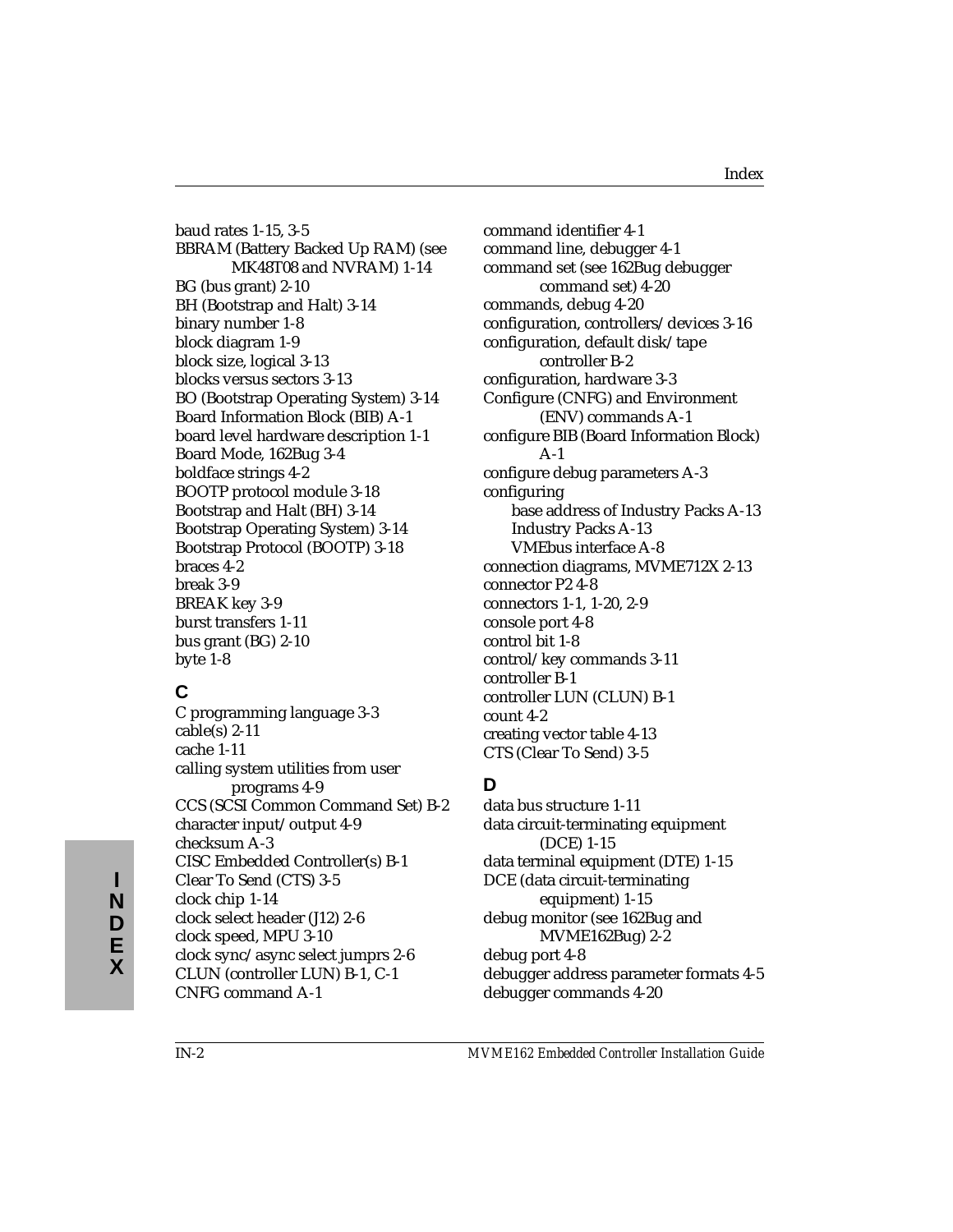debugger general information 3-1 debugger prompt 4-1 debugger, description 3-1 decimal number 1-8 decoder, GCSR 1-25 default 162Bug controller and device parameters 3-16 default baud rate (see baud rates) 3-5 delimiter 4-2 description of 162Bug 3-1 device LUN (DLUN) B-2, C-1 device probe function 3-14 diagnostics 3-1, 3-21 direct access device B-2, B-4 directories switching 3-21 disk I/O commands, 162Bug 3-14 disk I/O error codes 3-17 disk I/O support, 162Bug 3-13 disk I/O via 162Bug commands 3-14 disk I/O via 162Bug system calls 3-15 disk/tape controller data B-1 disk/tape controller default configurations B-2 disk/tape controller modules supported B-1 DLUN (device LUN) B-2, C-1 documentation, related 1-2 double precision real format 4-18 download 4-9 DRAM (dynamic RAM) base address 2-11 DRAM (dynamic RAM) mezzanines 3-11 DRAM (dynamic RAM) options 1-12 DTE (data terminal equipment) 1-15 dynamic RAM (see DRAM) 2-11

# **E**

edge significant 1-8 EIA-232-D connection diagrams 2-14, 2-21 EIA-232-D port(s) 3-5, 4-8

EIA-232-D SIM part numbers 2-4 EIA-530 connection diagrams 2-19 EIA-530 signals 1-17 EIA-530/V.36 SIM part numbers 2-4 elevated temperature operation 1-7 entering and debugging programs 4-9 entering debugger command lLines 4-1 ENV command A-3 parameters A-4 setting up IPs A-13 Environment (ENV) and Configure (CNFG) commands A-1 environment commands 3-4 environment, operating 1-7 EPROM 1-14 EPROM and Flash 1-14 EPROM size select header (J21) 2-7 error codes, 162Bug 3-17, 3-18 ESDI Winchester hard drive B-3 Ethernet C-1 Ethernet (see 82596 and LAN) C-1 Ethernet (see 82596CA and LAN) 1-17 Ethernet interface 1-17 Ethernet packets 3-17 Ethernet station address 1-18 Ethernet transceiver interface 1-17 example creating vector table 4-14 display BIB A-1 exception handler 4-15 relocatable module 4-7 tracing instruction 4-12 exception handler 4-15 exception vectors 4-11 exponent field 4-17 expression 4-2 expression as a parameter 4-3 expressions, arithmetic 4-3 extended addressing 2-11 extended precision real format 4-18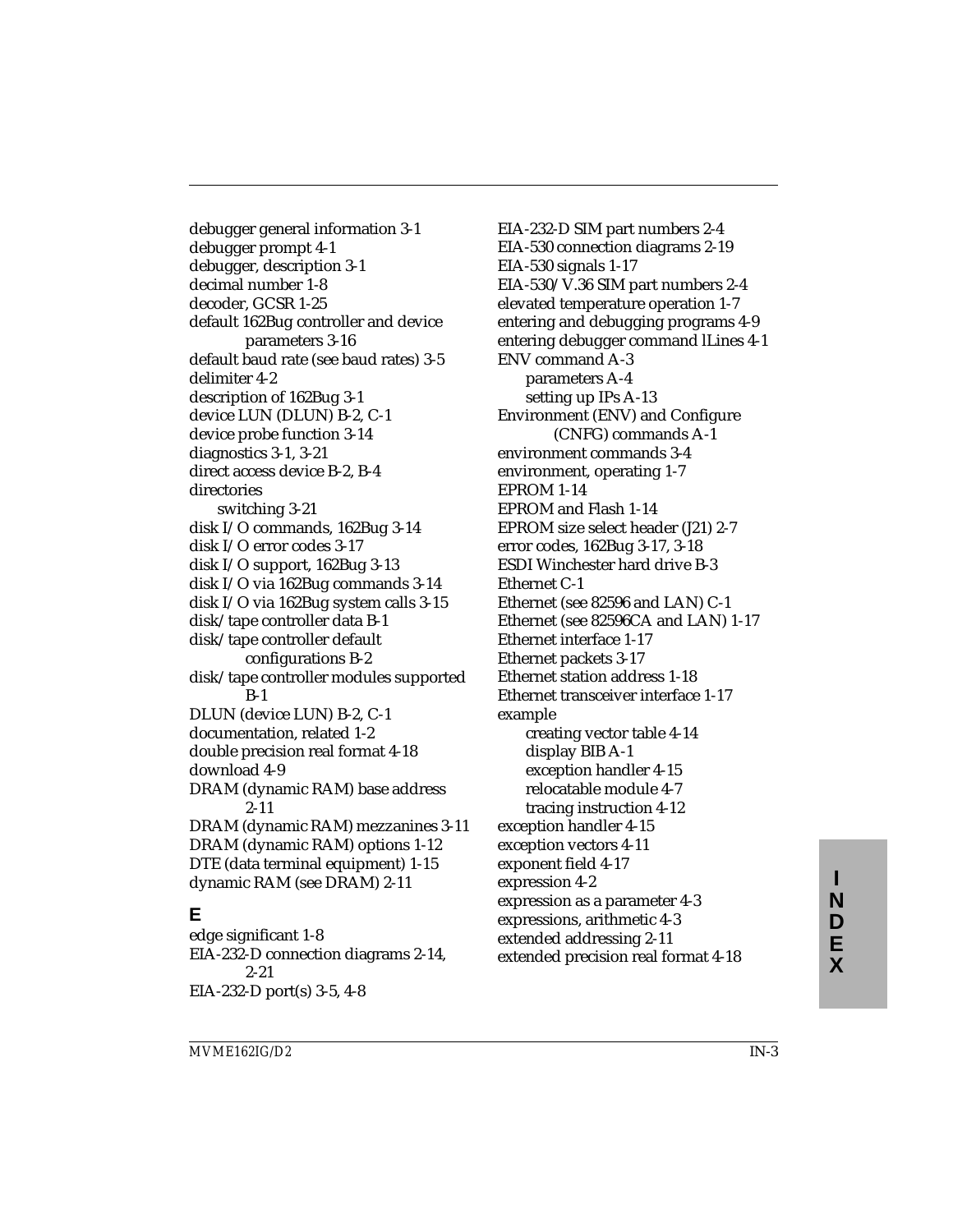# **F**

facilities 3-21 FAIL LED 1-10 false 1-8 features 1-5 firmware overview 3-1 Flash (see 28F020 Flash) 3-3 Flash memory 1-14 Flash memory, programming 3-19 flexible diskette B-2 floating point instructions 4-17 floating point support 4-17 floating point unit (FPU) 4-17 floppy disk command parameters B-5 floppy diskette B-4 floppy drive B-2, B-3 four-byte 1-8 FPU (floating point unit) 4-17 front panel 1-10 front panel switches and iIndicators 1-10 functional description 1-10 fuse (F1) 2-12 fuse (F2) 2-12 FUSE (LAN power) LED 1-10

# **G**

GCSR (Global Control and Status Registers) 2-12, 3-21 GCSR GPCSR0 A-7 GCSR method 3-21 general control register A-13 general purpose readable jumpers header (J22) 2-8 global bus timeout 2-12 Global Control and Status Registers (GCSR) 2-12, 3-21

## **H**

handshaking 3-5 hard disk drive B-3 hardware functions 4-10 hardware interrupts 1-19 hardware preparation 2-1 hardware preparation and installation 2-1 headers, setting 2-5, 3-3 hexadecimal character 1-8 host port 4-8 host system 4-9

## **I**

I/O commands 3-14 I/O interfaces 1-15 I/O maps 1-20 IACK (interrupt acknowledge) 2-10 illegal instruction 4-11 indicators 1-10 Industry Packs base address of A-13 configuration interrupt control registers A-14 memory size A-13 IndustryPack (IP) interfaces 1-17 IndustryPack (IP) modules, installation 2-9 IndustryPack specification 1-4 IndustryPacks A-13 configuration general control registers A-13 IndustryPacks (IP) configuring A-13 installation 2-10, 3-3 162Bug 3-3 IP modules 2-9 SIMs 2-5 installation and startup 3-3 installation instructions 2-9 installation, preparation for 2-1 Intel 82596 LAN Coprocessor Ethernet Driver 3-17 Internet Protocol (IP) 3-17 interrupt acknowledge (IACK) 2-10 interrupt control registers A-14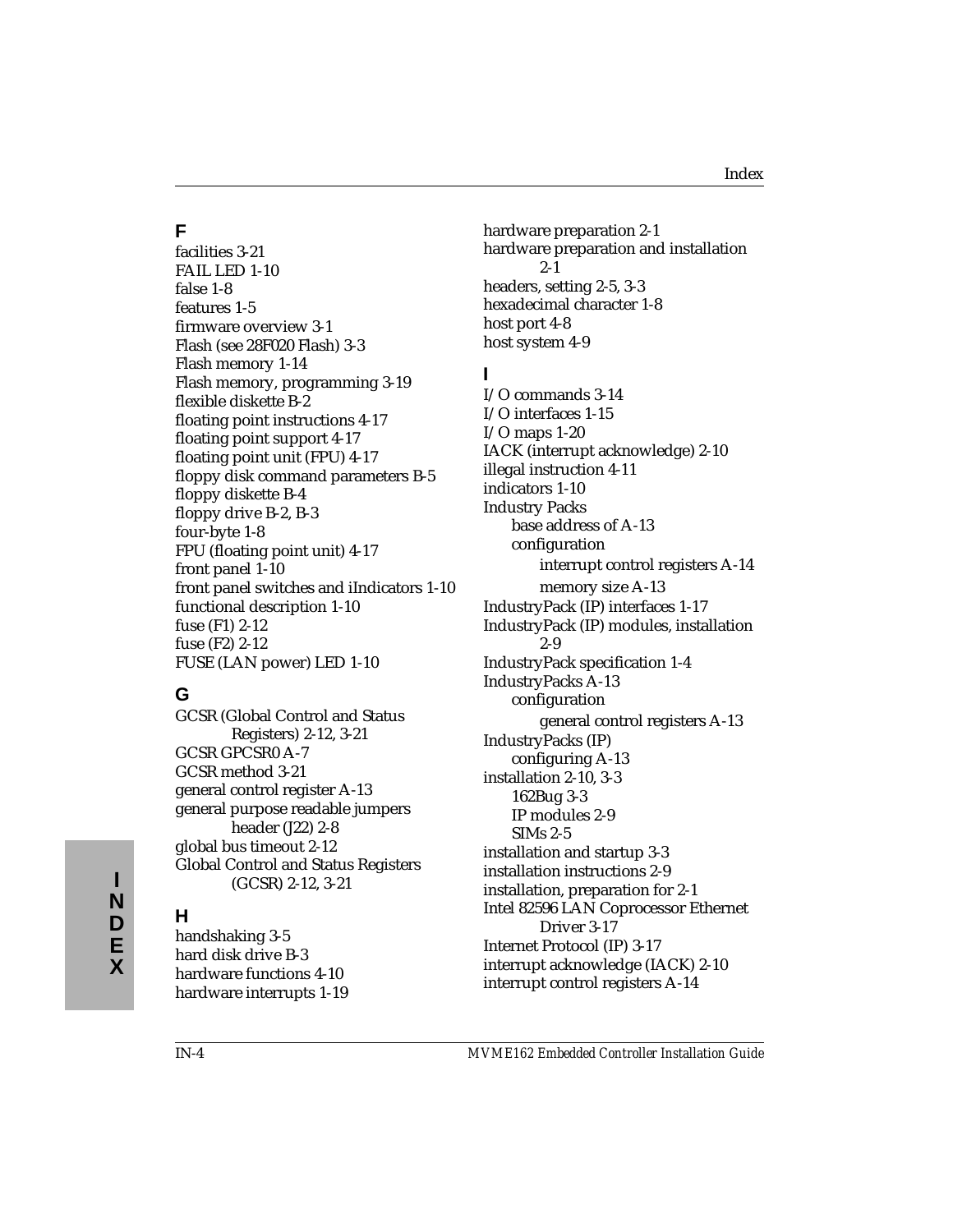Interrupt Stack Pointer (ISP) 3-11 interrupts, programmable 1-19 introduction 1-1, 2-1 IOC (I/O Control) 3-15 IOI (Input/Output Inquiry) 3-14 IOP (Physical I/O to Disk) 3-14 IOT (I/O Teach) 3-14 IOT command parameters B-5 IOT command parameters for supported floppy types B-5 IP (Industry Pack) installation on the MVME162 2-9 ISP (Interrupt Stack Pointer) 3-11 italic strings 4-2

# **J**

J1 jumper 2-5 J11 jumpers 2-6, 3-5 J12 jumpers 2-6, 3-5 J20 jumpers 2-7 J21 jumper 2-7, 3-5 J22 jumpers 2-8, 3-5, 3-10 jumpers, setting 2-5, 3-3 jumpers, user-definable 2-8

#### **L**

LAN (see 82596CA and Ethernet) 1-17 LAN LED 1-10 layout, MVME162 2-3 LEDs 1-10 Level 7 interrupt 4-11 level significant 1-8 Local Area Network (LAN) 1-17 local bus 1-11 local bus arbiter 1-20 local bus arbitration priority 1-20 local bus I/O devices memory map 1-23 local bus memory map 1-21 local bus timeout 1-19 local bus/VMEbus interface 1-15 local I/O devices memory map 1-23 local resources 1-19

location monitors 2-12 logical unit number (LUN) (see CLUN or DLUN) longword 1-8 LUN (logical unit number) (see CLUN or DLUN)

## **M**

mantissa field 4-17 manual terminology 1-8 manufacturing test process 3-22 map decoder, GCSR 1-25 MC68040 TRAP instructions 4-9 MC68040, MC68LC040 1-11 MC68xx040 cache 1-11 MCchip 1-2, 1-13 MCchip LCSR 2-8 Memory Management Units (MMUs) 4-10 memory maps 1-20 local bus 1-21 local I/O devices 1-23 VMEbus 1-25 VMEbus short I/O 1-25 memory options 1-12 memory requirements, 162Bug 3-10 memory size A-13 metasymbols 4-2 MK48T08 (see Battery Backed Up RAM, BBRAM, and NVRAM) 1-14 models, MVME162 3 modem 1-16 MPAR (Multiprocessor Address Register) 3-20 MPCR (Multiprocessor Control Register) 3-19 MPU clock speed calculation 3-10 multiple MVME162s 2-12 Multiprocessor Address Register (MPAR) 3-20 Multiprocessor Control Register (MPCR) 3-19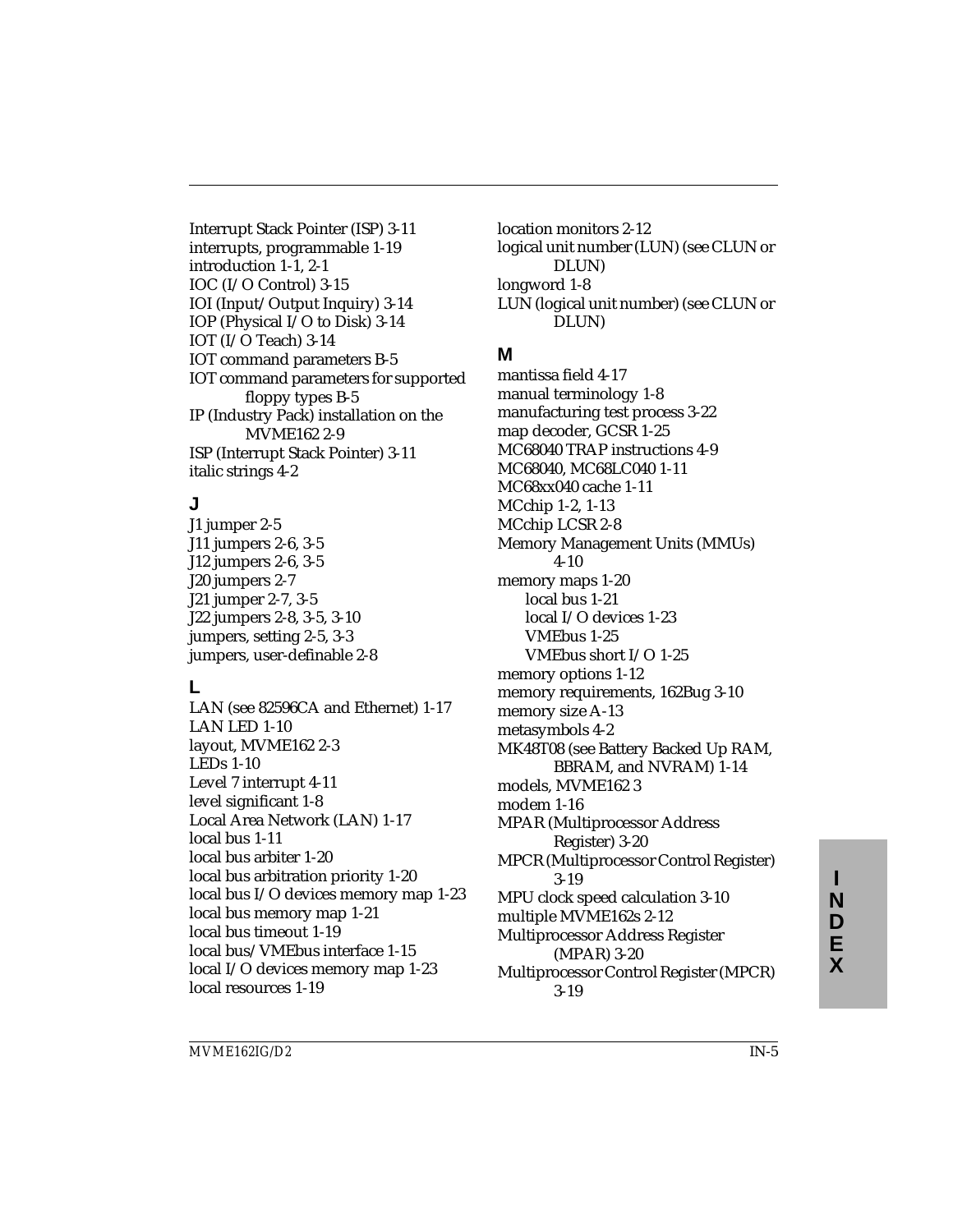multiprocessor support 3-19 MVME162 1-1, C-1 MVME162 block diagram 1-9 MVME162 connection diagrams 2-13 MVME162 module installation 2-10 MVME162 specifications 1-6 MVME162 switches, headers, connectors, fuses, and LEDs 2-3 MVME162Bug 3-1 MVME162Bug debugging package (see 162Bug and debug monitor) 1-2, 2-2 MVME320 B-2 MVME323 B-3 MVME327A B-3 MVME328 B-4 MVME350 B-4 MVME374 C-1 MVME376 C-1 MVME712-12 1-1 MVME712-13 1-1 MVME712A 1-1 MVME712AM 1-1 MVME712B 1-1 MVME712M 1-1, 2-10 MVME712X 1-1 MVME712X connection diagrams 2-13 MVME712X serial ports 1-17

# **N**

negation 1-8 Network Auto Boot 3-8 Network Boot Control Module 3-18 network controller data C-1 network controller modules C-1 network I/O error codes 3-18 network I/O support 3-17 Non-Volatile RAM (NVRAM) (see Battery Backed Up RAM, BBRAM, and MK48T08) 1-14, A-3 normal address range 1-21

No-VMEbus-Interface option 1-11 numeric value 4-3 NVRAM (Non-Volatile RAM) (see Battery Backed Up RAM, BBRAM, and MK48T08) 1-14, A-3

# **O**

object code 4-9 offset registers 4-6 operating environment, debugger 4-9 operational parameters A-3 option field 4-1 overview 1-1 overview of M68000 firmware 3-1

# **P**

P1 1-20, 2-11 P2 1-1, 1-20, 2-11, 4-8 P2 adapter board (see adapter board) 1-1 packed decimal real format 4-19 parameters (see default 162Bug controller and device parameters) 3-16 part numbers, SIM 2-2, 2-4 parts location diagram 2-3 port 0 or 00 4-8 port 1 or 01 4-8 port number(s) 4-1, 4-8 ports for debugging 4-8 ports used by debugger 4-10 power-up 3-20 preserving the debugger operating environment 4-9 program execution 3-19, 3-21 programmable tick timers 1-19 programs, debugging 4-9 PROM (see 27C040 PROM) 3-3 prompt, debugger 3-6 pseudo-registers 4-6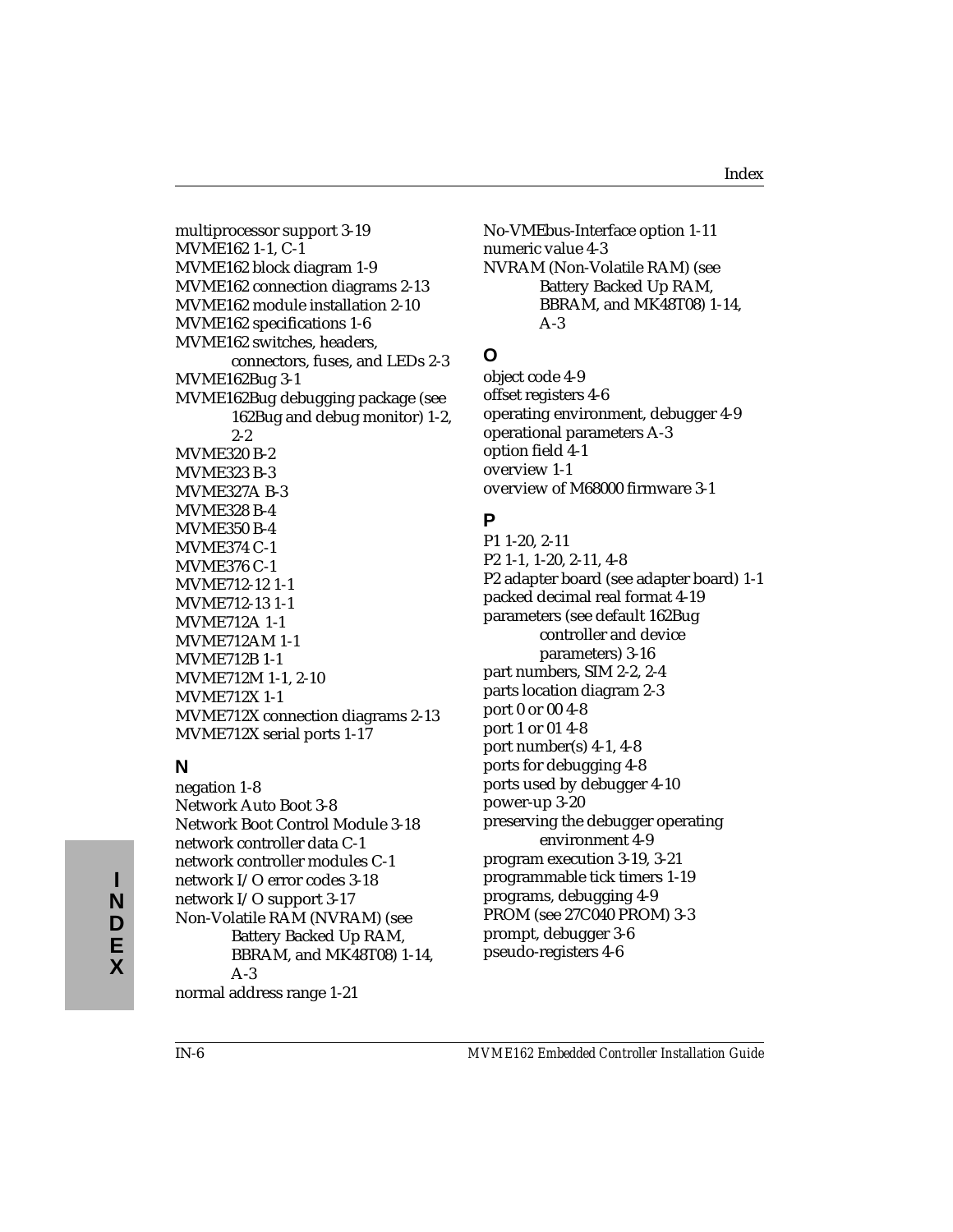# **Q**

QIC-02 streaming tape drive B-4

# **R**

range 4-2 RARP/ARP protocol 3-18 readable jumpers 2-8 registers used in debugging 4-6 related documentation 1-2 relative address+offset 4-6 requirements 1-5 RESET switch 1-10, 3-9 restarting the system 3-8 Reverse Address Resolution Protocol (RARP) 3-18 RFI 2-10 ROMboot 3-7 RUN LED 1-10

# **S**

SCC (Serial Communications Controller) (see Z85230) 1-15, 3-6 scientific notation 4-19 SCON LED 1-10 SCSI Common Command Set (CCS) B-2, B-4 SCSI Controller (53C710) 1-18 SCSI interface 1-18 SCSI LED 1-10 SCSI specification 1-4 SCSI termination 1-18 SCSI terminator power 2-12 SD command (see also directories, switching) 3-21 sector size 3-13 self-test routines 3-20 sequential access device B-2, B-4 serial 1-15 Serial Communications Controller (SCC) (see Z85230) 1-15, 3-6 serial communications interface 1-15 Serial Interface Module (SIM)

installation 2-5 model numbers 1-16 part numbers 2-4 removal 2-4 selection 2-2 serial port 1 4-8 serial port 2 4-8 Serial Port 2, MVME712X 1-16 Serial Port 4, MVME712X 1-17 serial port interface 1-15 Set Environment to Bug/Operating System (ENV) A-3 short I/O space 1-25, 3-21 sign field 4-17 SIM 1-17 single precision real format 4-18 slave address decoders A-8 snoopin 1-11 software-programmable hardware interrupts 1-19 source line 4-9 special considerations for elevated temperature operation 1-7 specifications 1-4, 1-5 square brackets 4-2 SRAM (static RAM) 1-12 SRAM (static RAM) options 1-12 SRAM battery backup source select header (J20) 2-7 SRAM options 1-12 S-record format 4-9 stack 3-11 stack pointers 4-11 start-up, 162Bug 3-3 STAT (status) LED 1-10 static RAM (SRAM) 1-12 static variable space 3-11 status bit 1-8 streaming tape drive (see QIC-2 streaming tape drive) B-4 string literal 4-3 switches 1-10